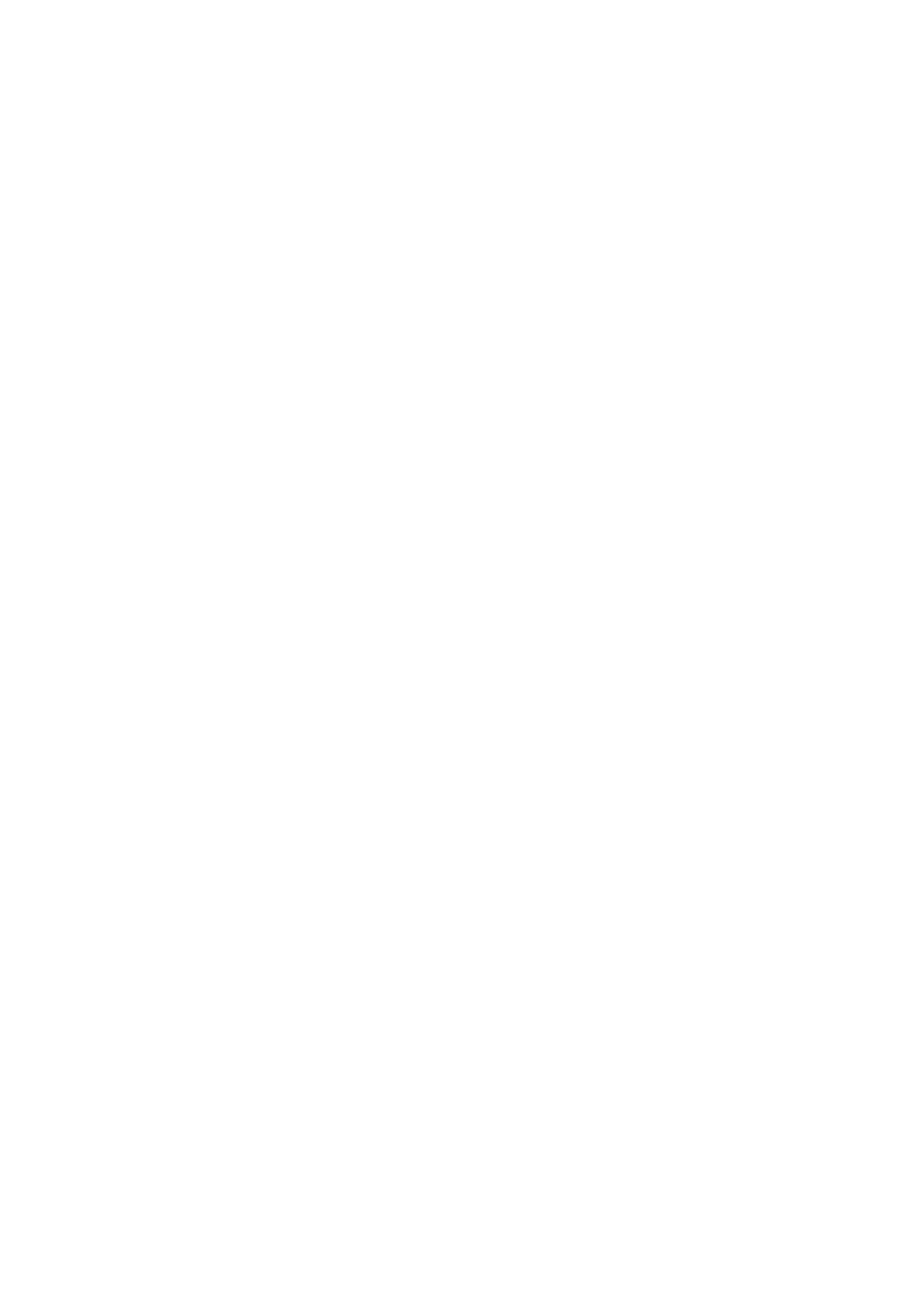

**Reprinted under the**  *Reprints Act 1984* **as at 6 July 2012**

Western Australia

# **Bail Act 1982**

**An Act to make better provision for bail in criminal proceedings.** 

Compare 24 Mar 2012 [07-j0-02] / 06 Jul 2012 [08-a0-02] page 1 Extract from www.slp.wa.gov.au, see that website for further information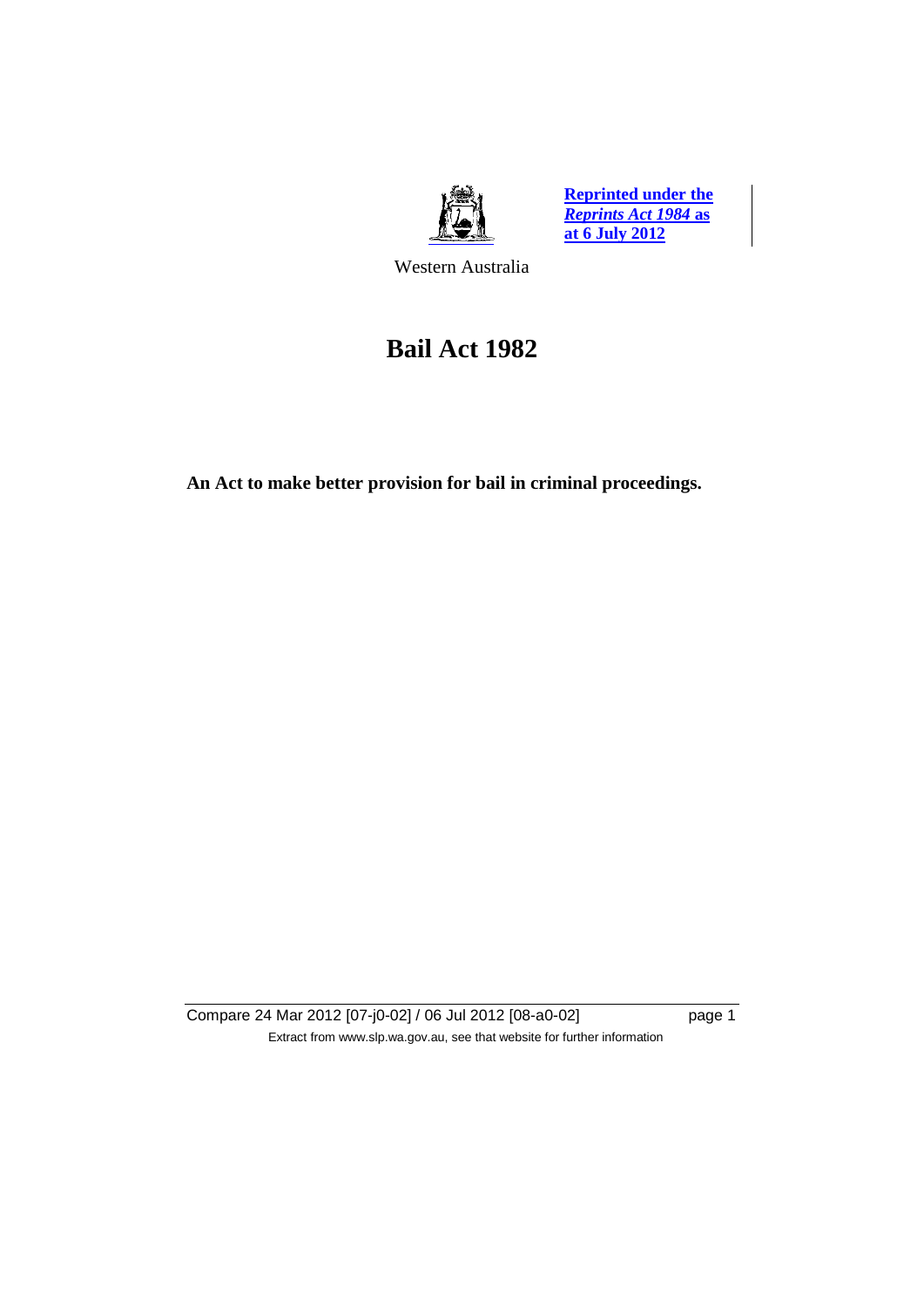**s. 1**

## **Part I — Preliminary**

## **1. Short title**

This Act may be cited as the *Bail Act* 1982<sup>1</sup>.

## **2. Commencement**

This Act shall come into operation on a day to be fixed by proclamation  $<sup>1</sup>$ .</sup>

## **3. Terms used**

(1) In this Act, unless a contrary intention appears —

*accused* includes —

- (a) a person charged with, convicted of, or found guilty of an offence;
- (b) a person whose conviction for an offence is stayed;
- (c) a person in respect of whom an appeal relating to an offence is pending;
- (d) a person in respect of whom a new trial for an offence has been ordered;

## *adjournment* —

- (a) means any order of a court by which proceedings for an offence are postponed or interrupted or are to be held at a different time or place before the same court; and
- (b) is deemed to include any order of a court, other than a committal to the Supreme Court or District Court, by which the venue of any proceedings for an offence is changed to another court or a court at another place whether by way of a remand, referral, or recommittal of the accused or otherwise;

*appeal* includes an application for leave to appeal;

*appropriate judicial officer* means —

page 2 Compare 24 Mar 2012 [07-j0-02] / 06 Jul 2012 [08-a0-02] Extract from www.slp.wa.gov.au, see that website for further information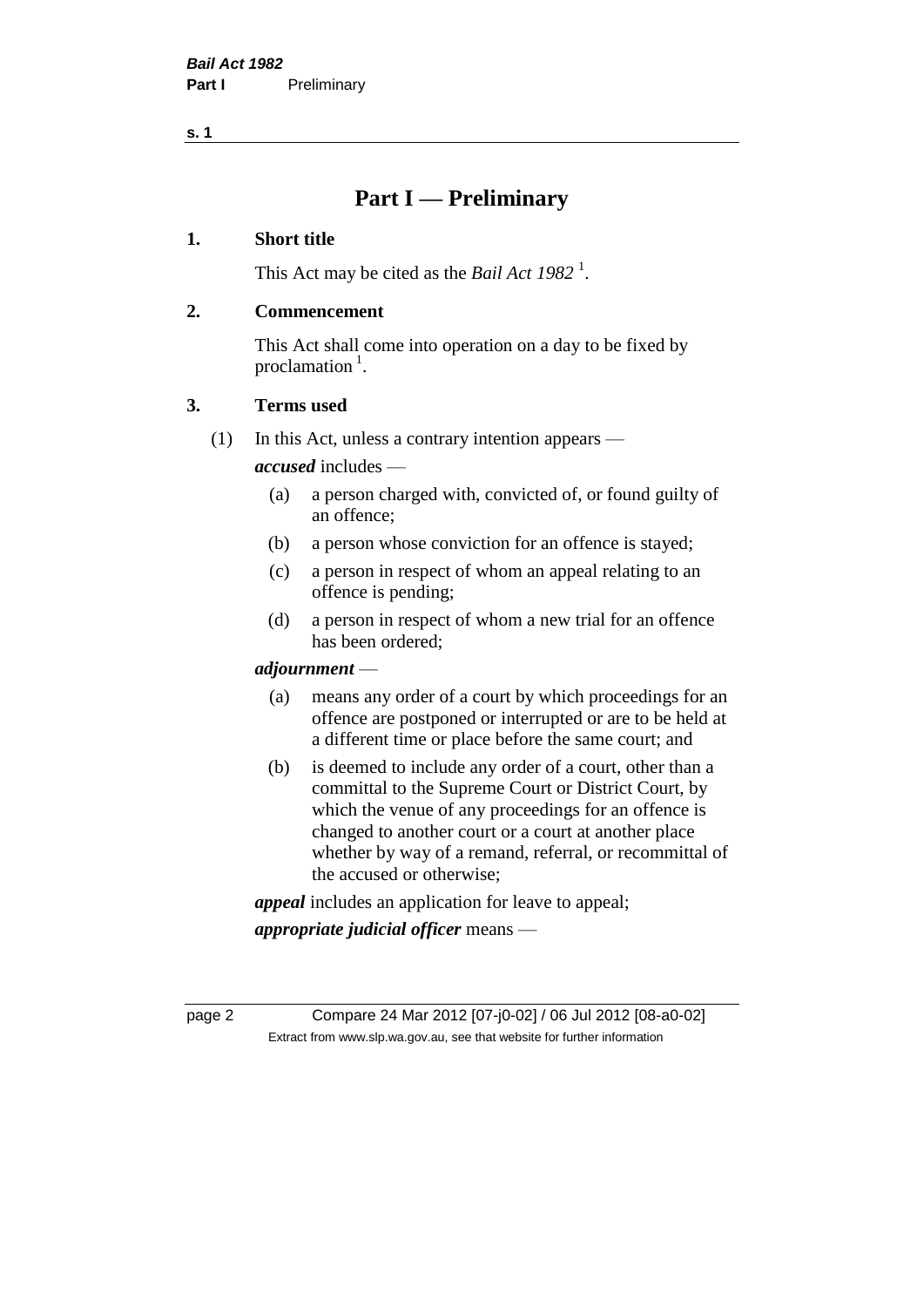- (a) subject to paragraphs (b), (c) and (d), a judicial officer who is empowered to exercise jurisdiction in the court before which the accused is required to appear pursuant to his bail undertaking; or
- (b) if the court is the Court of Appeal, a judge of appeal; or
- (c) except in section 49, a judge of the Supreme Court or of the Children's Court, as the case may require, in any case where —
	- (i) under section 15 only a judge of the Supreme Court or of the Children's Court has power to grant bail; or
	- (ii) a judicial officer has exercised the power contained in section 31(2)(d),

for the appearance in question; or

(d) except in section 49, a judge of the Supreme Court, of the District Court, or of the Children's Court, as the case may require, in any case where such a judge has granted bail under section 14 for the appearance in question;

*approved*, in relation to a form, means approved by the chief executive officer of the department of the Public Service principally assisting in the administration of this Act;

*as soon as is practicable* means as soon as is reasonably practicable;

*authorised community services officer* means any of the following persons —

- (a) the CEO (corrections) or a delegate of the CEO (corrections) under subsection (5);
- (b) a registrar of the Children's Court;
- (c) a superintendent of a detention centre under the *Young Offenders Act 1994*;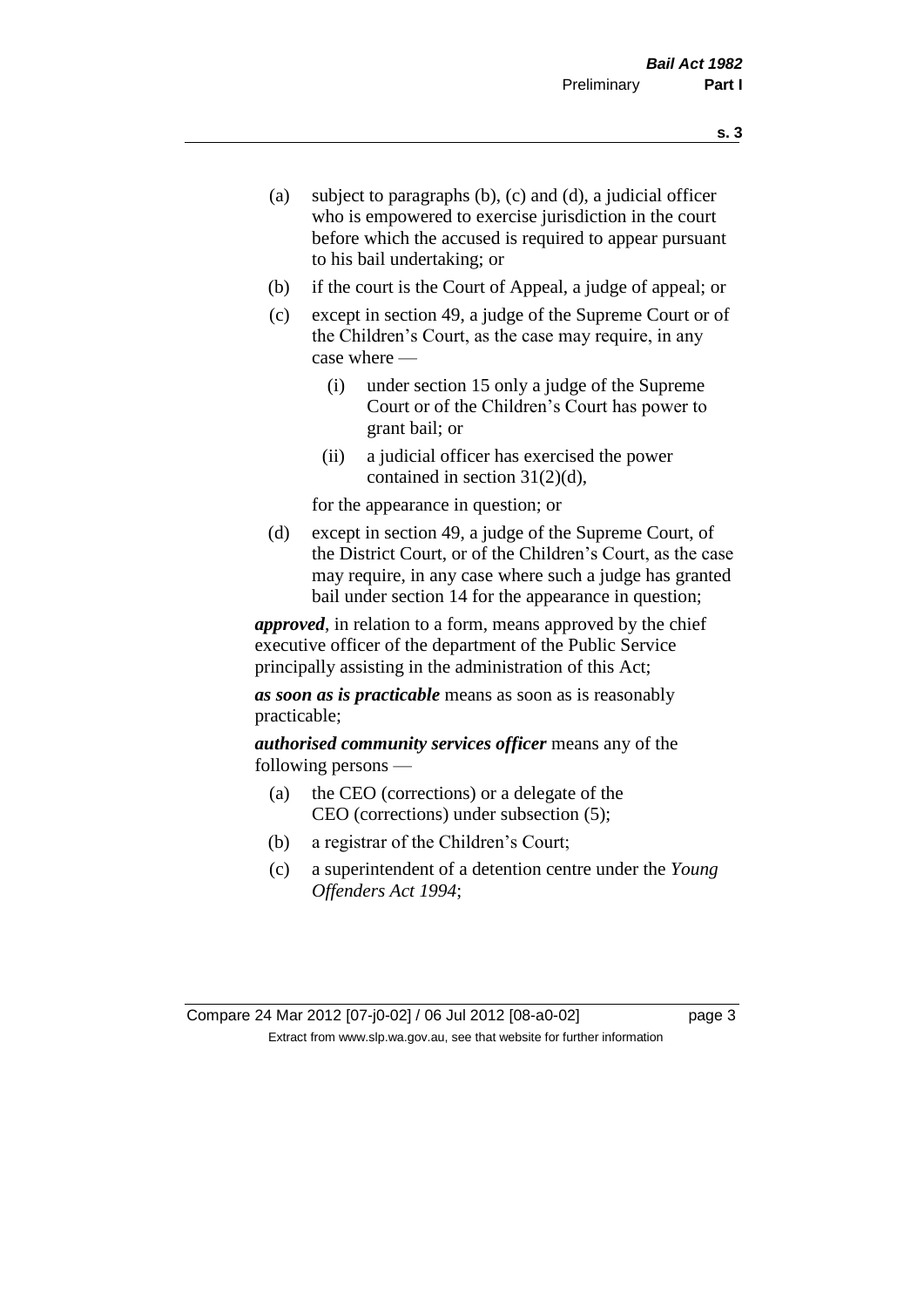(d) the officer for the time being in charge of any detention centre under the *Young Offenders Act 1994*;

*authorised officer* means an authorised police officer or an authorised community services officer;

## *authorised police officer* means —

- (a) a police officer who holds the rank of sergeant, or a higher rank;
- (b) the police officer who is for the time being in charge of a police station;
- (c) whichever of these officers is for the time being in charge of a lock-up —
	- (i) a police officer;
	- (ii) a special constable appointed under the *Police Act 1892* Part III whose powers, duties and obligations are or include those of an authorised police officer under this Act;
	- (iii) a police auxiliary officer appointed under the *Police Act 1892* Part IIIB whose powers, duties and obligations are or include those of an authorised police officer under this Act;

*bail undertaking* means an undertaking described in section  $28(2)$ ;

*CEO (corrections)* means the chief executive officer of the Public Sector agency principally assisting the Minister administering Part 8 of the *Sentence Administration Act 2003* in its administration;

*Chief Judge* means the Chief Judge of the District Court;

*Chief Justice* means the Chief Justice of Western Australia;

*child* has the same meaning as "*young person*" has in the *Young Offenders Act 1994*;

*community corrections officer* has the same meaning as in the *Sentence Administration Act 2003*;

page 4 Compare 24 Mar 2012 [07-j0-02] / 06 Jul 2012 [08-a0-02] Extract from www.slp.wa.gov.au, see that website for further information

**s. 3**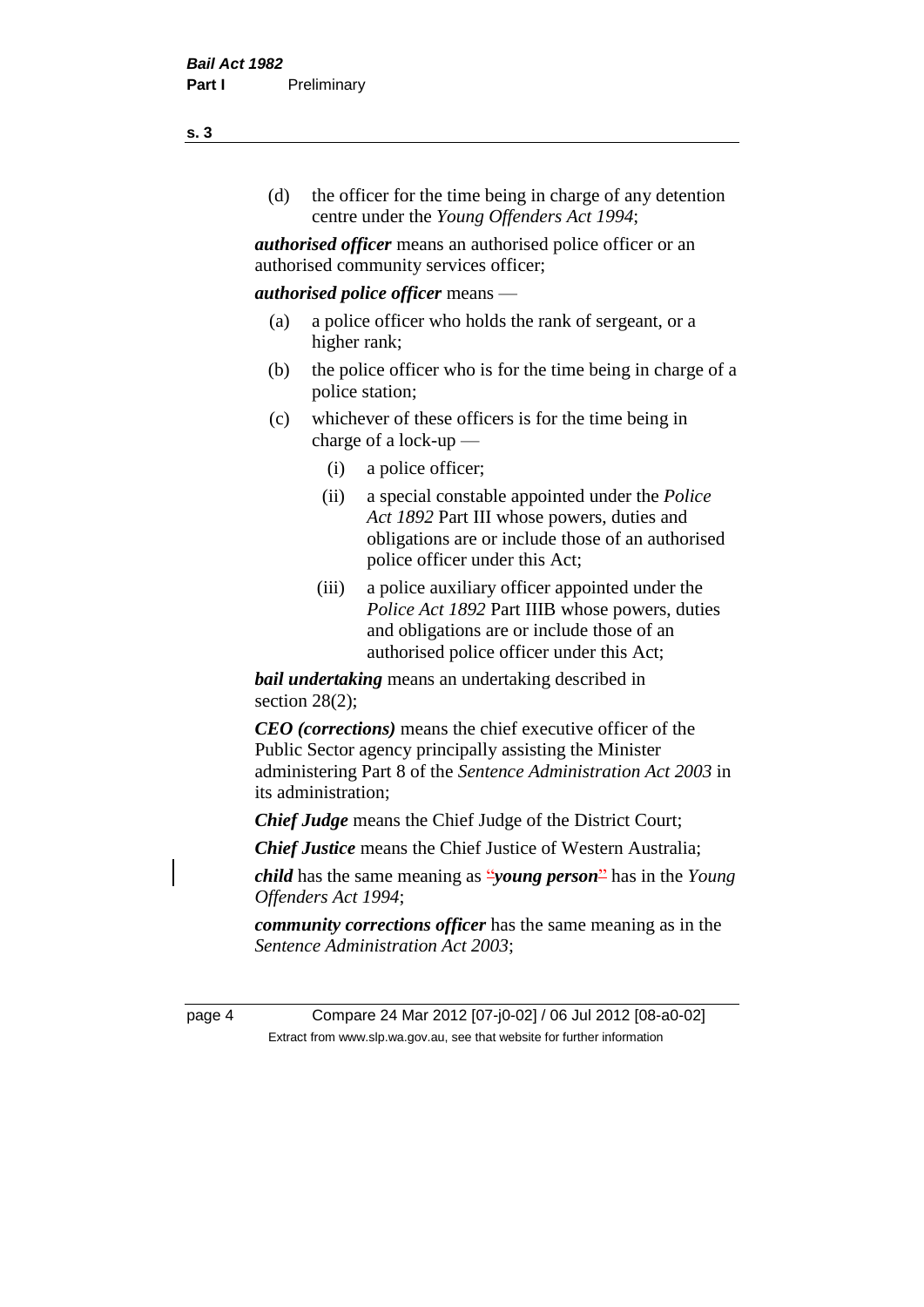*court* means each of the following —

- (a) the Magistrates Court;
- (b) the Children's Court;
- (c) the Coroner's Court of Western Australia;
- (d) the District Court;
- (e) the Supreme Court;
- (f) the Court of Appeal;

*court custody centre* has the meaning given in the *Court Security and Custodial Services Act 1999* section 3;

*Director of Public Prosecutions* means —

- (a) the Director of Public Prosecutions for the State; or
- (b) the officer in charge in the State of the Commonwealth Office of the Director of Public Prosecutions,

as the case requires;

*early release order* means an early release order made under the *Sentence Administration Act 1995* <sup>2</sup> or *Sentence Administration Act 2003*;

*electronic address* means a facsimile number, email address or other electronic address, as the case requires;

*electronic communication* means facsimile transmission, email or other form of electronic communication as defined in the *Electronic Transactions Act 2003* section 5;

*home detention condition* means a home detention condition imposed under clause 3 of Part D of Schedule 1;

*judge of appeal* has the meaning given in the *Supreme Court Act 1935* section 4(1);

*judicial officer* means any person empowered to exercise jurisdiction in a court whether or not he is sitting as a court, and includes a single justice and, where the context so requires, the Court of Appeal exercising jurisdiction under this Act;

*lock-up* includes a place prescribed as a lock-up for the purposes of the *Court Security and Custodial Services Act 1999*;

Compare 24 Mar 2012 [07-j0-02] / 06 Jul 2012 [08-a0-02] page 5 Extract from www.slp.wa.gov.au, see that website for further information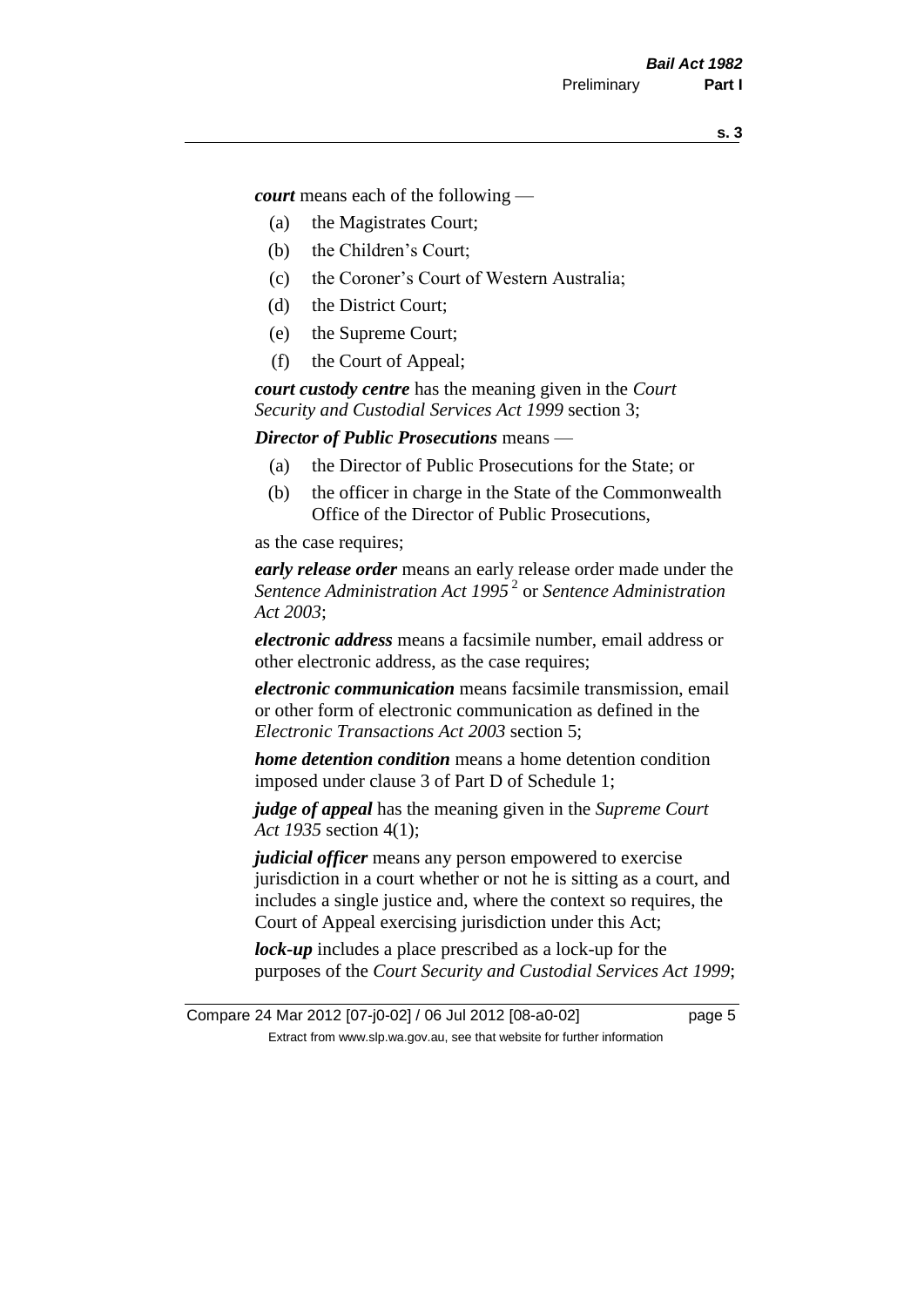*offence* means any act, omission or conduct which renders the person doing the act, making the omission or engaging in the conduct liable to any punishment, and includes an alleged offence; but nothing in this definition shall limit the operation of subsection (4);

*prosecutor* includes —

- (a) in the case of an offence charged in a prosecution notice, the prosecutor;
- (b) in the case of an offence charged in an indictment, the State or the Commonwealth, as the case may be;

*registrar* of a court means —

- (a) for a court other than the Coroner's Court of Western Australia, the principal registrar, a registrar or a deputy registrar of the court; or
- (b) for the Coroner's Court of Western Australia, a coroner's registrar as defined in the *Coroners Act 1996* section 3;

*serious offence* means —

- (a) an offence against section 51(2a); and
- (b) an offence described in Schedule 2;

*surety* and *surety undertaking* have the meanings assigned to them by section 35;

*surety approval officer* means a person who is authorised by section 36 to decide whether an applicant should be approved as a surety;

*trial* means all proceedings for an offence between —

- (a) the time when the accused is called upon to plead to the prosecution notice or the indictment; and
- (b) the time when the accused is found not guilty or is sentenced.

page 6 Compare 24 Mar 2012 [07-j0-02] / 06 Jul 2012 [08-a0-02] Extract from www.slp.wa.gov.au, see that website for further information

**s. 3**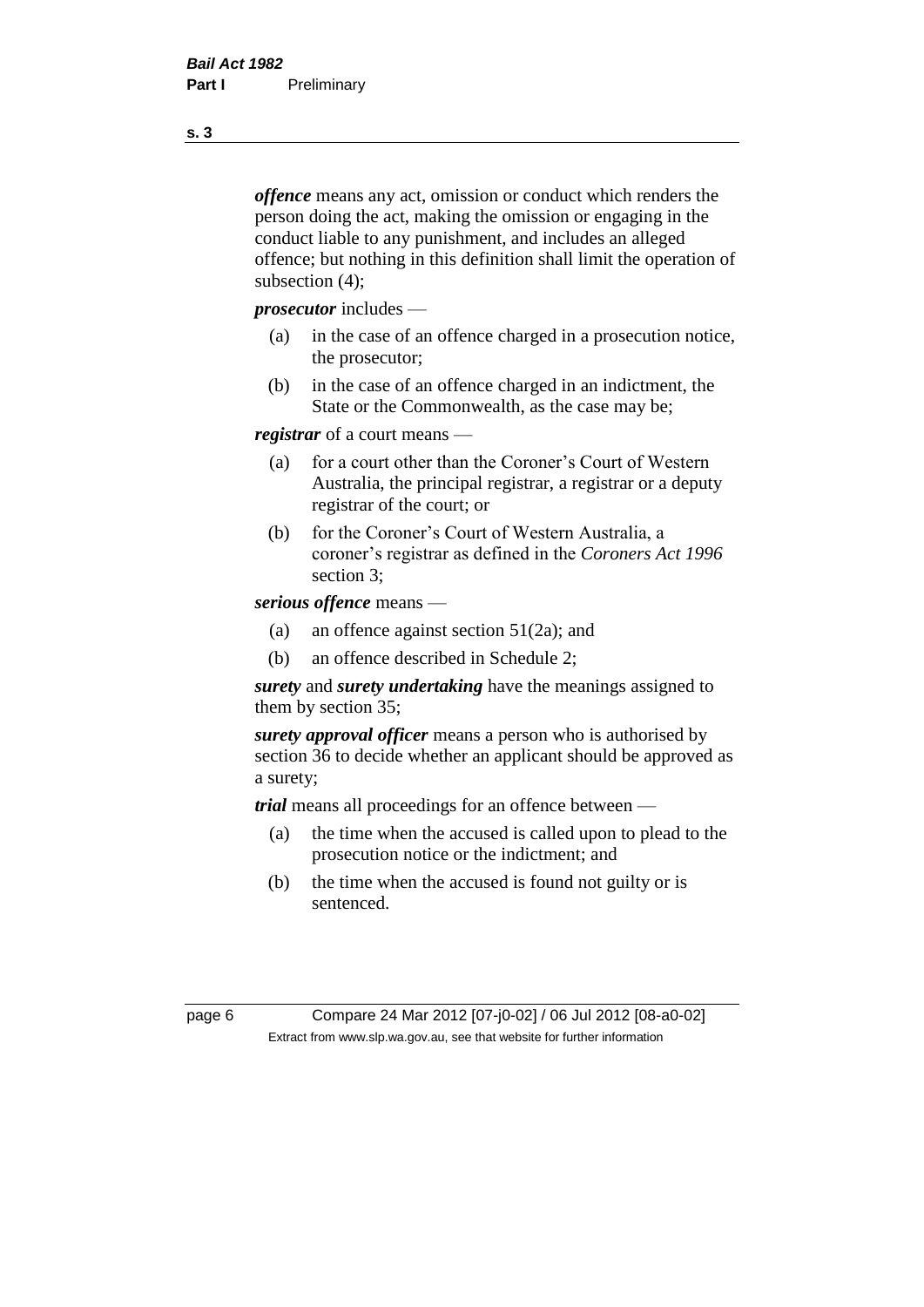**s. 3**

- (2) A reference in this Act
	- (a) to a power to grant bail includes a reference to a power to refuse bail;
	- (b) to a grant of bail includes a reference to a grant of bail by the exercise of a power in section 31(2).
- (3) Where in this Act there is a reference to a requirement that an accused appear in court, the reference is to a requirement, unless a contrary intention appears, that the accused —
	- (a) surrender himself into the custody of the court or, in the case of a bail undertaking, of the court specified therein, or of such person as the court may direct, to be dealt with according to law; and
	- (b) submit himself to a search of his person and any property then in his possession (which is hereby authorised) and allow to be taken from him, to be dealt with according to the relevant law and procedures, anything so found; and
	- (c) remain in custody until authorised to be released therefrom.
- (4) If a person is arrested under a warrant issued
	- (a) under section 50, 79, 84E or 129 of the *Sentencing Act 1995* in connection with a possible breach of a conditional release order, a sentence of suspended imprisonment or conditional suspended imprisonment, or a community order imposed under that Act; or
	- (b) under section 43 of the *Young Offenders Act 1994* in respect of an alleged breach of a youth community based order, an intensive youth supervision order or a conditional release order made under that Act,

then —

(c) the person is to be taken as having been arrested and to be in custody awaiting an appearance in court for the offence for which the sentence was imposed; and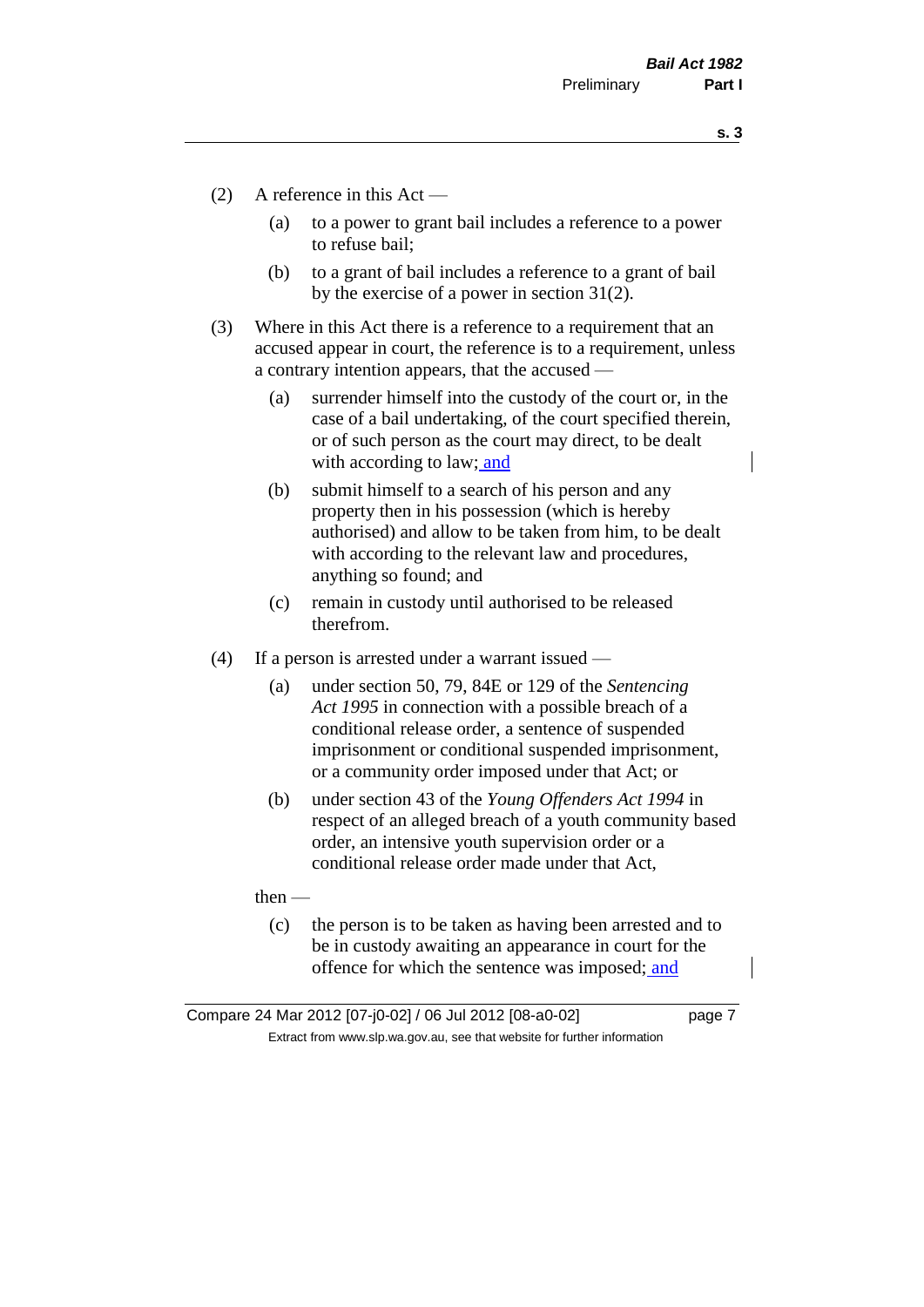**s. 3A**

- (d) the first appearance in court after the arrest is to be taken, for the purposes of sections 5(1) and 8(1) and clause 1 of Part A and clause 7 of Part C of Schedule 1, to be the initial appearance for that offence; and
- (e) the proceedings following the arrest are to be taken to be proceedings for that offence and to be a trial for the purpose of the definition in subsection (1) of *"trial*"...
- (5) The CEO (corrections) may by writing signed by him delegate to any officer of the department of which he is the chief executive officer any function he has under this Act as an authorised community services officer.

*[Section 3 amended by No. 74 of 1984 s. 3; No. 15 of 1988 s. 4; No. 49 of 1988 s. 78; No. 61 of 1990 s. 4; No. 31 of 1993 s. 6; No. 45 of 1993 s. 4 and 12; No. 78 of 1995 s. 7; No. 57 of 1997 s. 21(1); No. 54 of 1998 s. 4 and 14; No. 47 of 1999 s. 7; No. 50 of 2003 s. 29(3); No. 65 of 2003 s. 121(2); No. 27 of 2004 s. 13(2); No. 34 of 2004 s. 251;Sch. 2 cl. 3(2); No. 45 of 2004 s. 28(4); No. 59 of 2004 s. 141; No. 84 of 2004 s. 11, 82 and 83(2); No. 65 of 2006 s. 51 and 53; No. 6 of 2008 s. 4 and 24(2).]* 

*[Section 3. Modifications to be applied in order to give effect to Cross-border Justice Act 2008: section altered 1 Nov 2009. See endnote 1M; amended by No. 42 of 2009 s. 12.]*

## **3A. Sending notices by electronic communication**

- (1) A reference in this Act, however expressed, to a notice being sent to a person (the *addressee*) by electronic communication is a reference to the notice being sent by electronic communication —
	- (a) to an electronic address provided by the addressee for the purpose of being served with the notice; and
	- (b) in an electronic format that enables it to be printed or otherwise generated by the addressee.

page 8 Compare 24 Mar 2012 [07-j0-02] / 06 Jul 2012 [08-a0-02] Extract from www.slp.wa.gov.au, see that website for further information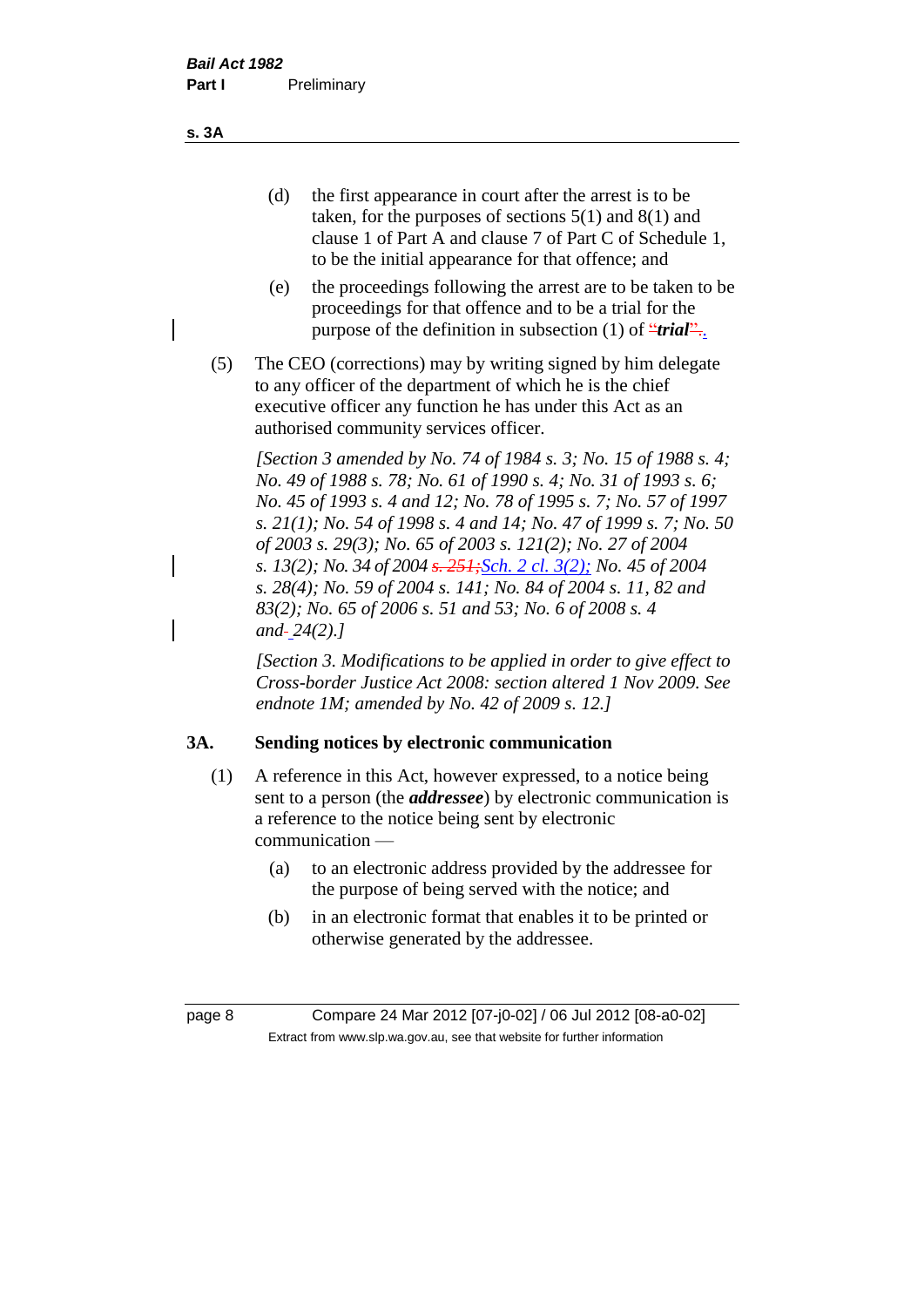(2) If a notice is sent in accordance with subsection (1), the notice is to be presumed, unless the contrary is shown, to have been received at the time when, in the ordinary course of events, the electronic communication would have entered the information system, as defined in the *Electronic Transactions Act 2003* section 5, of the addressee.

*[Section 3A inserted by No. 6 of 2008 s. 5.]*

## **4. Application of this Act**

The operation of this Act extends to any appearance in a court for an offence —

- (a) except to the extent that in this Act, or in the law creating the offence or applicable thereto, express provision is made excluding or limiting the operation of this Act in respect of that appearance; and
- (b) whether or not that law contains a reference to the granting of bail; and
- (c) however any reference in that law to the granting of bail may be expressed; and
- (d) as if any reference therein to the taking of a recognizance were to a requirement that, except where bail is dispensed with under this Act, the accused enter into a bail undertaking.

*[Section 4 amended by No. 84 of 2004 s. 82.]*

- *[4AA.* 1M *Modifications to be applied in order to give effect to Cross-border Justice Act 2008: section inserted 1 Nov 2009. See endnote 1M.]*
- **4A. Detention and bail where accused appears in response toAccused appearing on summons or court hearing notice, detention and bail of**
	- $(1)$  Where —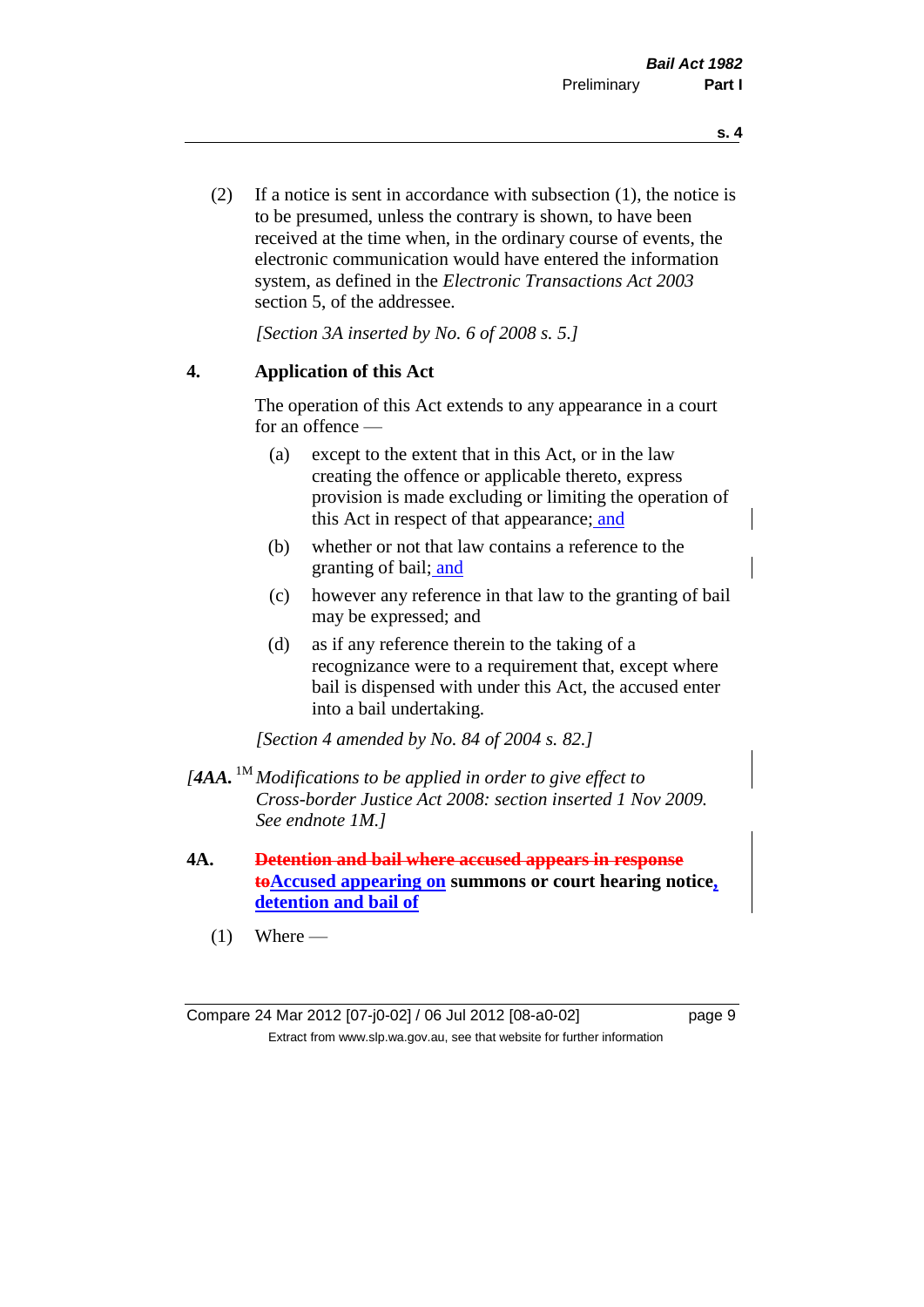**s. 4A**

- (a) an accused has appeared in court for an offence pursuant to a summons or court hearing notice issued under the *Criminal Procedure Act 2004*; and
- (b) a judicial officer adjourns the proceedings,

the accused is not to be detained in custody to further appear before the court for that offence unless the judicial officer so orders.

- (2) If an order is made under subsection (1), the duty described in section 7(1) applies.
- (3) On any appearance in court by the accused a judicial officer to whom section 7(1) applies may revoke an order made under subsection  $(1)$ .

*[Section 4A inserted by No. 6 of 2008 s. 6(1).]*

page 10 Compare 24 Mar 2012 [07-j0-02] / 06 Jul 2012 [08-a0-02] Extract from www.slp.wa.gov.au, see that website for further information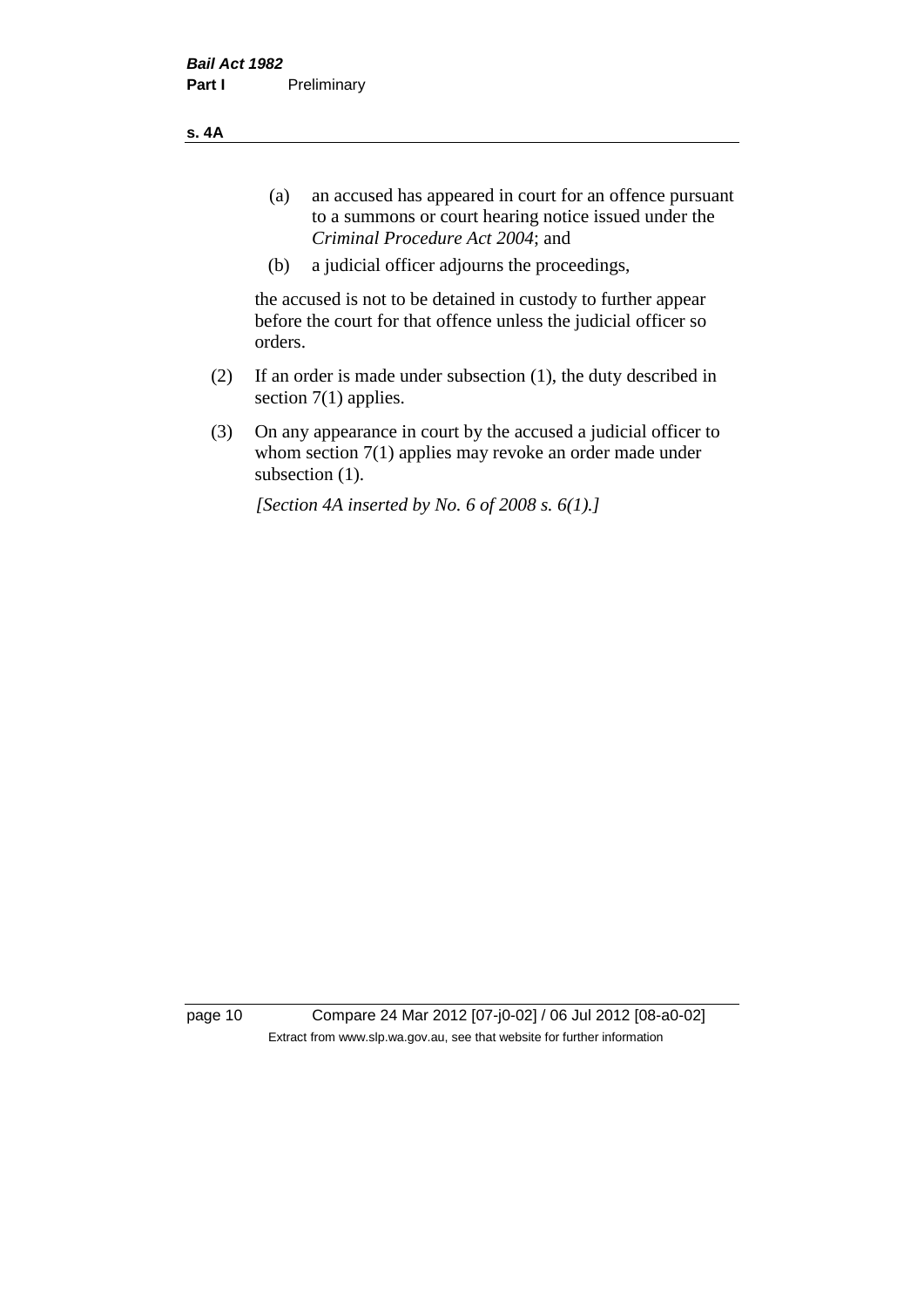## **Part II — Rights of accused in relation to bail**

*[Heading amended by No. 84 of 2004 s. 82.]* 

## **5. Right of accused Accused's rights** to have bail considered **under this Actetc.**

- (1) An accused who is in custody for an offence awaiting his initial appearance in court therefor is entitled —
	- (a) subject to sections 9, 10, 12 and 16(2), to have his case for bail for that appearance considered under and in accordance with this Act as soon as is practicable;
	- (b) if his case is not so considered, or if he is refused bail or is not released on bail, to be brought before a court as soon as is practicable.
- (2) An accused who is in custody awaiting any appearance in court for an offence, other than an initial appearance, is entitled, subject to sections 7B, 7C, 7E, 9 and 10, to have his case for bail for that appearance considered under and in accordance with this Act.

*[Section 5 amended by No. 74 of 1984 s. 4; No. 84 of 2004 s. 82; No. 6 of 2008 s. 7.]* 

## **6. Duty on arresting officer and others6. Arresting officers etc., duty to consider bail**

- (1) This section applies to a police officer or other person (the *arrester*) who —
	- (a) charges a person who is under arrest (the *accused*) with an offence; and
	- (b) does not release the accused unconditionally under section 142 of the *Criminal Investigation Act 2006*,

or who arrests a person under a warrant.

- (2) This section is subject to  $-$ 
	- (a) the exercise of the power conferred by section 9; and

Compare 24 Mar 2012 [07-j0-02] / 06 Jul 2012 [08-a0-02] page 11 Extract from www.slp.wa.gov.au, see that website for further information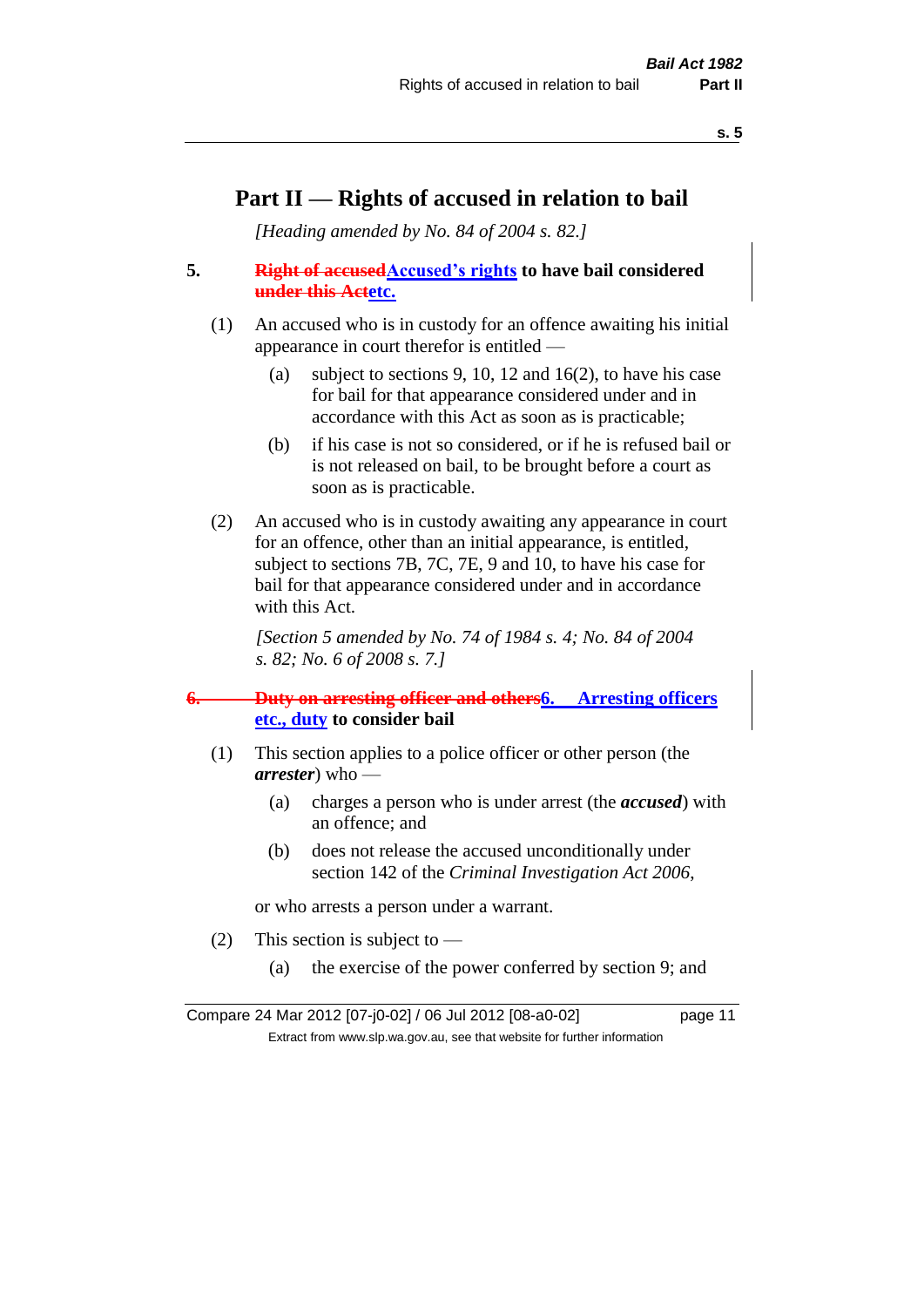(b) sections 10, 12 and 16 and clause 3A of Part C of Schedule 1.

- (3) The duties in this section shall be performed whether or not an application for bail is made by or on behalf of the accused.
- (4) As soon as is practicable after the accused is charged, or arrested under a warrant, as the case may be, the arrester shall either —
	- (a) bring the accused or cause the accused to be brought before a court; or
	- (b) perform the other duties of the arrester under this section.
- (5) If the arrester has power to grant the accused bail, the arrester shall consider the accused's case for bail.
- (6) If the arrester does not have power to grant the accused bail, the arrester shall, unless subsection (8), (9) or (10) applies, bring or cause the accused to be brought before an authorised police officer or a justice or, in the case of a child, any authorised officer or a justice, who shall consider the accused's case for bail as soon as is practicable.
- (7) Even if the arrester has power to grant the accused bail, the arrester may, instead of complying with subsection (5), comply with subsection (6) as if the arrester did not.
- (8) If under section 15 only a judge of the Supreme Court or a judge of the Children's Court has power to grant the accused bail, the arrester shall bring the accused or cause the accused to be brought before a judge of the Supreme Court or a judge of the Children's Court, as the case requires, who shall consider the accused's case for bail as soon as is practicable.
- (9) If under section 16 only a justice has power to grant the accused bail, the arrester shall bring the accused or cause the accused to be brought before a justice, who shall consider the accused's case for bail as soon as is practicable.

**s. 6**

page 12 Compare 24 Mar 2012 [07-j0-02] / 06 Jul 2012 [08-a0-02] Extract from www.slp.wa.gov.au, see that website for further information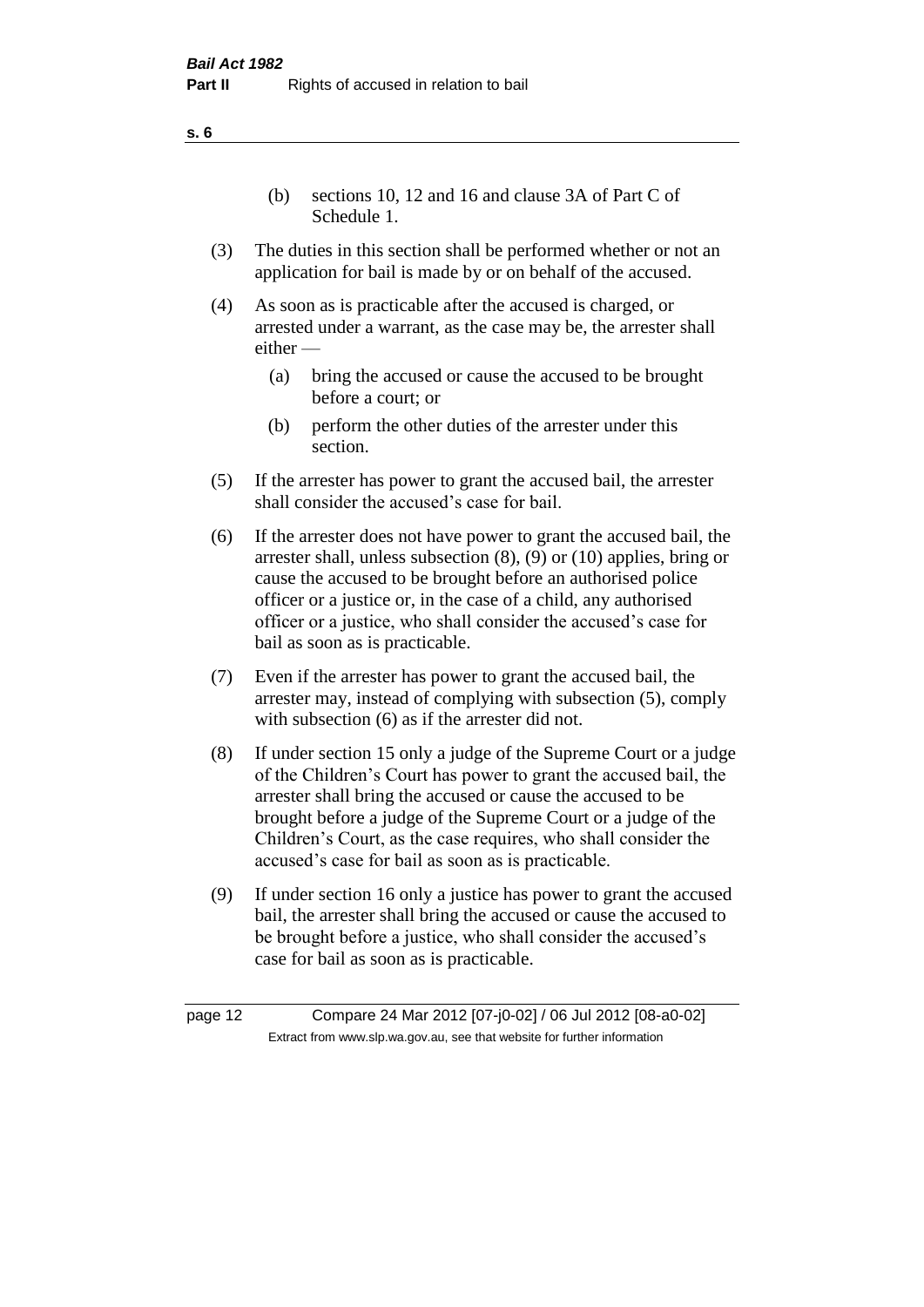(10) If section 16A applies, the arrester shall bring the accused or cause the accused to be brought before a court or judge referred to in section 16A(1), who shall consider the accused's case for bail as soon as is practicable.

*[Section 6 inserted by No. 59 of 2006 s. 4(1).]* 

**6A. Whether custody justified to be considered in certain cases**

#### **6A. Officials considering bail may order release without bail**

 $(1)$  In this section —

*accused* means an accused who is under arrest, other than pursuant to a warrant;

*released* means released from custody without being required to enter into, or without having entered into, a bail undertaking;

*serious offence* means an indictable offence the penalty specified by a written law for which is or includes imprisonment for 5 years or more or life;

*summary court* means the Magistrates Court or the Children's Court.

- (2) An authorised officer or justice who is considering an accused's case for bail for an initial appearance in a summary court on a charge of an indictable offence that is not a serious offence may order that the accused be served with a summons under the *Criminal Procedure Act 2004*, and released, in respect of the charge unless satisfied —
	- (a) that there are reasonable grounds to suspect the accused would not obey the summons if served with it; or
	- (b) that not releasing the accused is justified under subsection (4) or for any other reason.
- (3) An authorised officer or justice who is considering an accused's case for bail for an initial appearance in a summary court on a charge of a simple offence must order that the accused be served with a court hearing notice under the *Criminal Procedure*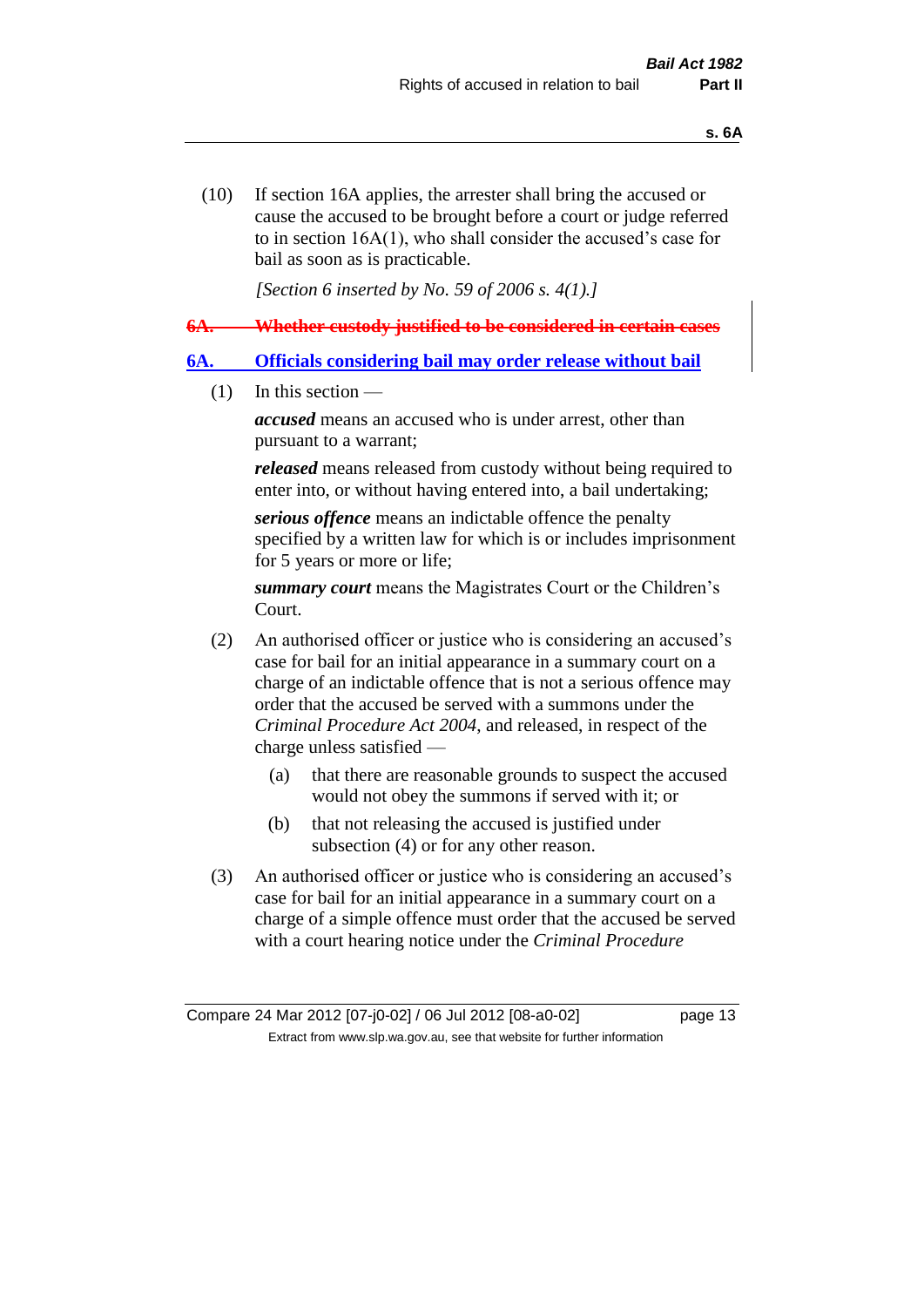#### **s. 7**

*Act 2004*, and released, in respect of the charge unless satisfied —

- (a) that the presence of the accused when the charge is dealt with is likely to be necessary for any reason or for sentencing purposes; or
- (b) that not releasing the accused is justified under subsection (4) or for any other reason.
- (4) Not releasing an accused is justified if there are reasonable grounds to suspect that if the accused were released —
	- (a) the accused
		- (i) would commit an offence; or
		- (ii) would continue or repeat an offence with which he or she is charged; or
		- (iii) would endanger another person's safety or property; or
		- (iv) would interfere with witnesses or otherwise obstruct the course of justice, whether in relation to the accused or any other person;
		- or
	- (b) the accused's safety would be endangered.
- (5) This section does not affect the operation of section 28 or 30 of the *Criminal Procedure Act 2004*.

*[Section 6A inserted by No. 59 of 2006 s. 5.]* 

## **7. Duty imposed on judicial officers in respect of unconvictedUnconvicted accused, court to consider bail for**

(1) Upon and following an accused's initial appearance in court for an offence every judicial officer who may thereafter order his detention or continued detention in custody before conviction for the offence is under a duty, unless section 7B, 7C or 7E applies, to consider the accused's case for bail, whether or not an application for bail is made by the accused or on his behalf.

page 14 Compare 24 Mar 2012 [07-j0-02] / 06 Jul 2012 [08-a0-02] Extract from www.slp.wa.gov.au, see that website for further information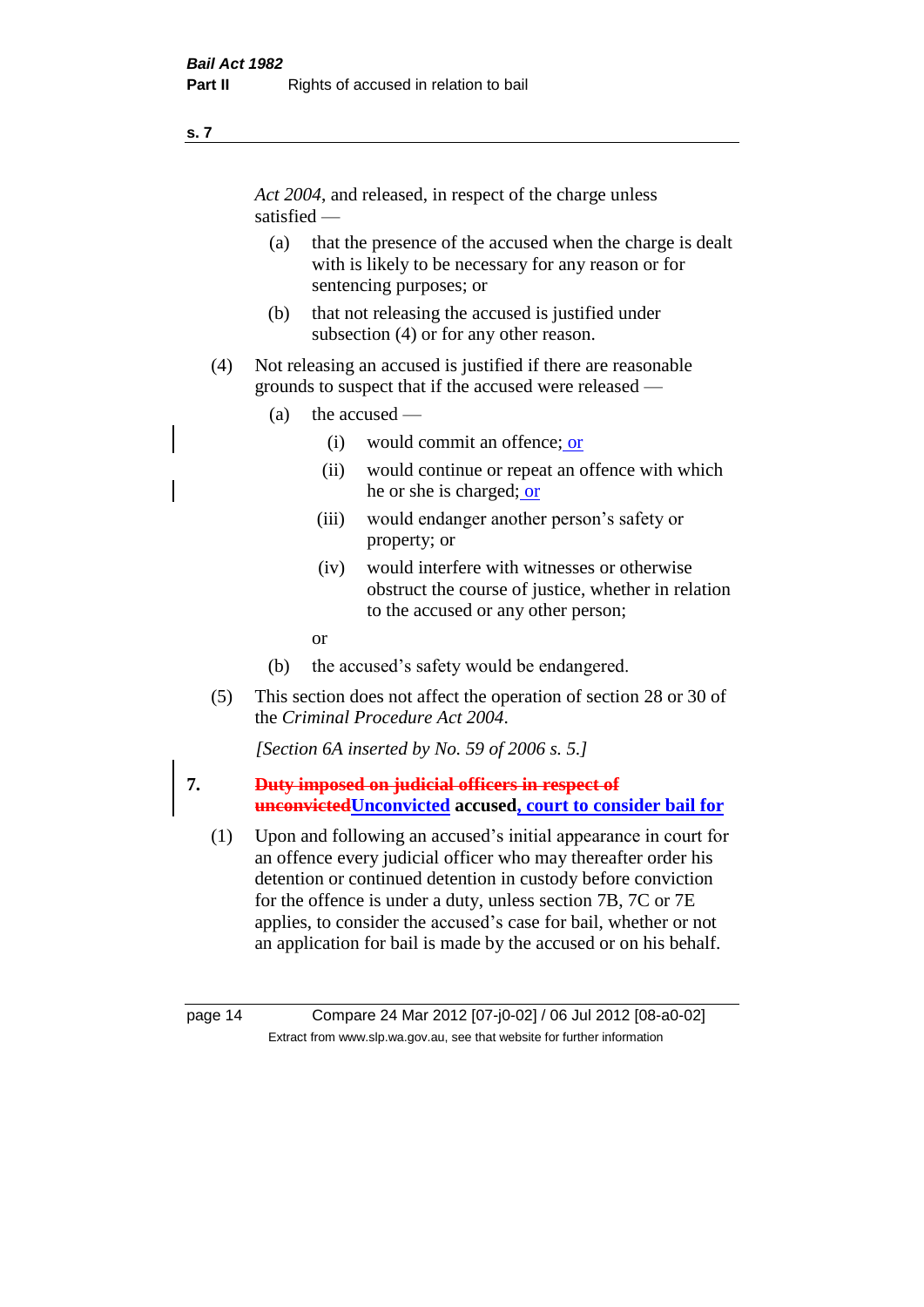## *[(2)-(4) deleted]*

(5) The operation of this section is subject to the exercise of the powers conferred by sections 7A and 9 and to the provisions of sections 10, 12 and 16(2) and clause 3A of Part C of Schedule 1. *[Section 7 amended by No. 74 of 1984 s. 5; No. 49 of 1988 s. 80; No. 45 of 1993 s. 6; No. 84 of 2004 s. 82; No. 59 of 2006 s. 4(2); No. 6 of 2008 s. 8.]* 

## **7A. Bail may be dispensed with by court**

- (1) A judicial officer referred to in section 7(1) may, instead of discharging the duty imposed by that subsection, dispense with the requirement for bail for an appearance in court for an offence by an accused if the judicial officer —
	- (a) has jurisdiction to do so under section 13A(1); and
	- (b) may properly do so under section 13A(2).
- (2) Where the requirement for bail is dispensed with under this section, the accused has a right to be at liberty until the accused is required to appear before a court for the offence, but subject  $to -$ 
	- (a) section 59A; and
	- (b) any requirement that the accused be in custody for some other offence or reason.

*[Section 7A inserted by No. 6 of 2008 s. 9(1).]*

## **7B. Special provision for adultAdult accused inof murder cases, provisions for**

(1) In this section —

*judge* means a judge of the Supreme Court.

- (2) This section applies where
	- (a) an accused is in custody for an offence of murder so that under section 15 only a judge has power to grant bail; and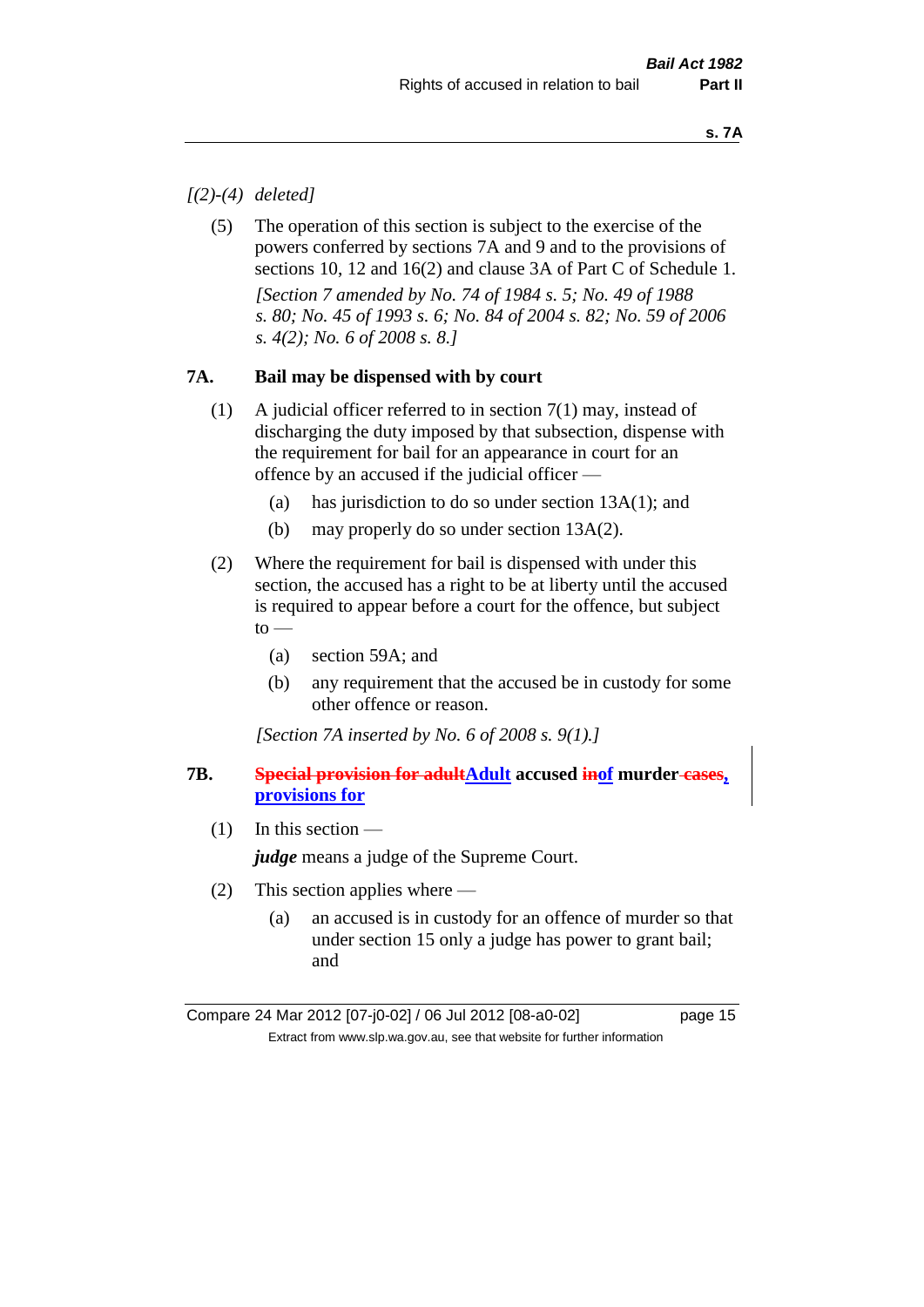**s. 7B**

- (b) the accused is not a child.
- (3) Where this section applies the accused, or a person on the accused's behalf, may make an application to a judge for bail at any time before conviction for the offence.
- (4) Upon an accused's initial appearance in court for an offence of murder, the judicial officer who may order the accused's detention in custody is under a duty to inform the accused of the right conferred by subsection (3).
- $(5)$  Where
	- (a) an accused's case for bail has been considered by a judge on an application under subsection (3); and
	- (b) bail has been refused,

the accused's case for bail shall not be considered on any subsequent occasion in the same case when the accused's continued detention may be ordered unless subsection (6) applies.

- (6) The accused's case for bail shall again be considered by a judge if the accused, or a person on the accused's behalf, applies to a judge and satisfies the judge that —
	- (a) new facts have been discovered, new circumstances have arisen or the circumstances have changed since bail was refused; or
	- (b) the accused failed to adequately present the accused's case for bail on the previous occasion.
- (7) Where
	- (a) an accused's case for bail has been considered by a judge on an application under subsection (3); and
	- (b) bail has been granted,

on any subsequent appearance in the same case a judicial officer may order, notwithstanding section 15, that bail is to continue on the same terms and conditions.

page 16 Compare 24 Mar 2012 [07-j0-02] / 06 Jul 2012 [08-a0-02] Extract from www.slp.wa.gov.au, see that website for further information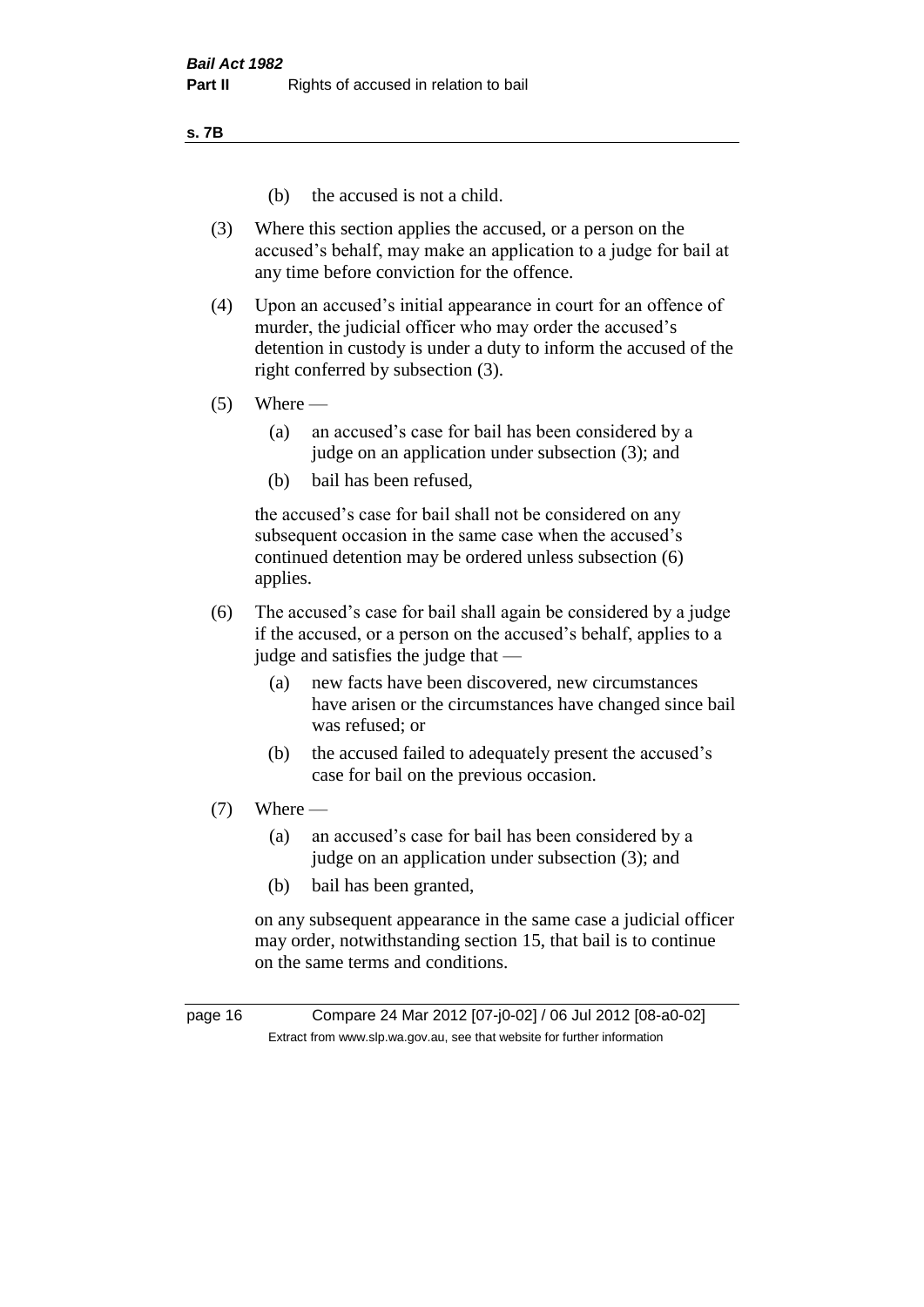(8) The accused is to be taken before a judge for the purposes of an application under this section only if the judge so orders.

*[Section 7B inserted by No. 6 of 2008 s. 9(1); amended by No. 29 of 2008 s. 24(2) and (3).]*

## **7C. Special provision for childChild accused inof murder cases, provisions for**

- (1) This section applies where a child accused is in custody for an offence of murder so that under section 15 only a judge of the Children's Court has power to grant bail.
- (2) Where this section applies, the judicial officer referred to in section 7(1) other than a judge of the Children's Court, shall, whether or not an application for bail is made by the accused or on the accused's behalf, cause the accused to be taken as soon as is practicable before a judge of the Children's Court for the purpose of having the accused's case for bail considered by the judge.
- (3) Notwithstanding subsection (2), where
	- (a) the duty described in that subsection has been discharged once in relation to a child accused's case for bail; and
	- (b) bail has on that occasion been refused by a judge of the Children's Court,

the accused's case for bail need not be considered on any subsequent occasion in the same case when the accused's continued detention may be ordered unless subsection (4) applies.

- (4) On a subsequent occasion the accused may apply to the judicial officer who may order the accused's continued detention for a reconsideration of the accused's case for bail on the ground that —
	- (a) new facts have been discovered, new circumstances have arisen or the circumstances have changed since bail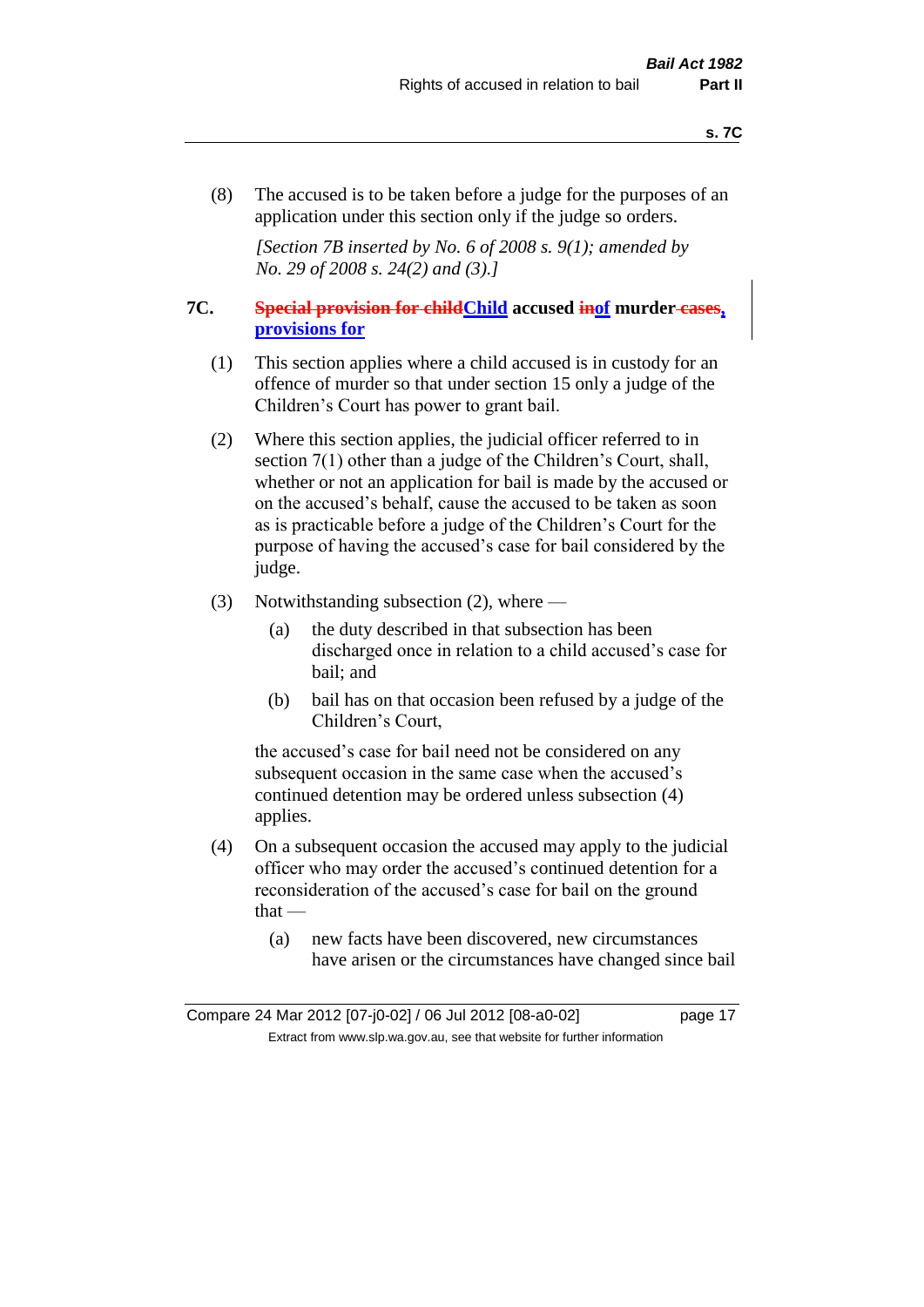#### **s. 7D**

was refused on the occasion mentioned in subsection (3); or

- (b) the accused failed to adequately present the accused's case for bail on that occasion.
- (5) If the judicial officer is satisfied as to one or more of those grounds the judicial officer shall cause the accused to be taken as soon as is practicable before a judge of the Children's Court for the purpose of having the accused's case for bail considered by the judge.

*[Section 7C inserted by No. 6 of 2008 s. 9(1); amended by No. 29 of 2008 s. 24(4).]*

## **7D. PreviousBail after initial decision may be adoptedby court, court's duty as to**

- (1) Notwithstanding section 7(1), after
	- (a) the duty described in that subsection has been discharged once in relation to an accused's case for bail; or
	- (b) a judge of the Children's Court has considered the case under section 15,

it is sufficient on any subsequent consideration of bail in the same case for a judicial officer, including a judge of the Children's Court acting under section 15, to make inquiry of the accused in terms of subsection (2).

- (2) The inquiry to be so made is
	- (a) whether any new fact has been discovered or new circumstance has arisen, or whether the circumstances have changed, since bail was previously granted or refused; and
	- (b) whether the accused considers that the accused failed to adequately present the accused's case for bail on a previous occasion.

page 18 Compare 24 Mar 2012 [07-j0-02] / 06 Jul 2012 [08-a0-02] Extract from www.slp.wa.gov.au, see that website for further information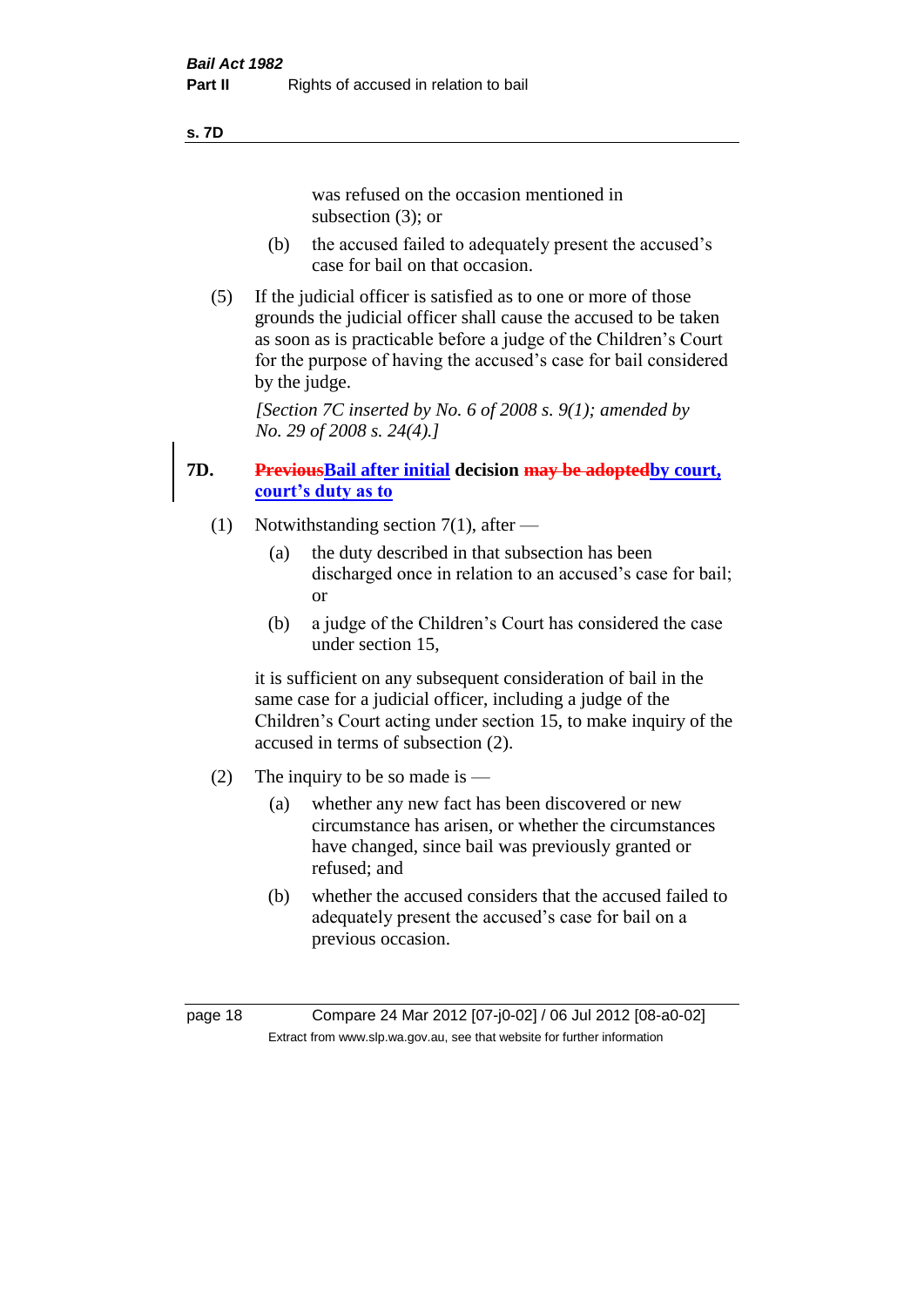(3) Unless the judicial officer is satisfied that there is any reason of the kind mentioned in subsection (2) for not doing so, the judicial officer may adopt the decision previously made in the case, but with power to make such variations of the terms and conditions of bail as the judicial officer thinks fit.

*[Section 7D inserted by No. 6 of 2008 s. 9(1).]*

## **7E. Bail refused for trial, court's duty during trial**

- $(1)$  Where
	- (a) an accused has been refused bail for the accused's appearance for trial for an offence; and
	- (b) the trial extends beyond one day,

a judicial officer referred to in section 7(1) need not comply with that subsection unless the accused, or a person on the accused's behalf, applies for bail.

(2) In subsection  $(1)$  —

*trial* means that part of proceedings for an offence when evidence is being received by the court in respect of the offence and also extends to any time when —

- (a) legal argument is being heard; or
- (b) a judicial officer or a jury is deliberating.

*[Section 7E inserted by No. 6 of 2008 s. 9(1).]*

## **7F. Bail for appealAppeal from courtscourt of summary jurisdiction, bail in case of**

- (1) If a person is in custody and an appeal has been commenced under the *Criminal Appeals Act 2004* Part 2 in connection with the decision by virtue of which the person is in custody, the person may apply for bail —
	- (a) if the appeal is to be heard and determined by the Court of Appeal or if an application has been made to the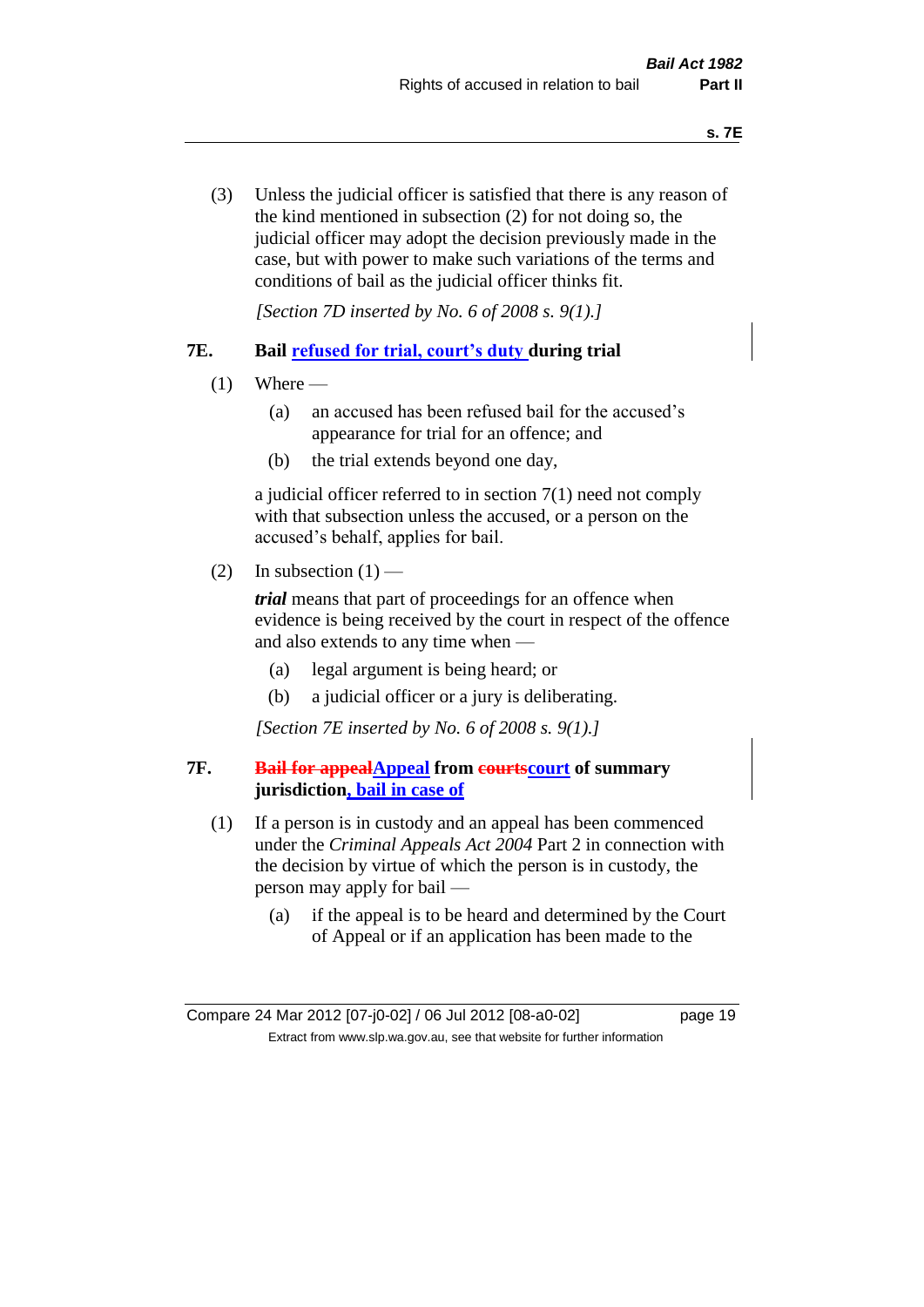#### **s. 8**

Court of Appeal for leave to appeal to the Court of Appeal — to a judge of appeal; or

- (b) in any other case to a judge of the Supreme Court.
- (2) Bail shall not be granted to an applicant for bail under subsection (1) unless —
	- (a) the applicant has given notice of the application for bail  $to -$ 
		- (i) the Director of Public Prosecutions; or
		- (ii) the State Solicitor,
		- as the case may require; and
	- (b) that official has been given an opportunity to be heard on the application.

*[Section 7F inserted by No. 6 of 2008 s. 9(1).]*

## **8. Accused to be given information and, approved forms etc.**

- (1) Subject to subsection (4), a judicial officer or authorised officer who is called upon to consider an accused's case for bail, on the first occasion when it arises in relation to an offence or group of offences for which an accused is required to appear, shall ensure that the accused is, or has been, given —
	- (a) such information in writing as to the effect of this Act as is prescribed for the purposes of this paragraph; and
	- (b) an approved form for completion, designed to disclose to the judicial officer or authorised officer all information relevant to the decision; and
	- (c) where the accused is unable or insufficiently able, to read, speak or write English, such assistance as he may reasonably require in order to have communicated to him the information mentioned in paragraph (a) and complete the form referred to in paragraph (b).

page 20 Compare 24 Mar 2012 [07-j0-02] / 06 Jul 2012 [08-a0-02] Extract from www.slp.wa.gov.au, see that website for further information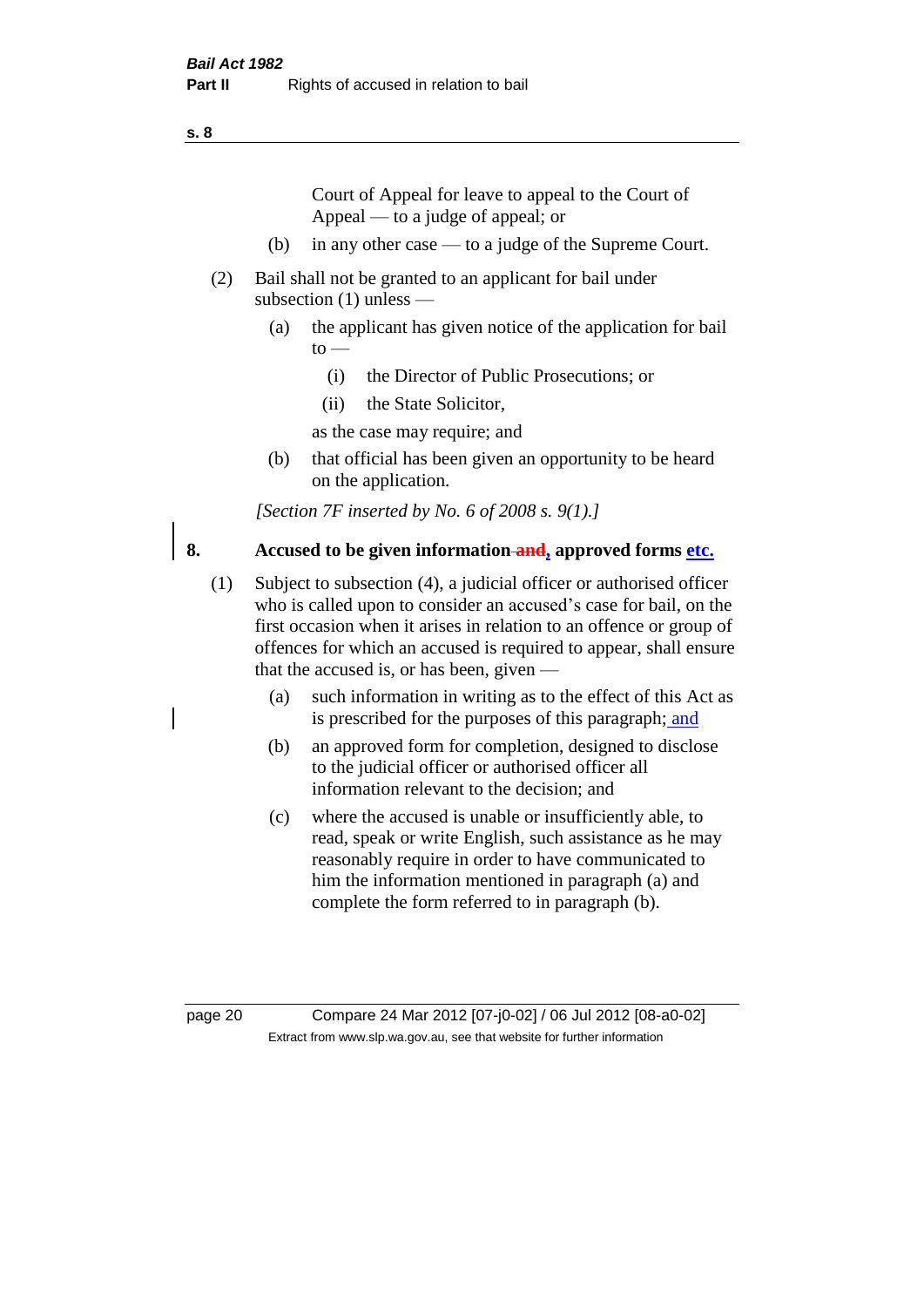- (2) After an accused case for bail has been considered once, a judicial officer or authorised officer on any subsequent consideration of bail in the same case shall —
	- (a) comply with subsection  $(1)(a)$ ; and
	- (b) either comply with subsection  $(1)(b)$  or obtain the form previously completed for the purposes of that paragraph, if any, and ensure that —
		- (i) the form is revised in order to show any changes which he is informed have occurred since it was completed; and
		- (ii) any assistance, of the kind referred to in subsection  $(1)(c)$  is given to the accused for the purpose of completing or revising the form, as the case may be.
- (3) Nothing in this section shall be read as limiting section 23.
- (3a) Notwithstanding subsection  $(1)(a)$  or  $(2)(a)$  a judicial officer or authorised officer need not comply with that paragraph if it appears to him that the accused's case for bail is such that bail is likely to be granted to him in accordance with this Act; but if it subsequently appears to him that bail will not be granted or that the accused is dissatisfied with any condition imposed on the grant of bail he shall then comply with that paragraph.
- (4) Notwithstanding subsection (1)(b) or (2)(b), a judicial officer or an authorised officer may dispense with completion or revision of the form referred to in those paragraphs if it appears to him  $that -$ 
	- (a) the accused's case for bail is such that bail is likely to be granted to him in accordance with this Act; and
	- (b) the information in the possession of the judicial officer or authorised officer is sufficient for his consideration of the case.
- (5) Where a person has applied for bail for an appeal as mentioned in section 7F(1), this section applies as if the consideration of

**s. 8**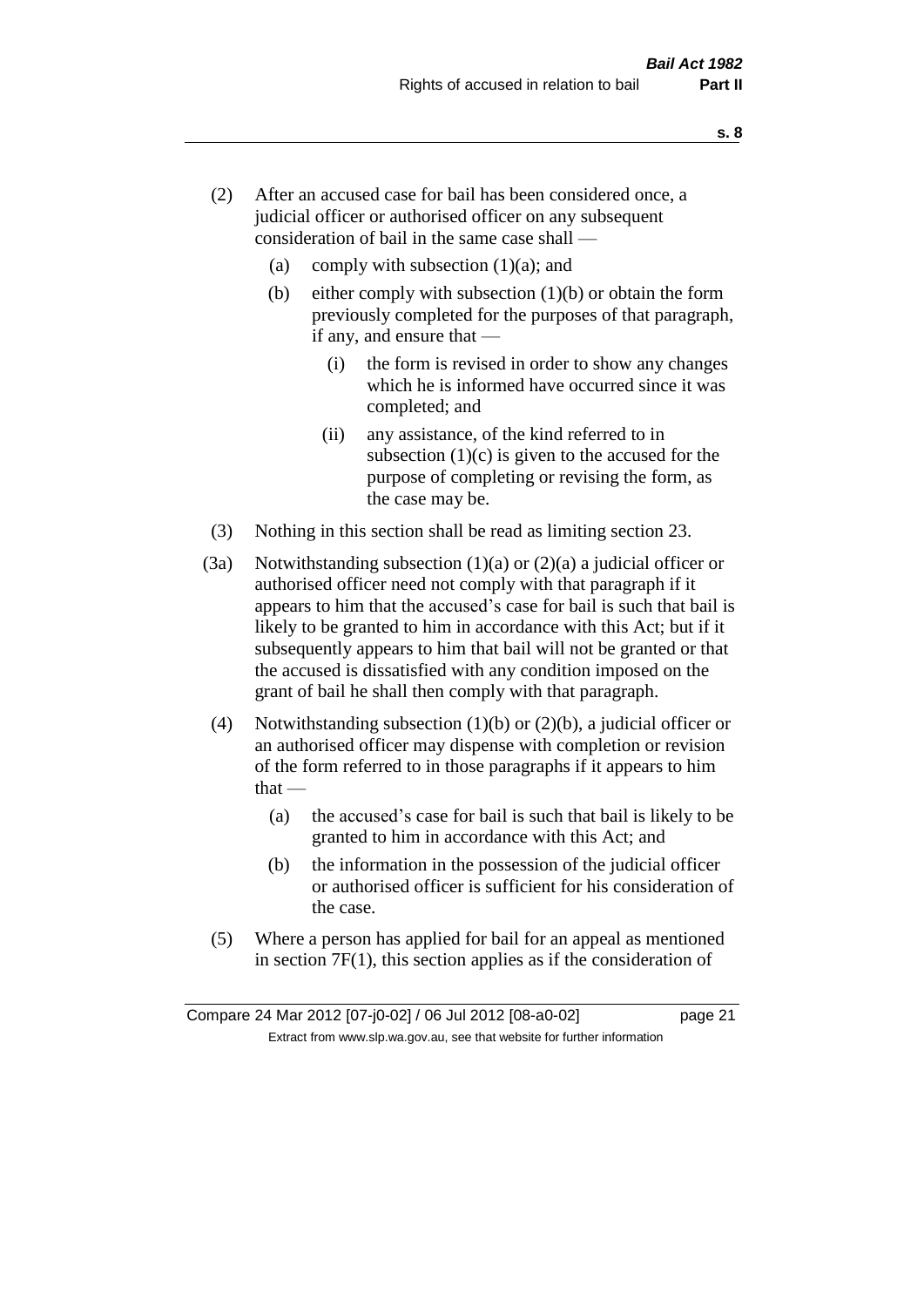bail for the appeal were a first consideration of bail for an offence.

*[Section 8 amended by No. 74 of 1984 s. 6; No. 15 of 1988 s. 6; No. 33 of 1989 s. 18; No. 84 of 2004 s. 82; No. 6 of 2008 s. 9(2) and 43(1).]* 

## **9. Bail decision may be deferred until furthermore information obtained etc.**

(1) Subject to section 26(2) of the *Young Offenders Act 1994*, a judicial officer or authorised officer who is called upon to consider a case for bail may defer consideration of the case for a period not exceeding 30 days if he thinks it is necessary —

- (a) to obtain more information for the purpose of making a decision in accordance with this Act; or
- (b) to take any step authorised by section  $24(1)$  or  $24A(1)$ or (2).
- (2) Nothing in this section shall be taken to limit the right of an accused to be brought before a court as soon as is practicable if he is not released on bail.

*[Section 9 amended by No. 57 of 1997 s. 21(2); No. 84 of 2004 s. 82; No. 6 of 2008 s. 10(1).]*

## **10. Sections 5, 6 and 7 do not apply whereif accused imprisoned for other cause**

Notwithstanding sections 5, 6 and 7, the rights conferred on an accused and the duties imposed on police officers, authorised officers and judicial officers by those sections in respect of an appearance in court for an offence do not arise where —

- (a) the accused is in custody for some other offence or reason (including the non-payment of a sum of money); and
- (b) the police officer, authorised officer or judicial officer is satisfied that the accused is likely to remain in custody

**s. 9**

page 22 Compare 24 Mar 2012 [07-j0-02] / 06 Jul 2012 [08-a0-02] Extract from www.slp.wa.gov.au, see that website for further information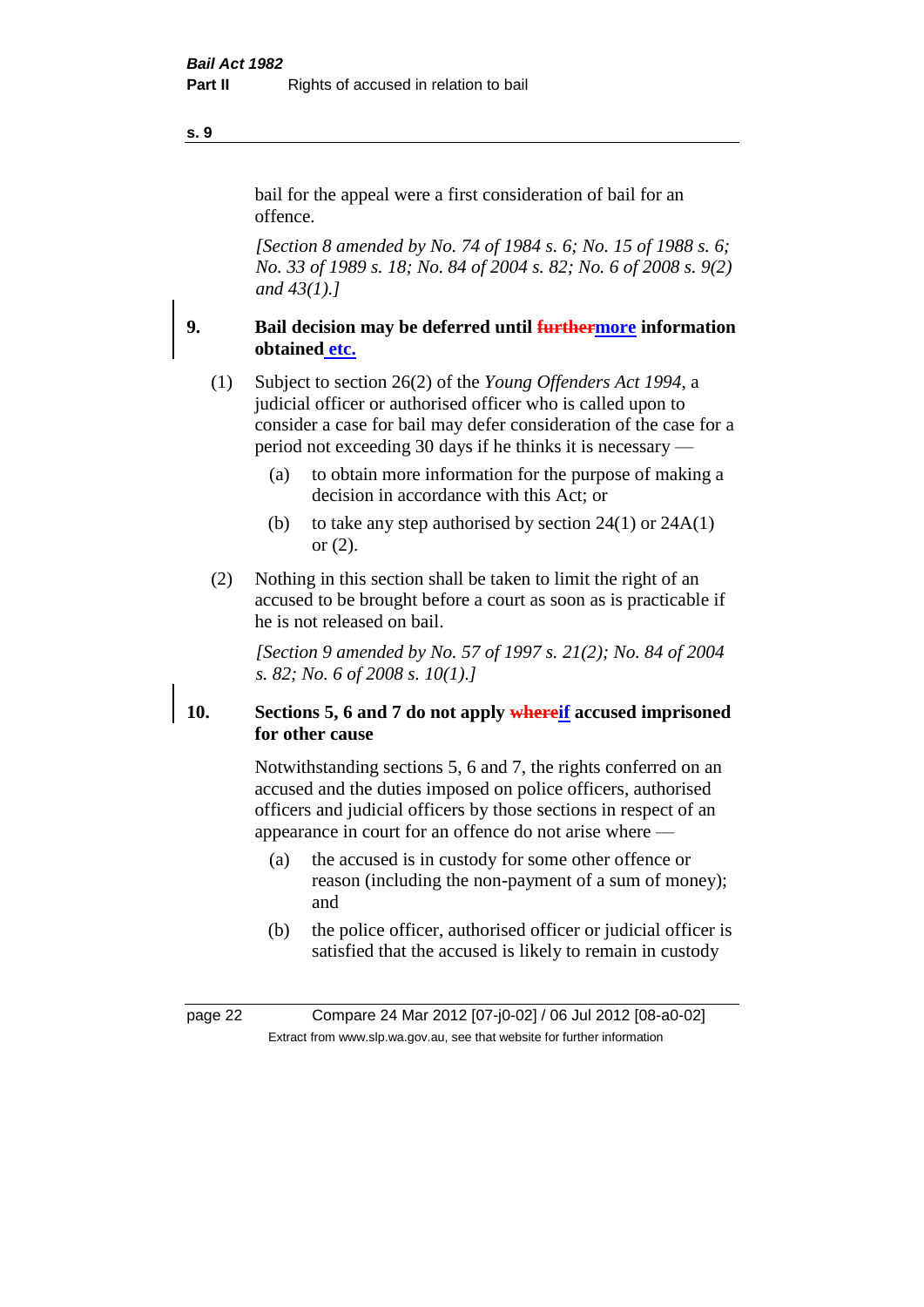for that other offence or reason until or beyond the time for the appearance for the first-mentioned offence.

*[Section 10 amended by No. 84 of 2004 s. 82.]*

## **11. RightsAccused's rights following grant of bail**

- $(1)$  When
	- (a) bail has been granted to an accused for an appearance in court; and
	- (b) all conditions which are to be complied with before the release of the accused have been complied with; and
	- (c) he has entered into a bail undertaking for that appearance or his bail undertaking is deemed to be amended under section 31(3),

the accused has a right to be at liberty until he is required to appear, or to next appear, before a court, but subject to —

- (d) any requirement that he be in custody for some other reason; and
- (e) the exercise of the powers in sections 14(3), 17A, 46, 50F, 54 and 55; and
- (f) the limitation mentioned in section 12.
- (2) Where the accused is in custody in a lock-up, court custody centre or prison, the right conferred by subsection (1) is also subject to the person in charge of the lock-up, court custody centre or prison either —
	- (a) signing a certificate under subsection (3); or
	- (b) receiving notice that a certificate has been signed by another person under that subsection.
- (3) After an accused becomes entitled to be at liberty as provided in subsection (1), a person referred to in section 29 may sign a certificate to that effect in the prescribed form.

Compare 24 Mar 2012 [07-j0-02] / 06 Jul 2012 [08-a0-02] page 23 Extract from www.slp.wa.gov.au, see that website for further information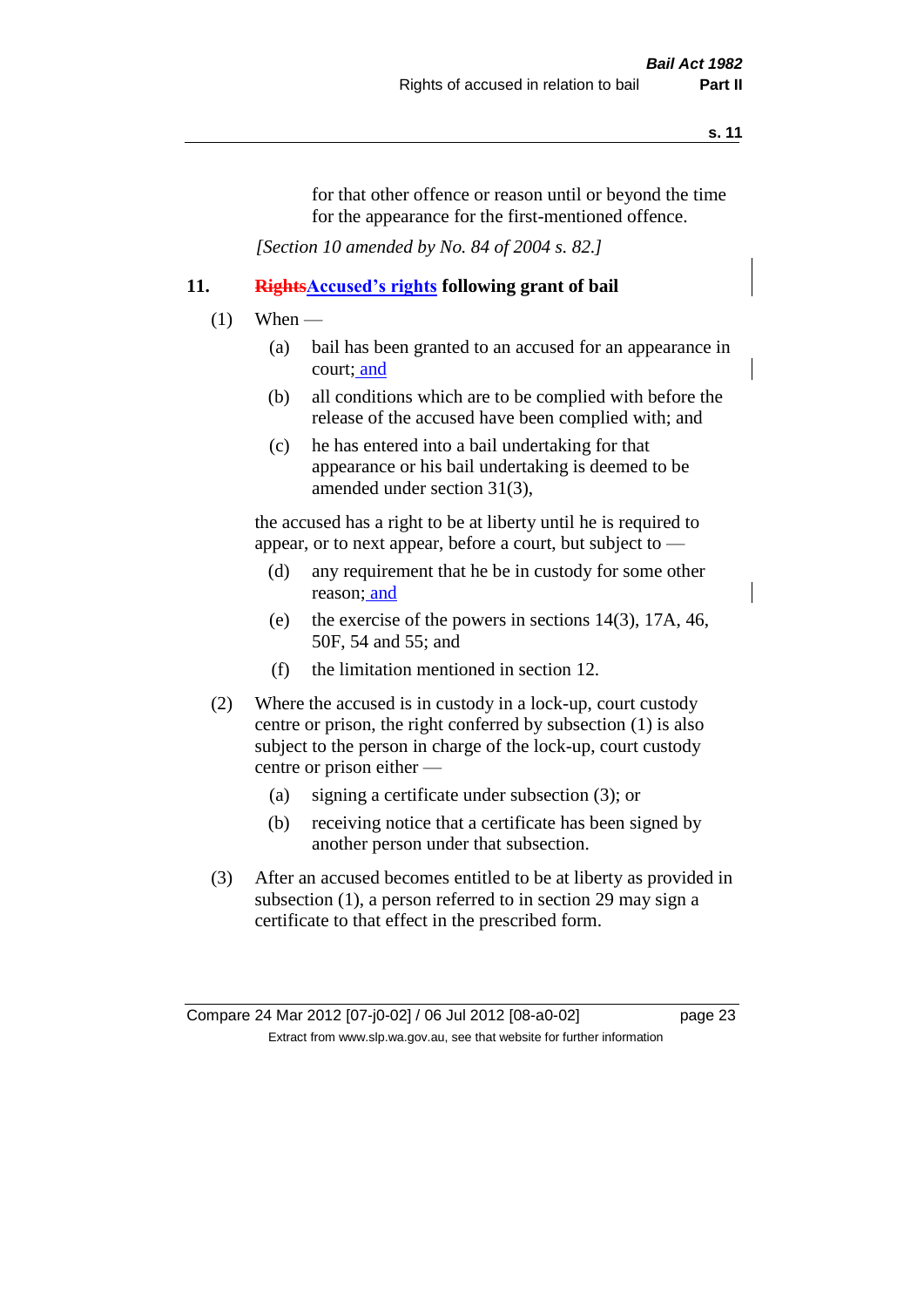**s. 12**

- (4) The person in charge of a lock-up, court custody centre or prison in which the accused is in custody shall release the accused from custody as soon as is practicable after —
	- (a) the person in charge signs the certificate; or
	- (b) if the certificate is signed by a person other than the person in charge, the person in charge receives notice as described in subsection (2)(b).

*[Section 11 amended by No. 74 of 1984 s. 7; No. 15 of 1988 s. 7; No. 49 of 1988 s. 81; No. 45 of 1993 s. 7; No. 47 of 1999 s. 8; No. 59 of 2004 s. 141; No. 84 of 2004 s. 82; No. 6 of 2008 s. 11(1) and (2).]* 

## **12. Further limitation on rightsRights in s. 7A(2) and 11, limitations on**

The right of an accused to have his case for bail considered as soon as is practicable, his right to be at liberty as mentioned in sections 7A(2) and 11(1), and the corresponding duties created by this Part, are limited so far as is reasonably necessary for the exercise or performance by a person of any statutory power or function vested in him which requires or permits the continued custody of the accused, including the exercise of the powers set out in Part 12 of the *Criminal Investigation Act 2006* and Parts 6 and 7 of the *Criminal Investigation (Identifying People) Act 2002*.

*[Section 12 amended by No. 6 of 2002 s. 96Sch. 2 cl. 1; No. 84 of 2004 s. 82; No. 59 of 2006 s. 6; No. 6 of 2008 s. 12.]*

page 24 Compare 24 Mar 2012 [07-j0-02] / 06 Jul 2012 [08-a0-02] Extract from www.slp.wa.gov.au, see that website for further information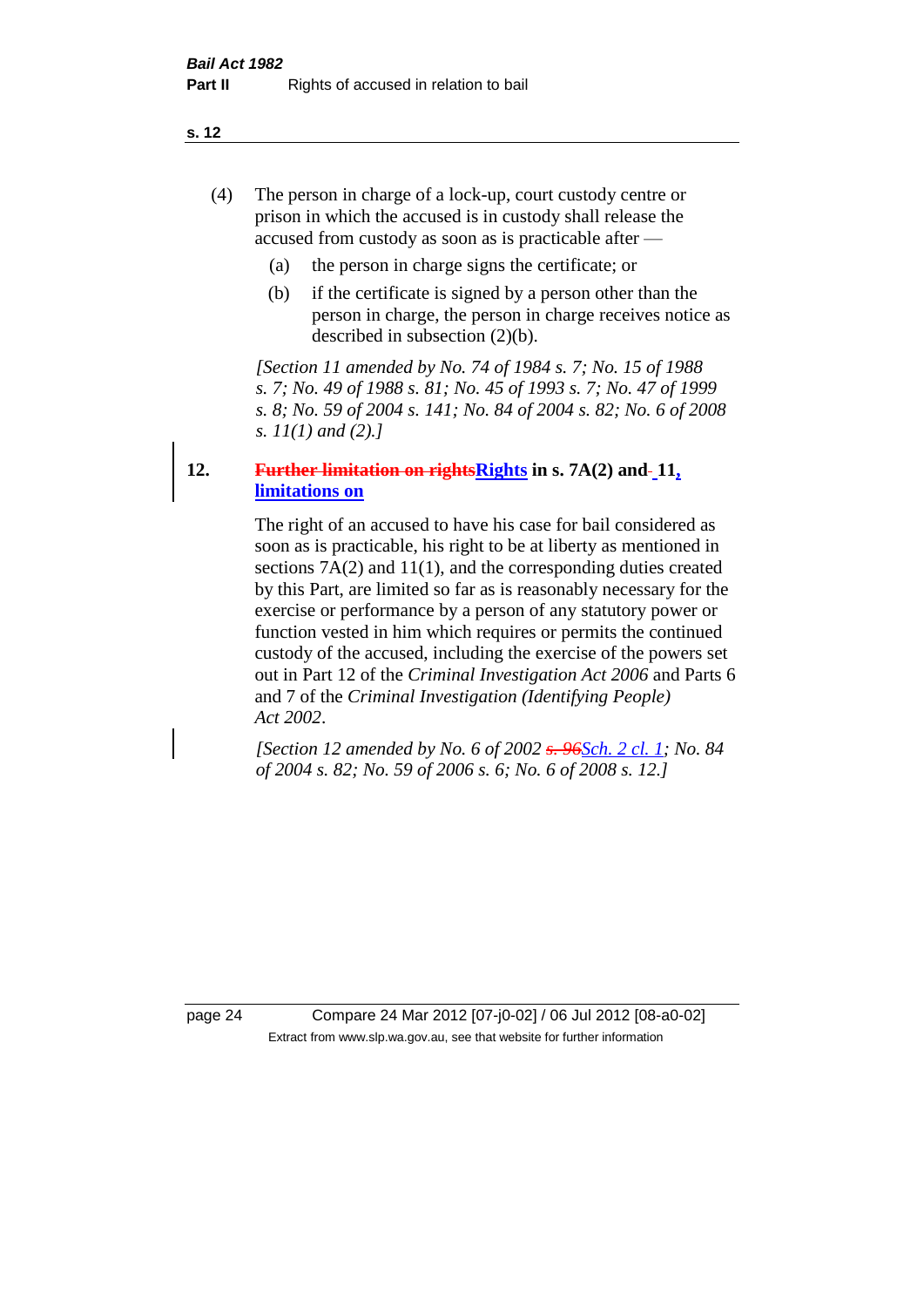## **Part III — Jurisdiction relating to bail**

*[Heading inserted by No. 6 of 2008 s. 13.]*

## **13. Jurisdiction to grant bail, who has etc. (Sch. 1)**

- (1) Jurisdiction to grant bail for any appearance described in the first column of Part A of Schedule 1 is vested in the judicial officer or authorised officer specified in the second column of that Part opposite thereto and shall be exercised subject to and in accordance with this Part and the further provisions in Parts B, C and D of Schedule 1.
- (2) A home detention condition shall not be imposed as a condition of bail except by a judicial officer.

*[Section 13 amended by No. 61 of 1990 s. 5; No. 45 of 1993 s. 12.]* 

## **13A. Jurisdiction in s. 7A to dispense with bail, who has and how jurisdiction to be exercisedexercise of**

- (1) Jurisdiction to dispense with the requirement for bail under section 7A for any appearance described in the first column of Schedule 1 Part A clause 2 or 3 is vested, subject to Schedule 1 Part B, in the judicial officer specified in the second column of that clause opposite that description, but Schedule 1 Part A clause 7 does not apply for the purposes of this subsection.
- (2) The jurisdiction referred to in subsection (1) is exercisable  $only$ —
	- (a) in respect of an appearance in court before conviction for an offence; and
	- (b) if it appears to the judicial officer that bail would be granted in accordance with Schedule 1 Part C clause 1 or 2 but that in the circumstances the completion of bail papers is an unnecessary imposition.
- (3) Where a judicial officer dispenses with the requirement for bail for an appearance by an accused the registrar of the court shall,

Compare 24 Mar 2012 [07-j0-02] / 06 Jul 2012 [08-a0-02] page 25 Extract from www.slp.wa.gov.au, see that website for further information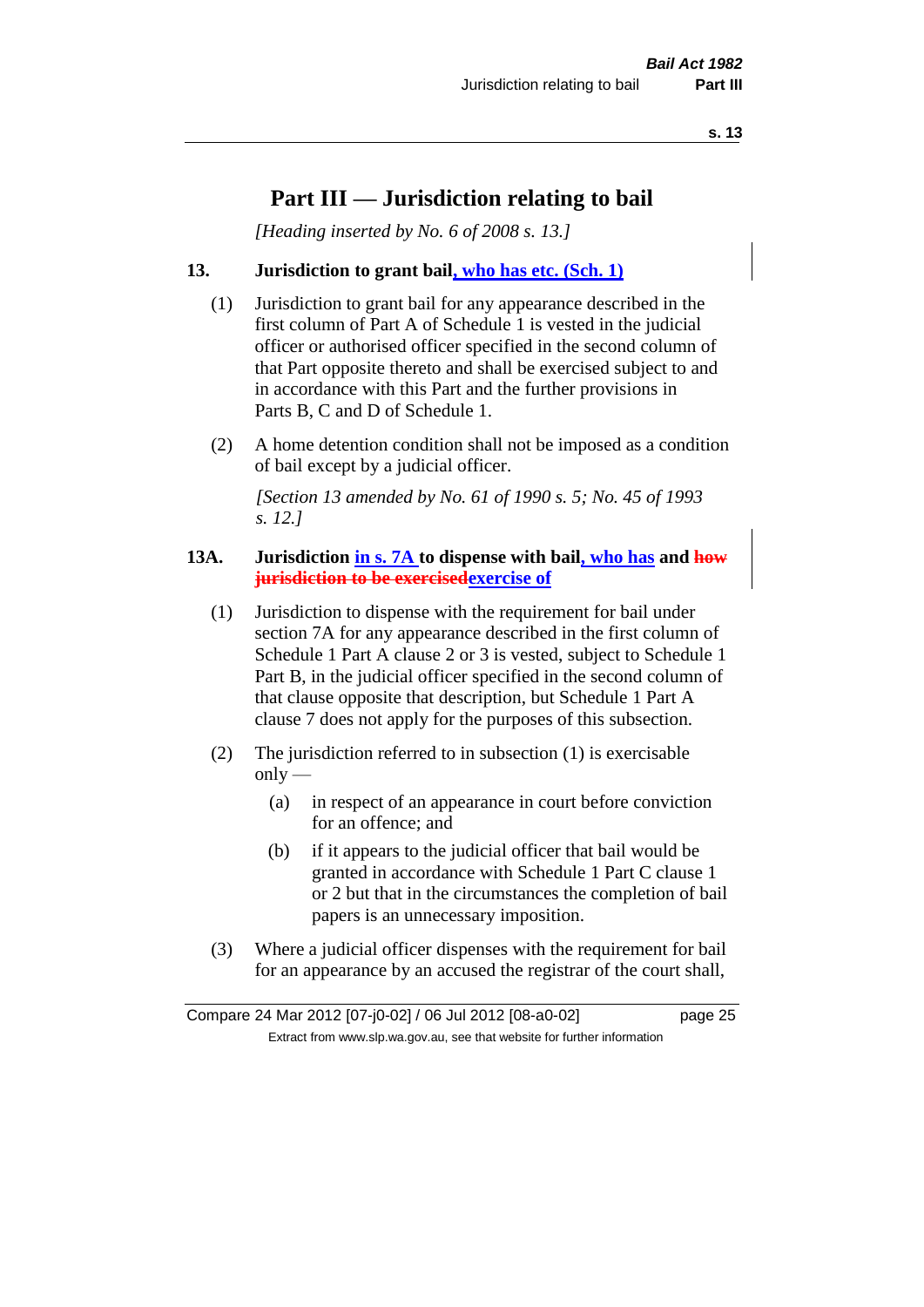#### **s. 13B**

in accordance with section 13B, give written notice to the accused of the time and place for the appearance.

*[Section 13A inserted by No. 6 of 2008 s. 14.]*

## **13B. Giving and proof of noticesNotices under s. 13A(3)), service and proof of**

- (1) A written notice to an accused under section  $13A(3)$  shall be
	- (a) given to the accused personally; or
	- (b) sent to the accused
		- (i) by post to the accused's address appearing in the records of the court; or
		- (ii) in urgent cases or with the accused's consent, by electronic communication.
- (2) A person who gives or sends a notice in accordance with subsection (1) shall endorse on a file copy of the notice a certificate showing —
	- (a) that the person has done so; and
	- (b) the time of doing so.
- (3) If a notice is sent by post under subsection  $(1)(b)(i)$ , the notice is to be presumed, unless the contrary is shown, to have been received at the time when, in the ordinary course of events, it would have been delivered.
- (4) In any proceedings
	- (a) a document purporting to be a copy of a notice referred to in subsection (1) is evidence of the terms of the notice; and
	- (b) an endorsement on a copy of a notice referred to in subsection (2) purporting to be a certificate referred to in that subsection is evidence of the matters appearing in the certificate without proof of the signature of the person who made the endorsement.

page 26 Compare 24 Mar 2012 [07-j0-02] / 06 Jul 2012 [08-a0-02] Extract from www.slp.wa.gov.au, see that website for further information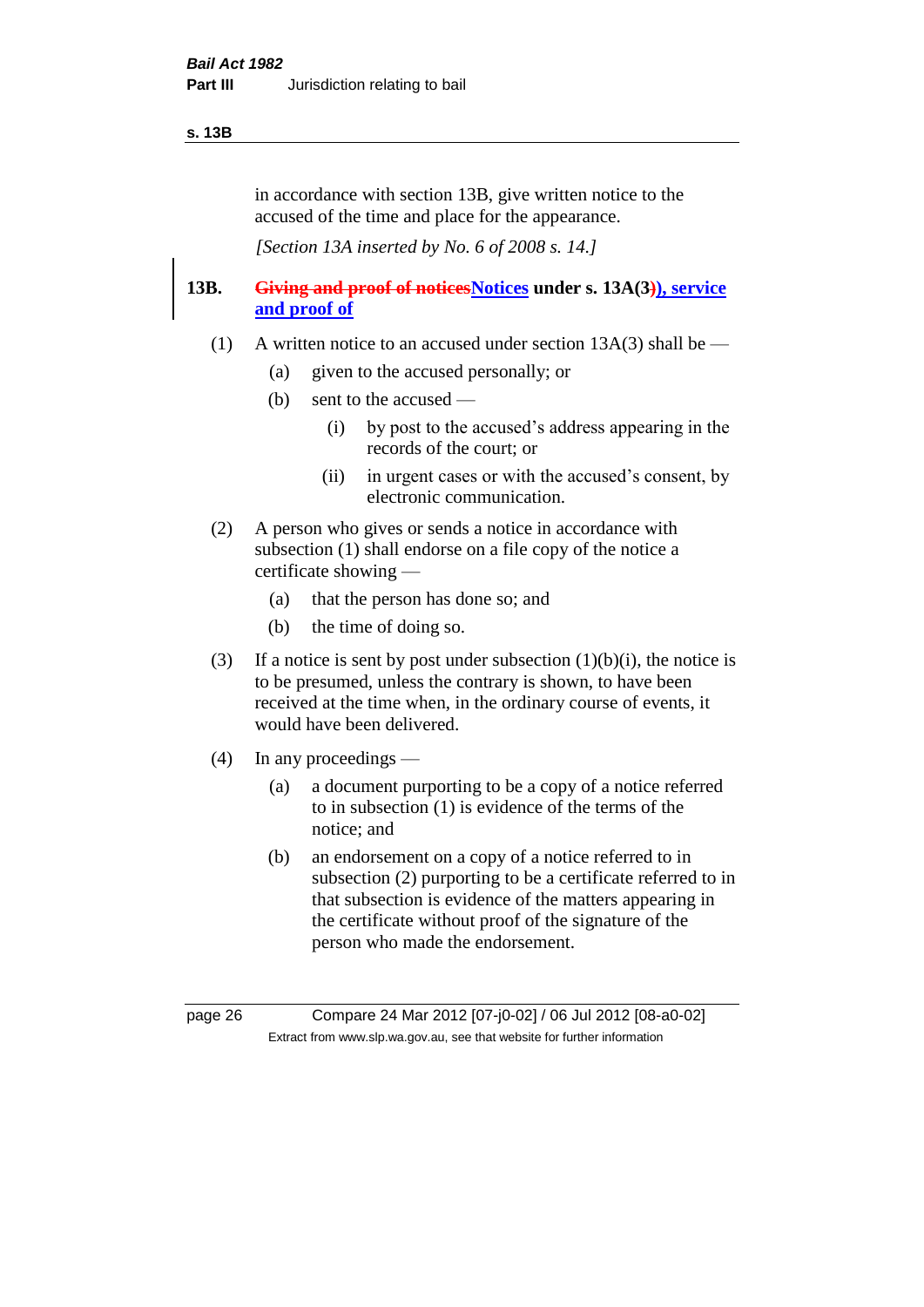*[Section 13B inserted by No. 6 of 2008 s. 14.]*

## **14. Extent of judge'sJudges, jurisdiction of**

- (1) A judge may, in accordance with this Act
	- (a) exercise a power to grant bail which is conferred upon any other judicial officer or any authorised officer by this Act; and
	- (b) revoke or vary any bail previously granted by any other such officer; and
	- (c) under section 7A dispense with the requirement for bail or revoke an existing dispensation.
- (2) Subject to subsection (2a), the jurisdiction of a judge under subsection (1) in respect of an appearance by an accused may be invoked by application made by either the prosecutor or the accused, and whether or not any other judicial officer has —
	- (a) previously granted, refused or dispensed with bail; or
	- (b) exercised any power conferred on him by section 55,

in respect of that appearance.

- (2a) After the jurisdiction under subsection (1) has been invoked once by an accused in relation to an offence or group of offences for which he is required to appear, it may not be further invoked by that accused in relation to that offence or group of offences unless the accused satisfies a judge that —
	- (a) new facts have been discovered, new circumstances have arisen or the circumstances have changed since the occasion when the jurisdiction was invoked; or
	- (b) he failed to adequately present his case for bail on that occasion.
	- (3) Where under subsection (1) a judge
		- (a) revokes the bail of an accused who is at liberty, he may order that the accused be returned to custody to await the appearance for which the bail was granted;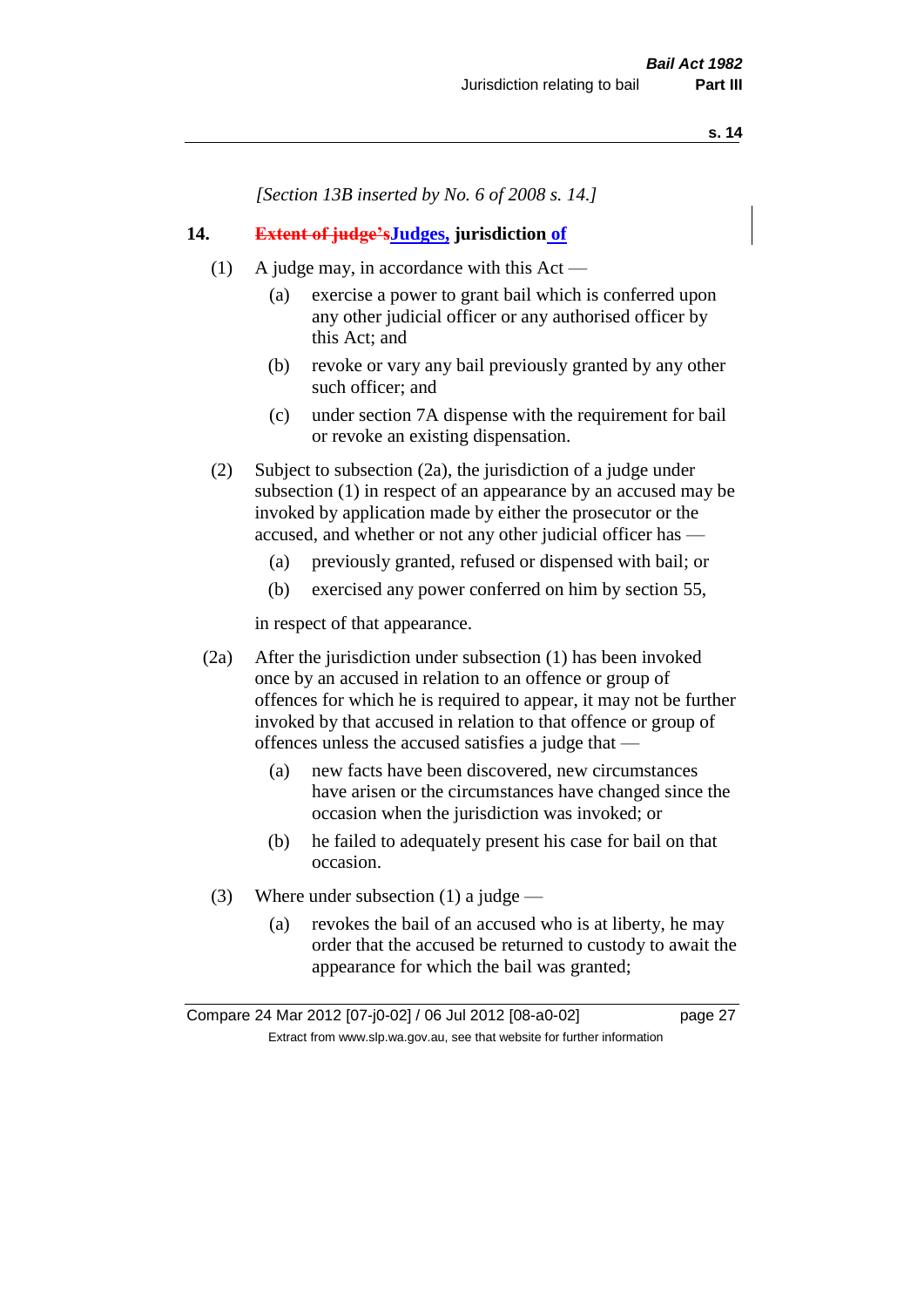## (b) varies the bail of such an accused, he may order that the accused be returned to custody until he becomes entitled to be at liberty pursuant to section 11,

and the judge may issue any warrant which may be necessary to carry such an order into effect.

- (4) In this section
	- (a) references to a judge are references
		- (i) in the case of a child charged with an offence before the Children's Court, to a judge of that Court; and
		- (ii) in the case of an accused committed for trial or sentence to the District Court, to a judge of that Court; and
		- (iii) in any other case, to a judge of the Supreme Court;
		- and
	- (b) references to any other judicial officer
		- (i) in relation to the exercise of powers under this section by a judge, are references to any judicial officer whose jurisdiction is inferior to that of the judge; but
		- (ii) in relation to the exercise of powers under this section by a judge of the Supreme Court, do not include a judge of the Children's Court or a judge of the District Court.

*[Section 14 amended by No. 74 of 1984 s. 8; No. 49 of 1988 s. 82; No. 84 of 2004 s. 82; No. 6 of 2008 s. 15(1)-(4).]* 

- **15. ExclusiveAccused charged with murder, jurisdiction of Supreme Court judge in murder cases as to bail for**
	- (1) Where an accused is in custody for murder, the power to grant bail shall be exercised only by a judge of the Supreme Court, or

page 28 Compare 24 Mar 2012 [07-j0-02] / 06 Jul 2012 [08-a0-02] Extract from www.slp.wa.gov.au, see that website for further information

#### **s. 15**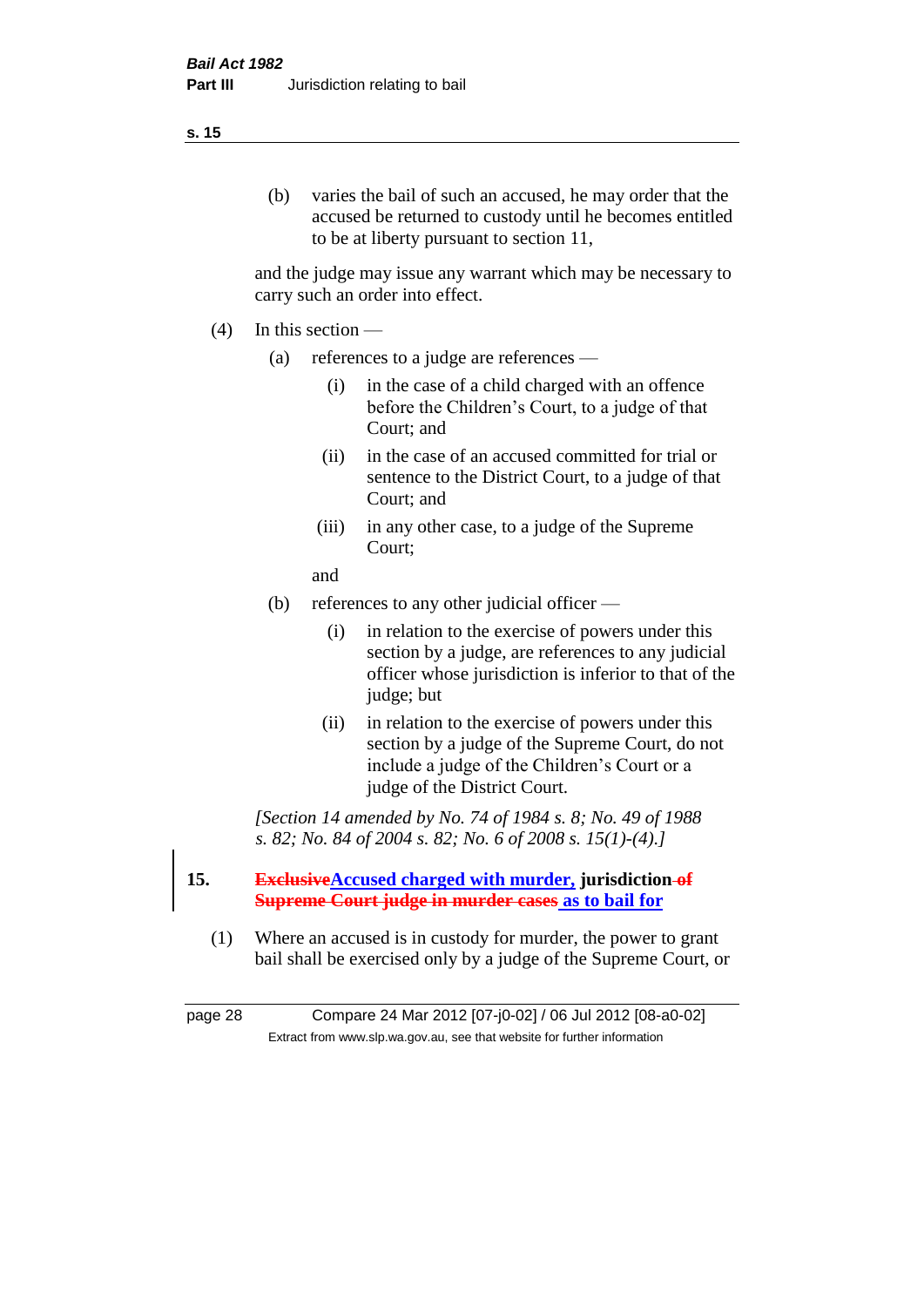#### **s. 15A**

in the case of an accused who is a child by a judge of the Children's Court, except —

- (a) where section  $31(2)(d)$  applies; or
- (b) to the extent that the Court of Appeal exercises its powers under Part A of Schedule 1.
- *[(2) deleted]*

*[Section 15 amended by No. 52 of 1984 s. 35; No. 74 of 1984 s. 9; No. 49 of 1988 s. 83; No. 70 of 1988 s. 45; No. 45 of 1993 s. 12; No. 45 of 2004 s. 28(4); No. 84 of 2004 s. 82; No. 29 of 2008 s. 24(5).]* 

## **15A. Appeal fromagainst judge's decision of judgeon bail, commencing etc.**

(1) In this section —

*bail decision* means a decision —

- (a) to grant or refuse bail; or
- (b) to vary or revoke bail; or
- (c) to dispense with the requirement for bail; or
- (d) to impose any condition on a grant of bail,

and includes a decision under section 55 or 59A(4).

- (2) The prosecutor or the accused may appeal to the Court of Appeal against a bail decision of —
	- (a) a judge of the Children's Court; or
	- (b) a judge of the District Court; or
	- (c) a judge of the Supreme Court.
- (3) The leave of the Court of Appeal is required for each ground of appeal in an appeal under this section.
- (4) The *Criminal Appeals Act 2004* section 27(2), (3) and (4) apply, with necessary modifications, as if an appeal under this section were an appeal under Part 3 of that Act.

Compare 24 Mar 2012 [07-j0-02] / 06 Jul 2012 [08-a0-02] page 29 Extract from www.slp.wa.gov.au, see that website for further information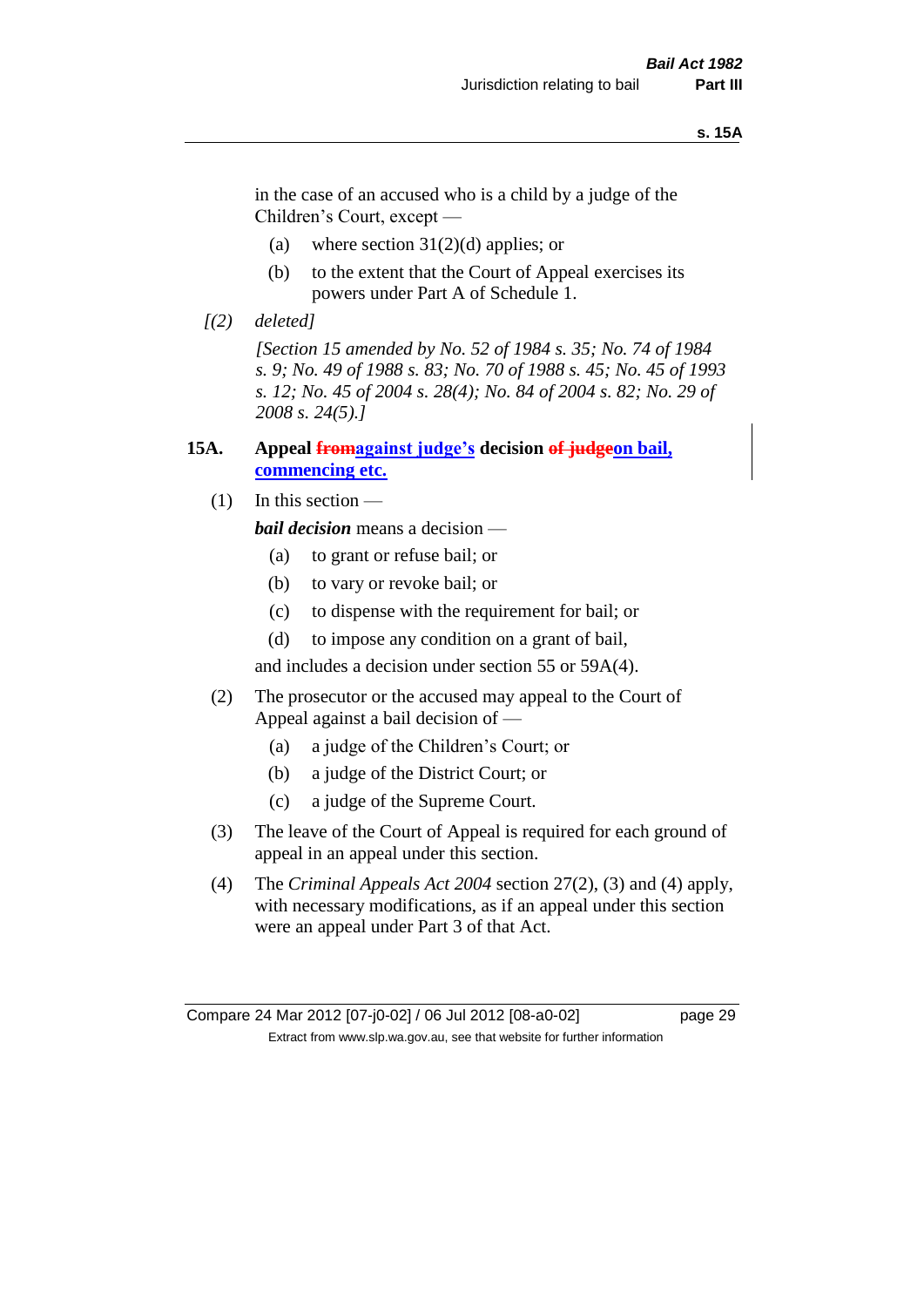| v<br>× | ×<br>۰, |
|--------|---------|
|--------|---------|

- (5) An appeal under this section shall be commenced and conducted in accordance with this section, section 15B and rules of court made by the Supreme Court.
- (6) An appeal under this section shall be commenced by lodging with the Court of Appeal an application for leave to appeal that sets out the grounds of the appeal.
- (7) An appeal under this section cannot be commenced later than 21 days after the date of the bail decision unless the Court of Appeal orders otherwise.
- (8) An accused who is a party to an appeal under this section and who is in custody is entitled to be present at the hearing of the appeal if the accused so requests, and any official responsible for that custody who is informed of such a request shall do what is necessary to give effect to it.
- (9) For the purposes of giving effect to a request referred to in subsection (8), arrangements may be made for the accused to appear before the Court of Appeal by means of a video link or an audio link in accordance with section 66B, unless the Court of Appeal has ordered that the accused appear before it in person.

*[Section 15A inserted by No. 6 of 2008 s. 16(1).]*

- **15B. Determination of appealAppeal under s. 15A and related provisions, determining etc.**
	- (1) The Court of Appeal has jurisdiction to hear and determine an appeal under section 15A.
	- (2) The Court of Appeal shall determine an appeal on the material and evidence that was before the judge whose decision is the subject of the appeal.
	- (3) Any decision of the Court of Appeal in relation to bail shall be made in accordance with the relevant provisions of sections 13A and 17 and Schedule 1.

page 30 Compare 24 Mar 2012 [07-j0-02] / 06 Jul 2012 [08-a0-02] Extract from www.slp.wa.gov.au, see that website for further information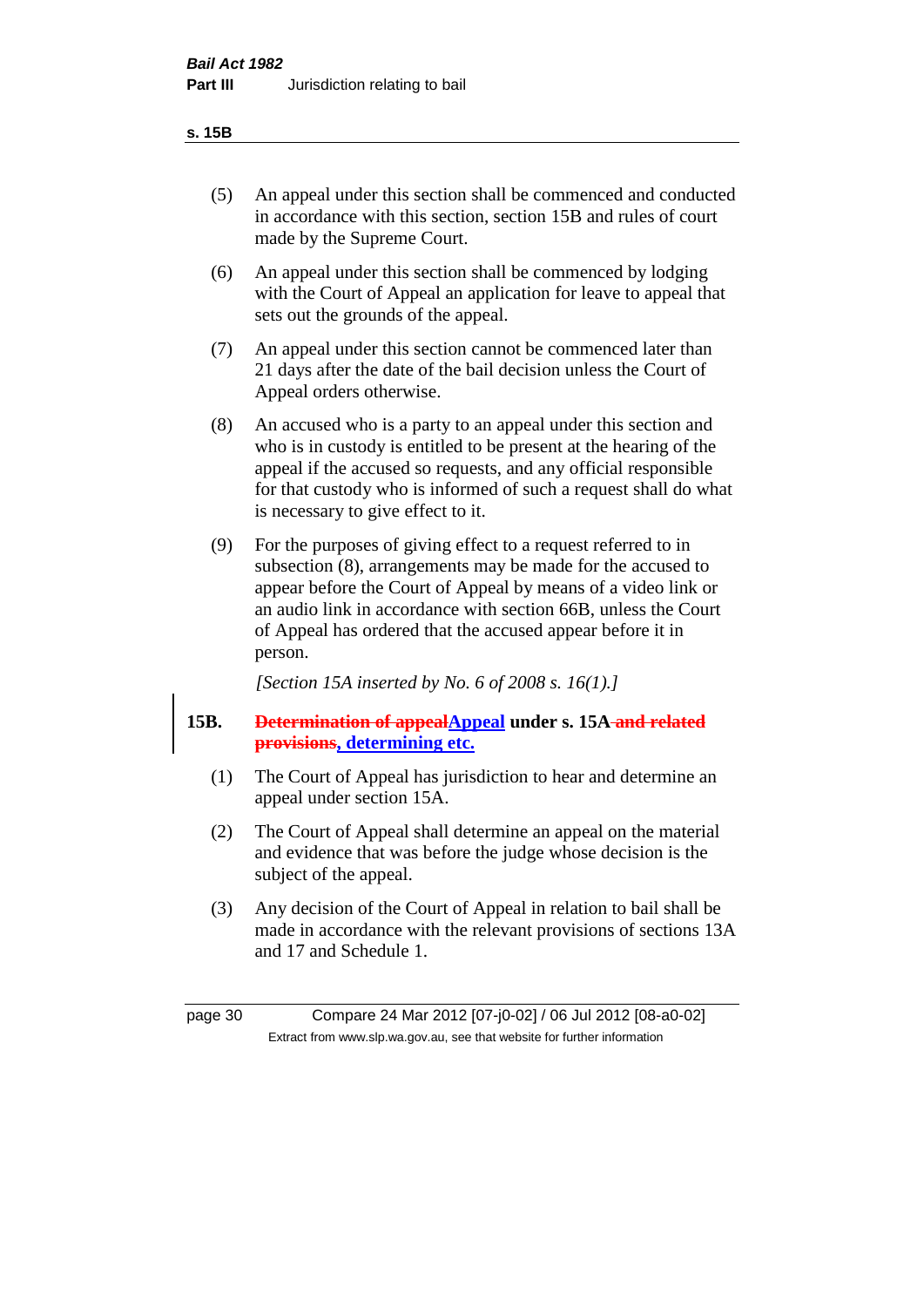- (4) Where in determining an appeal the Court of Appeal revokes the bail of an accused who is at liberty, it may order that the accused be returned to custody to await the appearance for which the bail was granted.
- (5) Where in determining an appeal the Court of Appeal varies the bail of an accused who is at liberty, it may order that the accused be returned to custody until the accused becomes entitled to be again at liberty pursuant to section 11.
- (6) A judge of appeal may issue any warrant that may be necessary to carry into effect an order under subsection (4) or (5).

*[Section 15B inserted by No. 6 of 2008 s. 16(1).]*

## **16. Bail of personPerson arrested on warrant, bail of**

- (1) Subject to sections 14 and 15 where the arrest of an accused for an offence is made pursuant to a warrant he shall not be granted bail before he is brought before a court or judicial officer as commanded by the warrant, except by a justice acting in terms of section 6(9).
- (2) Notwithstanding subsection (1) or any other provision of this Act, an accused who has been arrested pursuant to a warrant —
	- (a) issued under section 59B; or
	- (b) issued under the *Criminal Procedure Act 2004* for an offence against section 51(1) or (2),

shall not have a right to have his case for bail considered, and shall not be granted bail, before he is brought before the court as commanded by the warrant.

*[Section 16 amended by No. 59 of 2004 s. 141; No. 84 of 2004 s. 11 and 82; No. 59 of 2006 s. 4(3); No. 6 of 2008 s. 36(2).]*

Compare 24 Mar 2012 [07-j0-02] / 06 Jul 2012 [08-a0-02] page 31 Extract from www.slp.wa.gov.au, see that website for further information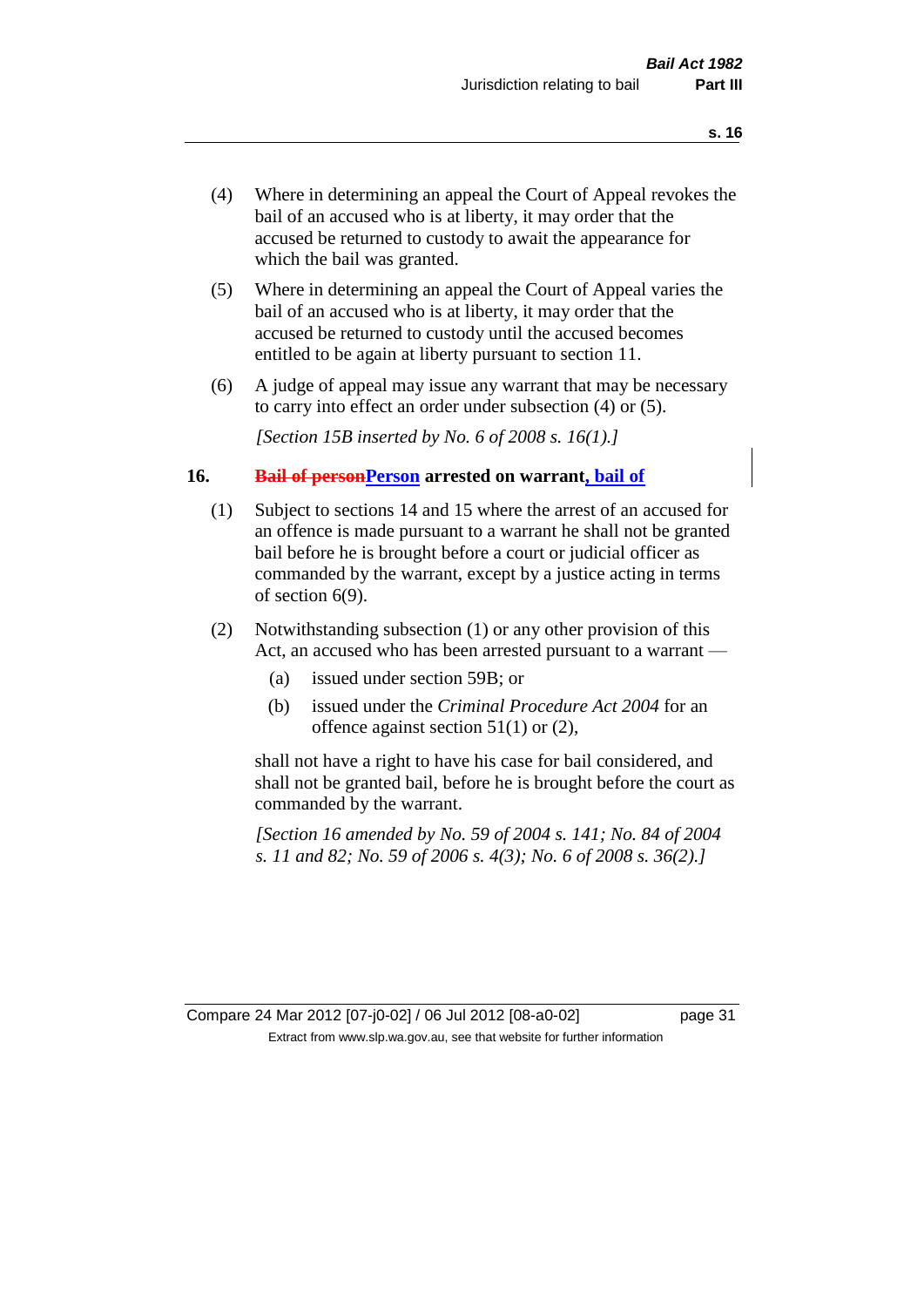#### **s. 16A**

## **16A. RestrictionsPerson arrested in urban area, restrictions on powers of authorised officers and justices in certainwho can grant bail for in some cases**

- (1) Where this section applies to a person who has been arrested for an offence jurisdiction does not arise under section 13 until the person is brought before —
	- (a) a court constituted by or so as to include a magistrate; or
	- (b) where section 15 applies, a judge of the Supreme Court or a judge of the Children's Court as the case may require.
- (2) This section applies where
	- (a) a person has been arrested in an urban area for a serious offence; and
	- (b) the serious offence is alleged to have been committed while the accused was —
		- (i) on bail for; or
		- (ii) at liberty under an early release order made in respect of,

another serious offence.

- (3) This section also applies where a person has been arrested in an urban area for an offence against section 61(1) of the *Restraining Orders Act 1997* (which creates offences for breaches of violence restraining orders).
- $(4)$  In this section —

*urban area* means —

- (a) the metropolitan region as defined in the *Planning and Development Act 2005* and any prescribed area that adjoins that region; and
- (b) any other prescribed area of the State, being the whole or part of, or an area adjoining, a local government

page 32 Compare 24 Mar 2012 [07-j0-02] / 06 Jul 2012 [08-a0-02] Extract from www.slp.wa.gov.au, see that website for further information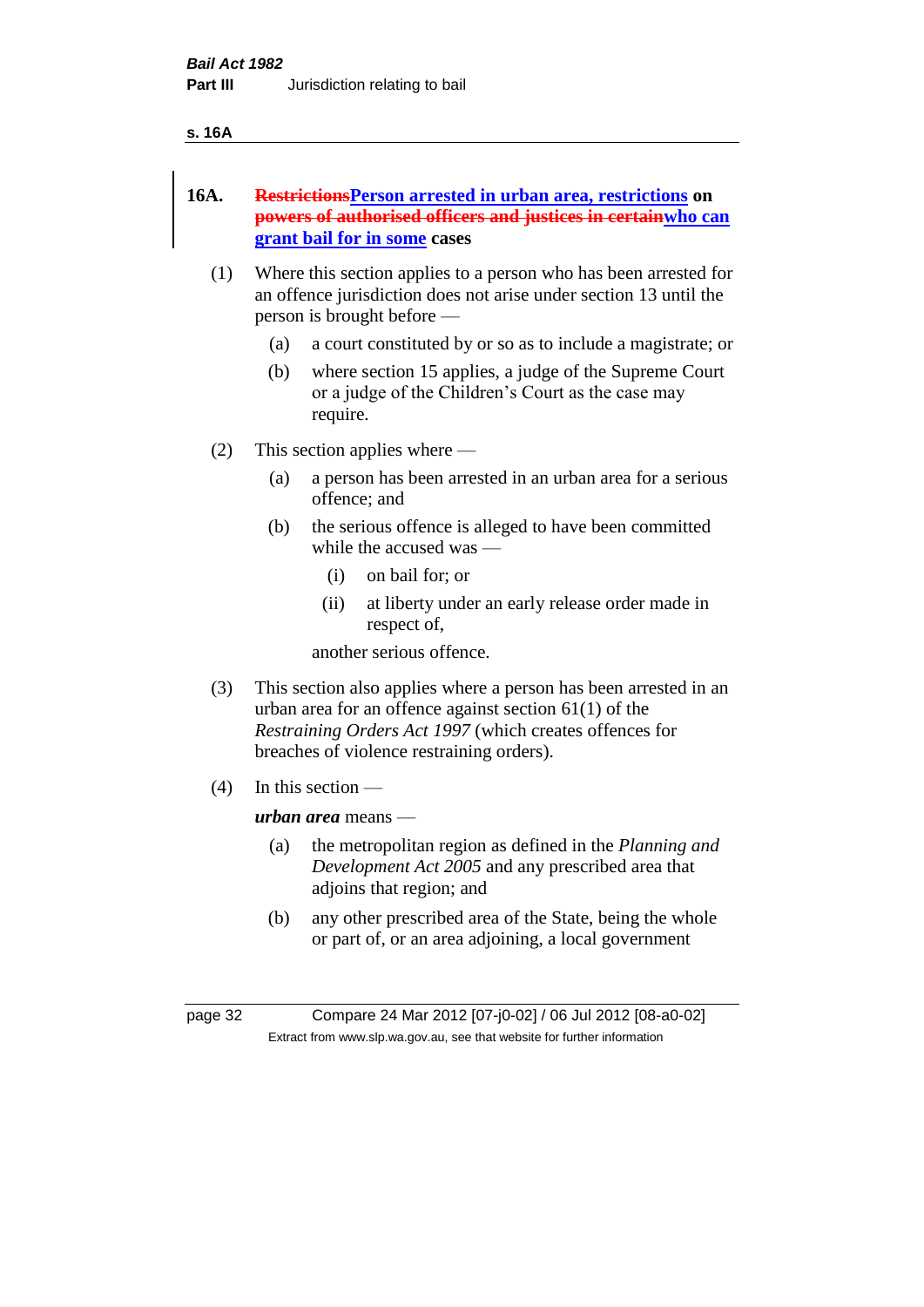district under the *Local Government Act 1995* that is designated under that Act as a city or a town.

*[Section 16A inserted by No. 54 of 1998 s. 6(1); amended by No. 38 of 2004 s. 59; No. 84 of 2004 s. 82; No. 38 of 2005 s. 15.]*

## **17. Conditions on bail which may be imposed**

- (1) A judicial officer or authorised officer may impose conditions on a grant of bail only to the extent that he is authorised to do so by clause 2(3)(c) of Part C and Part D of Schedule 1.
- (2) Conditions imposed on a grant of bail shall not be any more onerous on the accused than the judicial officer or authorised officer considers is required in the public interest having regard to the nature of the offence for which the accused is in custody and the circumstances of the accused.

*[Section 17 amended by No. 45 of 1993 s. 8 and 12; No. 84 of 2004 s. 82.]* 

## **17A. Further provisions as toChild on bail, changing responsible person's undertaking (Scheduleperson for (Sch. 1 Part Pt. C clause cl. 2)**

- (1) Where this section applies, an authorised police officer may
	- (a) cancel an undertaking of the kind described in clause 2(3)(c) of Part C of Schedule 1; and
	- (b) approve of another person as a responsible person within the meaning in that clause; and
	- (c) detain the accused or order his detention until the person so approved enters into an undertaking of the kind mentioned in paragraph (a).
- (2) Subsection (1) applies where
	- (a) a person has entered into an undertaking referred to in paragraph (a) of that subsection; and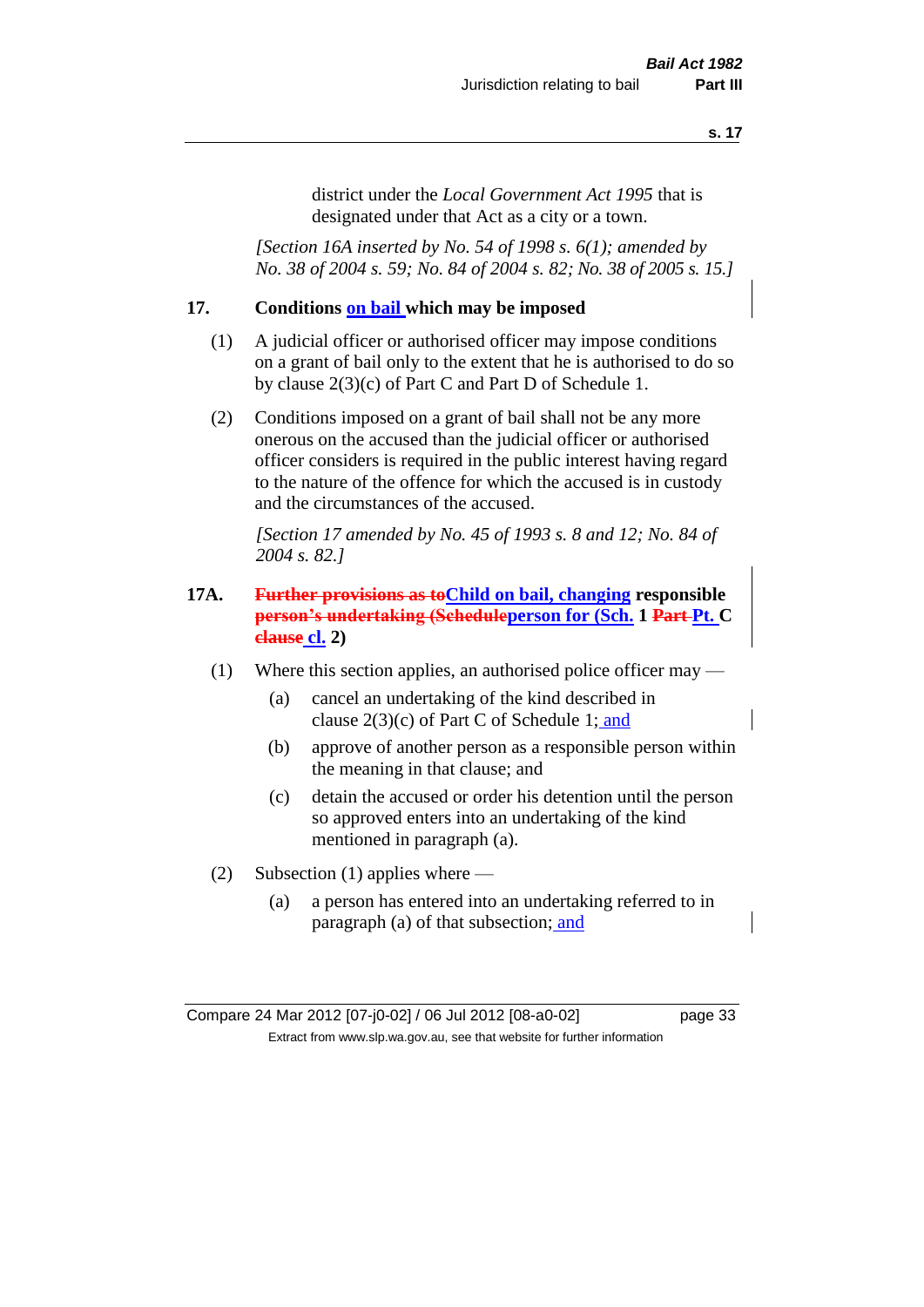**s. 17A**

- (b) a judicial officer when granting bail ordered that the person may under this section be released from the undertaking by an authorised police officer; and
- (c) the person wishes to be so released.
- (3) A police officer may, for the purpose of the exercise of the powers in subsection (1), take into custody a child accused who has been released on bail.
- (4) If the police officer is not an authorised police officer he shall, as soon as is practicable, bring the accused before an authorised police officer for the purpose referred to in subsection (3).
- (5) After an undertaking has been entered into as mentioned in subsection  $(1)(c)$ , the accused, subject to this Act, has a right to be at liberty until he is required to appear before a court.

*[Section 17A inserted by No. 45 of 1993 s. 9; amended by No. 84 of 2004 s. 82.]* 

*[18-19. Deleted by No. 59 of 2006 s. 7(1).]*

page 34 Compare 24 Mar 2012 [07-j0-02] / 06 Jul 2012 [08-a0-02] Extract from www.slp.wa.gov.au, see that website for further information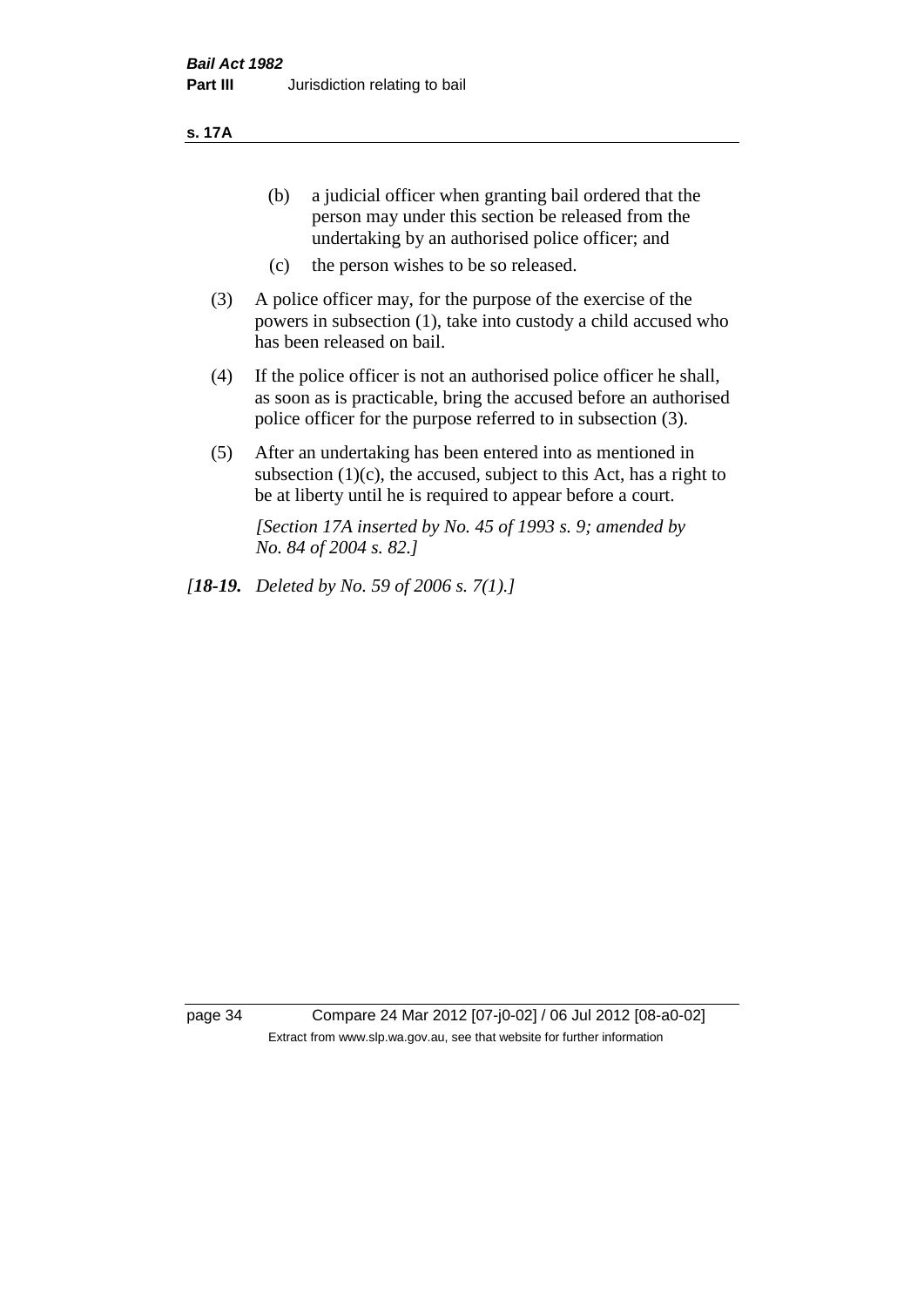## **Part IV — Hearing of case for bail, parties, and evidence**

## **20. Power to consider bail** *in camera* **and to prohibit publication20. Bail hearing for indictable offence, court may hold in private etc.**

- (1) On the consideration by a judicial officer of a case for bail of an accused who is charged with an offence triable by jury, the judicial officer may, to avoid prejudice to either party, exercise the powers described in subsection (2), but shall only exercise the power in paragraph (b) thereof if he considers that the exercise of the power in paragraph (a) is not, on its own, likely to be sufficient to avoid prejudice.
- (2) The powers referred to in subsection (1) are to order
	- (a) that no report, or summary, of any statement, or of any specified statement, made or furnished at the hearing shall be published by any means;
	- (b) that the bail application be heard *in camera*.
- (3) Where an order is made under subsection (2)(a), no report, or summary, of any statement referred to in that paragraph shall be published by any means —
	- (a) if the offence is one that may be tried on indictment, before a court decides that it is to be tried on indictment; or
	- (b) if the accused is discharged from further proceedings upon the prosecution notice or indictment brought against him for the offence, before he is so discharged; or
	- (c) if the accused is tried on indictment for the offence, before the trial is ended.
- (4) A person who, except with lawful excuse, fails to comply with an order made under this section commits an offence. Penalty: \$1 000.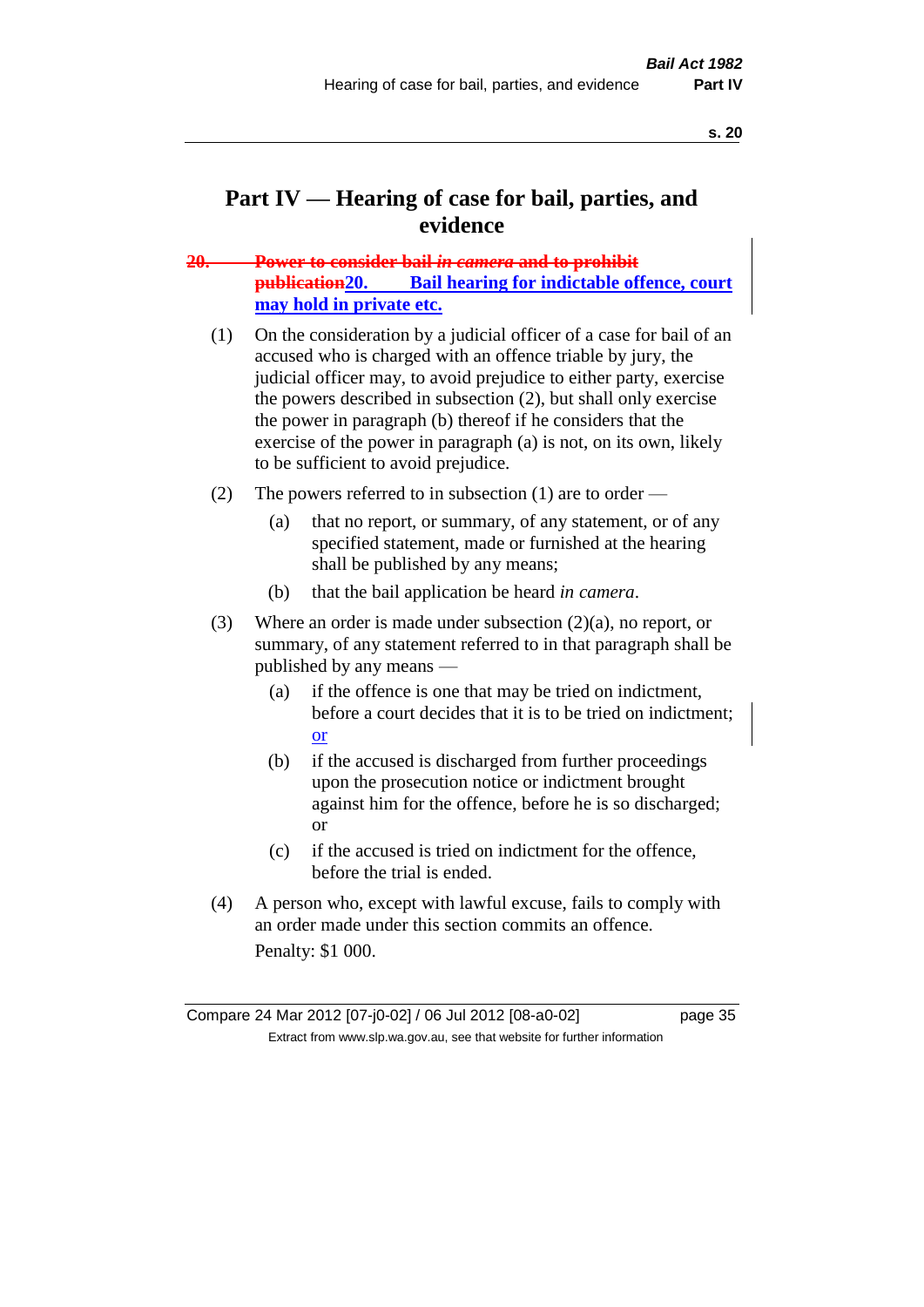*[Section 20 amended by No. 50 of 2003 s. 37(2); No. 4 of 2004 s. 58; No. 84 of 2004 s. 11 and 82.]*

## **21. Parties to bail proceedings, who are**

- (1) The parties to proceedings on a case for bail are the prosecutor and the accused and, subject to subsection (2), no other person shall be a party to, or be represented at, the proceedings.
- (2) Nothing in subsection (1) affects the right of  $-$ 
	- (a) the Attorney General to apply for leave, or be an appellant, under Part 2 of the *Criminal Appeals Act 2004*; or
	- (b) the Director of Public Prosecutions or the State Solicitor to receive notice and be heard under section 7F(2); or
	- (c) an officer referred to in section 33 of the *Children's Court of Western Australia Act 1988* to be present at and participate in proceedings concerning a child under that section.

*[Section 21 amended by No. 15 of 1988 s. 9; No. 49 of 1988 s. 84; No. 33 of 1989 s. 18; No. 31 of 1993 s. 7; No. 65 of 2003 s. 88(3); No. 59 of 2004 s. 141; No. 84 of 2004 s. 11 and 82; No. 6 of 2008 s. 9(3).]* 

#### **22. Evidence at bail hearings**

A judicial officer or authorised person may in considering any case for bail receive and take into account such information as he thinks fit whether or not the same would normally be admissible in a court of law.

#### **23. Accused not bound to supply information**

An accused is not obliged to complete, or furnish information for, the form referred to in section  $8(1)(b)$ , or for any revision thereof, or to furnish any information, whether on oath or otherwise, for the purpose of having his case for bail considered.

page 36 Compare 24 Mar 2012 [07-j0-02] / 06 Jul 2012 [08-a0-02] Extract from www.slp.wa.gov.au, see that website for further information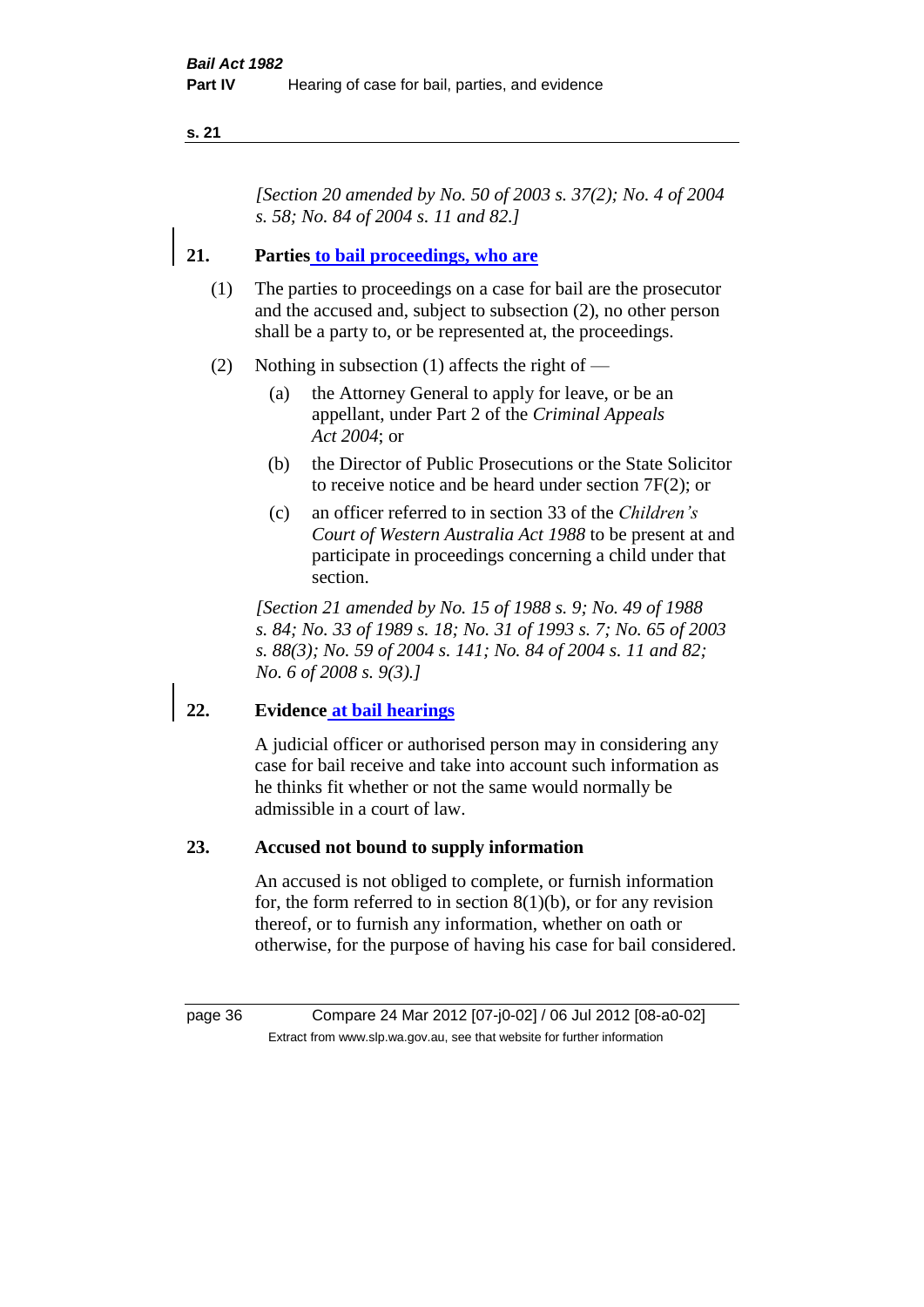*[Section 23 amended by No. 84 of 2004 s. 82; No. 6 of 2008 s. 43(2).]* 

## **24. InformationCourt etc. may be referred to ask police officer for verification or for reportto verify etc. accused's information**

- (1) A judicial officer or authorised officer who is called upon to consider a case for bail may —
	- (a) request that any information placed before the judicial officer or authorised officer by the accused for the purposes of the case be verified by a police officer, and to that end may refer to a police officer the form mentioned in section 8(1)(b), after it has been completed or revised;
	- (b) request that a report on any matter mentioned in Part C of Schedule 1, so far as it applies to an accused whose case is being or to be considered, be made by a police officer.
- (2) Where a reference or request is made under subsection (1) a police officer shall, as soon as is practicable —
	- (a) make a report to the judicial officer or the authorised officer accordingly; and
	- (b) furnish a copy of the report to the accused or his solicitor or counsel.

*[Section 24 inserted by No. 61 of 1990 s. 6; amended by No. 45 of 1993 s. 12; No. 84 of 2004 s. 82; No. 6 of 2008 s. 43(2).]* 

- **24A. InformationCourt may be referred to ask community corrections officer for verification or for report to verify etc. accused's information etc.**
	- (1) A judicial officer who is called upon to consider a case for bail may refer to a community corrections officer any matter referred to in section 24(1) and may request a community corrections officer to do any matter referred to in that section.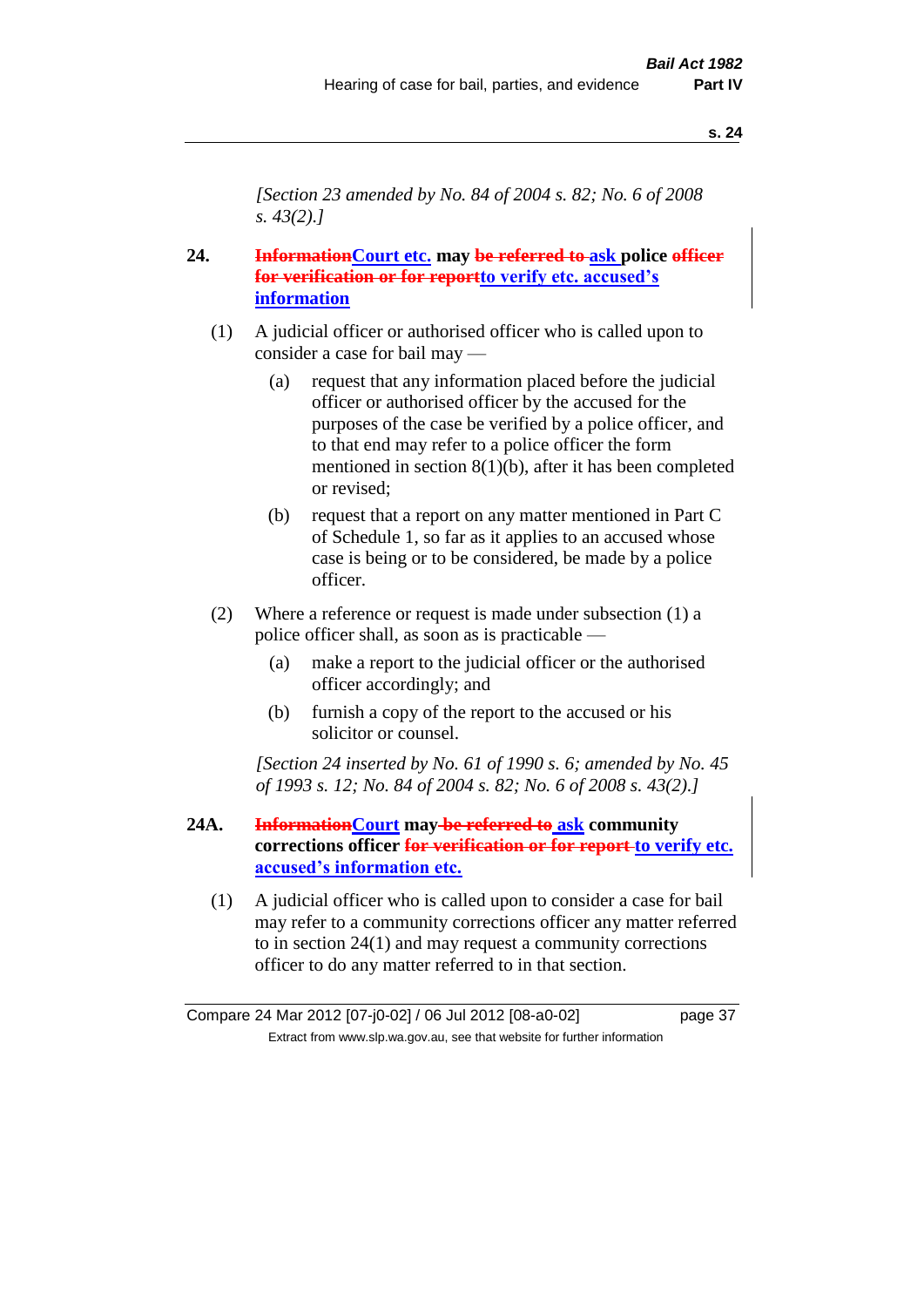- (2) A judicial officer who is called upon to consider a case for bail and who desires to impose a home detention condition as a condition on a grant of bail, shall request that a report be made by a community corrections officer about the suitability of the accused to be subject to a home detention condition.
- (3) Where a reference or a request is made under subsection (1) or a report is requested under subsection (2) a community corrections officer shall, as soon as is practicable, make a report to the judicial officer and, at the discretion of the judicial officer, copies may be made available to the prosecution or to the accused or his solicitor or counsel.
- (4) Where a community corrections officer makes a report that an accused is suitable to be subject to a home detention condition, the officer shall annex to the report and provide to the accused or his solicitor or counsel, a list of those conditions in rules made under section 50L that may be applied to the accused by the CEO (corrections) while the accused is subject to the home detention condition.

*[Section 24A inserted by No. 61 of 1990 s. 7; amended by No. 31 of 1993 s. 9; No. 84 of 2004 s. 82; No. 65 of 2006 s. 53.]* 

**25. Protection ofInformation given by accused as to information given for bail purposes not admissible at trial**

> A statement made by an accused to a judicial officer or authorised officer for the purpose of a decision whether bail should be granted to him for any appearance in court for an offence shall not be admissible in evidence against him at his trial for that offence.

*[Section 25 amended by No. 84 of 2004 s. 82.]* 

**26. Record of bail decision and reasons** 

- (1) A bail record form shall be completed by an authorised officer or a justice if he —
	- (a) refuses to grant bail to an accused; or

page 38 Compare 24 Mar 2012 [07-j0-02] / 06 Jul 2012 [08-a0-02] Extract from www.slp.wa.gov.au, see that website for further information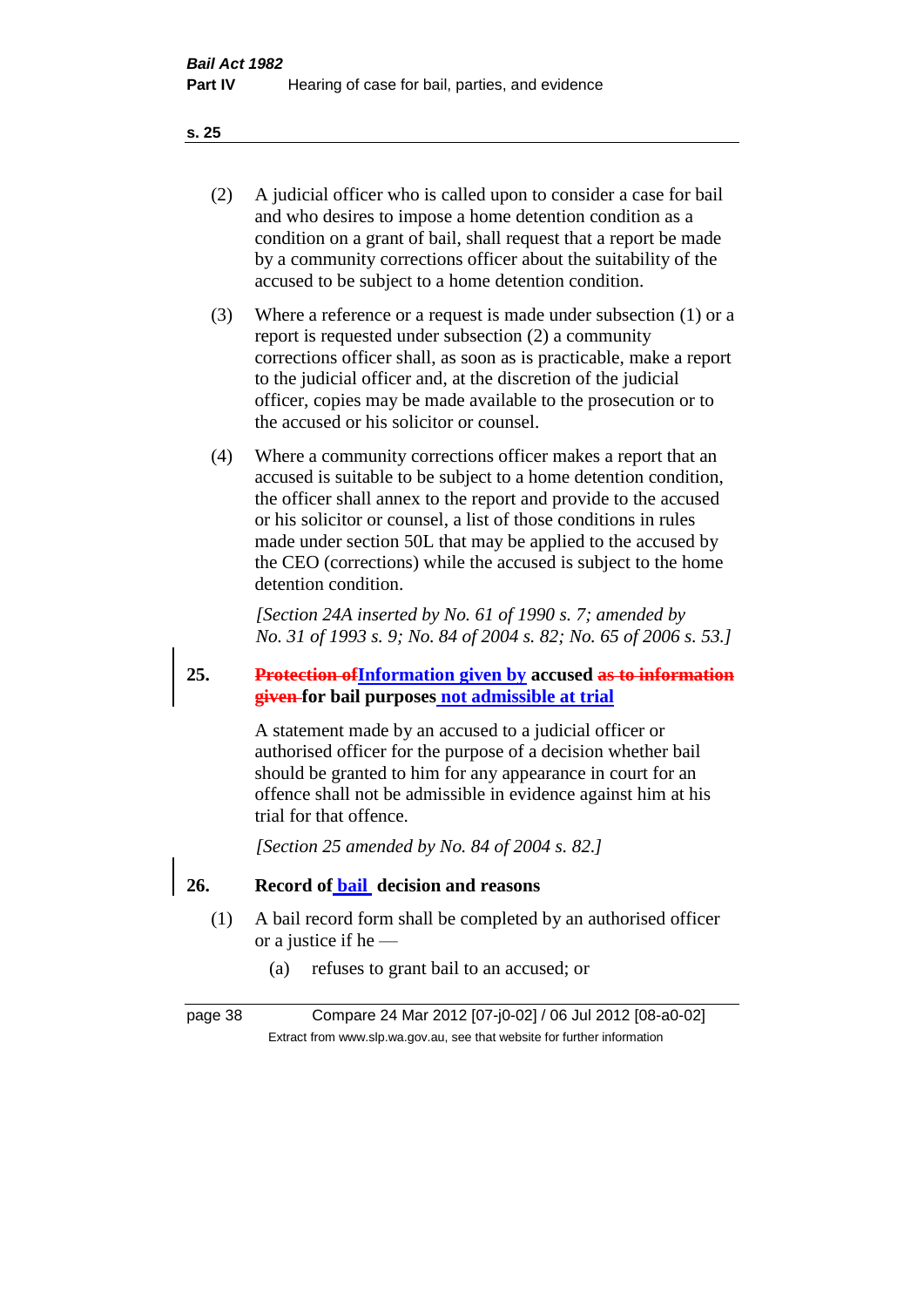- (b) grants bail to an accused in the circumstances referred to in clause 3 of Part B of Schedule 1; or
- (ba) grants bail to an accused for a serious offence to which Schedule 1 Part C clause 3A applies; or
- (c) imposes any condition on a grant of bail and it appears to him that the accused is dissatisfied with the condition.
- (2) Where a judicial officer, other than a justice
	- (a) refuses to grant bail to an accused; or
	- (aa) grants bail to an accused for a serious offence to which Schedule 1 Part C clause 3A applies; or
	- (b) imposes any condition on a grant of bail and it appears to him that the accused is dissatisfied with the condition,

a record of the decision and of the reasons therefor shall be made.

- (3) The accused, the prosecutor or an intending prosecutor shall be entitled, upon request, to be furnished with a copy of the bail record form or, where subsection (2) applies, of the record made.
- (4) For the purposes of this section
	- (a) references to a justice do not include a magistrate or a judge of the District Court or the Supreme Court or the Children's Court who is a justice; and
	- (b) a bail record form is an approved form designed to contain a summary of the matters relevant to the decision as to the bail of an accused, including those matters set out in Part C of Schedule 1, the decision made, and the reasons for the decision.

*[Section 26 inserted by No. 15 of 1988 s. 10; amended by No. 49 of 1988 s. 85; No. 45 of 1993 s. 12; No. 59 of 2004 s. 141; No. 84 of 2004 s. 82; No. 6 of 2008 s. 17 and 43(1).]* 

Compare 24 Mar 2012 [07-j0-02] / 06 Jul 2012 [08-a0-02] page 39 Extract from www.slp.wa.gov.au, see that website for further information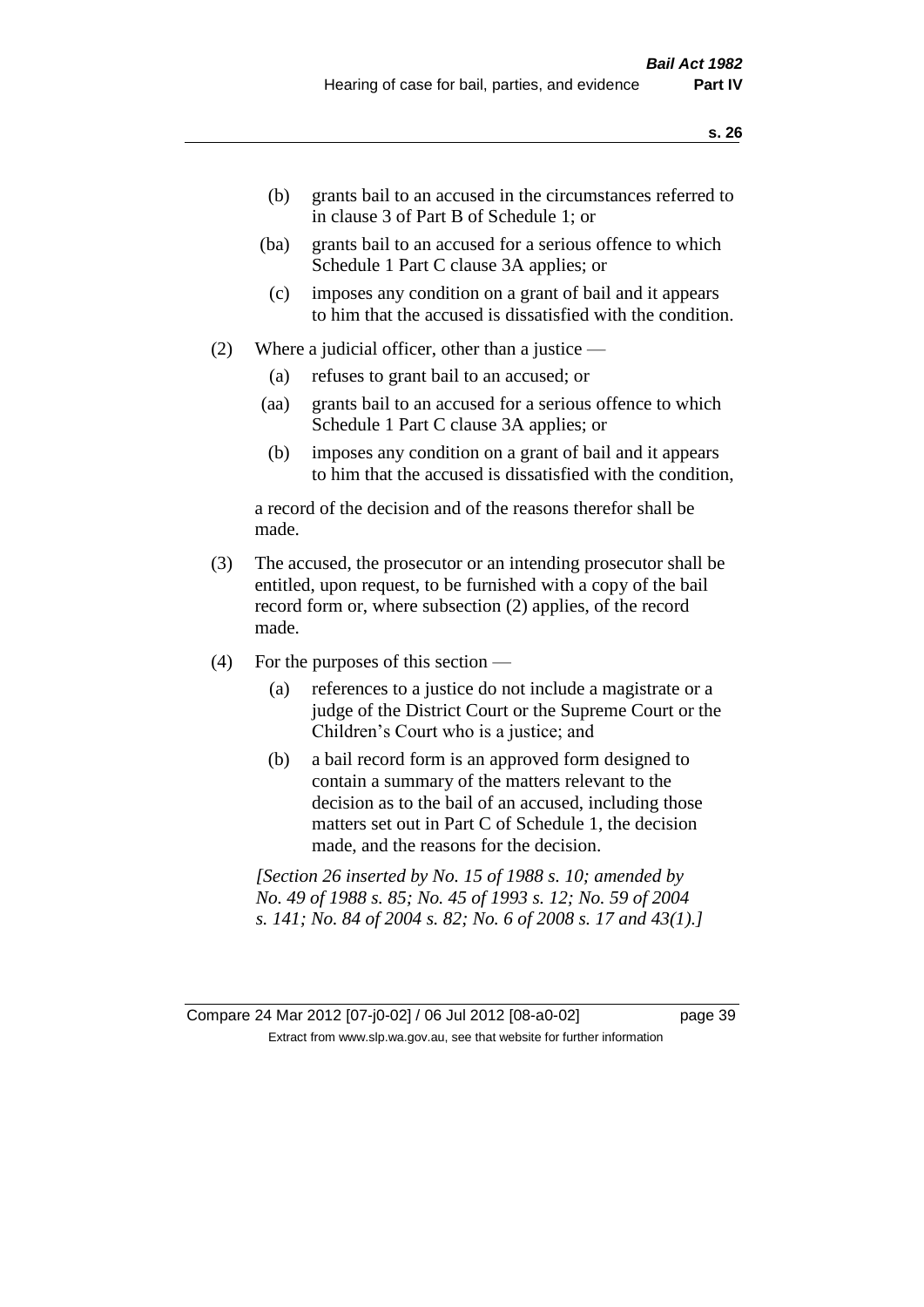## 27. **Transmission of relevant Relevant** papers to be sent to court **where accused to appear**

- (1) An authorised officer and a judicial officer who consider an accused's case for bail for an appearance for an offence and a person before whom a bail undertaking or a surety undertaking is entered into shall ensure that the relevant papers are sent as soon as is practicable, to the court before which the accused is required to appear.
- (2) In subsection (1) the *relevant papers* in relation to any particular officer or person means such papers as are prescribed to be sent by that officer or person.

*[Section 27 amended by No. 84 of 2004 s. 82; No. 59 of 2006 s. 7(2).]* 

**27A. Transmission ofBail with home detention, papers to be sent to CEO (corrections)**

> A judicial officer who grants bail subject to a home detention condition shall ensure that a copy of the bail record form and of the bail undertaking are sent as soon as is practicable to the CEO (corrections).

*[Section 27A inserted by No. 61 of 1990 s. 8; amended by No. 31 of 1993 s. 9; No. 65 of 2006 s. 53.]* 

page 40 Compare 24 Mar 2012 [07-j0-02] / 06 Jul 2012 [08-a0-02] Extract from www.slp.wa.gov.au, see that website for further information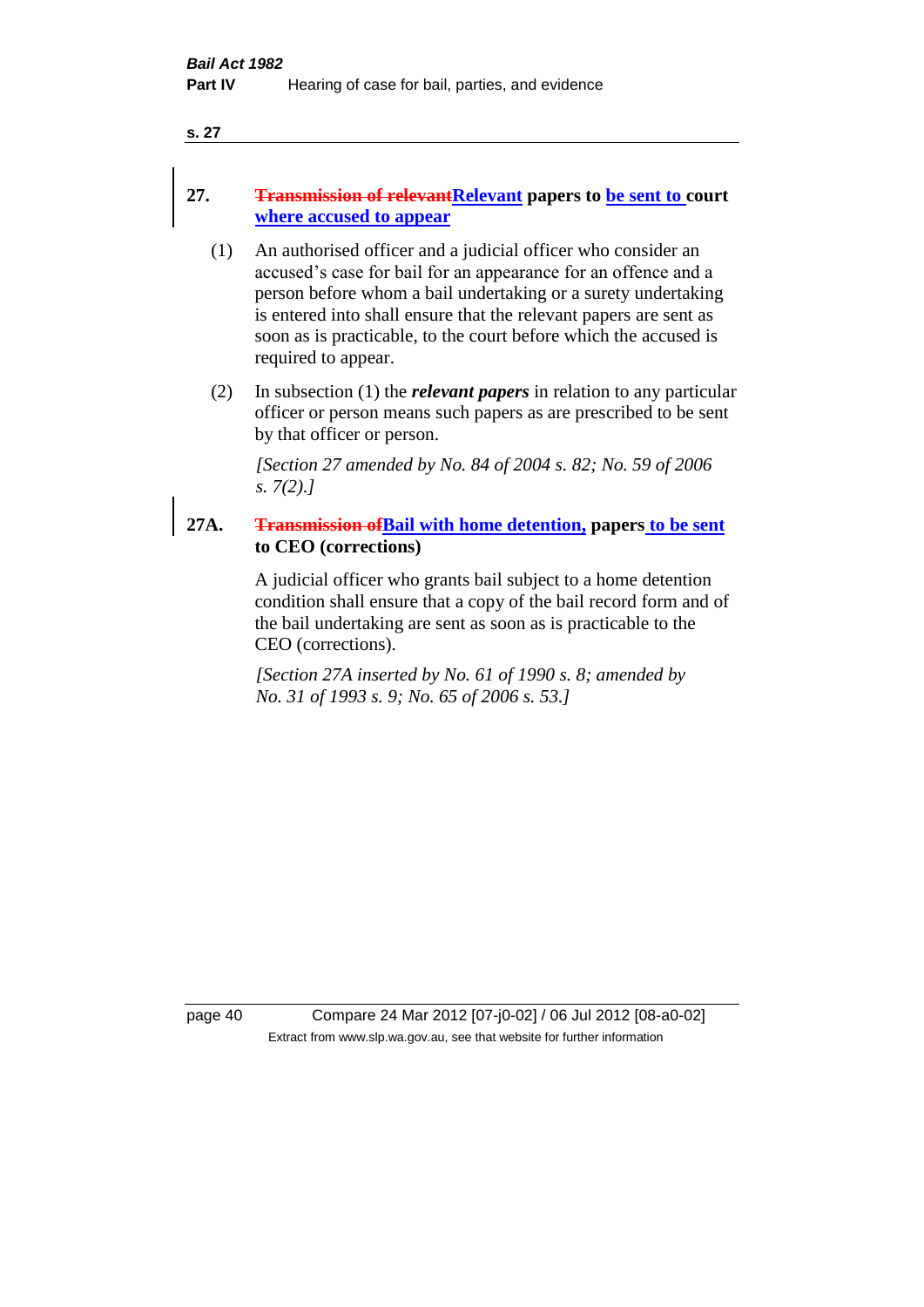## **Part V — Bail undertakings**

#### **28. Bail undertaking, when required and nature of**

- (1) A person shall not be released on bail for an appearance in court unless he has entered into a bail undertaking for that appearance or is deemed to have done so under section 31(3).
- (2) A bail undertaking is an undertaking in writing by an accused in the prescribed form —
	- (a) that he will appear at a time and place specified, or deemed by section 31(3) to be specified, in the undertaking; and
	- (b) that if the accused fails to appear at that time and place the accused will, as soon as is practicable, appear at the court at which the accused was required to appear, when that court is sitting; and
	- (c) that he will comply with such conditions as may be imposed on him under clause 2 of Part D of Schedule 1; and
	- (d) that he will comply with any home detention condition which may be imposed as a condition on a grant of bail to him pursuant to clause 3 of Part D of Schedule 1,

and containing any agreement as to forfeiture of money by the accused which may be required pursuant to clause 1 of that Part.

- (3) A bail undertaking for any appearance may be entered into in respect of more than one offence.
- (4) The undertakings mentioned in subsection (2)(a) and (b) are, subject to section 34, enforceable under sections 51, 57 and 58.

*[Section 28 amended by No. 61 of 1990 s. 9; No. 45 of 1993 s. 12; No. 59 of 2004 s. 141; No. 84 of 2004 s. 82; No. 6 of 2008 s. 18(1).]*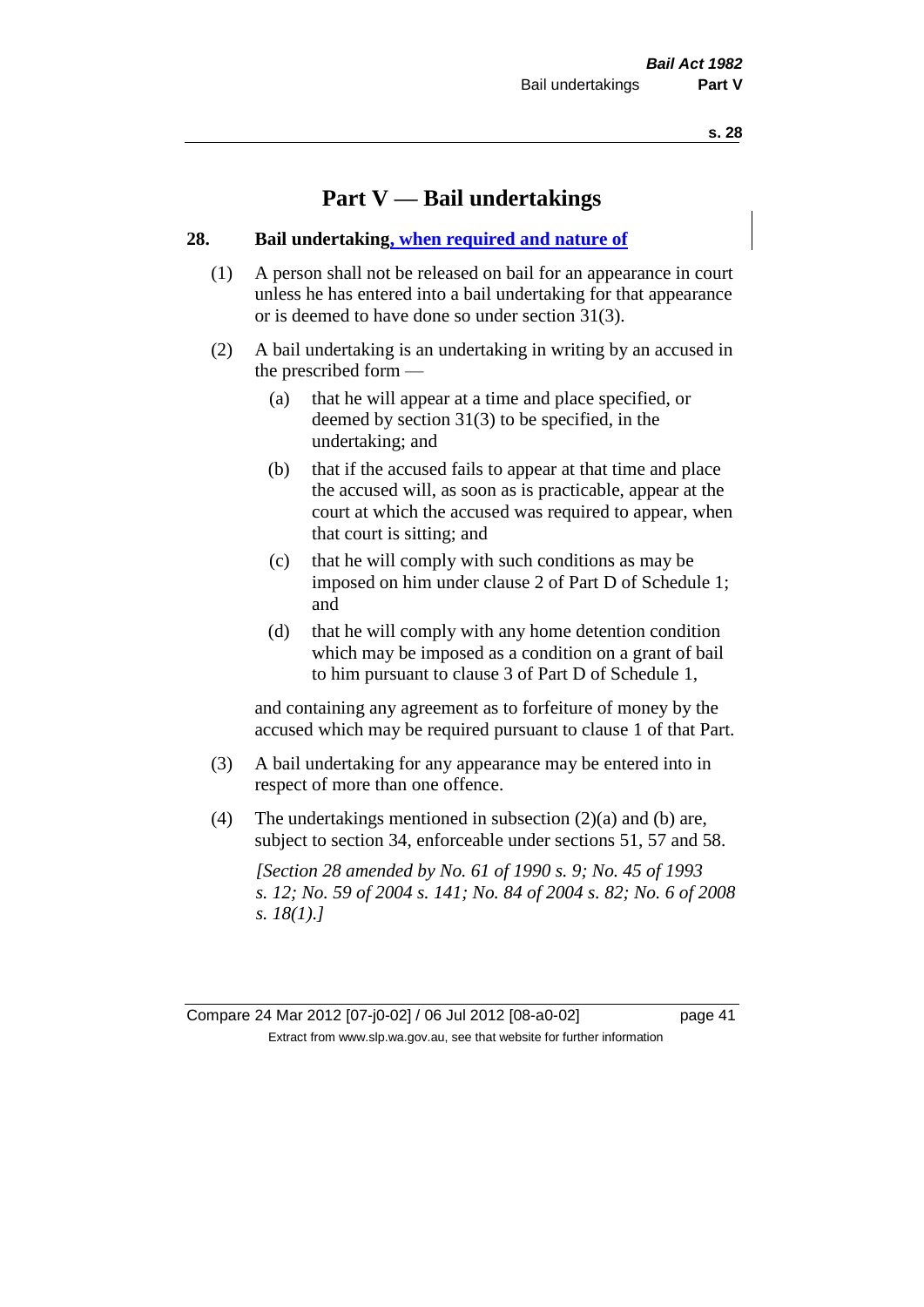# **29. Before whom bail undertaking may be entered into**

A bail undertaking need not be entered into before the judicial officer or authorised officer who granted bail but may be entered into before any of the following persons —

- (a) a judicial officer;
- (b) a registrar of a court, other than a deputy registrar of the Magistrates Court or the Children's Court;
- (c) an authorised police officer;
- (d) an associate of a judge of the Supreme Court, the District Court or the Children's Court;
- (e) where the accused is in a lock-up or prison, any person for the time being in charge of the lock-up or prison;
- (f) where the accused is in a court custody centre, any person for the time being in charge of the centre who is approved for the purposes of this paragraph by the chief executive officer of the department of the Public Service principally assisting in the administration of the *Court Security and Custodial Services Act 1999*;
- (g) where the accused is a child, any authorised community services officer.

*[Section 29 amended by No. 15 of 1988 s. 11; No. 49 of 1988 s. 86; No. 2 of 1996 s. 61; No. 59 of 2004 s. 141; No. 84 of 2004 s. 82; No. 6 of 2008 s. 19.]* 

#### **30. Duties of person before whom bail undertaking is entered into**

- (1) The person before whom a bail undertaking is to be entered into by an accused shall before it is entered into —
	- $(a)$  either
		- (i) read it to the accused; or
		- (ii) be informed by the accused that the accused has read it; or
		- (iii) if necessary, have it translated to the accused;

page 42 Compare 24 Mar 2012 [07-j0-02] / 06 Jul 2012 [08-a0-02] Extract from www.slp.wa.gov.au, see that website for further information

#### **s. 29**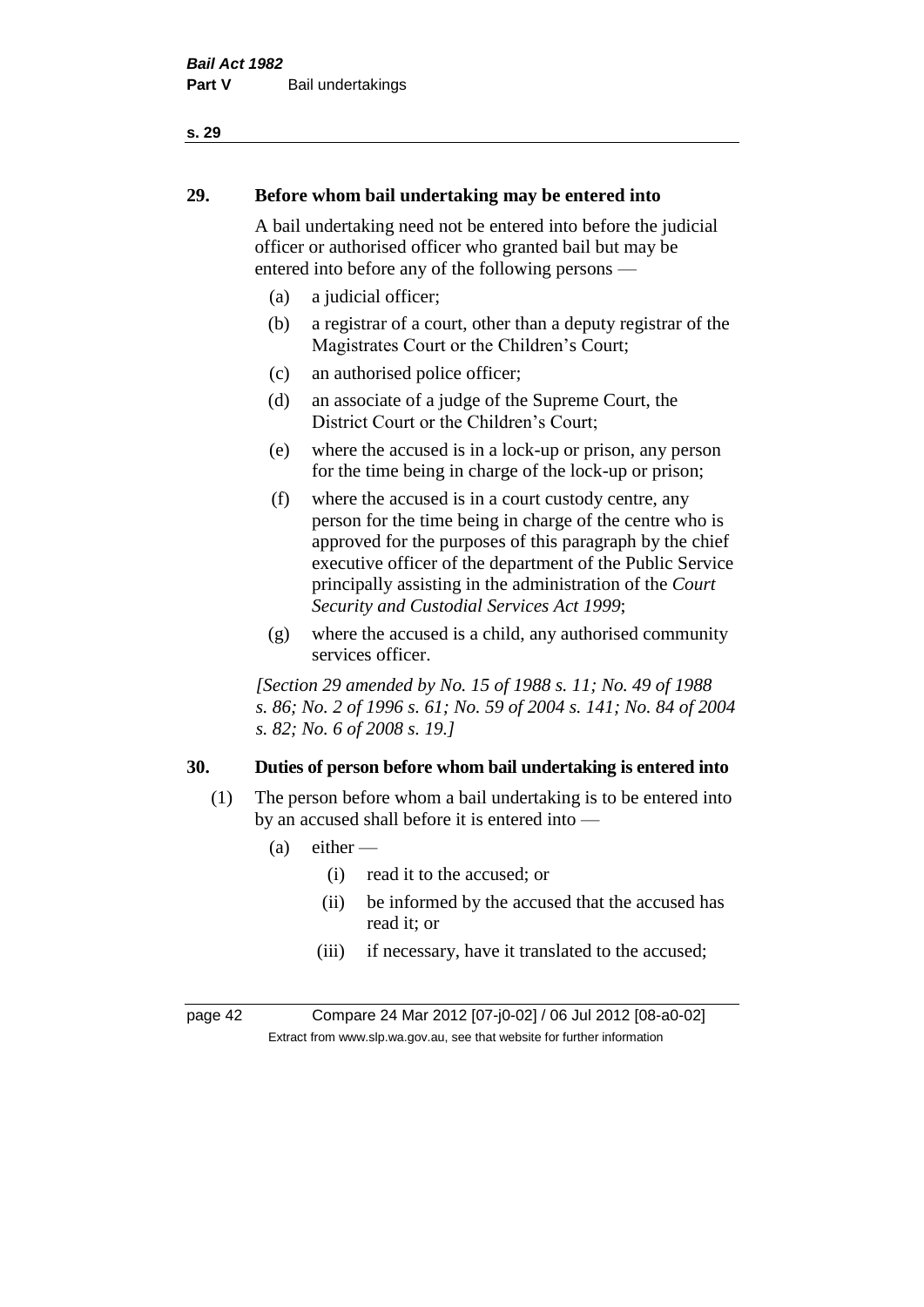and

- (b) ensure that all conditions which are to be complied with before the release of the accused have been complied with.
- (2) The person before whom a bail undertaking is entered into by an accused shall give to him, or cause to be given to him —
	- (a) a copy of the bail undertaking as duly completed; and
	- (b) a notice in writing in the approved form showing
		- (i) his obligations pursuant to the undertaking; and
		- (ii) the consequences of his failure to comply with them.
- (3) The person before whom a bail undertaking is entered into by an accused shall enquire of the accused whether he requires the notice referred to in subsection (2)(b) to be read or translated to him and shall take such steps as are necessary to comply with any such requirement of the accused.

*[Section 30 inserted by No. 15 of 1988 s. 12; amended by No. 84 of 2004 s. 82; No. 6 of 2008 s. 20 and 43(3).]* 

## **31. Different time and place for appearance may be substituted, substituting**

- (1) A different time or a different time and place may be substituted in accordance with this section for the time and place for appearance specified, or deemed by this section to be specified, in a bail undertaking.
- (2) A different time, or a different time and place, for the appearance by the accused may be substituted as mentioned in subsection  $(1)$  —
	- (a) upon an adjournment of proceedings at which the accused is present, by the judicial officer, if he has power to grant bail for that appearance, fixing a time and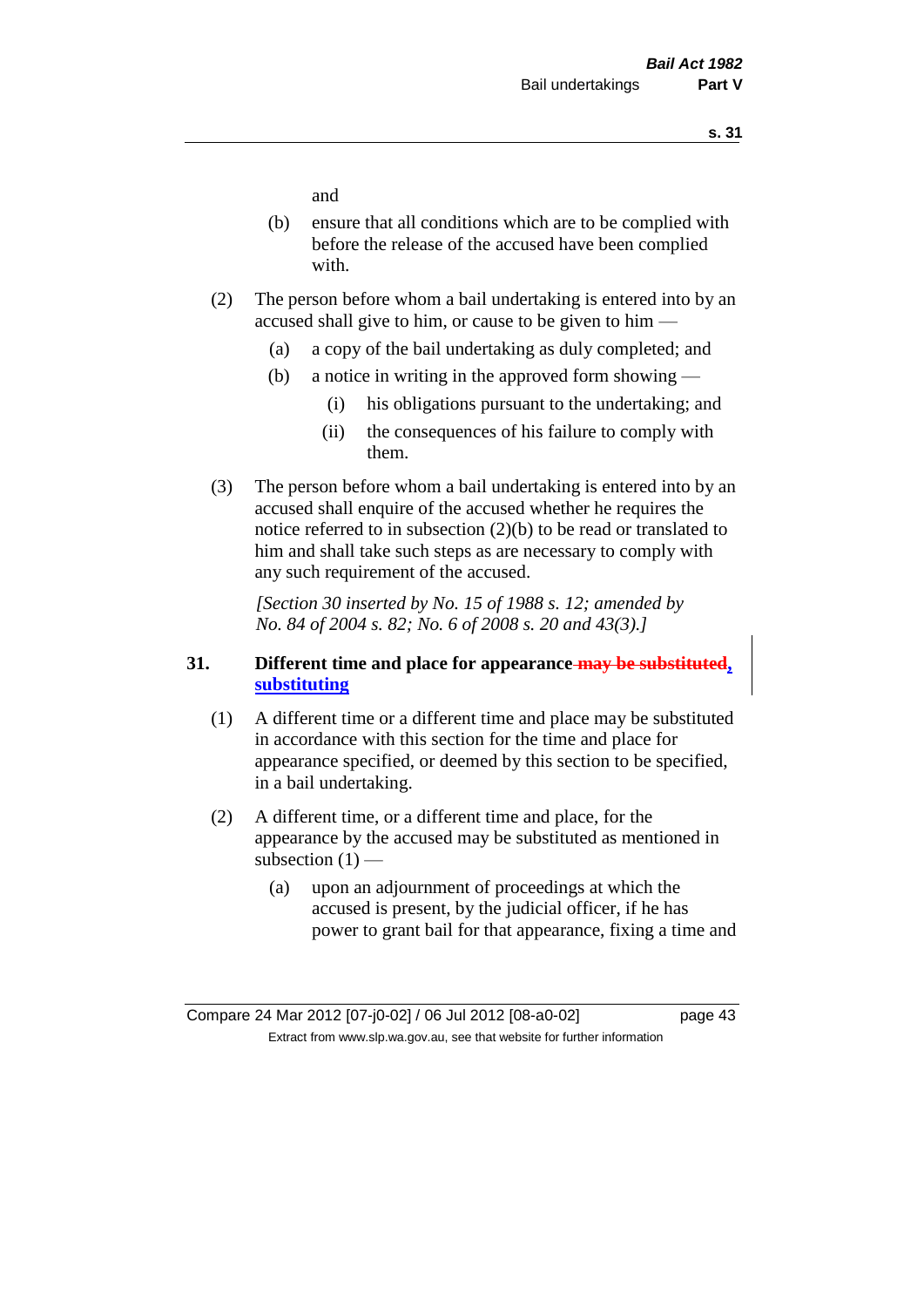place for the resumed proceedings and notifying the accused orally thereof;

- (b) upon an adjournment of proceedings from which the accused is absent for reasonable cause, by the judicial officer, if he has power to grant bail for that appearance, fixing a time and place for the resumed proceedings and directing the registrar of the court to cause written notice of the time and place to be given to the accused;
- $(c)$  where
	- (i) a judge of the Supreme Court or a judge of the Children's Court has granted bail to an accused under section 15; and
	- (ii) a judicial officer, other than such a judge, has committed the accused to the Supreme Court,

by a judge of the Supreme Court or a judge of the Children's Court, as the case may require, notifying the accused orally, or directing the registrar of the court to cause written notice to be given to the accused of the time or time and place for the proceedings;

- $(d)$  where
	- (i) a judge of the Supreme Court or a judge of the Children's Court has granted bail to an accused under section 15;
	- *[(ii) deleted]*
	- (iii) the judicial officer is satisfied that there has been no material change in the facts or circumstances which applied on the grant of bail,

by the judicial officer notifying the accused orally, or directing the registrar of the court to cause written notice to be given to the accused, of the time or time and place for the resumed proceedings;

(e) upon a committal to the Supreme Court or District Court, by a judicial officer, if he has power to grant bail for that appearance, fixing a specified day in a specified

**s. 31**

page 44 Compare 24 Mar 2012 [07-j0-02] / 06 Jul 2012 [08-a0-02] Extract from www.slp.wa.gov.au, see that website for further information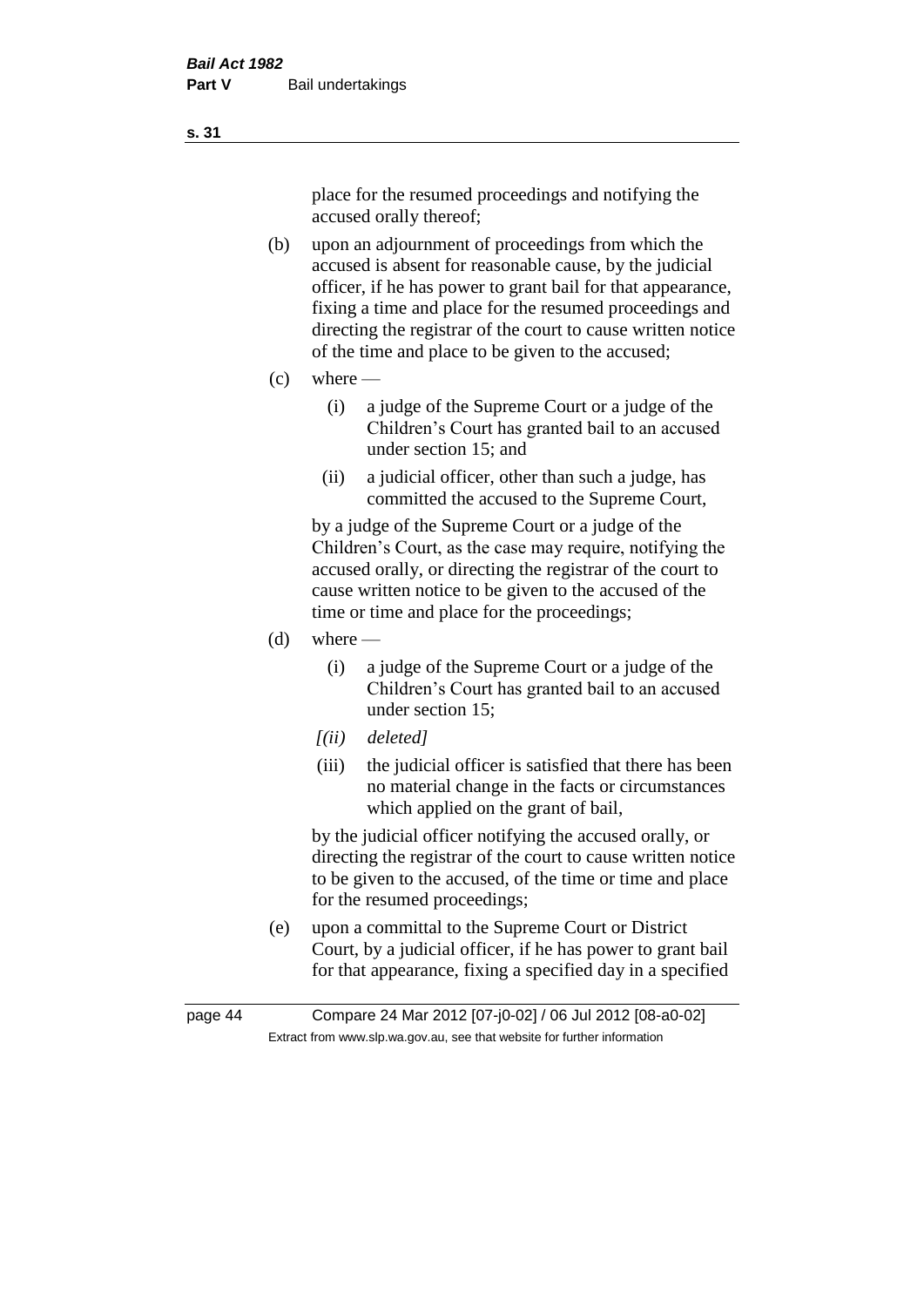sitting or session of that court and directing the registrar of the court to cause written notice of the day to be given to the accused;

- (f) where an accused has been committed for trial in the Supreme Court or the District Court in a specified sitting or session thereof or on a specified day in a specified sitting or session thereof, by an officer of the court, or a person authorised under subsection (5), fixing a time for the trial in that sitting or session and causing written notice of the time to be given to the accused;
- (g) if the parties agree to a different time or a different time and place for the proceedings, by an officer of the court giving written notice thereof to the accused.
- (3) Where a different time or a different time and place is notified to an accused pursuant to subsection (2) the bail undertaking shall be deemed to be amended to specify that time or that time and place for appearance, and the terms and conditions thereof shall continue to apply as so amended as if the accused had entered into the bail undertaking in that form.
- (4) Where the power in subsection (2)(b) is exercised upon an adjournment of proceedings the right of the accused to be at liberty under section 11(1) does not lapse by reason only that there is an interval between the adjournment of the proceedings and the time when he is notified of the time and place for the resumed proceedings.
- (5) The Chief Justice, in respect of committals to the Supreme Court, and the Chief Judge, in respect of committals to the District Court, may authorise a person or persons, by name or office, to perform the functions referred to in subsection (2)(f).

*[Section 31 amended by No. 15 of 1988 s. 13; No. 49 of 1988 s. 87; No. 27 of 2002 s. 21; No. 59 of 2004 s. 141; No. 84 of 2004 s. 82; No. 6 of 2008 s. 21(1) and (2).]* 

Compare 24 Mar 2012 [07-j0-02] / 06 Jul 2012 [08-a0-02] page 45 Extract from www.slp.wa.gov.au, see that website for further information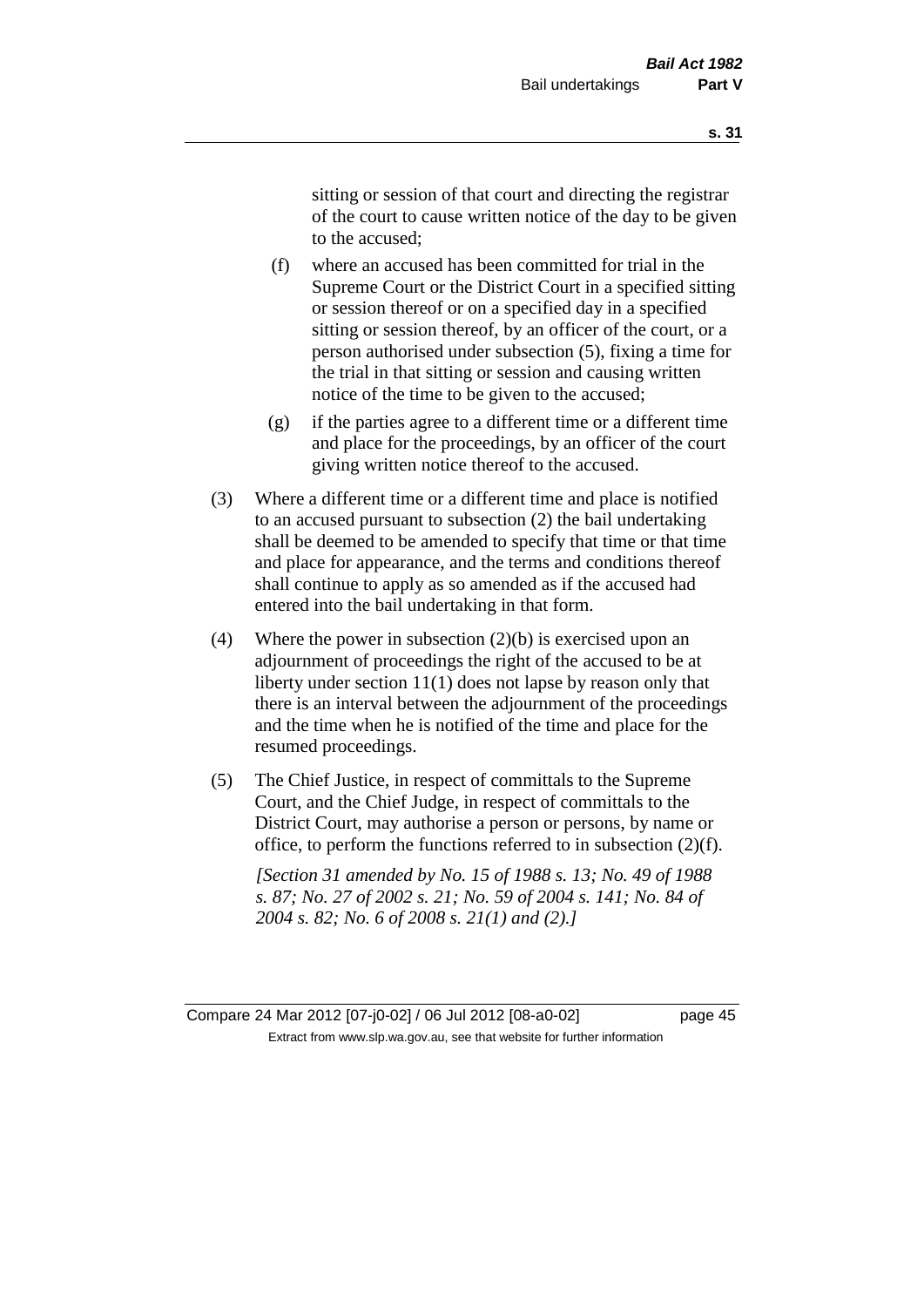#### **s. 31A**

## **31A. Amendment of conditionsConditions on bail, amending during trial**

(1) In this section —

*amendment* means an addition, variation or cancellation under subsection (2);

*trial* means that part of proceedings for an offence when evidence is being received by the court in respect of the offence and also extends to any time when —

- (a) legal argument is being heard; or
- (b) a judicial officer or a jury is deliberating.
- $(2)$  Where
	- (a) an accused has been granted bail for the accused's appearance for trial for an offence; and
	- (b) the trial extends beyond one day,

a judicial officer who grants bail for the next appearance by exercising the power in section  $31(2)(a)$  may also do one or more of the following —

- (c) add any condition to the extent that is authorised by clause 2 or 3 of Part D of Schedule 1;
- (d) vary a condition to that extent;
- (e) cancel a condition.
- (3) A judicial officer who adds, varies or cancels a condition under subsection (2) shall cause an officer of the court —
	- (a) to endorse the amendment on the accused's copy of the bail undertaking or, if that copy is not available for endorsement, to give written notice of the amendment to the accused; and
	- (b) to endorse on a file copy of the undertaking a certificate as to the amendment and the action taken under paragraph (a).

page 46 Compare 24 Mar 2012 [07-j0-02] / 06 Jul 2012 [08-a0-02] Extract from www.slp.wa.gov.au, see that website for further information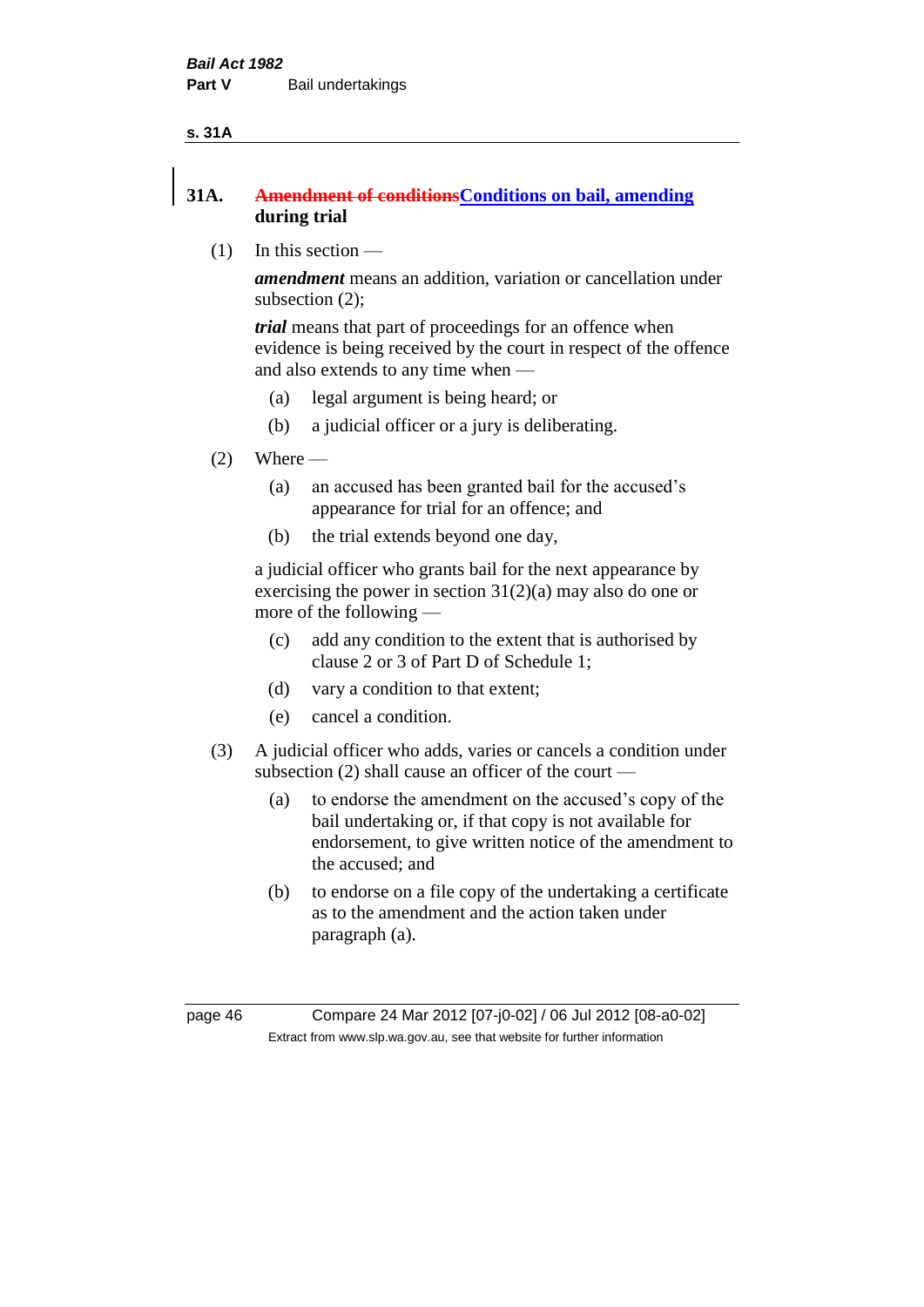- (4) If the judicial officer considers that the amendment is of a minor nature, the judicial officer may, for the purposes of section 44(4), cause the officer of the court to include a statement to that effect in the endorsement or notice under subsection (3)(a) and the certificate under subsection (3)(b).
- (5) When action is taken under subsection  $(3)(a)$ 
	- (a) the bail undertaking is to be regarded as having been amended as provided in the endorsement or notice, as the case requires; and
	- (b) the terms and conditions of the bail undertaking continue to apply as so amended as if the accused had entered into the bail undertaking in that form.
- (6) In any proceedings an endorsement on a copy of a bail undertaking referred to in subsection (3)(b) purporting to be a certificate referred to in that paragraph is evidence of the matters appearing in it without proof of the signature of the person who made the endorsement.

*[Section 31A inserted by No. 6 of 2008 s. 22(1).]*

#### **32. GivingNotices under s. 31, service and proof of notices under s. 31**

- (1) A written notice to an accused under section  $31(2)$ 
	- (a) shall be given to the accused personally; or
	- (b) shall be sent to the accused by post to the accused's address appearing in the records of the court; or
	- (c) in urgent cases or with the accused's consent, shall be sent to the accused by electronic communication.
- (2) A person who gives or sends a notice in accordance with subsection (1) shall endorse on a file copy of the notice a certificate showing —
	- (a) that the person has done so; and
	- (b) the time of doing so.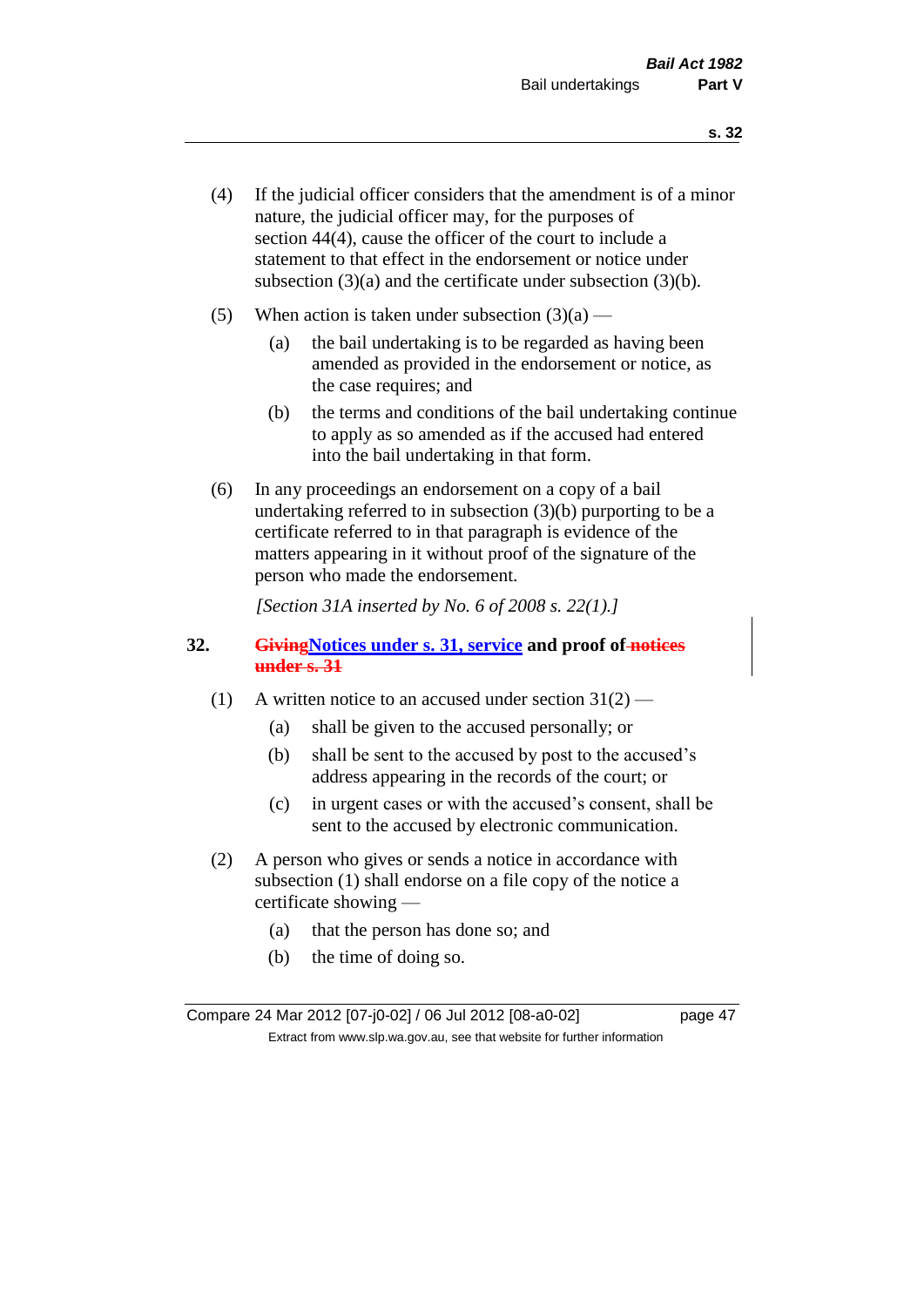- (3) If a notice is sent by post under subsection  $(1)(b)$ , the notice is to be presumed, unless the contrary is shown, to have been received at the time when, in the ordinary course of events, it would have been delivered.
- (4) The judicial officer who under section  $31(2)(a)$  notifies an accused of the time and place for resumed proceedings shall cause to be endorsed on the accused's bail undertaking a certificate showing details of such time and place and that the accused has been notified of them.
- (5) In any proceedings
	- (a) a document purporting to be a copy of a notice referred to in subsection (1) shall be evidence of the terms of the notice; and
	- (b) an endorsement
		- (i) on a copy of a notice referred to in subsection (2); or
		- (ii) on a bail undertaking,

purporting to be a certificate referred to in subsection (2) or (4) is evidence of the matters appearing in it without proof of the signature of the person who made the endorsement.

*[Section 32 amended by No. 74 of 1984 s. 12; No. 84 of 2004 s. 82; No. 6 of 2008 s. 23(1)-(3).]* 

## **33. Judicial officer may order accused to enter into bail undertaking**

(1) Where bail is granted to an accused by a judicial officer, whether with or without any condition being attached thereto, and the accused fails or refuses to enter into a bail undertaking in terms of the grant, the judicial officer who granted bail may, subject to subsection (3), order that the accused enter into the bail undertaking within such time as he may specify.

page 48 Compare 24 Mar 2012 [07-j0-02] / 06 Jul 2012 [08-a0-02] Extract from www.slp.wa.gov.au, see that website for further information

#### **s. 33**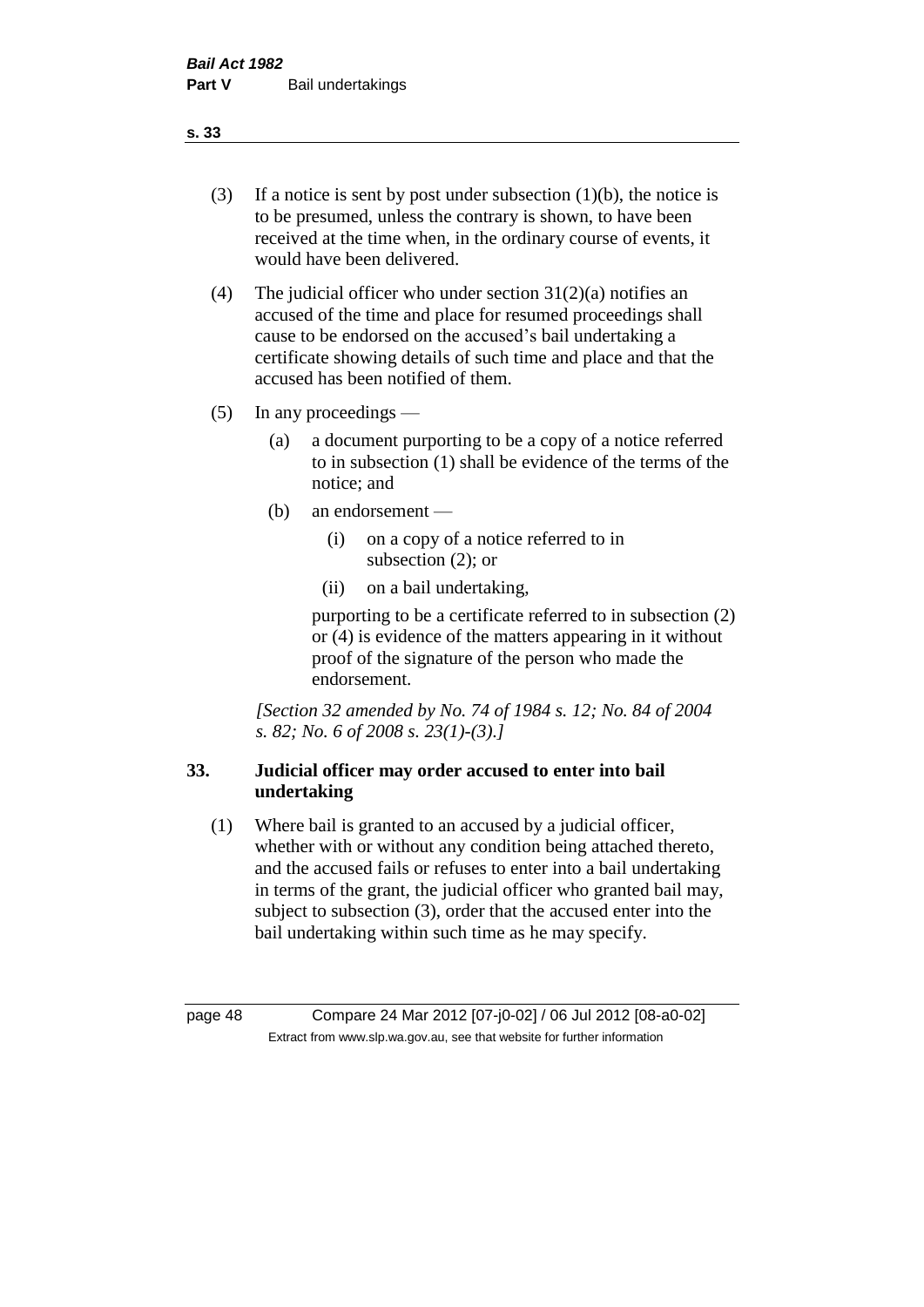- (2) If an accused does not comply with an order under subsection (1), the judicial officer may, subject to subsection (3), further order that a bail undertaking, in such form as the judicial officer may approve, shall be deemed to have been entered into by the accused on the date of such further order, and thereupon that undertaking shall be treated as if it had been duly entered into by the accused for the purposes of this Act.
- (3) A judicial officer shall not
	- (a) make an order under subsection (2) unless he has personally informed the accused of the terms and effect of the order made under subsection (1);
	- (b) exercise any of the powers conferred on him by this section unless he is satisfied that the accused has the capacity to enter into and comply with the undertaking.

*[Section 33 amended by No. 84 of 2004 s. 82.]* 

#### **34. Cessation and suspension ofWhen bail undertaking ceases to have effect**

A bail undertaking ceases to have effect —

- (a) upon the revocation of bail under section 55;
- (b) upon the death of the accused, but only if no order has been made under section 57;
- (c) subject to section 31, upon the appearance in court by the accused as required by his bail undertaking;
- (d) upon the discharge of the accused according to law from any further proceedings for the offence, or all of the offences, to which the bail undertaking relates;
- (e) during any period before the time at which the accused is required to appear in court when he is in custody for any other offence or reason.

*[Section 34 amended by No. 84 of 2004 s. 82.]*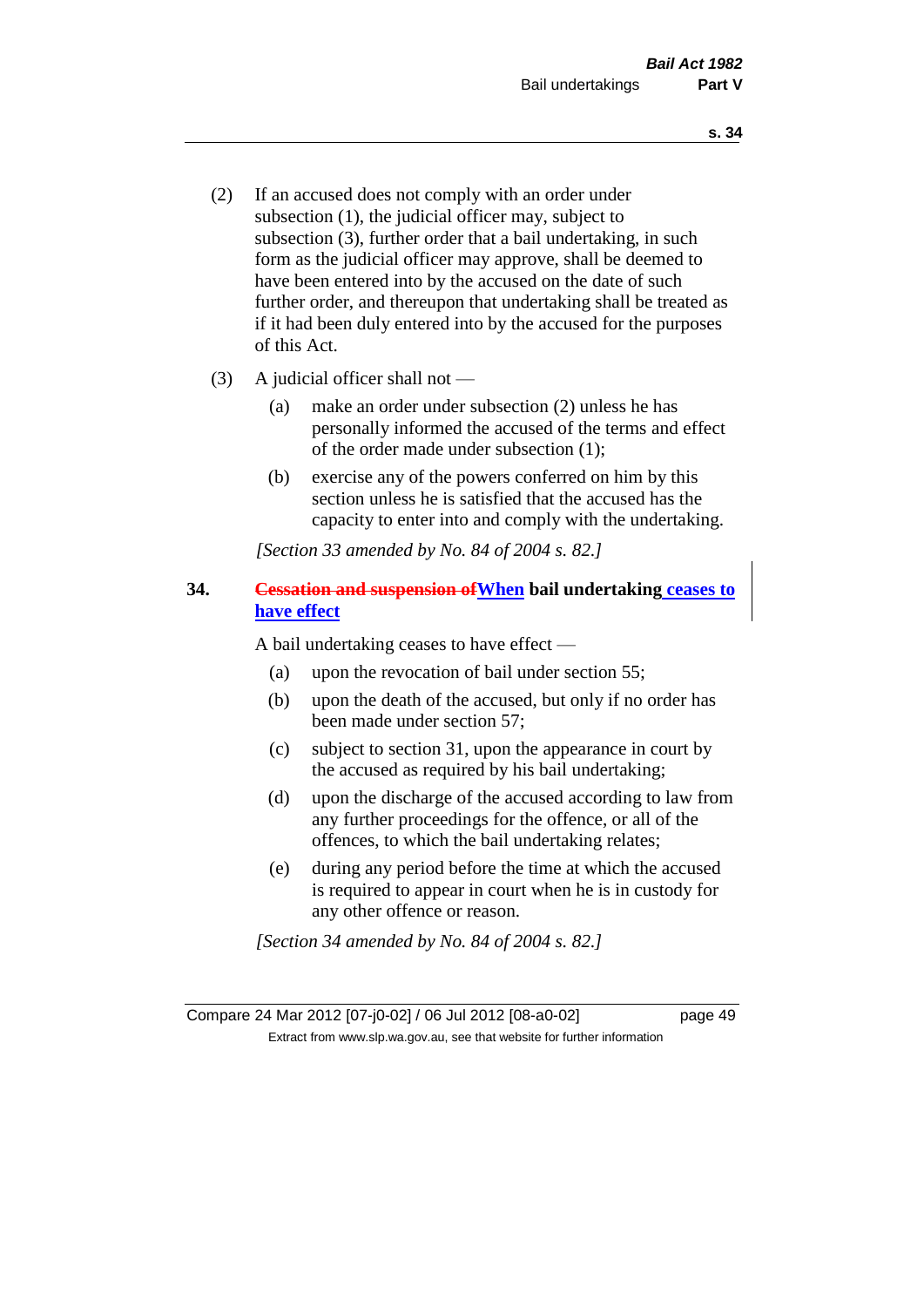## **Part VI — Sureties and surety undertakings**

## **35. Surety and surety undertaking, nature of etc.**

- (1) A surety is a person who, as a condition of the grant of bail to an accused, enters into a surety undertaking, that is to say, undertakes in writing that he will, subject to this Act, forfeit a specified amount of money if the accused fails to comply with any requirement of his bail undertaking mentioned in section  $28(2)(a)$  and (b).
- (2) A surety is required to be approved under section 40.
- (3) A forfeiture of money by a surety as mentioned in subsection (1) is enforceable as provided in section 49 but not otherwise.

*[Section 35 amended by No. 84 of 2004 s. 82; No. 6 of 2008 s. 18(3).]* 

#### **36. Authority toSureties, who may approve sureties**

- (1) The decision whether an applicant should be approved as a surety in any case is to be made —
	- (a) by a person referred to in section 29(a) to (d); or
	- (b) where the accused to whom bail has been granted is in prison, by a person for the time being in charge of the prison; or
	- (c) where the accused to whom bail has been granted is a child, by an authorised community services officer.
- (2) A judicial officer when granting bail to an accused subject to a requirement for a surety or sureties may make an order as to —
	- (a) the giving of notice to the prosecutor of an application for approval of any surety; or
	- (b) the person or persons who are to, or may, approve any surety,

and subsection (1) has effect subject to any such order.

page 50 Compare 24 Mar 2012 [07-j0-02] / 06 Jul 2012 [08-a0-02] Extract from www.slp.wa.gov.au, see that website for further information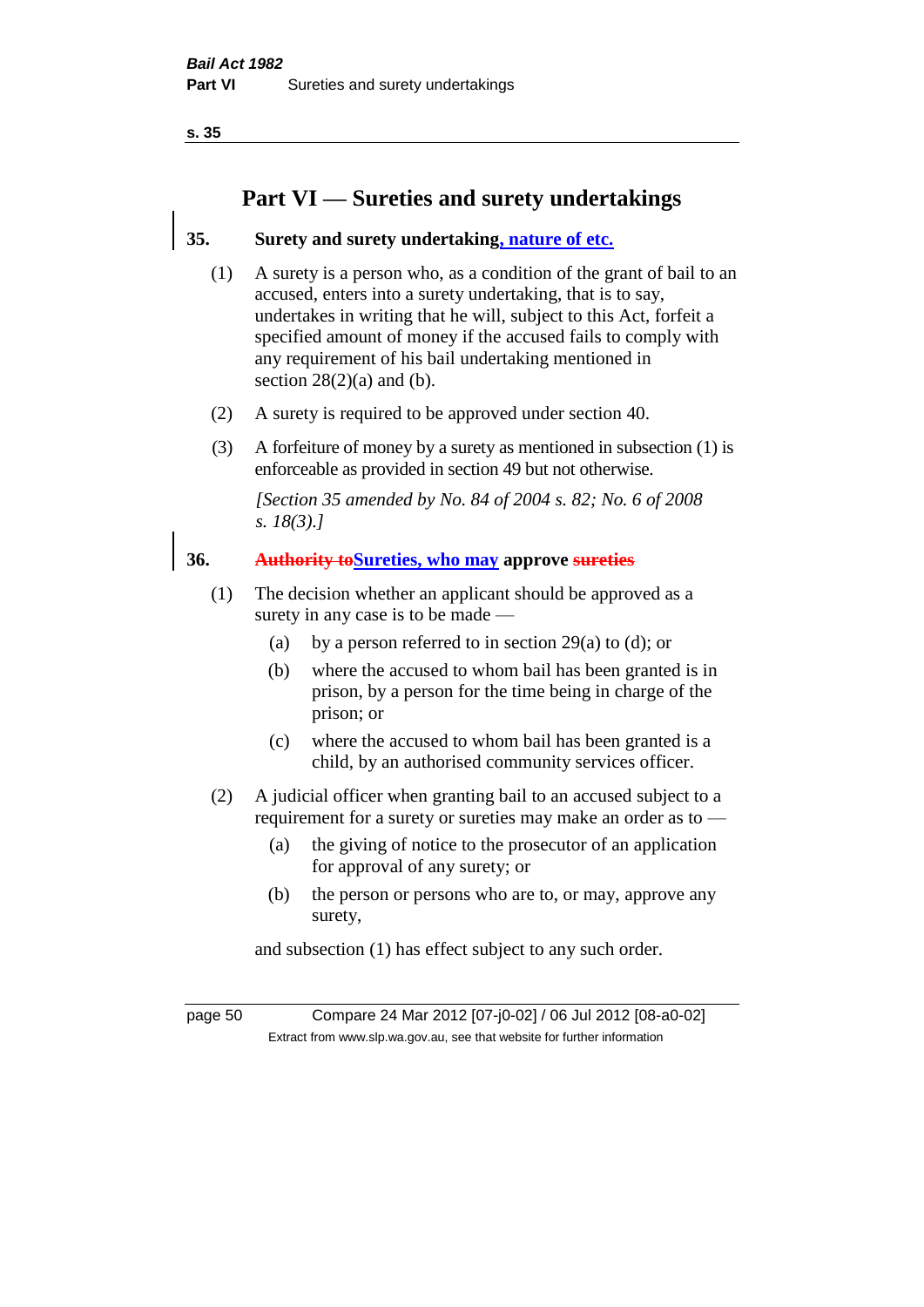*[Section 36 inserted by No. 6 of 2008 s. 24(1).]*

#### **37. Proposed surety to receive certain information and prescribed form for completion**

- (1) Whenever a surety approval officer is called upon to decide whether an applicant should be approved as a surety, he shall ensure that the applicant is, or has been, given —
	- (a) a duly completed notice in the prescribed form showing details of the terms and conditions on which bail has been granted to the accused in whose case the surety is required; and
	- (b) such information in writing as to the effect of this Act in relation to the rights, obligations and liabilities of sureties as is prescribed for the purposes of this paragraph; and
	- (c) a prescribed form of declaration for completion designed to disclose to the surety approval officer all information relevant to the decision.
- (2) Before he makes his decision, the surety approval officer shall ensure that the applicant furnishes to him the declaration referred to in subsection (1)(c) duly completed.
- (3) For the purposes of this section it is sufficient if  $-$ 
	- (a) the notice, information and declaration referred to in subsection (1) are sent by electronic communication to an electronic address provided by the applicant; and
	- (b) the declaration referred to in subsection  $(1)(c)$  duly completed is sent by electronic communication to an electronic address provided by the surety approval officer.

*[Section 37 amended by No. 84 of 2004 s. 82; No. 6 of 2008 s. 24(4), (5) and 25.]* 

Compare 24 Mar 2012 [07-j0-02] / 06 Jul 2012 [08-a0-02] page 51 Extract from www.slp.wa.gov.au, see that website for further information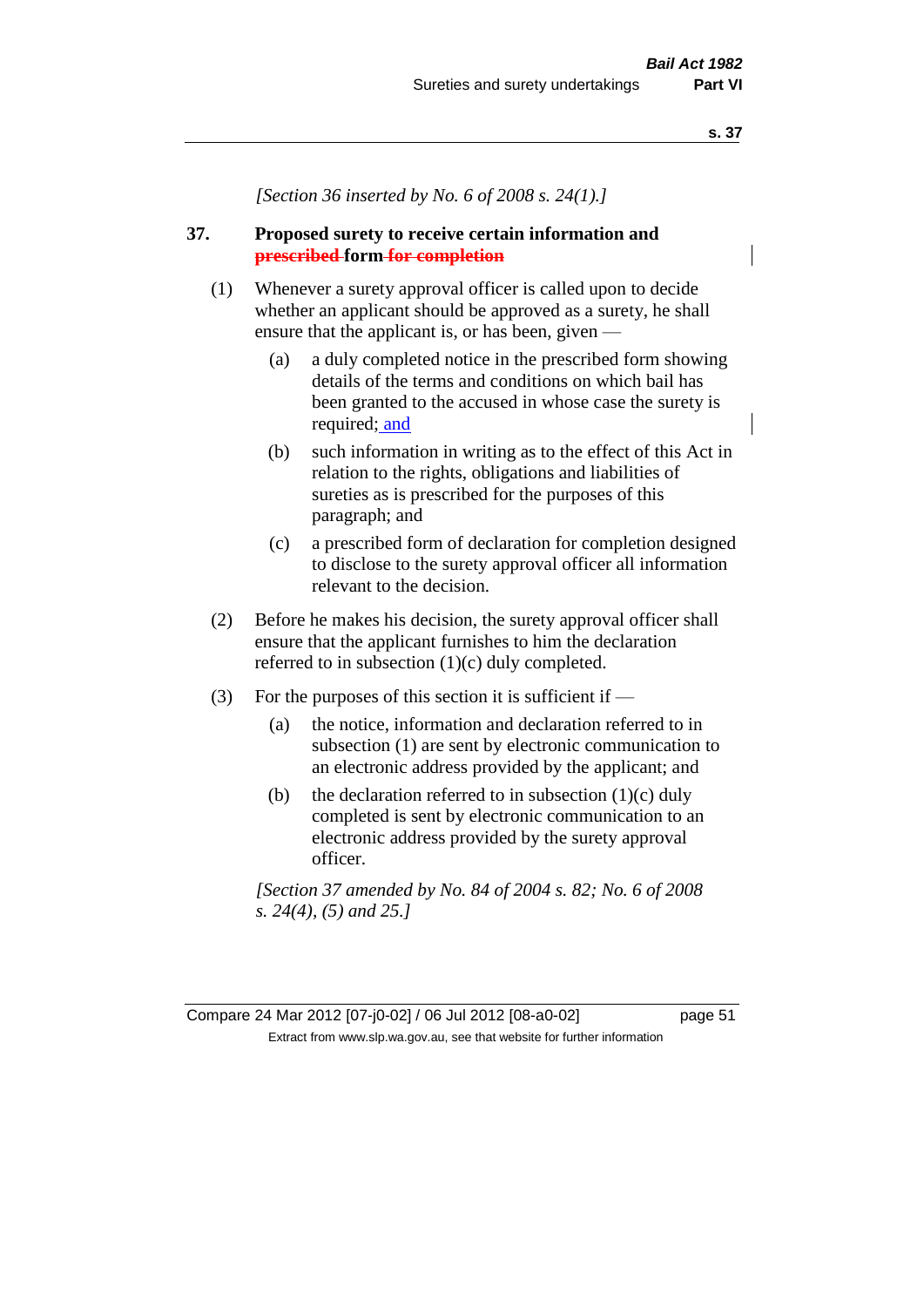## **38. Persons disqualified from being sureties**

- (1) A person is not qualified to be approved as a surety if  $-$ 
	- (a) he is under 18 years of age; or
	- (b) subject to subsection (2), the value of his assets, after provision is made for his debts and liabilities, is less than the amount which he might become liable to forfeit under his proposed surety undertaking; or
	- (c) there are reasonable grounds for believing that he has been, or will be, indemnified by any person against any forfeiture referred to in paragraph (b).
- (2) Subsection (1)(b) does not apply where the applicant for approval is required to give security sufficient to cover the amount which he might become liable to forfeit.

## **39. Matters relevant to approval ofbe regarded when approving sureties**

In determining whether an applicant is suitable to be a surety a surety approval officer shall have regard to all matters which appear to him to be relevant including, as well as any others, the following —

- (a) the character and antecedents of the applicant; and
- (b) his proximity to or connection with the accused, whether by kinship, place of residence or otherwise; and
- (c) his ability to pay, or give security for, the amount which he might become liable to forfeit under his proposed surety undertaking, without excessive hardship to himself or his dependants.

*[Section 39 amended by No. 84 of 2004 s. 82; No. 6 of 2008 s. 24(4).]* 

#### **40. Decision on application by proposed surety**

(1) Upon receipt of the duly completed declaration referred to in section  $37(1)(c)$ , the surety approval officer shall, after making

page 52 Compare 24 Mar 2012 [07-j0-02] / 06 Jul 2012 [08-a0-02] Extract from www.slp.wa.gov.au, see that website for further information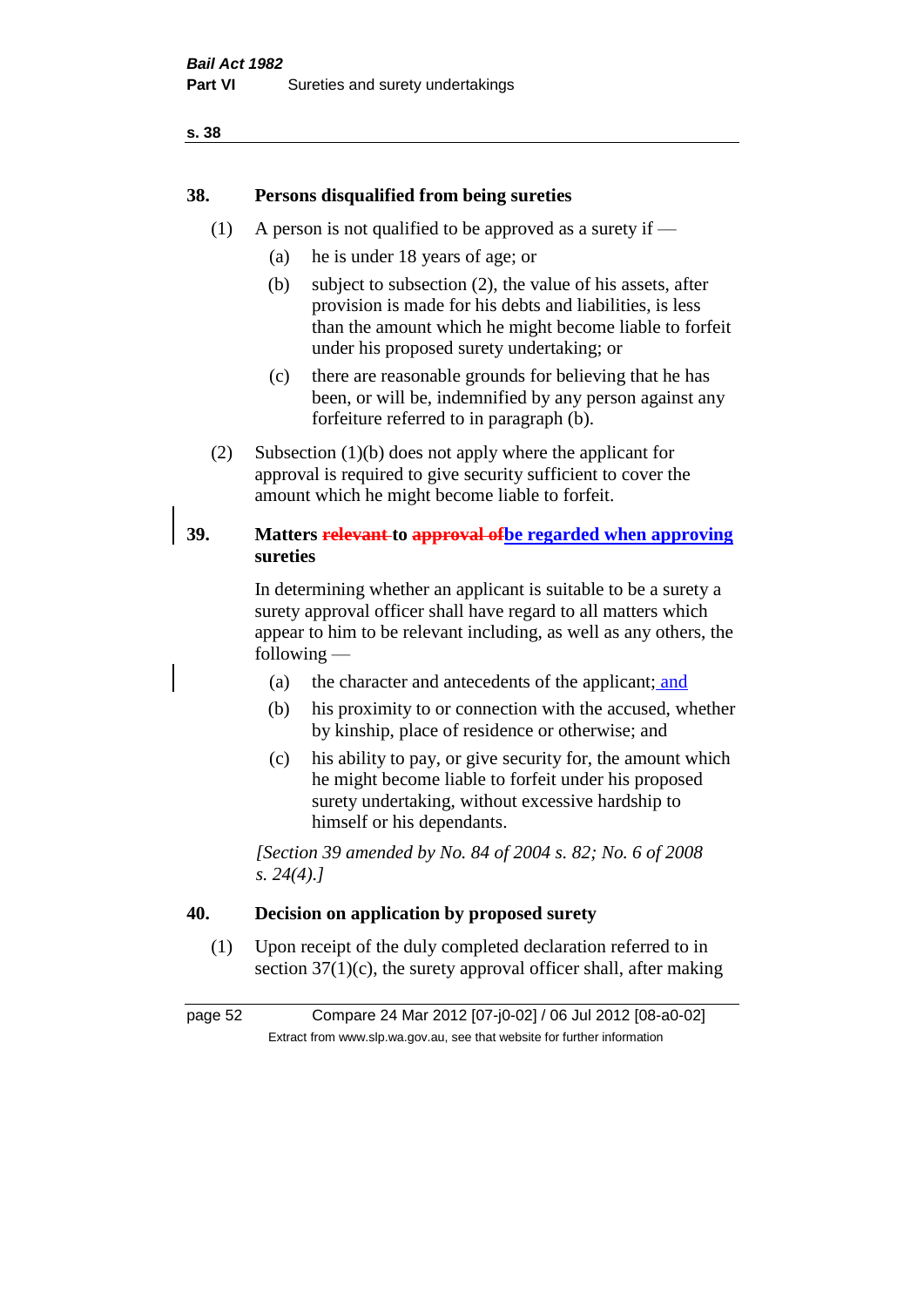any enquiries which he thinks desirable, make a decision, as soon as is practicable, either to approve or not to approve of the applicant as a surety in that case.

(2) If the surety approval officer does not approve of the applicant as a surety he shall record the reasons for his doing so and inform the applicant and the accused thereof, or cause them to be so informed.

*[Section 40 amended by No. 15 of 1988 s. 15; No. 84 of 2004 s. 82; No. 6 of 2008 s. 24(5).]* 

#### **41. Finality of decision to refuse approval of surety**

- (1) A decision by a surety approval officer not to approve of the applicant as a surety is final unless the applicant becomes entitled to re-apply under subsection (2).
- (2) An applicant who is refused approval as a surety may re-apply for approval to the surety approval officer who made that decision, or if that officer is absent or unavailable to another surety approval officer, on the ground that —
	- (a) new facts have been discovered, new circumstances have arisen or the circumstances have changed since he was refused approval; or
	- (b) he failed to adequately present his case for approval on his previous application,

and the provisions of this Act, except section 37, shall, with necessary modifications, apply to any such further application and the decision thereon.

*[Section 41 amended by No. 6 of 2008 s. 24(3) and (4).]*

#### **42. Before whom surety undertaking may be entered into**

A surety undertaking need not be entered into before the surety approval officer who approved the surety but may be entered into before any person before whom the accused for whose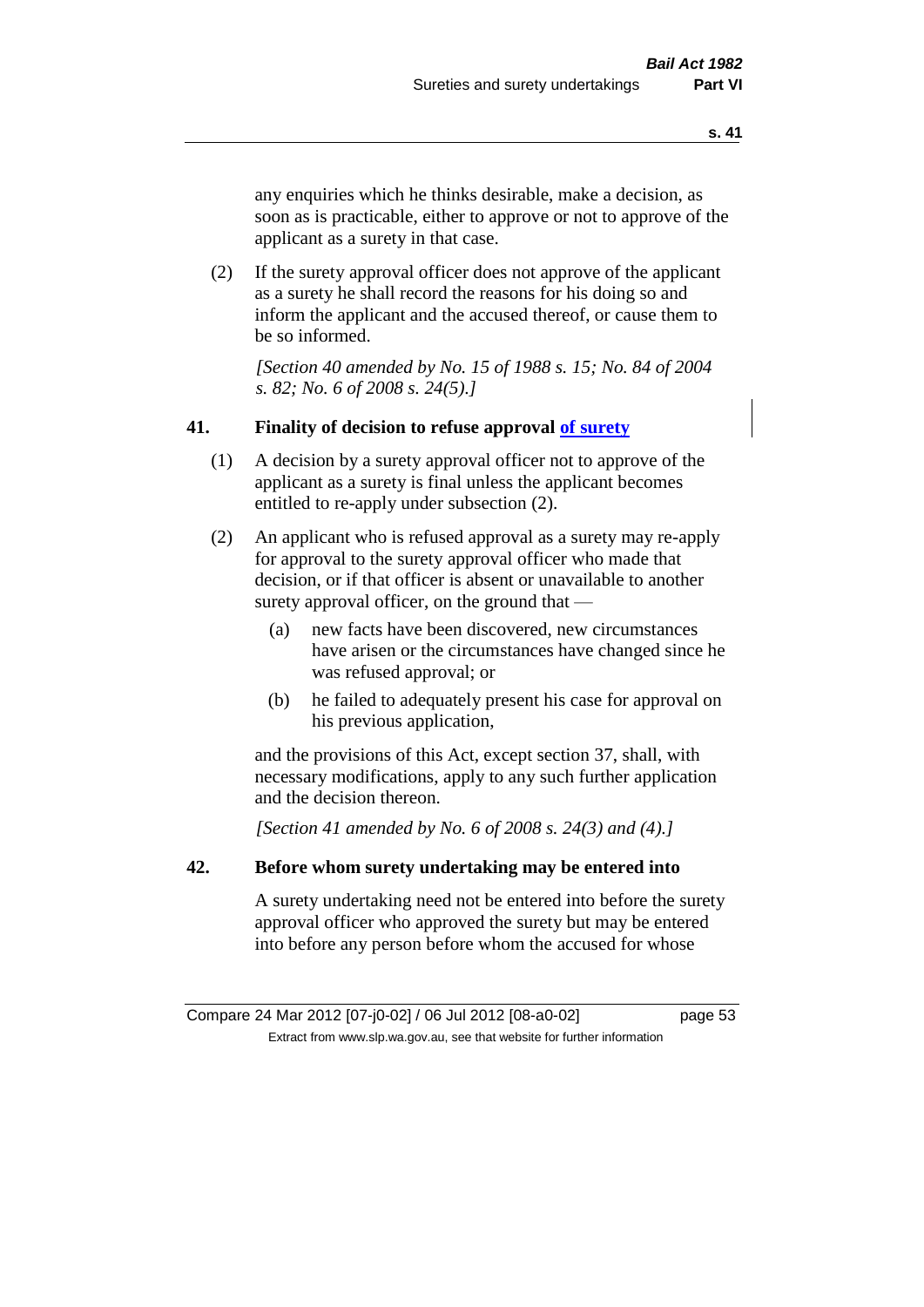appearance the surety is approved might enter into his bail undertaking under section 29.

*[Section 42 amended by No. 84 of 2004 s. 82; No. 6 of 2008 s. 24(5).]* 

## **43. Duties of personsperson before whom surety undertaking is entered into**

A person before whom a surety undertaking is to be entered into —

- $(a)$  shall
	- (i) read to the surety; or
	- (ii) be informed by the surety that he has read; or
	- (iii) if necessary, have translated to the surety,

the documents described in section  $37(1)(a)$  and (b), and the surety undertaking, before the surety enters into the undertaking; and

- (b) shall ensure that all conditions which are to be complied with by the surety have been complied with before the surety enters into his undertaking; and
- (c) shall give to the surety a copy of his surety undertaking as duly completed.

*[Section 43 amended by No. 74 of 1984 s. 13.]* 

## **43A. Use of video link and electronic communication whereInterstate proposed surety is interstate, use of video link etc. in case of**

(1) In this section —

*proposed surety* means a person who is to enter into a surety undertaking;

*relevant official* means the person before whom the surety undertaking is to be entered into or was entered into, as the case requires;

page 54 Compare 24 Mar 2012 [07-j0-02] / 06 Jul 2012 [08-a0-02] Extract from www.slp.wa.gov.au, see that website for further information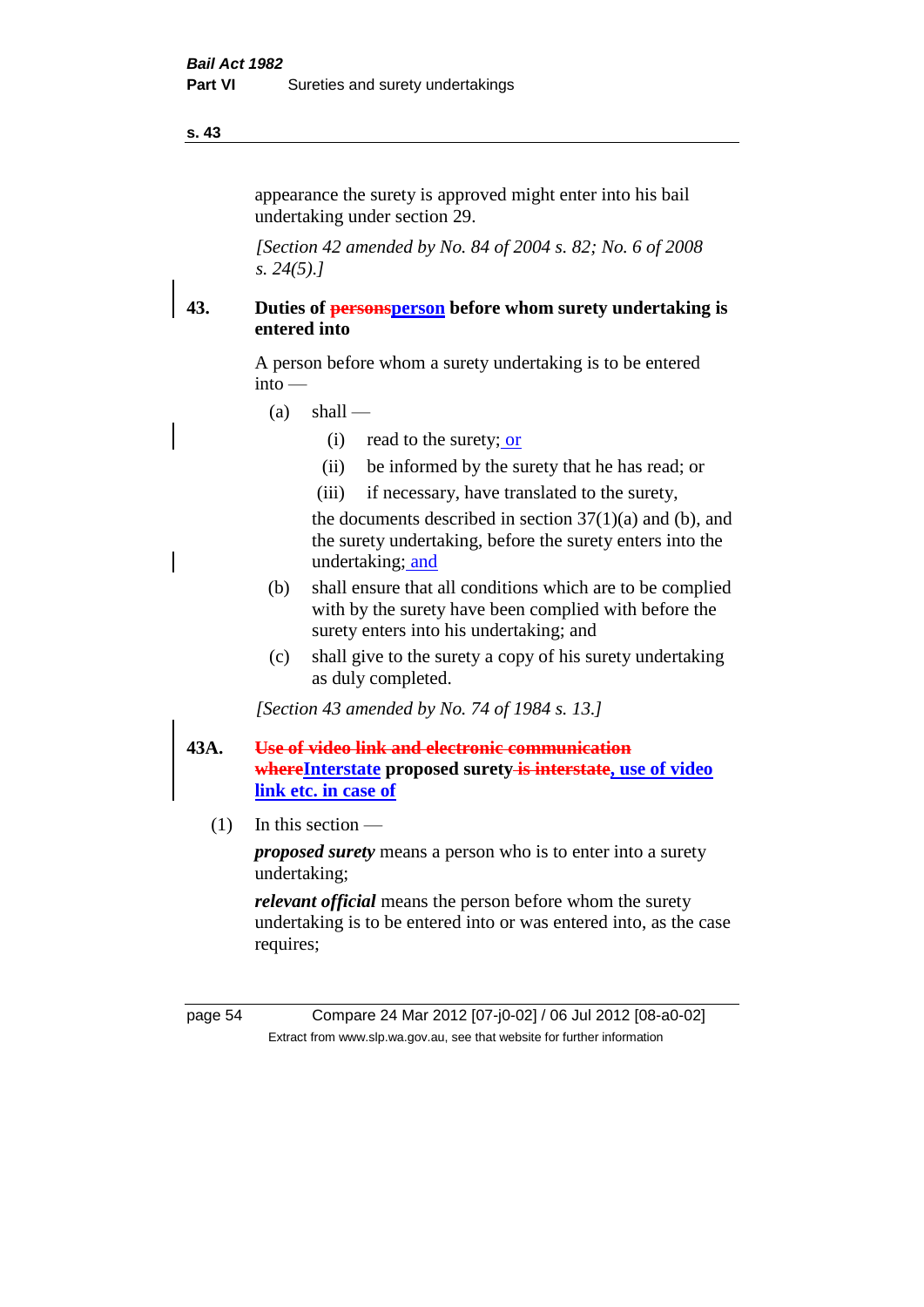*video link* means facilities (including closed circuit television) that enable, at the same time —

- (a) the relevant official to see and hear the proposed surety; and
- (b) the proposed surety to see and hear the relevant official.
- (2) This section applies if a proposed surety is in another State or a Territory.
- (3) The relevant official may comply with section 43(a) and (b) by means of a video link.
- (4) The relevant official may send the surety undertaking to the proposed surety by electronic communication for completion.
- (5) The proposed surety may enter into the surety undertaking by sending the completed surety undertaking to the relevant official by electronic communication.
- (6) If the surety undertaking is sent by electronic communication under subsection (4) or (5), any requirement for the proposed surety or the relevant official to sign it is to be taken to have been complied with if the full name of the proposed surety or the relevant official, as the case requires, appears in the appropriate place in the undertaking.
- (7) The relevant official may comply with section 43(c) by sending a copy of the surety undertaking as duly completed to the surety by electronic communication.
- (8) A surety undertaking that is entered into in accordance with this section is to be taken to have been entered into before the relevant official.
- (9) In any proceedings a document purporting to be a copy of a surety undertaking and purporting to be certified by the relevant official to be a copy of a surety undertaking entered into in accordance with this section is evidence of the surety undertaking without proof of the signature of the relevant official.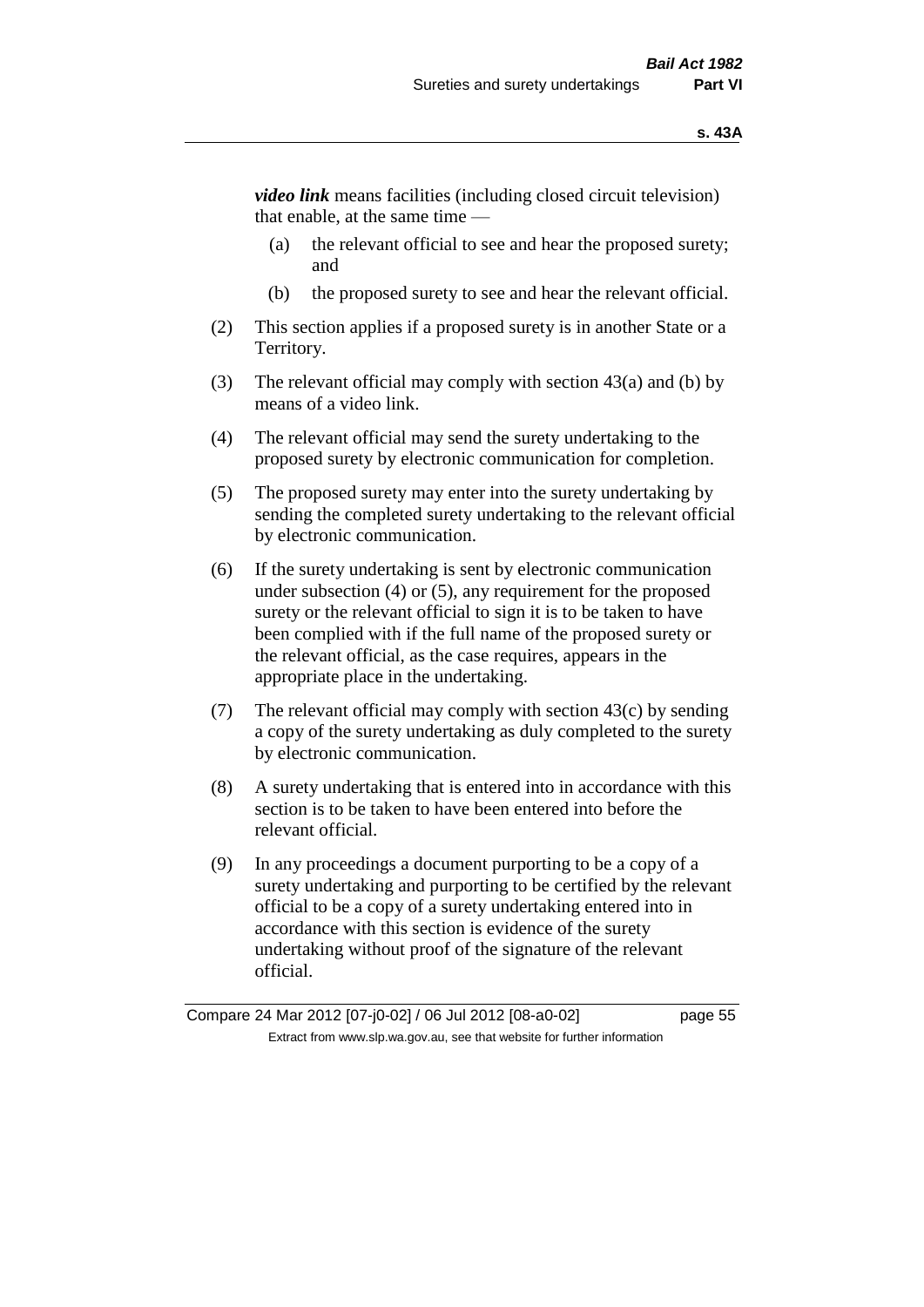(10) A reference in this section to sending a surety undertaking or copy of a surety undertaking to a person by electronic communication is a reference to sending the undertaking or copy by electronic communication to an electronic address provided by the person.

*[Section 43A inserted by No. 6 of 2008 s. 26.]*

## **44. When surety undertaking extends to different time or different time and place substituted under s. 31**

- (1) A surety undertaking does not extend to the failure by the accused to appear at a different time or a different time and place substituted pursuant to section 31 unless —
	- (a) the surety undertaking contains a provision stating that it does so extend and, where applicable under subsection (5), the surety has received notice as mentioned in that subsection; or
	- (b) subsection (2) applies.
- (2) A surety undertaking extends to the failure by the accused to appear at a different time substituted pursuant to section 31 during a trial if, at the option of the surety, the undertaking contains a provision stating —
	- (a) that it does so extend; and
	- (b) the effect of subsection (4).
- (3) In subsection  $(2)$  —

*trial* means that part of proceedings for an offence when evidence is being received by the court in respect of the offence and also extends to any time when —

- (a) legal argument is being heard; or
- (b) a judicial officer or a jury is deliberating.
- (4) Subsection (2) applies despite any amendment as defined in section 31A(1) if the endorsement or notice under

page 56 Compare 24 Mar 2012 [07-j0-02] / 06 Jul 2012 [08-a0-02] Extract from www.slp.wa.gov.au, see that website for further information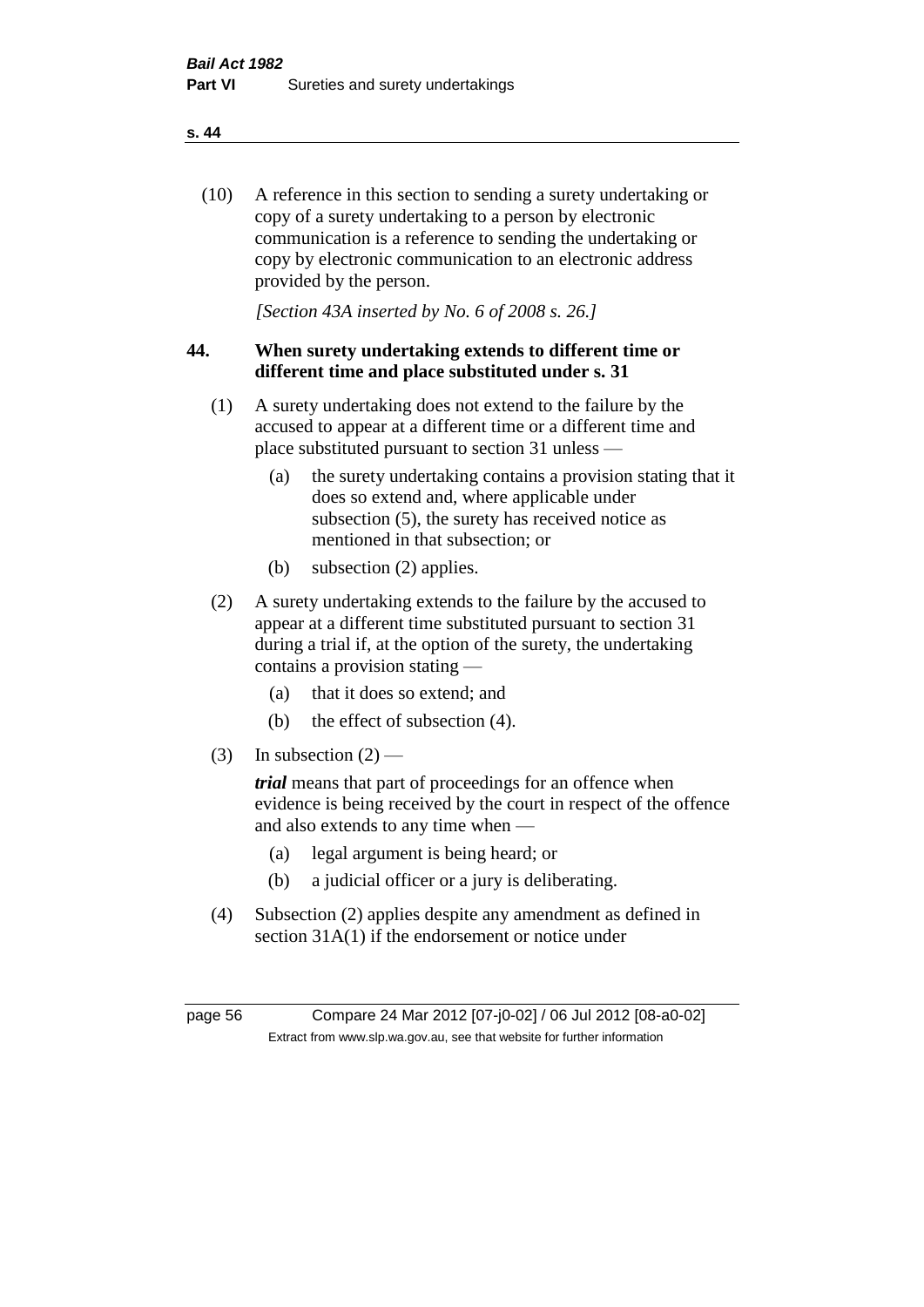section  $31A(3)(a)$  in respect of the amendment includes a statement referred to in section 31A(4).

- (5) A surety undertaking may, at the option of the surety, also contain a provision stating that where —
	- (a) a different time or a different time and place for the accused's appearance is substituted pursuant to section 31; and
	- (b) subsection (2) does not apply,

the surety's liability only arises if the surety is given notice, as soon as is practicable, of the different time or the different time and place.

(6) Where, by operation of this section, a surety undertaking would extend to the failure by the accused to appear at a different time or a different time and place substituted pursuant to section 31, that extension is not affected by a reduction in the number of offences to which the accused's bail undertaking relates.

*[Section 44 inserted by No. 6 of 2008 s. 27(1).]*

#### **45. GivingNotices under s. 44, service and proof of notices under s. 44**

- (1) For the purposes of section 44(5) notice to a surety may be given —
	- (a) orally to the surety by the judicial officer when he fixes a time and place for the proceedings or the resumed proceedings; or
	- (b) in the approved form to the surety personally; or
	- (c) by a person authorised under subsection (5) sending or causing to be sent the approved form to the surety —
		- (i) by post to the surety's address appearing in the records of the court; or
		- (ii) in urgent cases or with the surety's consent, by electronic communication.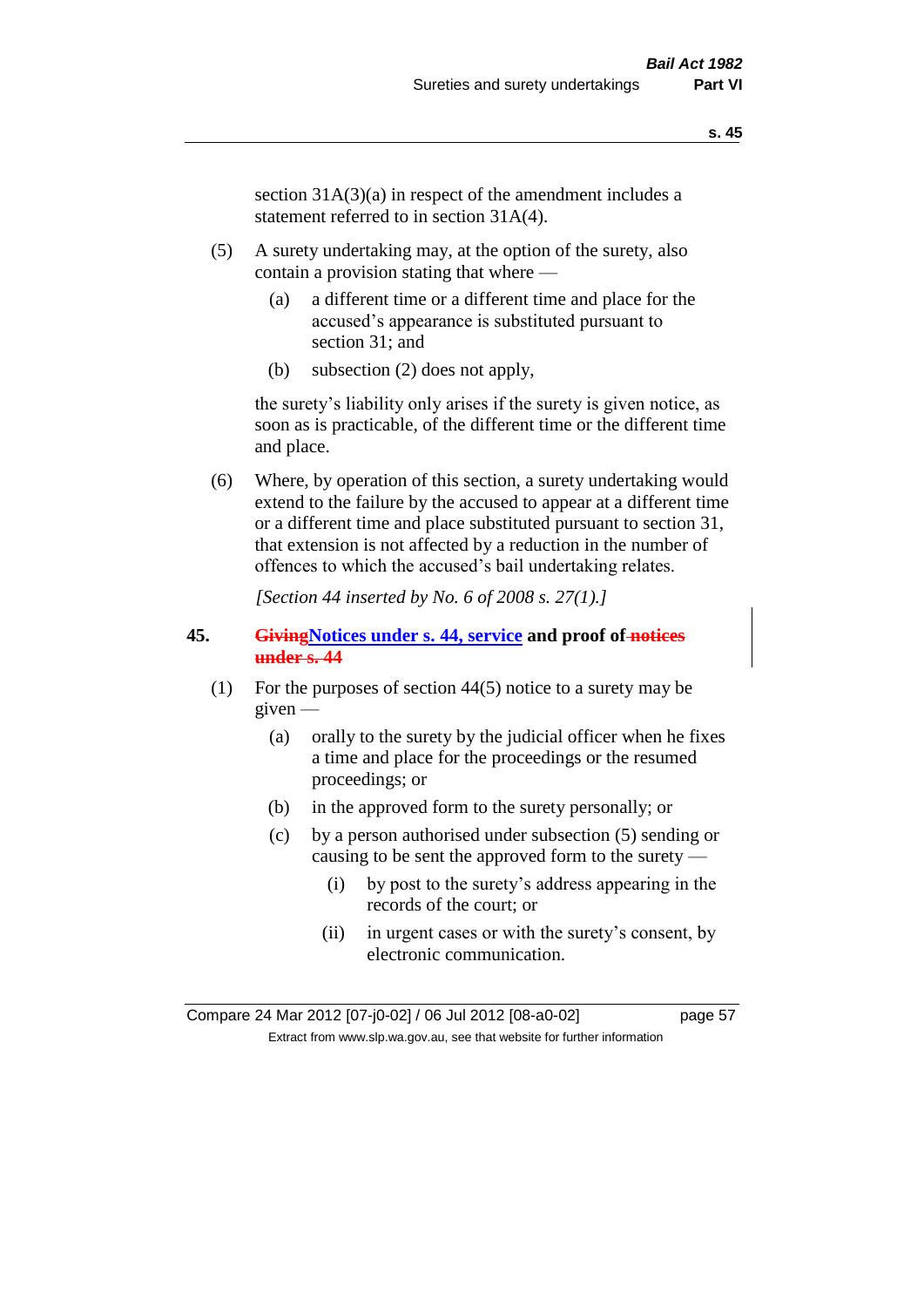- (2) A person who gives a notice in accordance with subsection (1)(b) or (c) shall endorse on a file copy of the notice a certificate showing —
	- (a) that the person has done so; and
	- (b) the time of doing so.
- (2a) If a notice is sent by post under subsection  $(1)(c)$ , the notice is to be presumed, unless the contrary is shown, to have been received at the time when, in the ordinary course of events, it would have been delivered.
- (3) A judicial officer who, under subsection  $(1)(a)$ , notifies a surety of the time and place for the proceedings or the resumed proceedings shall cause to be endorsed on a file copy of the surety's undertaking a certificate showing details of such time and place and that the surety has been notified of them.
- (4) In any proceedings
	- (a) a document purporting to be a copy of a notice referred to in section 44(5) shall be evidence of the terms of the notice; and
	- (b) an endorsement
		- (i) on a file copy of a notice given under subsection  $(1)(b)$  or  $(c)$  purporting to be a certificate referred to in subsection (2); or
		- (ii) on a file copy of a surety undertaking purporting to be a certificate referred to in subsection (3),

is evidence of the matters appearing in the certificate without proof of the signature of the person who made the endorsement.

- (5) A registrar of the court, other than a deputy registrar of the Magistrates Court or the Children's Court, is an authorised person for the purposes of subsection  $(1)(c)$  and in addition —
	- (a) in respect of committals to the Supreme Court, the Chief Justice; and

page 58 Compare 24 Mar 2012 [07-j0-02] / 06 Jul 2012 [08-a0-02] Extract from www.slp.wa.gov.au, see that website for further information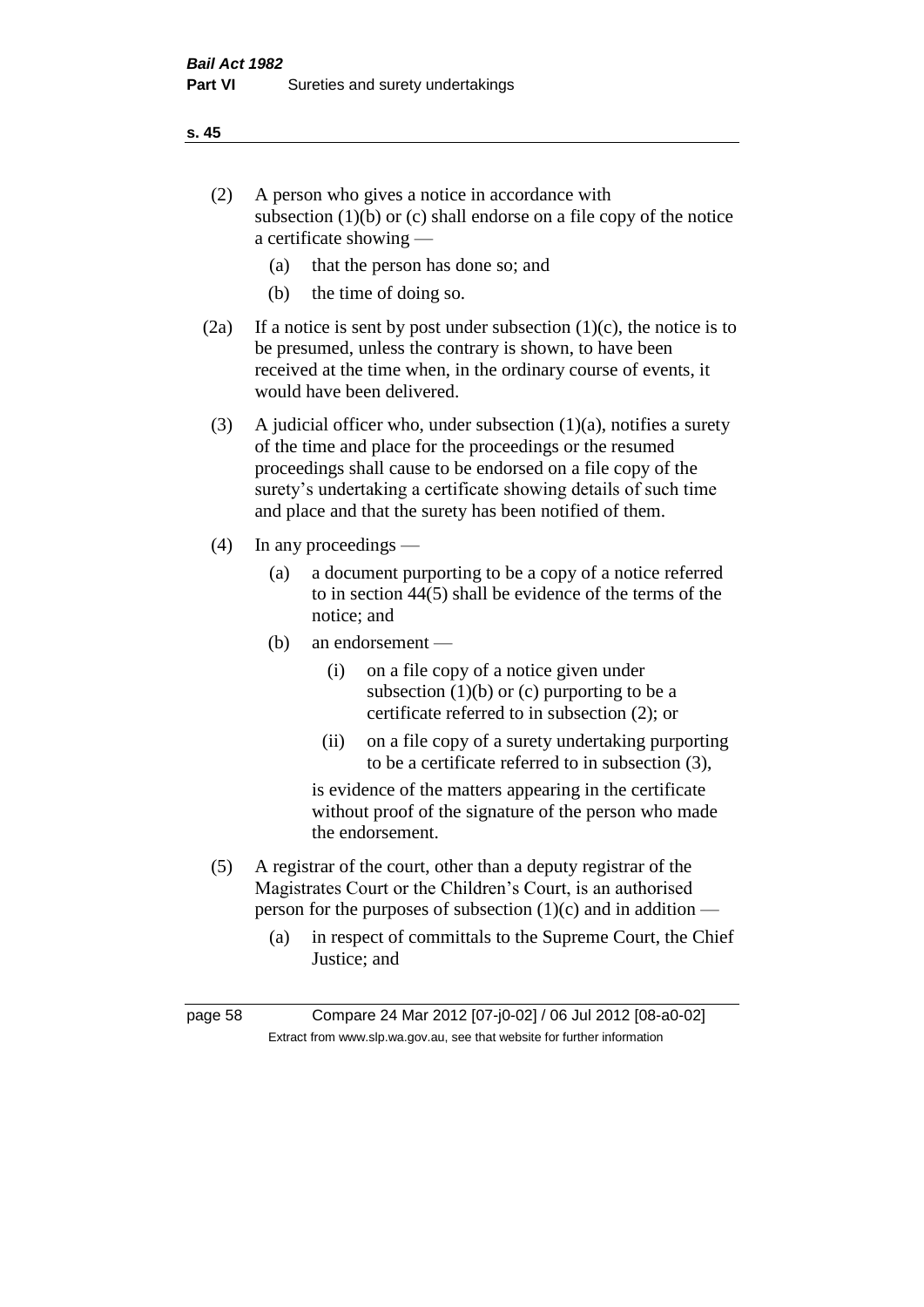(b) in respect of committals to the District Court, the Chief Judge,

may authorise a person or persons, by name or office, to perform the function referred to in subsection  $(1)(c)$ .

*[Section 45 amended by No. 74 of 1984 s. 15; No. 59 of 2004 s. 141; No. 6 of 2008 s. 28(1)-(5).]* 

#### **46. Power of suretySurety's power to apprehendarrest accused**

- (1) A surety may arrest an accused for whose appearance in court he has entered into a surety undertaking if the surety has reasonable grounds to believe that —
	- (a) the accused
		- (i) is not likely to comply with the requirements of his bail undertaking mentioned in section  $28(2)(a)$  or (b); or
		- (ii) is, or has been, in breach of any condition of his bail undertaking mentioned in section 28(2)(c); or
		- (iii) is, or has been, in breach of a home detention condition mentioned in section 28(2)(d);

and

- (b) it is not expedient to invoke the assistance of the relevant officer under section 54(1) because the delay occasioned by doing so would defeat the purpose of that section.
- (2) A surety who arrests an accused under subsection (1) shall, as soon as is practicable, deliver him into the custody of a police officer and thereafter he shall be dealt with under section 54(4) and section 55, and those provisions shall apply, as if he had been arrested by a police officer under section 54(2).

*[Section 46 amended by No. 74 of 1984 s. 16; No. 61 of 1990 s. 10; No. 84 of 2004 s. 82; No. 6 of 2008 s. 33(5).]*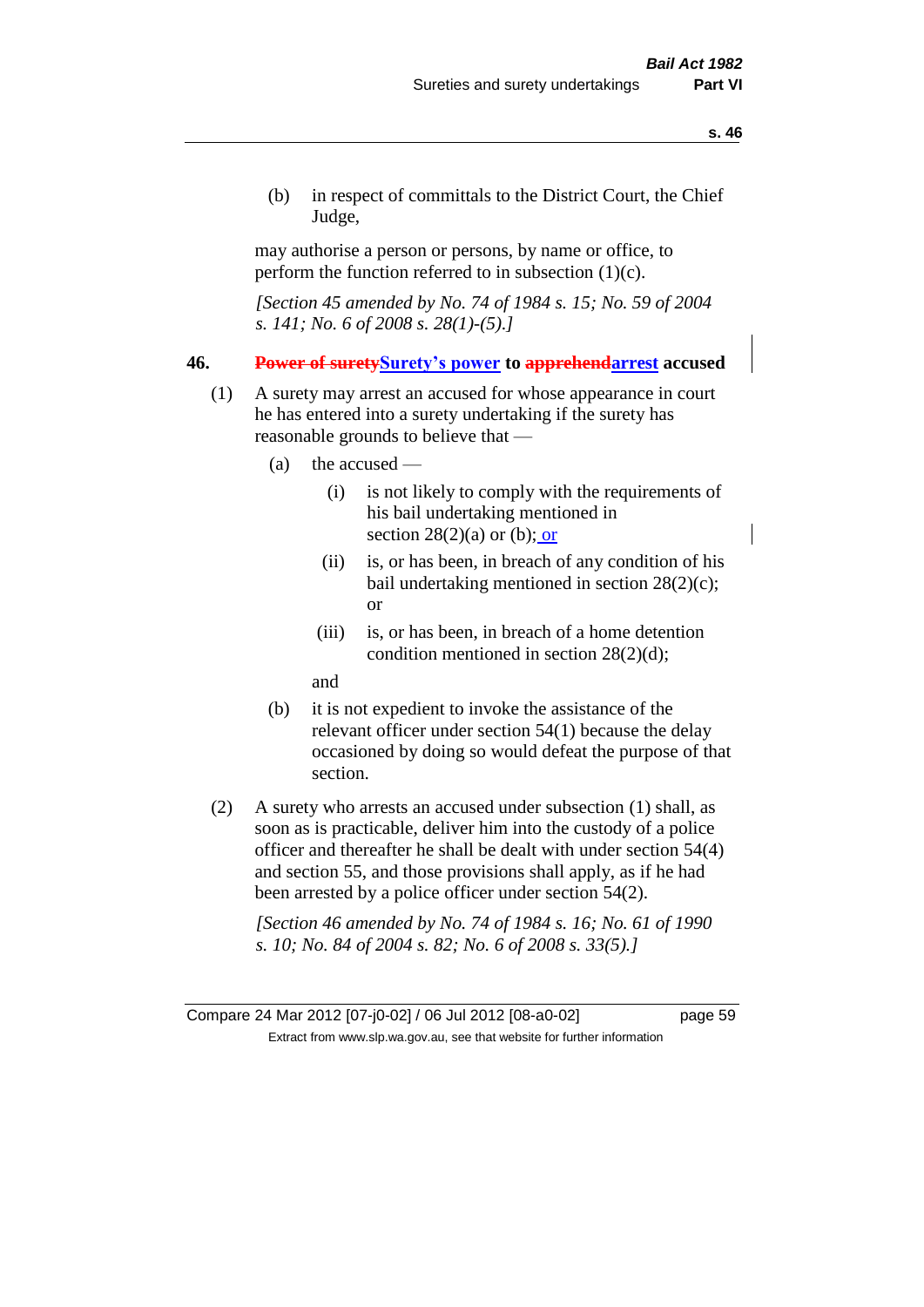## **47. Cessation and suspension ofWhen surety undertaking ceases to have effect**

A surety undertaking ceases to have effect —

- (a) upon the revocation of bail under section  $55(1)$ ; or
- (b) upon the release of an accused under section 55(2) if the surety does not consent to the continuance in force of his surety undertaking; or
- (c) upon its being cancelled under section 48(4) (and as from the time fixed therefor) by an appropriate judicial officer; or
- (d) upon the death of the surety, but only if no order under section 49(1) has been made before then; or
- (e) subject to sections 31 and 44, upon the appearance in court by the accused as required by his bail undertaking; or
- (f) upon the discharge of the accused according to law from any further proceedings for the offence, or all of the offences, to which the surety undertaking relates; or
- (g) during any period before the time at which the accused is required to appear in court when he is in custody for any other offence or reason.

*[Section 47 amended by No. 84 of 2004 s. 82.]* 

## **48. Surety may apply for cancellation of his undertaking**

- (1) A surety may apply to an appropriate judicial officer for cancellation of his undertaking.
- (2) An application under subsection (1) may be made at any time before that specified, or deemed by section 31(3) to be specified, in the accused's bail undertaking for his appearance in court.
- (3) Upon an application being made under subsection (1) an appropriate judicial officer shall cause the accused to appear

page 60 Compare 24 Mar 2012 [07-j0-02] / 06 Jul 2012 [08-a0-02] Extract from www.slp.wa.gov.au, see that website for further information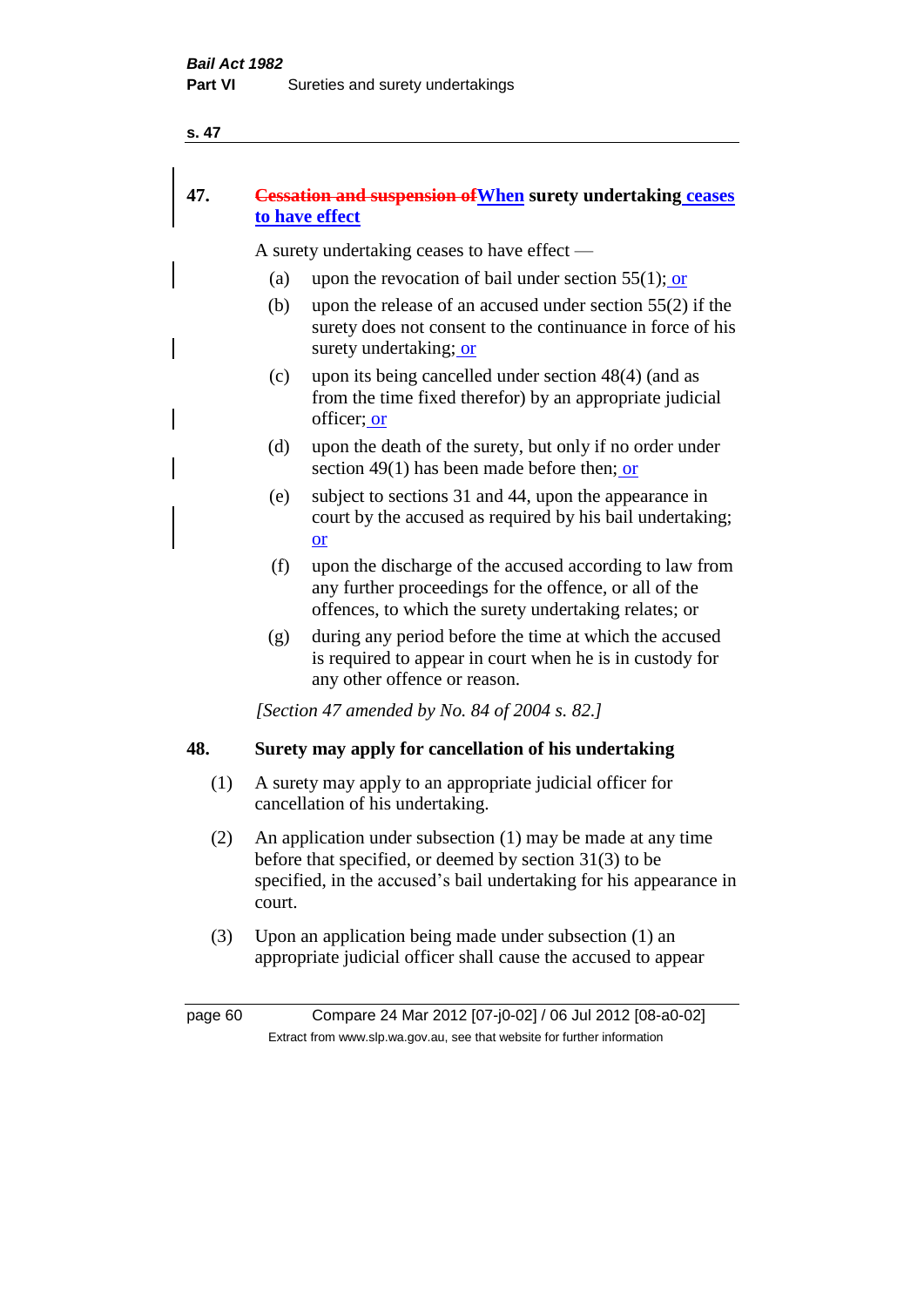before him or another such officer and may issue a warrant or summons for that purpose.

- (4) Upon the appearance of the accused before the time mentioned in subsection (2) an appropriate judicial officer shall —
	- (a) cancel the surety undertaking; and
	- (b) exercise one of the powers set out in section  $55(1)(d)$ or (e).
- (5) An application under subsection (1) must be made, and proceedings on it are to be conducted —
	- (a) in a court of summary jurisdiction in accordance with the regulations;
	- (b) in the Supreme Court or the District Court in accordance with rules of court.

*[Section 48 amended by No. 59 of 2004 s. 141; No. 84 of 2004 s. 7 and 82; No. 6 of 2008 s. 29.]* 

#### **49. Forfeiture of money under surety'sSurety's undertaking to pay money, enforcing**

- (1) Where an accused has failed to comply with any requirement of his bail undertaking mentioned in section 28(2)(a) or (b) the following provisions of this section apply for the purpose of enforcing payment to the State of any sum thereupon payable by a surety in terms of his surety undertaking —
	- (a) an application for an order that the sum be paid may be made to an appropriate judicial officer —
		- (i) by the Director of Public Prosecutions where the court before which the accused failed to appear was —
			- (I) the District Court, the Supreme Court or the Court of Appeal; or

Compare 24 Mar 2012 [07-j0-02] / 06 Jul 2012 [08-a0-02] page 61 Extract from www.slp.wa.gov.au, see that website for further information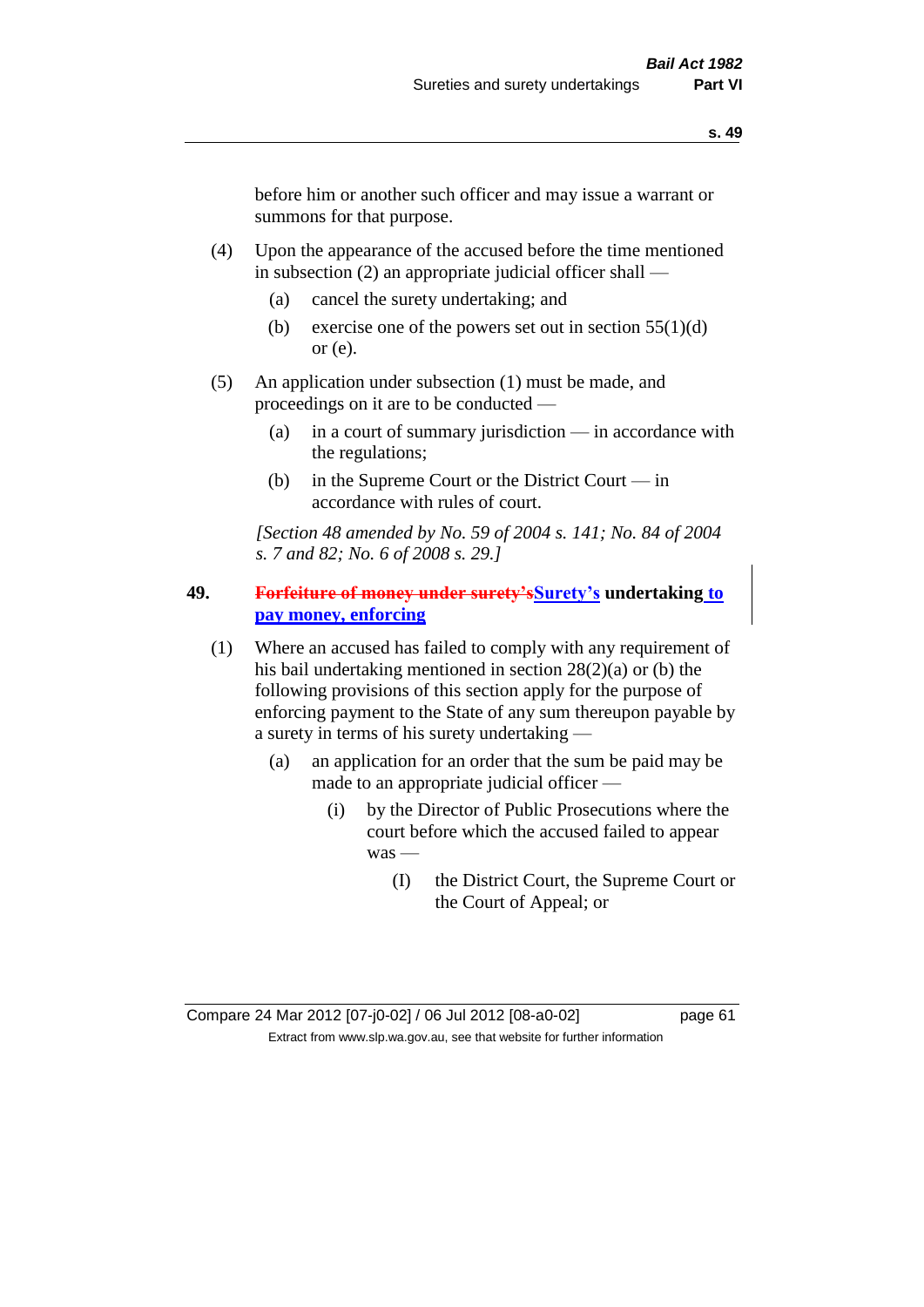(II) another court, if the Director of Public Prosecutions is the prosecutor in that court of the case against the accused;

or

- (ii) in other cases, by the State Solicitor or the registrar of the court before which the accused failed to appear;
- *[(b) deleted]*
	- (c) on the hearing of the application and upon proof of the surety's liability in terms of his undertaking, the judicial officer shall order forfeiture of the full amount specified in the undertaking unless the surety attends at the hearing and shows to the satisfaction of the judicial officer that there was reasonable cause for the failure of the accused to comply with the requirement to which the application relates;
- (d) notwithstanding paragraph (c), the judicial officer may decline to make an order under that paragraph or may order forfeiture in part only where the surety attends and shows to the satisfaction of the judicial officer —
	- (i) that, by reason of a change of circumstances since the undertaking was entered into, an order for forfeiture, or for forfeiture in full (as the case may be), would cause excessive hardship to the surety or his dependants; and
	- (ii) that such hardship would not be relieved by the exercise of one or more of the powers conferred by section 59;
- (e) an order may be made under this section whether or not the accused has been convicted of an offence against section 51(1) or (2) but if, after an order has been made, the surety satisfies the Governor that new facts have been discovered or new circumstances have arisen which show that there was reasonable cause for the

page 62 Compare 24 Mar 2012 [07-j0-02] / 06 Jul 2012 [08-a0-02] Extract from www.slp.wa.gov.au, see that website for further information

**s. 49**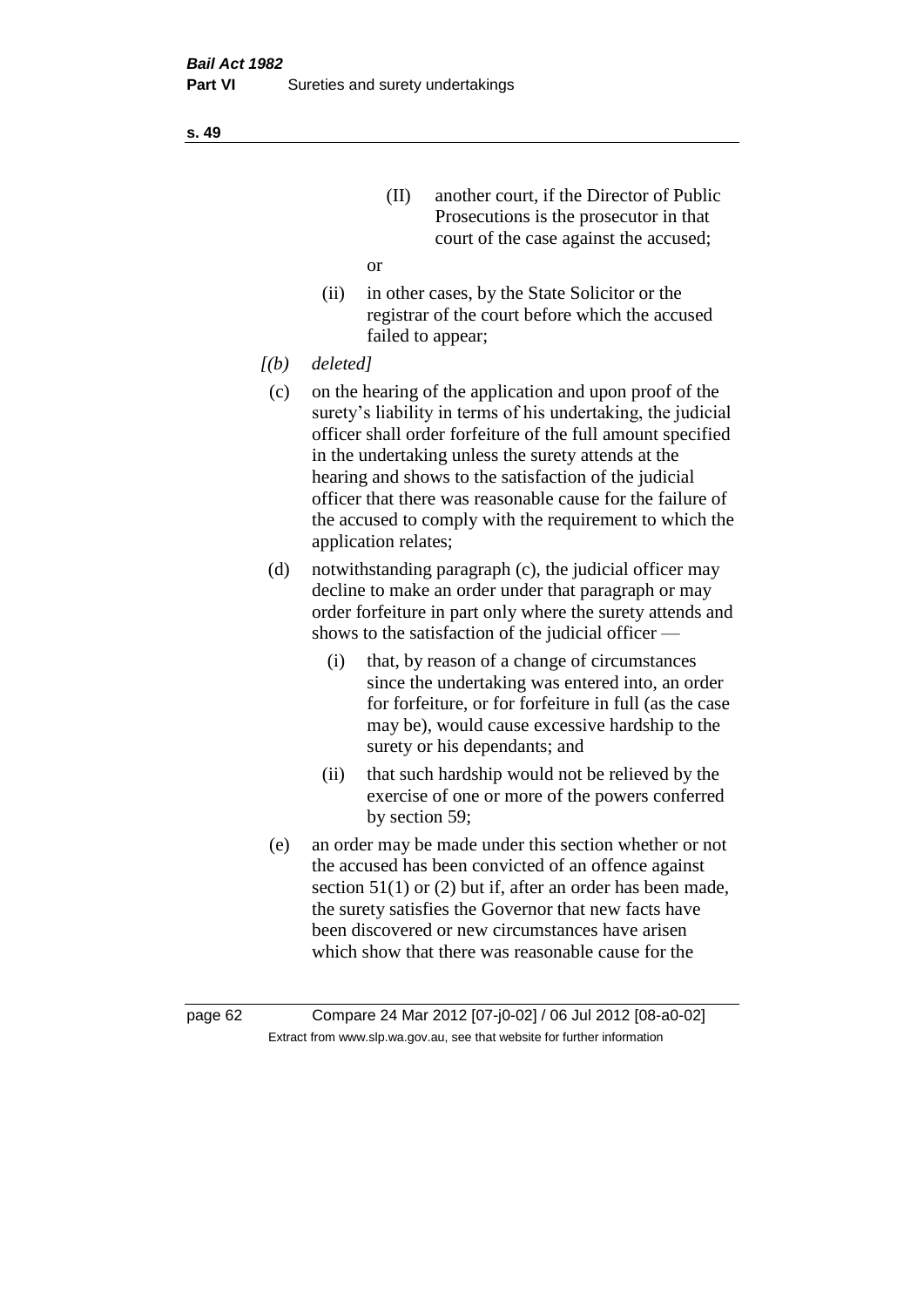failure of the accused as mentioned in paragraph (c), the Governor may exercise the power in section 139 of the *Sentencing Act 1995* as if the forfeiture were one to which that section applied.

- (2) An application under subsection (1) must be made, and proceedings on it are to be conducted —
	- (a) in a court of summary jurisdiction in accordance with the regulations;
	- (b) in the Supreme Court or the District Court in accordance with rules of court.
- (3) Without prejudice to the recovery of such an amount as a civil debt due to the State, any amount to be paid under an order made under this section is to be paid, and its payment may be enforced under Part 5 of the *Fines, Penalties and Infringement Notices Enforcement Act 1994*, unless an order has been made under subsection (4).
- (4) If under this section the Supreme Court or the District Court makes an order requiring the payment of money, the court may make an order under section 59 of the *Sentencing Act 1995* in respect of the amount payable and for that purpose that section, with any necessary changes, applies as if the amount were a fine imposed on the surety.

*[Section 49 amended by No. 74 of 1984 s. 17; No. 92 of 1994 s. 5; No. 78 of 1995 s. 8; No. 65 of 2003 s. 121(3); No. 74 of 2003 s. 29; No. 59 of 2004 s. 141; No. 84 of 2004 s. 8, 11 and 82; No. 6 of 2008 s. 18(2) and 30(1) and (2).]* 

#### **50. Offence to indemnifyIndemnifying etc. surety, offence**

(1) If a person indemnifies, or agrees to indemnify, a surety or proposed surety against any liability which the surety or proposed surety may incur under this Act (including this section) he and the surety or proposed surety and any person with whom he agrees as aforesaid each commits an offence.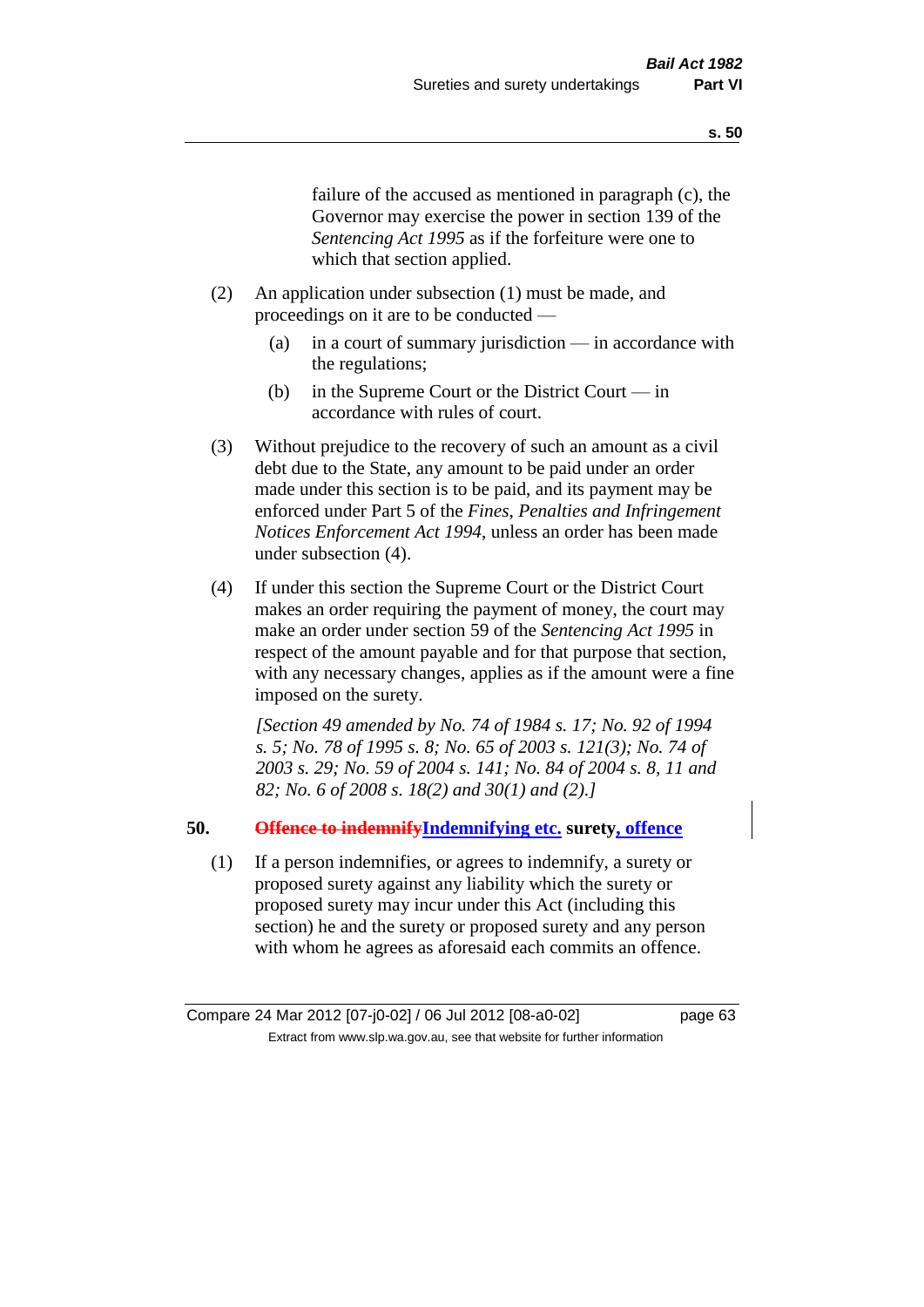Penalty: \$1 000 or imprisonment for 12 months or both.

- (2) An offence is committed under subsection  $(1)$ 
	- (a) whether the agreement is made before or after the surety undertaking is entered into and whether or not a proposed surety actually becomes a surety; and
	- (b) whether the compensation is to be in money or in money's worth.
- (3) An offence is not committed under subsection (1) by a surety or proposed surety if he shows —
	- (a) that he had no knowledge of an agreement within the meaning of subsection (1) proposed to be entered into between 2 other persons; or
	- (b) that having such knowledge he took all steps reasonably available to him to prevent the agreement being entered into.

*[Section 50 amended by No. 74 of 1984 s. 18.]* 

page 64 Compare 24 Mar 2012 [07-j0-02] / 06 Jul 2012 [08-a0-02] Extract from www.slp.wa.gov.au, see that website for further information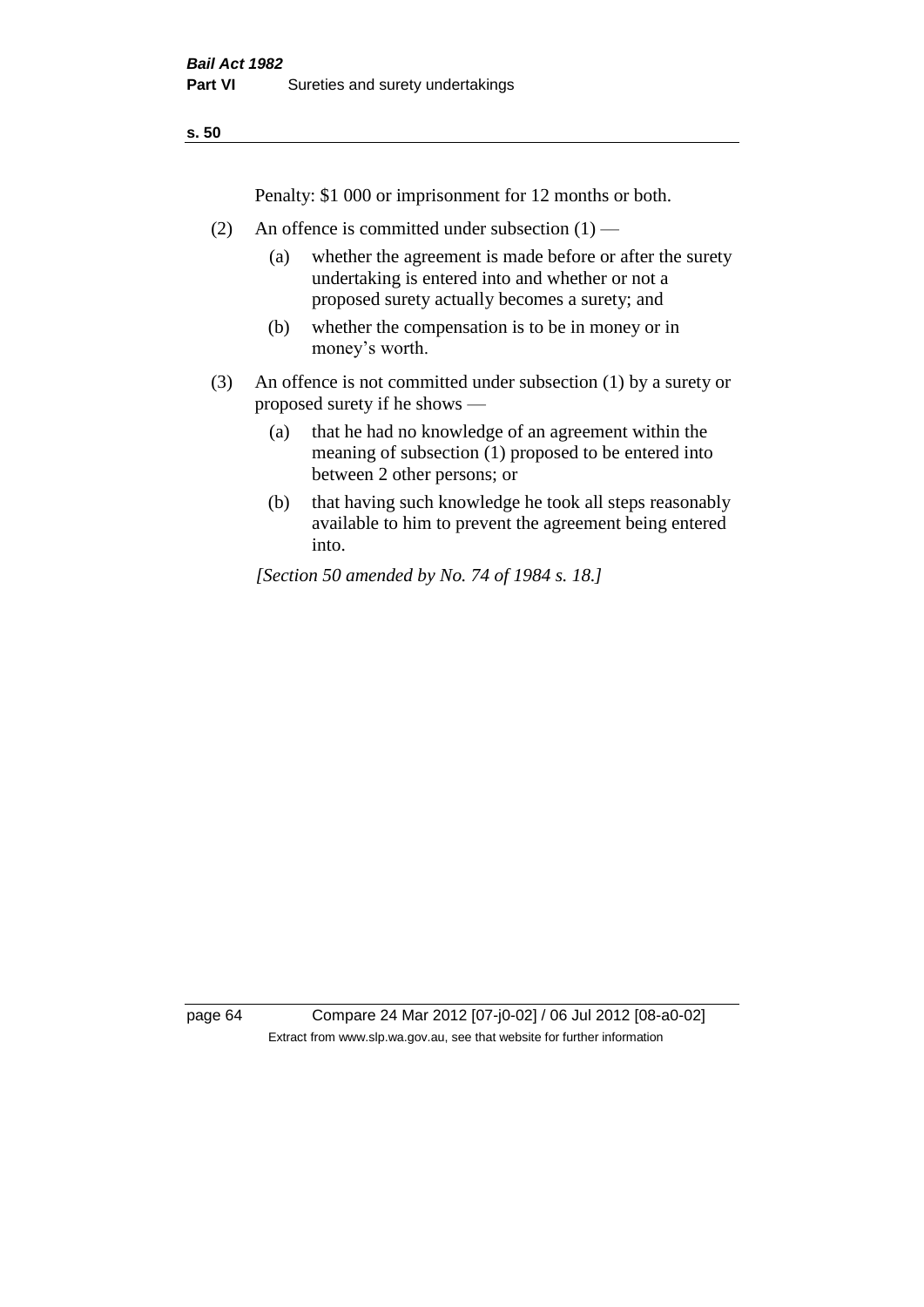#### **s. 50A**

## **Part VIA — Administration of home detention conditions**

*[Heading inserted by No. 61 of 1990 s. 11.]* 

#### **50A. Powers of CEO (corrections)**

The CEO (corrections) has all of the powers conferred under this Act on a community corrections officer and may review, vary, or rescind a direction given by a community corrections officer.

*[Section 50A inserted by No. 61 of 1990 s. 11; amended by No. 31 of 1993 s. 9; No. 65 of 2006 s. 53.]* 

*[50B. Deleted by No. 78 of 1995 s. 8.]* 

## **50C. Powers and duties of community corrections officers**

- (1) A community corrections officer may give such reasonable directions to an accused subject to a home detention condition as are necessary for the proper administration of the condition and any other condition imposed on the grant of bail to the accused including, without limiting the generality of the foregoing, directions as to —
	- (a) when the accused may leave the place where he is required by the home detention condition to remain; and
	- (b) the period of any authorised absence from the place where he is required by the home detention condition to remain; and
	- (c) when the accused shall return to the place where he is required by the home detention condition to remain; and
	- (d) the method of travel to be used by the accused during any absence from the place where he is required by the home detention condition to remain; and
	- (e) the manner in which the accused shall report his whereabouts.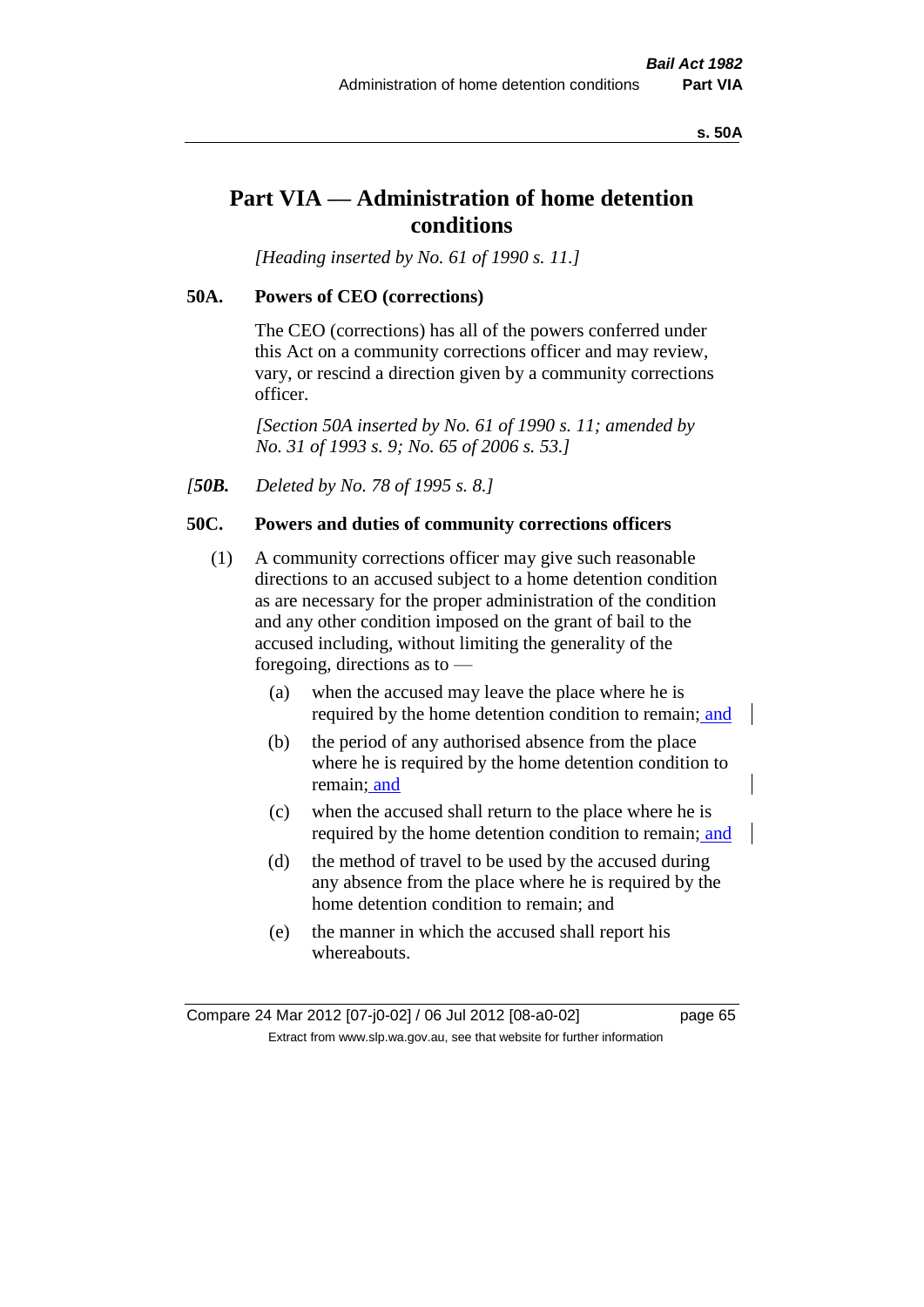**s. 50C**

 $\overline{\phantom{a}}$ 

| (2) | For the purpose of ascertaining whether or not an accused is<br>complying with a home detention condition or any direction<br>given pursuant to subsection (1), a community corrections<br>officer may, at any time - |                                                                                                                                                                              |  |
|-----|-----------------------------------------------------------------------------------------------------------------------------------------------------------------------------------------------------------------------|------------------------------------------------------------------------------------------------------------------------------------------------------------------------------|--|
|     | (a)                                                                                                                                                                                                                   | enter or telephone the place where the accused is<br>required by a home detention condition to remain; or                                                                    |  |
|     | (b)                                                                                                                                                                                                                   | enter or telephone the accused's place of employment or<br>any other place where the accused is permitted or<br>required to attend; or                                       |  |
|     | (c)                                                                                                                                                                                                                   | question any person at any place referred to in<br>paragraph $(a)$ or $(b)$ .                                                                                                |  |
| (3) | A person who $-$                                                                                                                                                                                                      |                                                                                                                                                                              |  |
|     | (a)                                                                                                                                                                                                                   | hinders a person exercising powers under subsection (2);<br><b>or</b>                                                                                                        |  |
|     | (b)                                                                                                                                                                                                                   | fails to answer a question put pursuant to<br>subsection $(2)(c)$ or gives an answer that the person<br>knows is false or misleading in a material particular,               |  |
|     | commits an offence.                                                                                                                                                                                                   |                                                                                                                                                                              |  |
|     | Penalty: \$2 000 and imprisonment for 12 months.                                                                                                                                                                      |                                                                                                                                                                              |  |
| (4) | A community corrections officer -                                                                                                                                                                                     |                                                                                                                                                                              |  |
|     | (a)                                                                                                                                                                                                                   | shall keep such records and make such returns and<br>reports in relation to accused persons subject to home<br>detention conditions as the CEO (corrections) directs;<br>and |  |
|     | (b)                                                                                                                                                                                                                   | shall make any records relating to an accused subject to<br>a home detention condition available on the request of<br>the CEO (corrections) to him.                          |  |
|     | [Section 50C inserted by No. 61 of 1990 s. 11; amended by<br>No. 31 of 1993 s. 9; No. 50 of 2003 s. 37(3); No. 84 of 2004<br>s. 82 and 83(3); No. 65 of 2006 s. 53; No. 2 of 2008 s. 56(2).]                          |                                                                                                                                                                              |  |
|     |                                                                                                                                                                                                                       |                                                                                                                                                                              |  |

page 66 Compare 24 Mar 2012 [07-j0-02] / 06 Jul 2012 [08-a0-02] Extract from www.slp.wa.gov.au, see that website for further information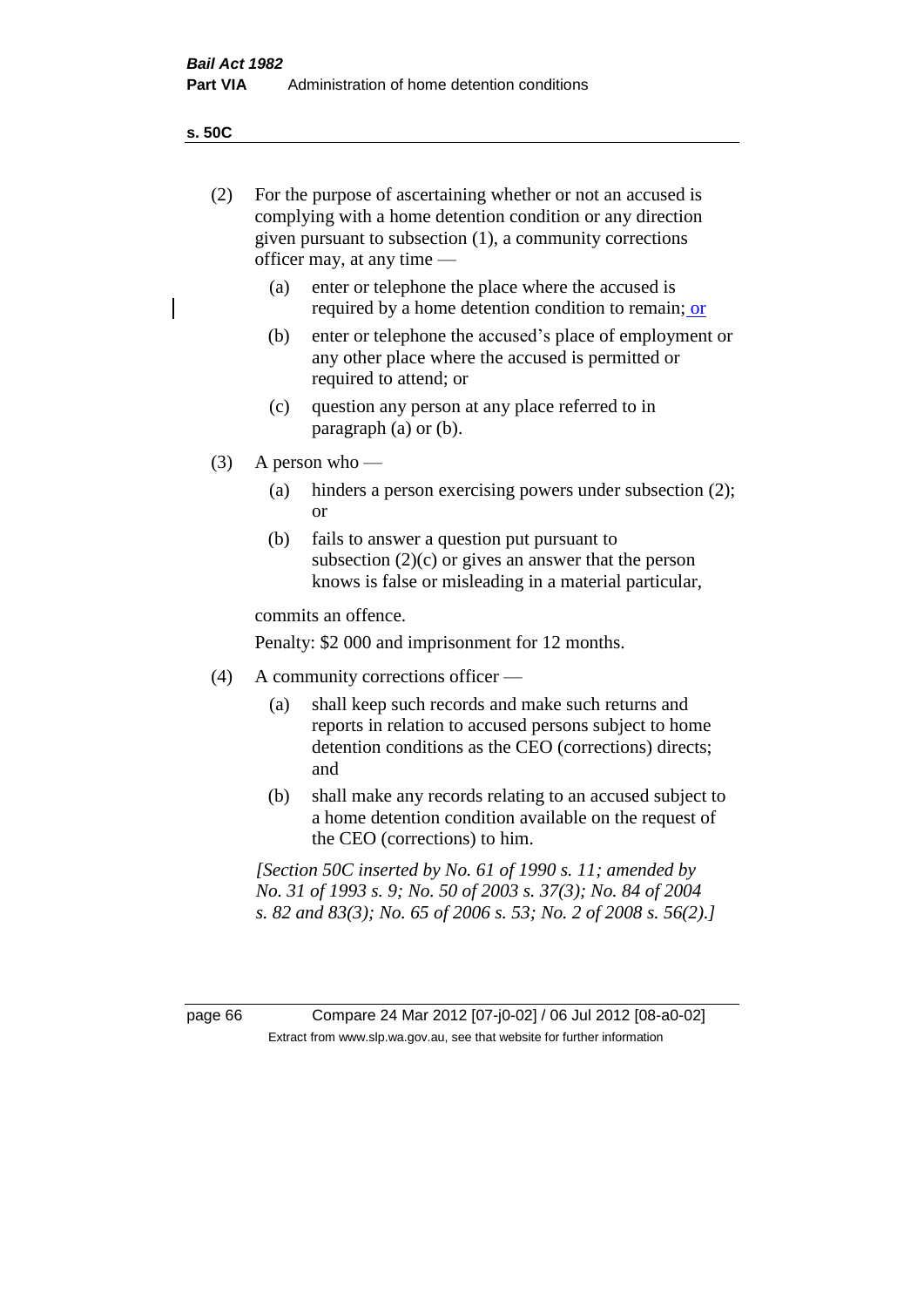#### **50D. Powers of members of the Police Force**

- (1) For the purpose of ascertaining whether or not an accused is complying with a home detention condition, a member of the Police Force may —
	- (a) require the accused to produce a copy of his bail undertaking and any notice by the CEO (corrections) under section 50E(a) for inspection; and
	- (b) require the accused to explain why he is absent from the place where he is required by the home detention condition to remain.
- (2) An accused who fails to comply with subsection  $(1)(a)$  or who fails to explain when required to do so under subsection (1)(b) or who gives an explanation that the accused knows is false or misleading in a material particular, commits an offence.

Penalty: \$2 000.

*[Section 50D inserted by No. 61 of 1990 s. 11; amended by No. 31 of 1993 s. 9; No. 50 of 2003 s. 37(4); No. 84 of 2004 s. 82; No. 65 of 2006 s. 53.]* 

#### **50E. CEO (corrections) may substitute a different place of detention and apply conditions**

The CEO (corrections) may, at any time, by notice in writing given to an accused granted bail subject to a home detention condition —

- (a) substitute a different place for the place where an accused is required by a home detention condition to remain;
- (b) require the accused to comply with such of the conditions specified in the list provided to the accused under section 24A(4) as are specified in the notice.

*[Section 50E inserted by No. 61 of 1990 s. 11; amended by No. 31 of 1993 s. 9; No. 84 of 2004 s. 82; No. 65 of 2006 s. 53.]* 

Compare 24 Mar 2012 [07-j0-02] / 06 Jul 2012 [08-a0-02] page 67 Extract from www.slp.wa.gov.au, see that website for further information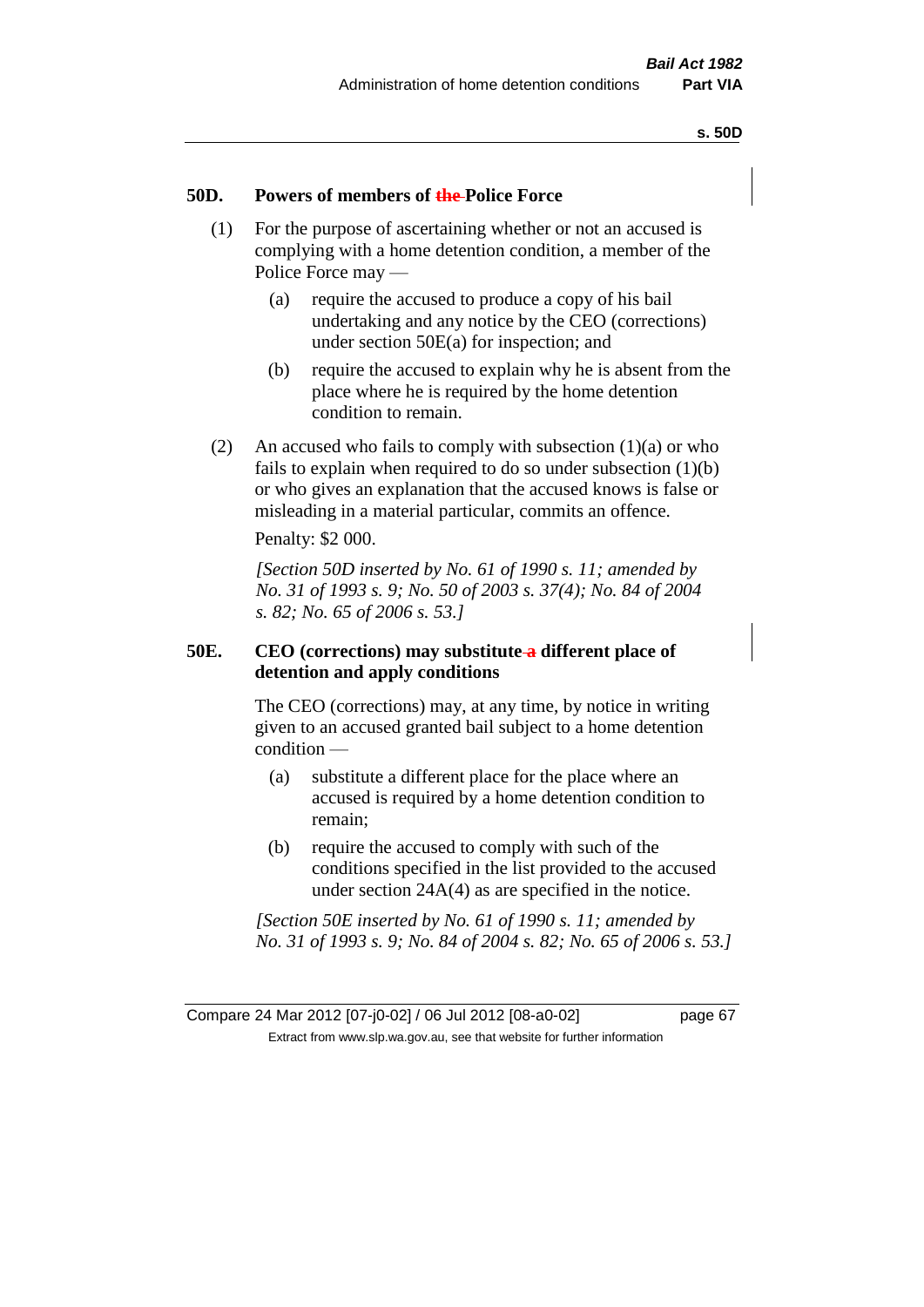| ۰.<br>×<br>-<br>۰.<br>× |  |
|-------------------------|--|
|-------------------------|--|

#### **50F. CEO (corrections) may revoke bail**

- (1) Where a home detention condition has been imposed as a condition on a grant of bail to an accused the CEO (corrections) may, in his absolute discretion, by instrument signed by him and if practicable, given to the accused, revoke the bail.
- (2) Without limiting the generality of subsection (1), the power to revoke bail may be exercised where the accused —
	- (a) is not likely to comply with any requirement of his bail undertaking mentioned in section 28(2)(a) or (b); or
	- (b) is, or has been, or is likely to be in breach of any condition of his bail undertaking mentioned in section  $28(2)(c)$ .
- (3) Subject to subsection (4), where the CEO (corrections) revokes bail he shall include a statement of his reasons for the cancellation in the instrument cancelling the bail.
- (4) Where the CEO (corrections) is of the opinion that it would be in the interest of the accused or any other person, or the public, to withhold from the accused any or all of the reasons referred to in subsection (3), the CEO (corrections) may so withhold the reason or reasons.
- (5) Where the CEO (corrections) revokes bail, he may, whenever necessary, issue a warrant directed to all members of the Police Force to have the accused arrested and brought before an appropriate judicial officer.

*[Section 50F inserted by No. 61 of 1990 s. 11; amended by No. 31 of 1993 s. 9; No. 84 of 2004 s. 82; No. 65 of 2006 s. 53.]* 

#### **50G. Procedure on arrest after revocation of bailunder s. 50F**

(1) An accused arrested pursuant to a warrant issued under section 50F shall be taken as soon as is practicable before an appropriate judicial officer unless he is arrested less than 24 hours before the time at which he is due to appear in

page 68 Compare 24 Mar 2012 [07-j0-02] / 06 Jul 2012 [08-a0-02] Extract from www.slp.wa.gov.au, see that website for further information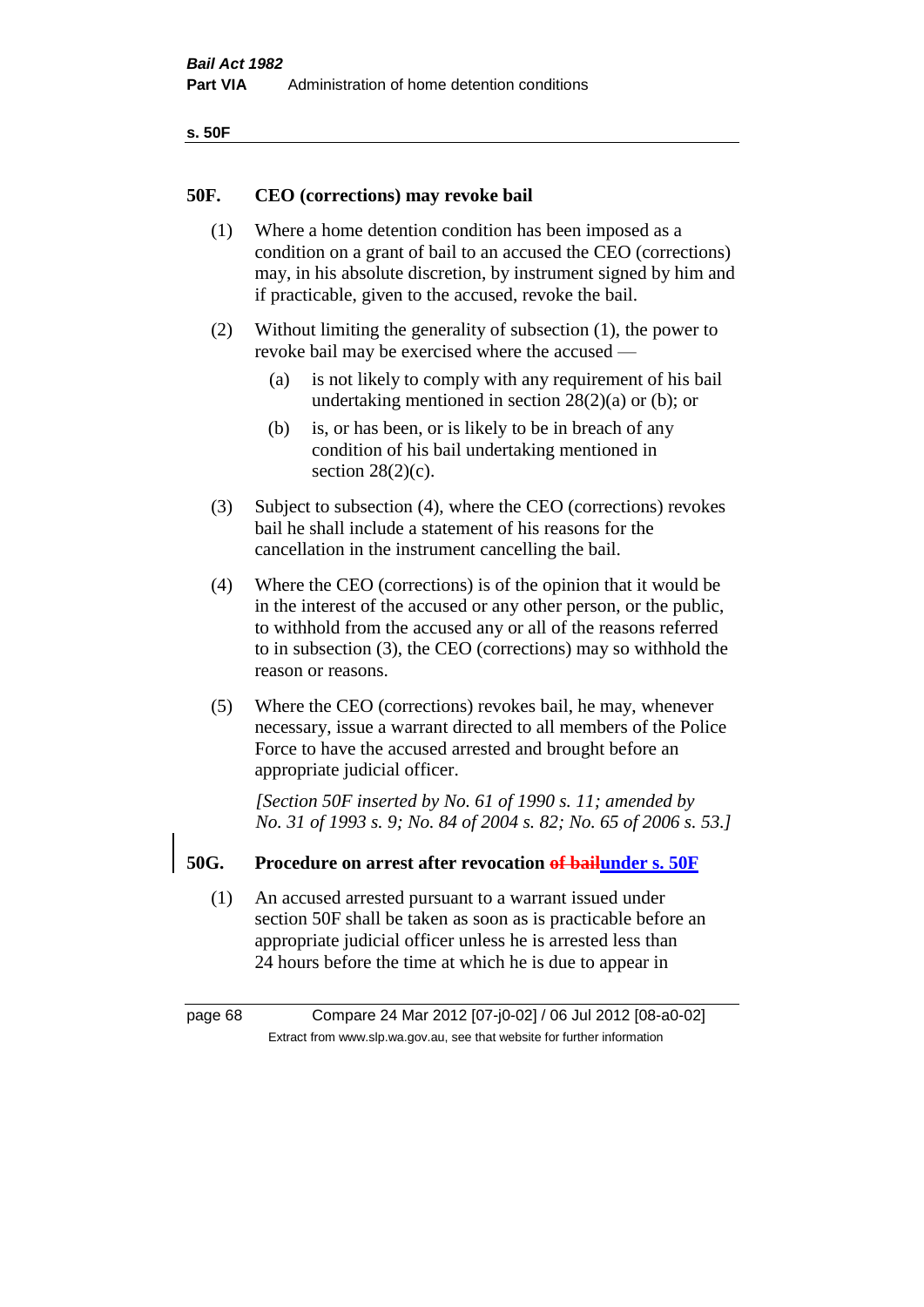accordance with his bail undertaking, in which case he shall be held in custody and brought before an appropriate judicial officer at that time.

- (2) The judicial officer before whom an accused appears under this section may —
	- (a) remand the accused in custody to appear at the time and place specified, or deemed by section 31(3) to be specified, in his bail undertaking; or
	- (b) grant fresh bail to the accused in accordance with this Act, other than clause 2 of Part B of Schedule 1.

*[Section 50G inserted by No. 61 of 1990 s. 11; amended by No. 45 of 1993 s. 12; No. 84 of 2004 s. 82.]* 

## **50H. Exclusion of the rulesRules of natural justice excluded**

The rules known as the rules of natural justice (including any duty of procedural fairness) do not apply to or in relation to the doing or omission of any act, matter or thing under this Part by the CEO (corrections).

*[Section 50H inserted by No. 61 of 1990 s. 11; amended by No. 31 of 1993 s. 9; No. 65 of 2006 s. 53.]* 

#### **50J. Delegation by CEO (corrections)**

The CEO (corrections) may, either generally or as otherwise provided by the instrument of delegation, by writing signed by him, delegate to any person any power or duty under this Part, other than this power of delegation.

*[Section 50J inserted by No. 61 of 1990 s. 11; amended by No. 31 of 1993 s. 9; No. 65 of 2006 s. 53.]* 

#### **50K. Retrieval of monitoringMonitoring equipment, retrieving**

If under rules made under section 50L any device or equipment has been installed at the place where an accused is required by a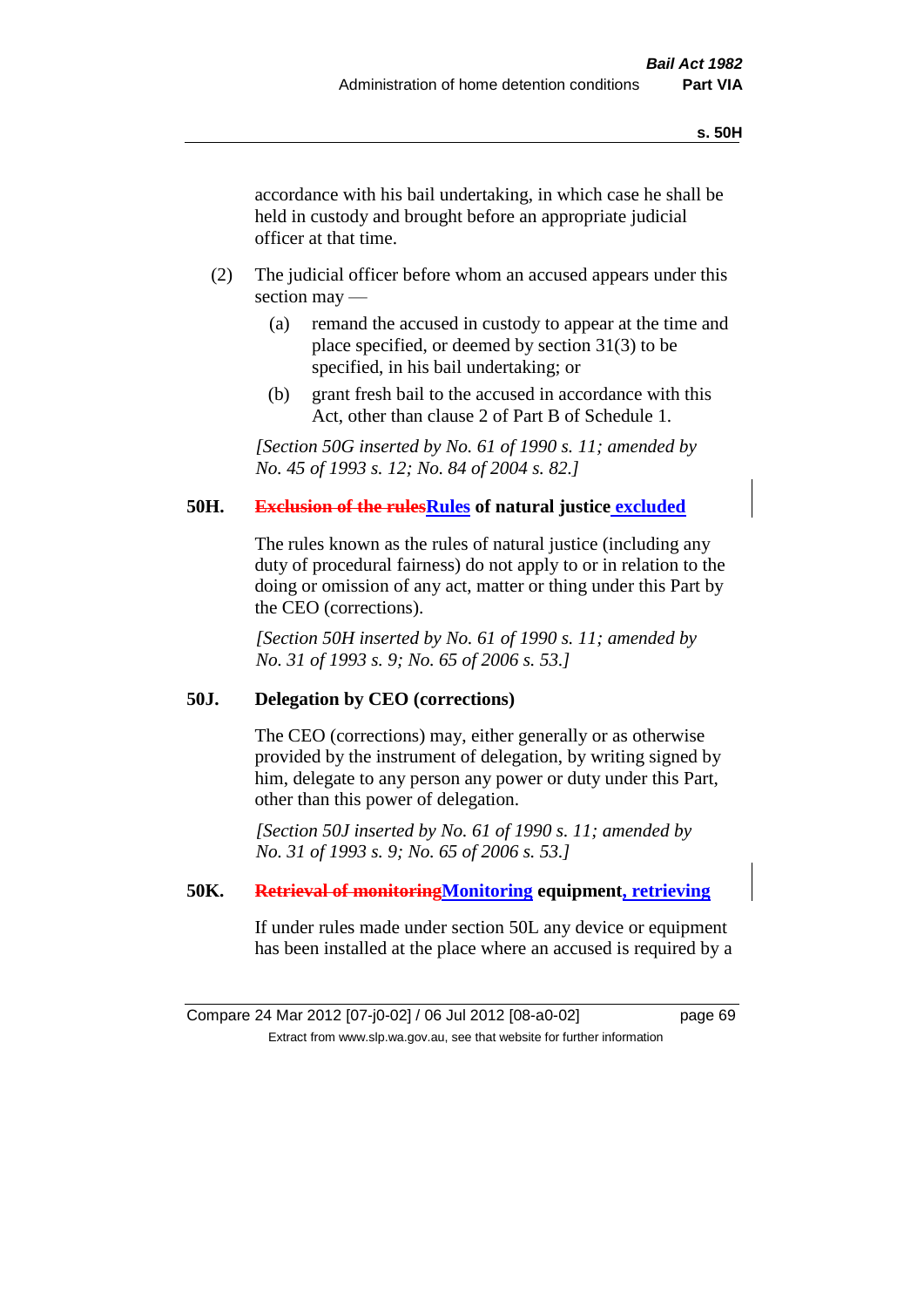#### **s. 50L**

home detention condition to remain, section 118 of the *Sentence Administration Act 2003* applies.

*[Section 50K inserted by No. 78 of 1995 s. 8; amended by No. 50 of 2003 s. 29(3); No. 84 of 2004 s. 82.]* 

## **50L. Rules for this Part**

- (1) The CEO (corrections) may, with the approval of the Minister, make rules for the purposes of this Part which may provide for the manner of ensuring that accused persons are complying with home detention conditions and for conditions to be applied to accused persons granted bail subject to home detention conditions including conditions —
	- (a) requiring an accused to wear any device;
	- (b) requiring an accused to permit the CEO (corrections) to install any device or equipment at the place where the accused is required by a home detention condition to remain.
- (2) Rules made under this section may confer a discretionary authority on any person or class of persons.
- (3) Sections 41 and 42 of the *Interpretation Act 1984* do not apply to rules made under this section.

*[Section 50L inserted by No. 61 of 1990 s. 11; amended by No. 31 of 1993 s. 9; No. 84 of 2004 s. 82 and 83(3); No. 65 of 2006 s. 53; No. 2 of 2008 s. 56(3) and (4).]* 

page 70 Compare 24 Mar 2012 [07-j0-02] / 06 Jul 2012 [08-a0-02] Extract from www.slp.wa.gov.au, see that website for further information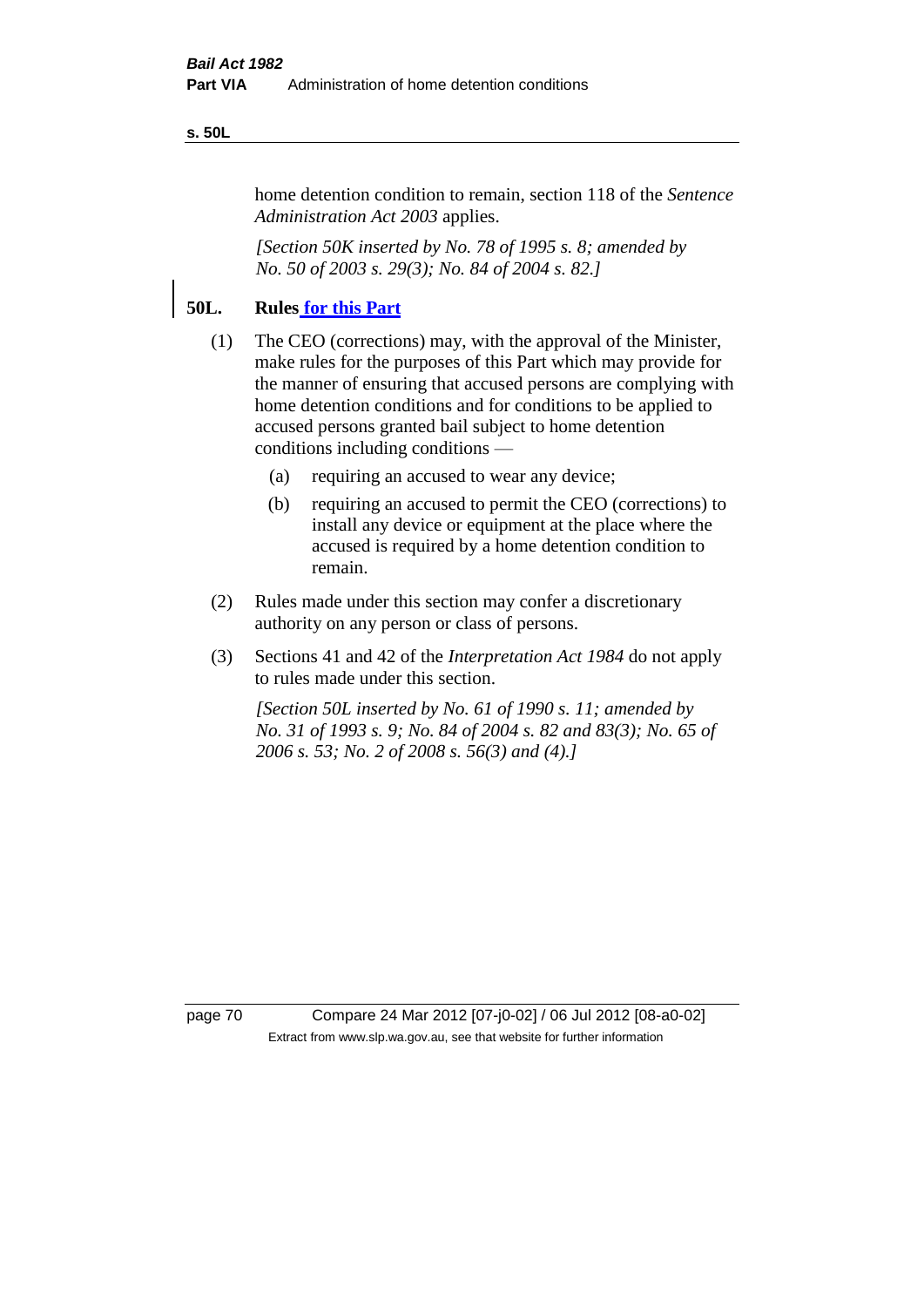# **Part VII — Enforcement of bail undertakings**

# **51. Offence to failFailing to comply with bail undertaking, offence**

- (1) An accused who, without reasonable cause, fails to comply with the requirement of his bail undertaking mentioned in section 28(2)(a) commits an offence.
- (2) An accused who fails to comply with the requirement of his bail undertaking mentioned in section 28(2)(b) commits an offence.
- $(2a)$  An accused
	- (a) whose bail undertaking includes any condition imposed for a purpose mentioned in clause  $2(2)(c)$  or (d) of Part D of Schedule 1; and
	- (b) who fails to comply with the condition,

commits an offence.

- (3) An accused shall not be convicted in his absence of an offence against this section.
- (4) An accused who is charged with an offence against subsection (1) or (2) may be convicted of the other of those offences if that other offence is proved by the evidence.
- (5) A prosecution for an offence against subsection (1), (2) or (2a) may be brought at any time.
- (6) A person who is convicted of an offence against subsection (1), (2) or (2a) is liable to a fine not exceeding \$10 000 or imprisonment for a term not exceeding 3 years, or both.
- (7) A court which convicts an accused of an offence against this section may, in addition to any penalty which it may impose, order that the accused pay such sum as it may fix in or towards defraying the costs and expenses of and consequent upon his apprehension following the failure to comply with his bail undertaking for which he was convicted.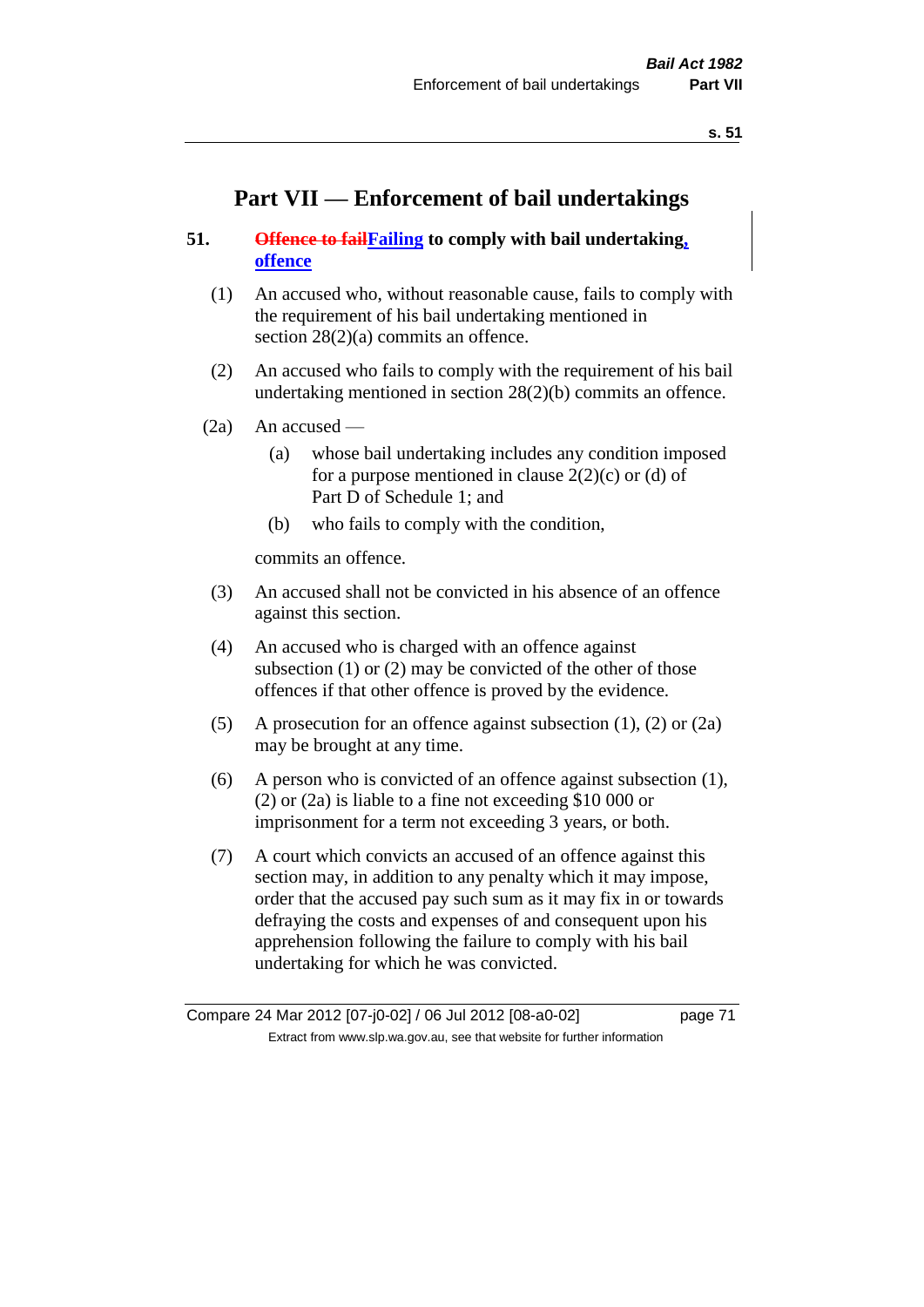### **s. 51A**

- (8) An order made under subsection (7)
	- (a) shall specify to whom and in what manner the sum shall be paid; and
	- (b) may be enforced as though the sum were a penalty imposed under this section.

*[Section 51 amended by No. 54 of 1998 s. 9; No. 59 of 2004 s. 141; No. 84 of 2004 s. 11 and 82; No. 6 of 2008 s. 18(3).]*

## **51A. Proceedings before courtsProsecuting s. 51 offence for nonappearance etc. in court of summary jurisdiction for an offence under s. 51**

- (1) This section applies for the purpose of prosecuting an offence against section  $51(1)$ , (2) or (2a) where the court before which the accused is bound to appear at the time when the accused fails to comply with the accused's bail undertaking is a court of summary jurisdiction.
- (2) Where this section applies, the prosecution shall be commenced and conducted by the person who was conducting the proceedings in which the accused failed to comply with the accused's bail undertaking or by a police officer.
- (3) Where this section applies, the registrar of the court before which the accused was bound to appear shall cause to be issued to the Commissioner of Police a certificate under section 64 as to the accused's failure to appear.

*[Section 51A inserted by No. 6 of 2008 s. 31(1).]*

- **52. Provisions as to summary proceedings beforeProsecuting s. 51 offence for non-appearance etc. in superior courts for an offence under s. 51court**
	- (1) This section applies, notwithstanding any other Act, for the purpose of prosecuting an offence against section 51(1), (2) or (2a) where the court before which the accused is bound to

page 72 Compare 24 Mar 2012 [07-j0-02] / 06 Jul 2012 [08-a0-02] Extract from www.slp.wa.gov.au, see that website for further information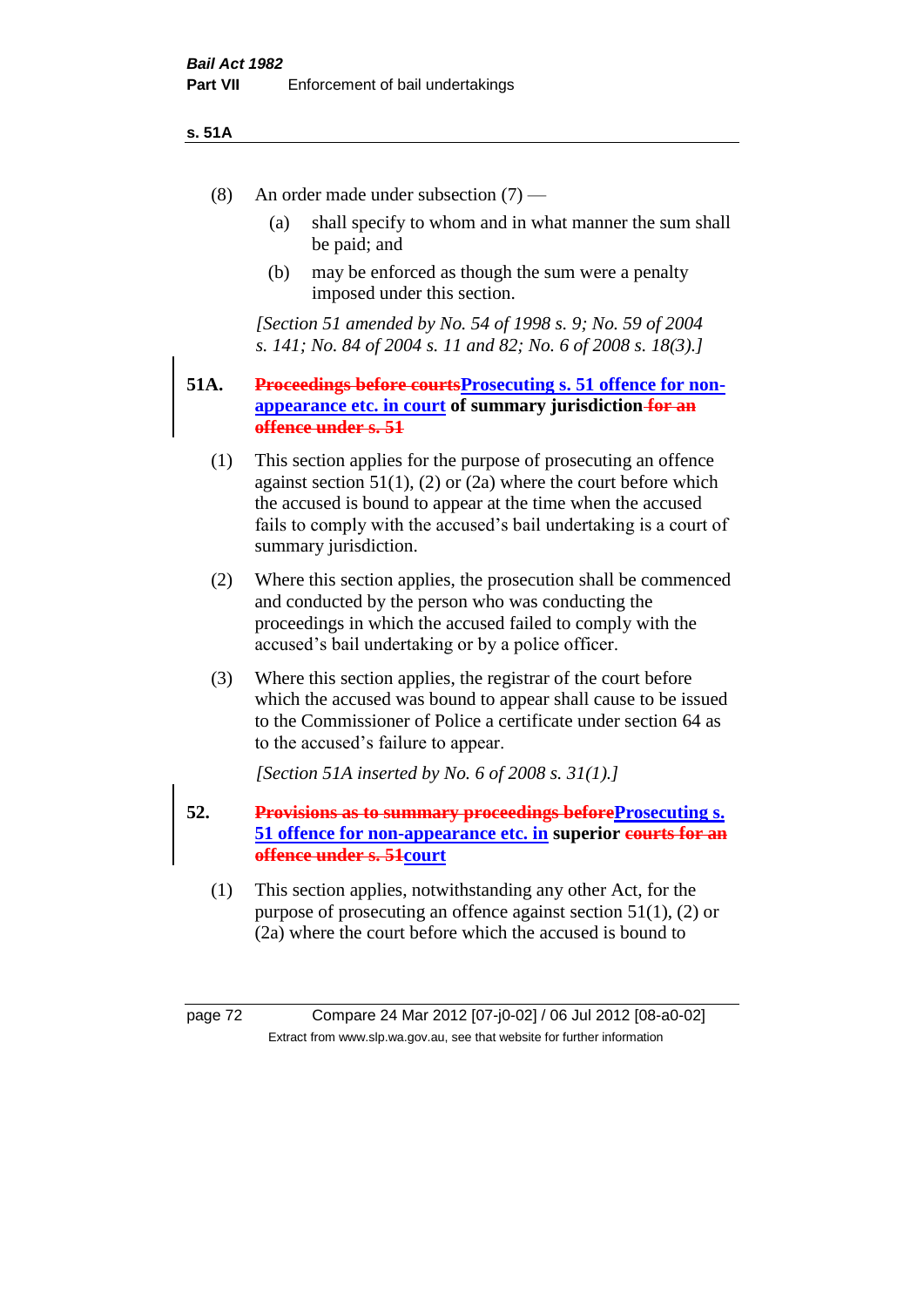appear at the time when he fails to comply with his bail undertaking is the Supreme Court or the District Court.

- (2) Where this section applies, the accused shall be dealt with summarily for the offence and shall be so dealt with —
	- (a) by a judge of the Supreme Court in any case where the accused was bound to appear before the General Division of the Supreme Court;
	- (ab) by a judge of appeal in any case where the accused was bound to appear before the Court of Appeal;
	- (b) by a judge of the District Court in any case where the accused was bound to appear before that Court.
- (3) A prosecution for an offence which is to be dealt with under this section shall be commenced by the authorised officer (as defined in section 80 of the *Criminal Procedure Act 2004*) who was conducting the proceedings in which the accused failed to comply with his bail undertaking or by a police officer —
	- (a) where subsection  $(2)(a)$  or (ab) applies, in the Supreme Court; and
	- (b) where subsection (2)(b) applies, in the District Court.
- (3a) Where this section applies, a person authorised under subsection (3b) shall cause to be issued to the Commissioner of Police a certificate under section 64 as to the accused's failure to appear.
- (3b) The Chief Justice, in respect of cases where the court before which the accused was bound to appear is the Supreme Court, and the Chief Judge, in respect of cases where the court before which the accused was bound to appear is the District Court, may authorise a person or persons, by name or office, to perform the function referred to in subsection (3a).
- (3c) A prosecution that has been commenced under subsection (3) by a police officer shall be conducted by the Director of Public Prosecutions.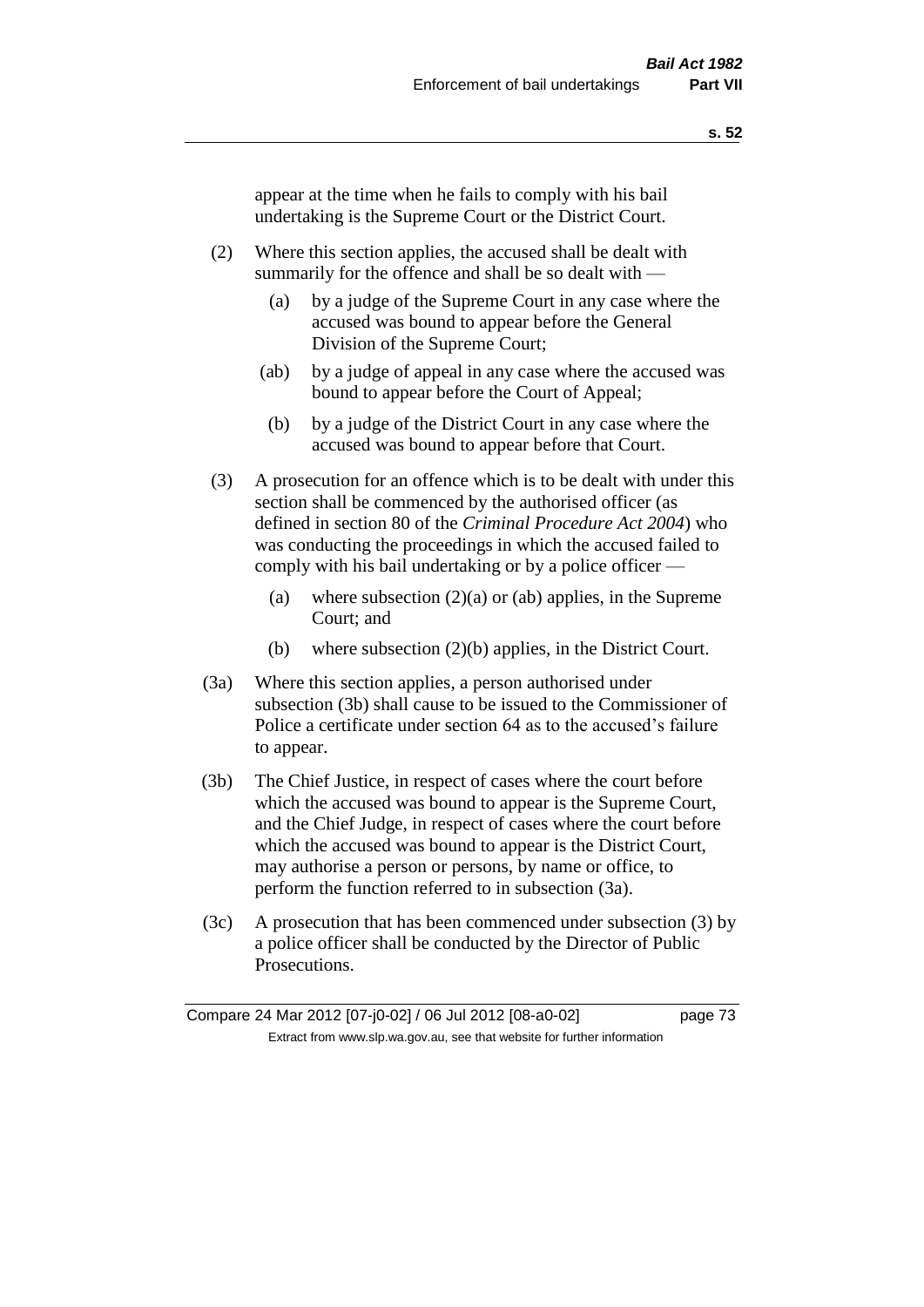(4) Subject to section 51(3) and (5), a prosecution for an offence which is to be dealt with under this section is to be commenced and conducted under the *Criminal Procedure Act 2004* as if it were a prosecution of a simple offence in a court of summary jurisdiction, but —

- (a) no fees shall be charged by the Supreme Court or District Court for or in respect of any act or proceeding that relates to the prosecution; and
- (b) the Supreme Court or District Court cannot order a party to the prosecution to pay another party's costs of or relating to the prosecution, except under section 166(2) of the *Criminal Procedure Act 2004*.
- (5) If under section 51(6) or (7) the Supreme Court or the District Court imposes a pecuniary penalty the court may make an order under section 59 of the *Sentencing Act 1995* in respect of the amount payable.

*[Section 52 amended by No. 92 of 1994 s. 6; No. 78 of 1995 s. 8; No. 54 of 1998 s. 10; No. 45 of 2004 s. 28(2) and (4); No. 59 of 2004 s. 141; No. 84 of 2004 s. 11 and 82; No. 2 of 2008 s. 56(5); No. 6 of 2008 s. 32(1) and (2).]* 

# **53. AppealsAppeal against decisionsdecision made under s. 52**

- (1) A person who is dissatisfied with a decision (as defined in section 6 of the *Criminal Appeals Act 2004*) made under section 52 may, with the leave of the Court of Appeal, appeal against it.
- (2) For the purposes of subsection (1), Part 2 of the *Criminal Appeals Act 2004*, with any necessary changes, applies as if —
	- (a) the decision referred to in subsection (1) were a decision of a court of summary jurisdiction; and
	- (b) a reference in that Part to a court of summary jurisdiction were a reference to the court that made the decision referred to in subsection (1); and

page 74 Compare 24 Mar 2012 [07-j0-02] / 06 Jul 2012 [08-a0-02] Extract from www.slp.wa.gov.au, see that website for further information

**s. 53**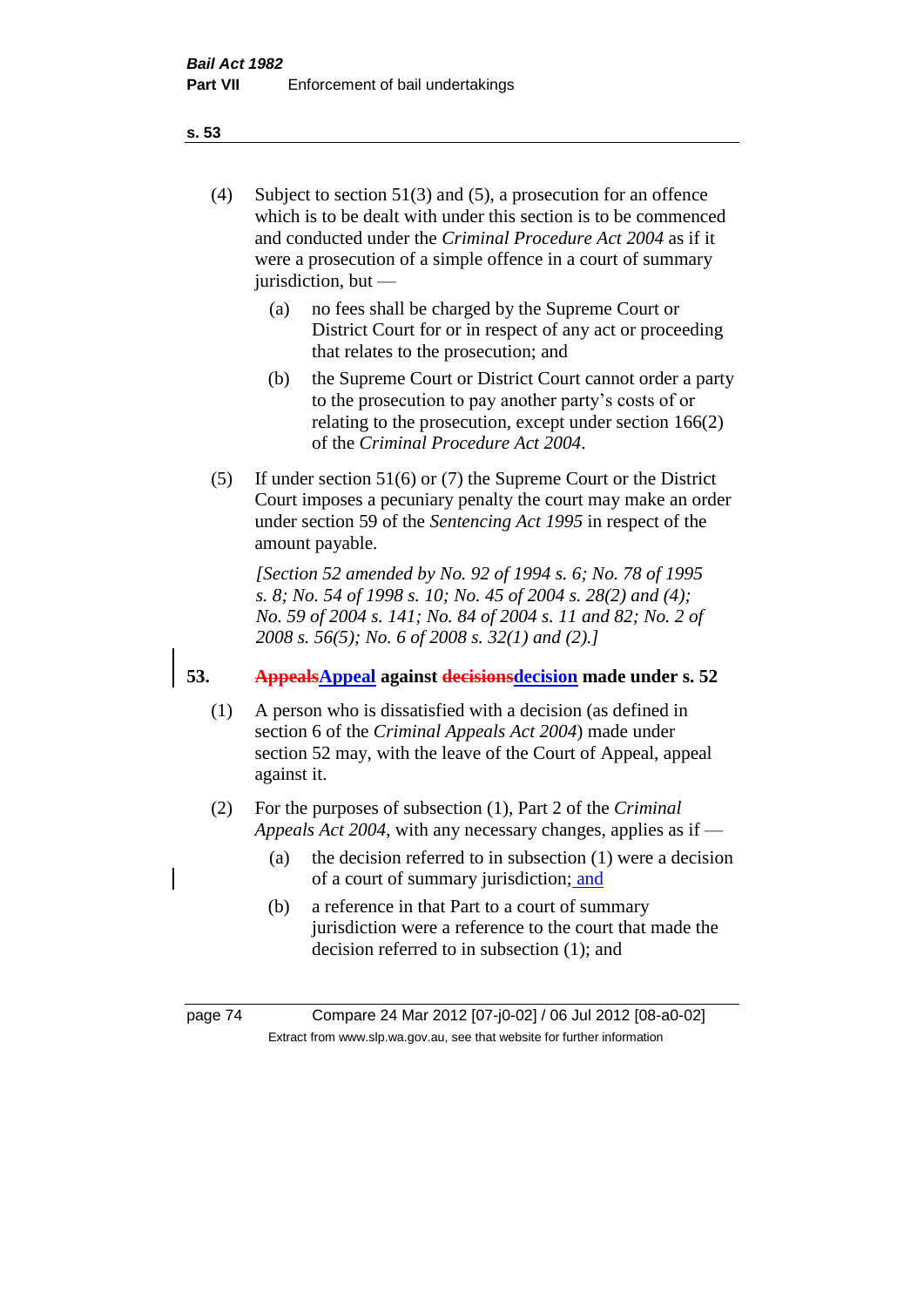- (c) a reference in that Part to commencing an appeal were a reference to applying for leave to appeal.
- (3) Despite section 13(1) of the *Criminal Appeals Act 2004*, the appeal is to be dealt with by the Court of Appeal.

*[Section 53 inserted by No. 45 of 2004 s. 28(3); amended by No. 84 of 2004 s. 11 and 82.]*

- **54. Accused on bailBailed accused, prosecutor etc. may be takentake before a judicial officer forcourt to show cause against variation or revocation of bail** 
	- (1a) In this section —

*relevant officer* means —

- (a) if the court before which the accused is required to appear is the District Court, the Supreme Court or the Court of Appeal — the prosecutor; or
- (b) in any other case the prosecutor or a police officer.
- (1) Where an accused has been released on bail the relevant officer may cause the accused to appear before an appropriate judicial officer to show cause why the accused's bail should not be varied or revoked if the relevant officer —
	- (a) has reasonable grounds to believe, or is notified in writing by a surety for the accused that the surety has reasonable grounds to believe, that the accused —
		- (i) is not likely to comply with any requirement of his bail undertaking mentioned in section  $28(2)(a)$  or (b); or
		- (ii) is, or has been, or is likely to be in breach of any condition of his bail undertaking mentioned in section  $28(2)(c)$ ; or
		- (iii) is, or has been, in breach of a home detention condition mentioned in section 28(2)(d);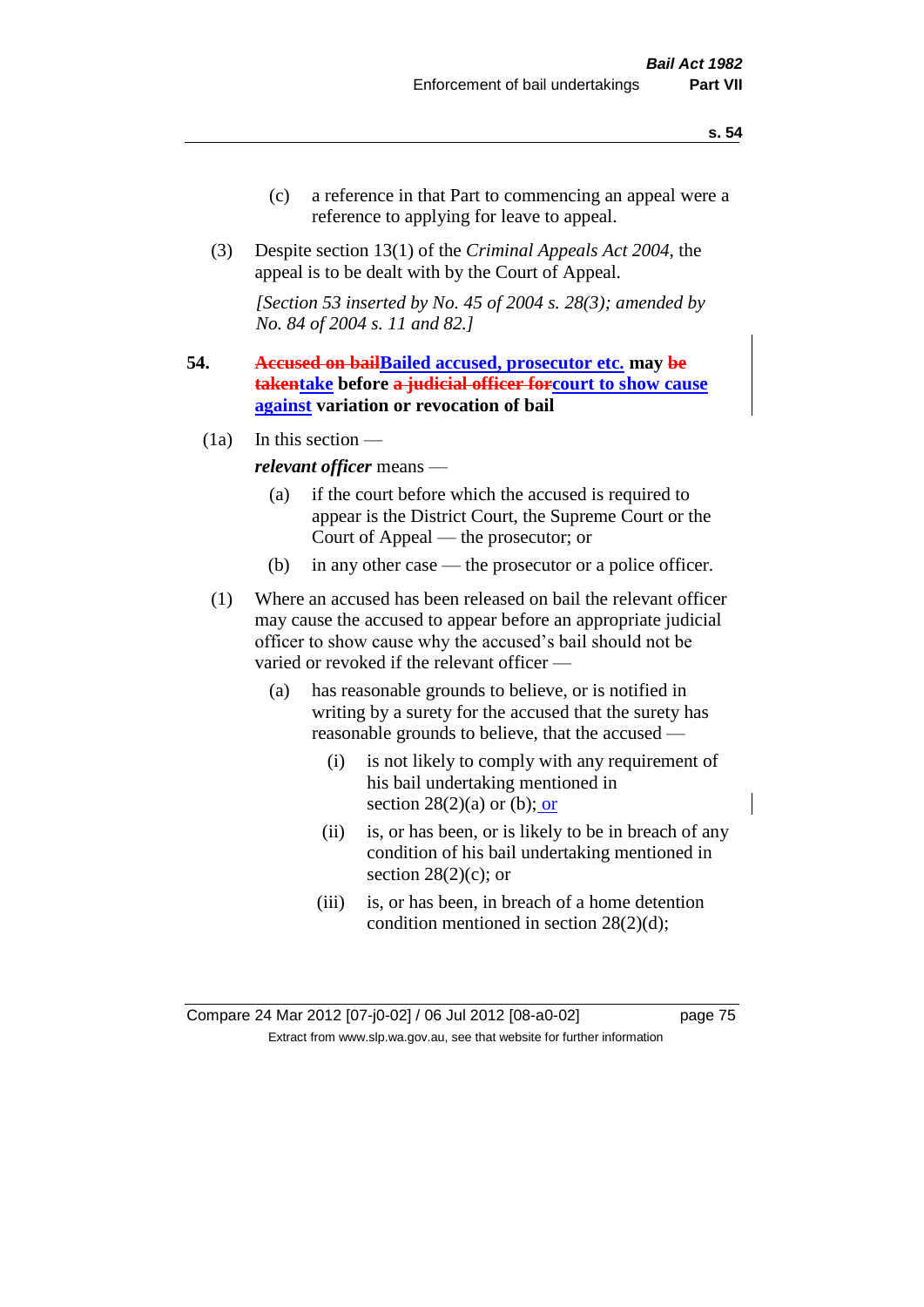**s. 54**

|         | (b)                                                                                                                                                                                                         | has reasonable grounds to believe that —                                                                                                                                           |  |
|---------|-------------------------------------------------------------------------------------------------------------------------------------------------------------------------------------------------------------|------------------------------------------------------------------------------------------------------------------------------------------------------------------------------------|--|
|         |                                                                                                                                                                                                             | (i)<br>any surety for the accused's appearance is no<br>longer suitable under section 39 to be a surety, or<br>is dead; or                                                         |  |
|         |                                                                                                                                                                                                             | for any reason any security required under Part D<br>(ii)<br>of Schedule 1 is no longer sufficient; or                                                                             |  |
|         | (iii)                                                                                                                                                                                                       | in a case where the accused has been granted bail<br>for the purposes of an appeal, the accused has<br>discontinued the appeal or has not prosecuted it<br>with all due diligence. |  |
| (2)     | For the purposes of causing an accused to appear before an<br>appropriate judicial officer as provided in subsection $(1)$ —                                                                                |                                                                                                                                                                                    |  |
|         | a police officer may arrest the accused without warrant<br>(a)<br>and bring the accused before an appropriate judicial<br>officer; or                                                                       |                                                                                                                                                                                    |  |
|         | (b)                                                                                                                                                                                                         | the relevant officer may apply to an appropriate judicial<br>officer for a summons or warrant on any ground<br>specified in subsection (1).                                        |  |
| (2a)    | A police officer shall not exercise the power conferred by<br>subsection $(2)(a)$ unless the police officer is the relevant officer<br>or is requested in writing to do so by the relevant officer.         |                                                                                                                                                                                    |  |
| (3)     | An application under subsection $(2)(b)$ must be made, and<br>proceedings on it are to be conducted —                                                                                                       |                                                                                                                                                                                    |  |
|         | (a)                                                                                                                                                                                                         | in a court of summary jurisdiction $-$ in accordance with<br>regulations made under the Criminal Procedure<br>Act 2004;                                                            |  |
|         | (b)                                                                                                                                                                                                         | in the Supreme Court or the District Court $-\text{in}$<br>accordance with rules of court made under the Criminal<br>Procedure Act 2004.                                           |  |
| (4)     | An accused arrested under this section shall be taken as soon as<br>is practicable before an appropriate judicial officer unless he is<br>arrested less than 24 hours before the time at which he is due to |                                                                                                                                                                                    |  |
| page 76 |                                                                                                                                                                                                             | Compare 24 Mar 2012 [07-j0-02] / 06 Jul 2012 [08-a0-02]<br>Extract from www.slp.wa.gov.au, see that website for further information                                                |  |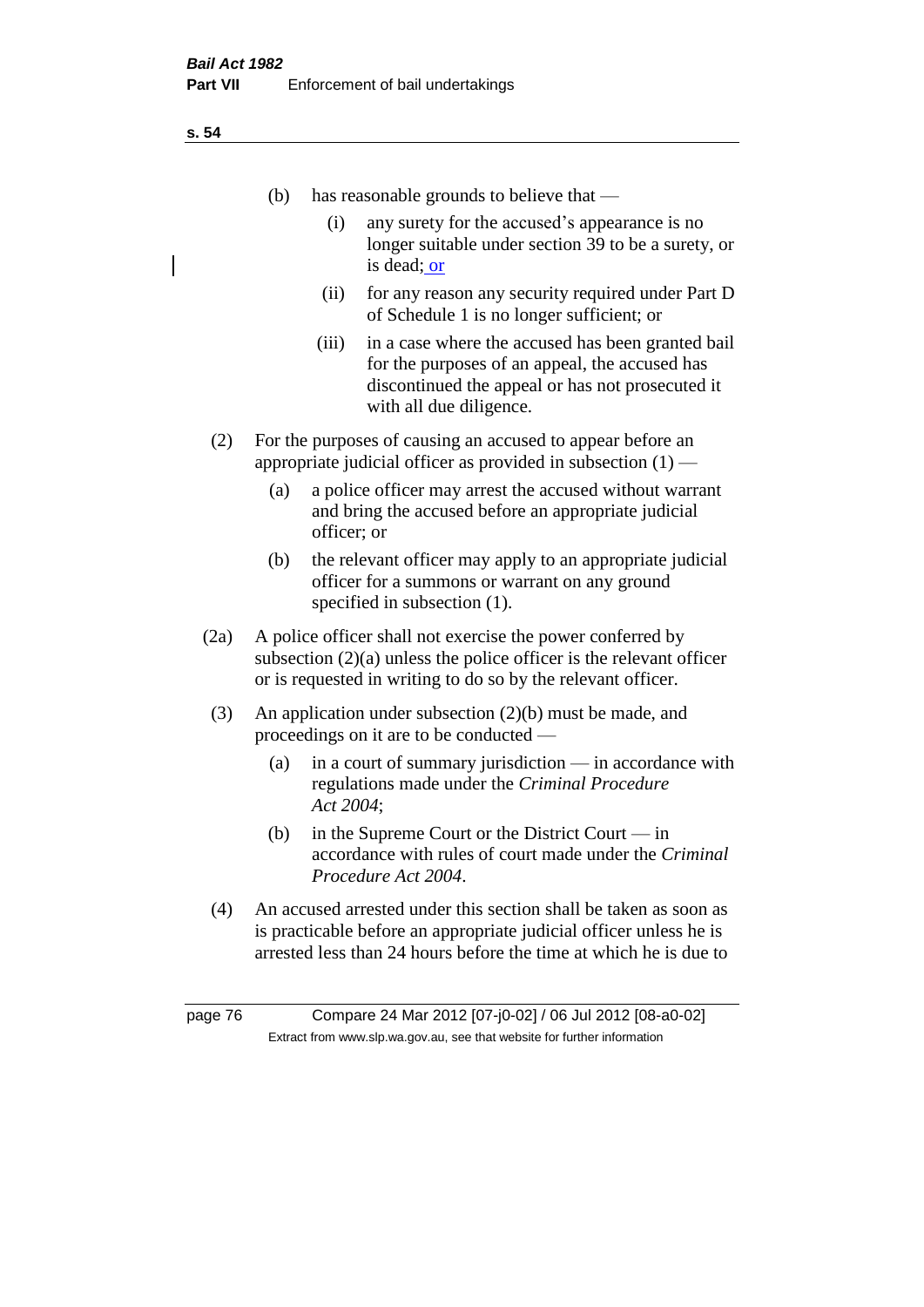appear in accordance with his bail undertaking, in which case he shall be held in custody and brought before an appropriate judicial officer at that time.

- $(5)$  If
	- (a) the court before which the accused is required to appear is the District Court, the Supreme Court or the Court of Appeal; and
	- (b) a police officer is satisfied that because of the urgency of the case it is not practicable for the prosecutor to exercise the power conferred by subsection (1),

the police officer may exercise that power.

(6) If a police officer, acting under subsection (5), exercises the power conferred by subsection (1), the police officer is to be regarded as the relevant officer for the purposes of this section.

*[Section 54 amended by No. 33 of 1989 s. 18; No. 61 of 1990 s. 12; No. 45 of 1993 s. 12; No. 59 of 2004 s. 141; No. 84 of 2004 s. 9, 11 and 82; No. 6 of 2008 s. 33(1)-(4).]* 

# **54A. Accused on committal may be taken for purposes of s. 54 before court by which committed**

- (1) This section applies to an accused
	- (a) who has been released on bail following the accused's committal to the District Court or the Supreme Court to be tried (otherwise than for murder) or sentenced or otherwise dealt with; and
	- (b) who has not made an appearance in that court on the committal; and
	- (c) who, in the opinion of the relevant officer under section 54, should be made to show cause in terms of subsection (1) of that section.
- (2) The relevant officer may, under section 54, cause an accused to whom this section applies to appear before a judicial officer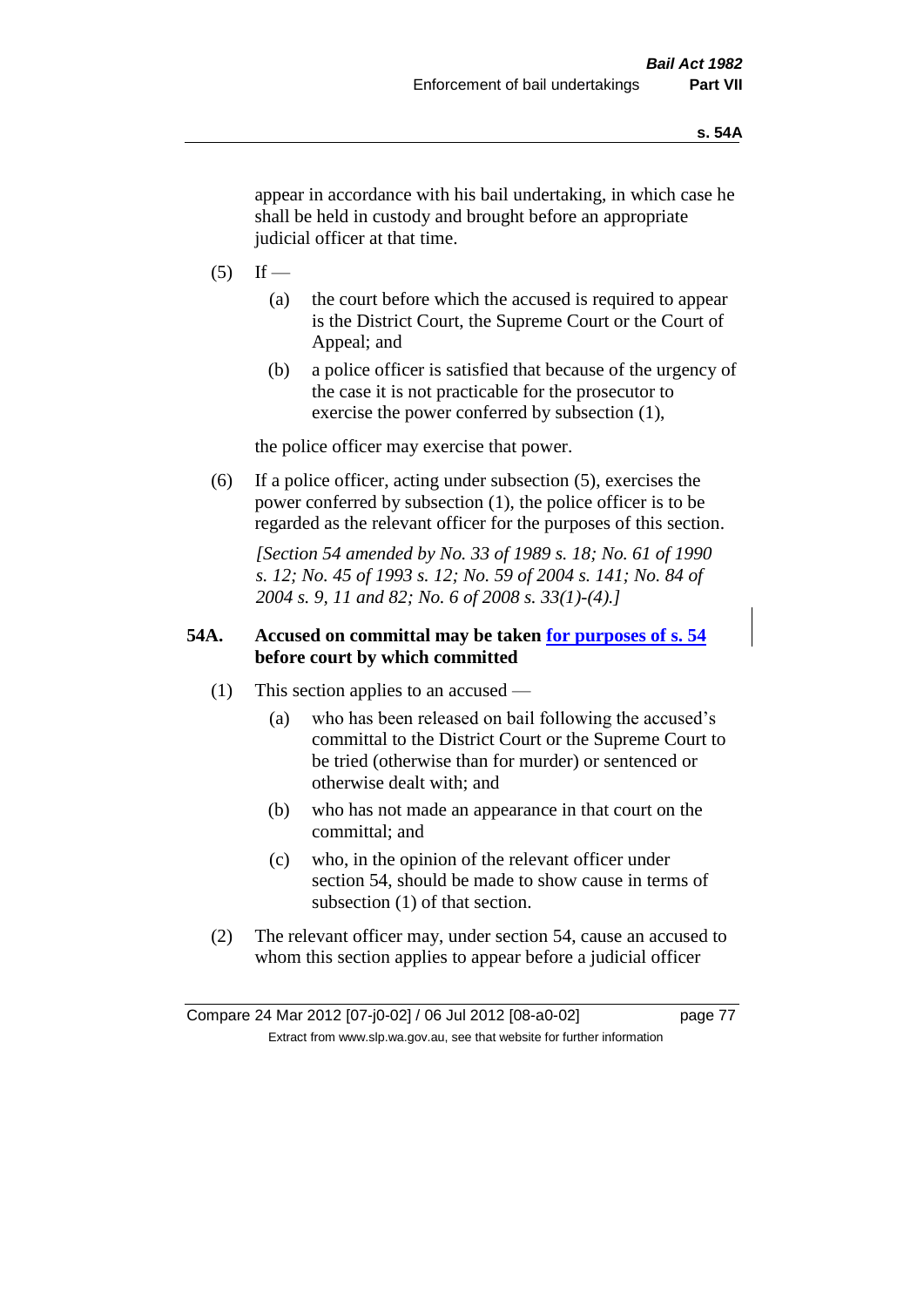who is empowered to exercise jurisdiction in the court in which the committal order was made, instead of before an appropriate judicial officer.

- (3) A judicial officer before whom an accused so appears is to be regarded as an appropriate judicial officer for the purposes of section 54(2).
- (4) A judicial officer before whom an accused so appears is not obliged to exercise any power conferred by section 55 but may refuse to do so and direct the relevant officer to cause the accused to appear before an appropriate judicial officer.
- (5) A relevant officer shall comply with a direction given to that officer under subsection (4).

*[Section 54A inserted by No. 6 of 2008 s. 34; amended by No. 29 of 2008 s. 24(6).]*

- **55. Powers ofAccused before court under s. 54, judicial officer tomay revoke or vary bail of etc.**
	- (1) If the judicial officer before whom an accused appears under section 54 is satisfied that —
		- (a) the accused is not likely to comply with any requirement of his bail undertaking mentioned in section 28(2)(a) or  $(b)$ ; or
		- (b) he is, or has been, or is likely to be, in breach of any condition of his bail undertaking mentioned in section  $28(2)(c)$ ; or
		- (ba) he is, or has been, in breach of a home detention condition mentioned in section 28(2)(d); or
			- (c) any of the grounds set out in section  $54(1)(b)$  has been established,

### **s. 55**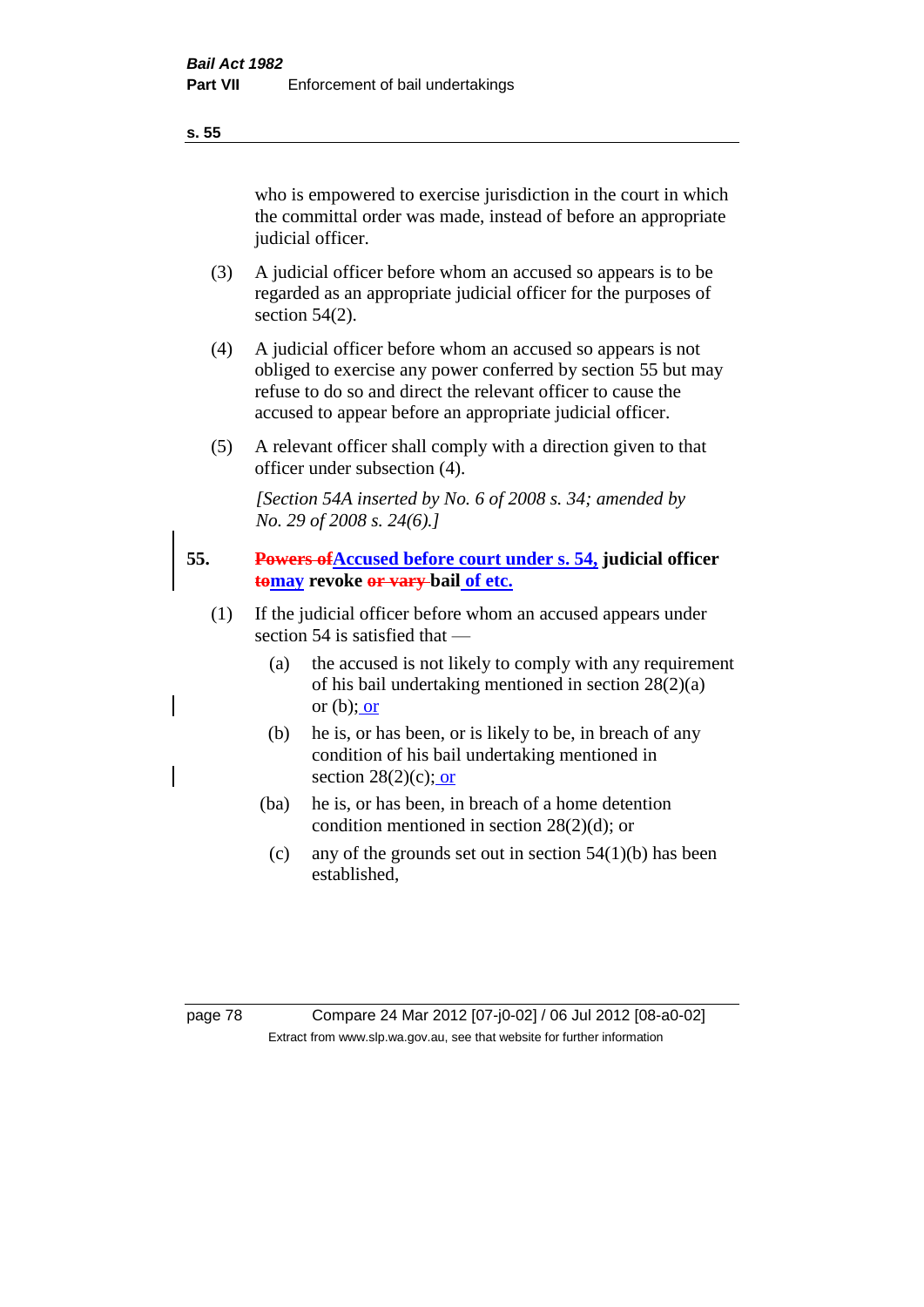he may —

- (d) revoke the bail and remand the accused in custody to appear at the time and place specified, or deemed by section 31(3) to be specified, in his bail undertaking; or
- (e) revoke the bail and grant fresh bail to the accused in accordance with this Act, other than clause 2 of Part B of Schedule 1.
- (2) If the judicial officer before whom the accused so appears is not satisfied as to any of the matters mentioned in subsection  $(1)(a)$ , (b), or (c) he shall release the accused on his existing bail undertaking and, with the consent in writing of the surety, on any existing surety undertaking.

*[Section 55 amended by No. 61 of 1990 s. 13; No. 45 of 1993 s. 12; No. 84 of 2004 s. 82.]* 

*[56. Deleted by No. 6 of 2008 s. 35.]*

# **57. Forfeiture57. Offence under s. 51, court to order forfeiture of money under bail undertaking**

- (1) Where an accused is convicted of an offence against section  $51(1)$ , (2) or (2a), the court by which he is convicted shall, whether or not an application is made therefor by the prosecutor, order that the full amount agreed to be forfeited, in the accused's bail undertaking, be forfeited to the State.
- (2) Notwithstanding subsection (1), the court may decline to make an order thereunder or may order forfeiture in part only where the accused shows to the satisfaction of the judicial officer —
	- (a) that, by reason of a change of circumstances since the bail undertaking was entered into, an order for forfeiture, or for forfeiture in full (as the case may be), would cause excessive hardship to the accused or his dependants; and
	- (b) that such hardship would not be relieved by the exercise of one of the powers conferred by section 59.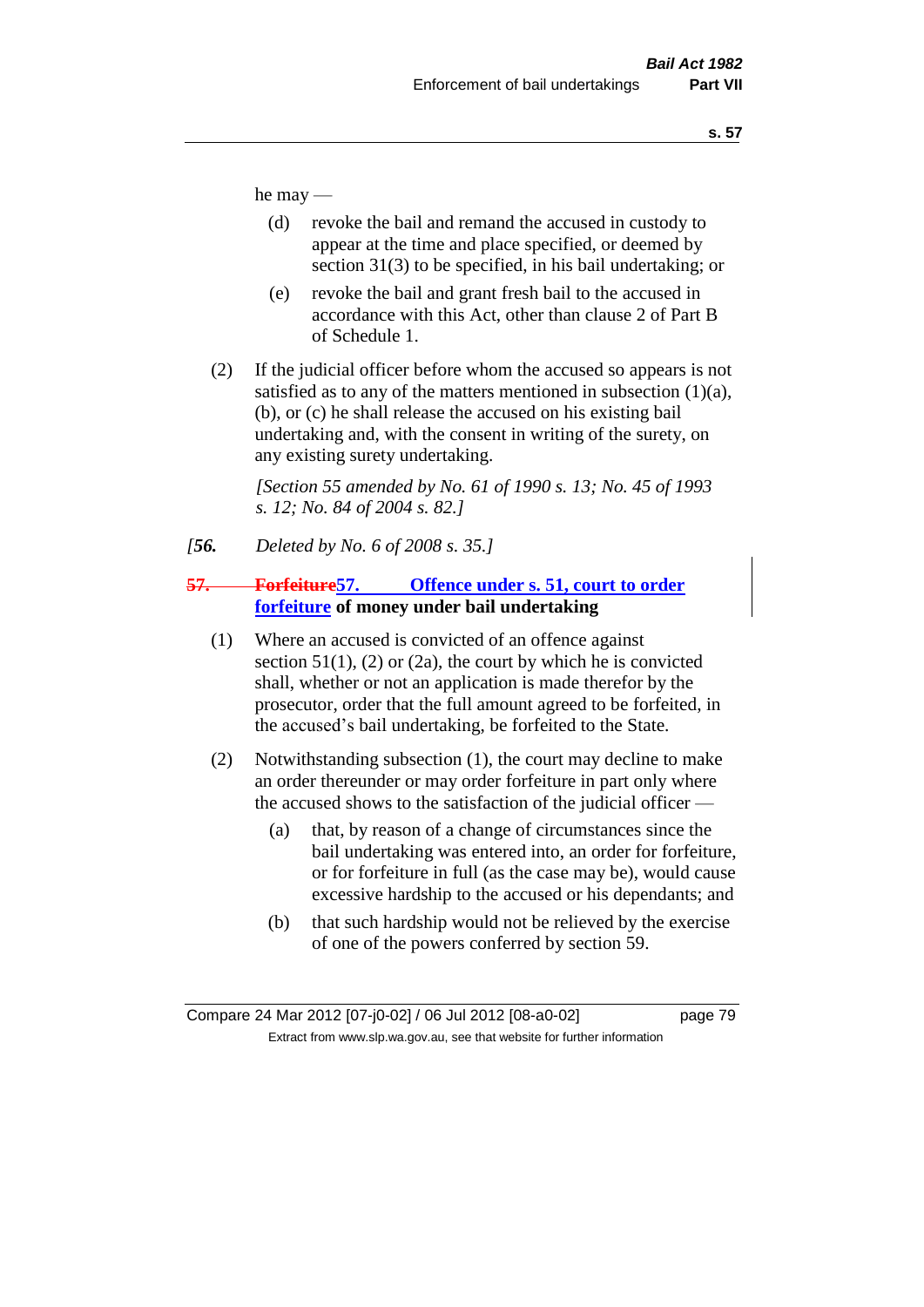- (3) Without prejudice to the recovery of such an amount as a civil debt due to the State, any amount to be paid under an order made under this section is to be paid, and its payment may be enforced under Part 5 of the *Fines, Penalties and Infringement Notices Enforcement Act 1994*, unless an order has been made under subsection (4).
- (4) If under this section the Supreme Court or the District Court makes an order requiring the payment of money, the court may make an order under section 59 of the *Sentencing Act 1995* in respect of the amount payable and for that purpose that section, with any necessary changes, applies as if the amount were a fine imposed on the accused.

*[Section 57 amended by No. 74 of 1984 s. 19; No. 92 of 1994 s. 7; No. 78 of 1995 s. 8; No. 54 of 1998 s. 11; No. 65 of 2003 s. 121(3); No. 84 of 2004 s. 82.]* 

# **58. Automatic forfeiture of money on expiration of one year after absconding**

- (1) If after the expiration of one year from the day on which the accused is required to appear in court in accordance with the requirement of his bail undertaking mentioned in section  $28(2)(a)$  he has not —
	- (a) been arrested under section 59B; or
	- (b) appeared in court in accordance with the requirement of his bail undertaking mentioned in section 28(2)(b); or
	- (c) otherwise surrendered himself or been taken into custody to be dealt with on the charge or charges for which the bail undertaking was entered into,

the full amount specified in the bail undertaking shall, on the expiration of the said period, be forfeited to the State by virtue of this section without any order of the court or other formality.

page 80 Compare 24 Mar 2012 [07-j0-02] / 06 Jul 2012 [08-a0-02] Extract from www.slp.wa.gov.au, see that website for further information

### **s. 58**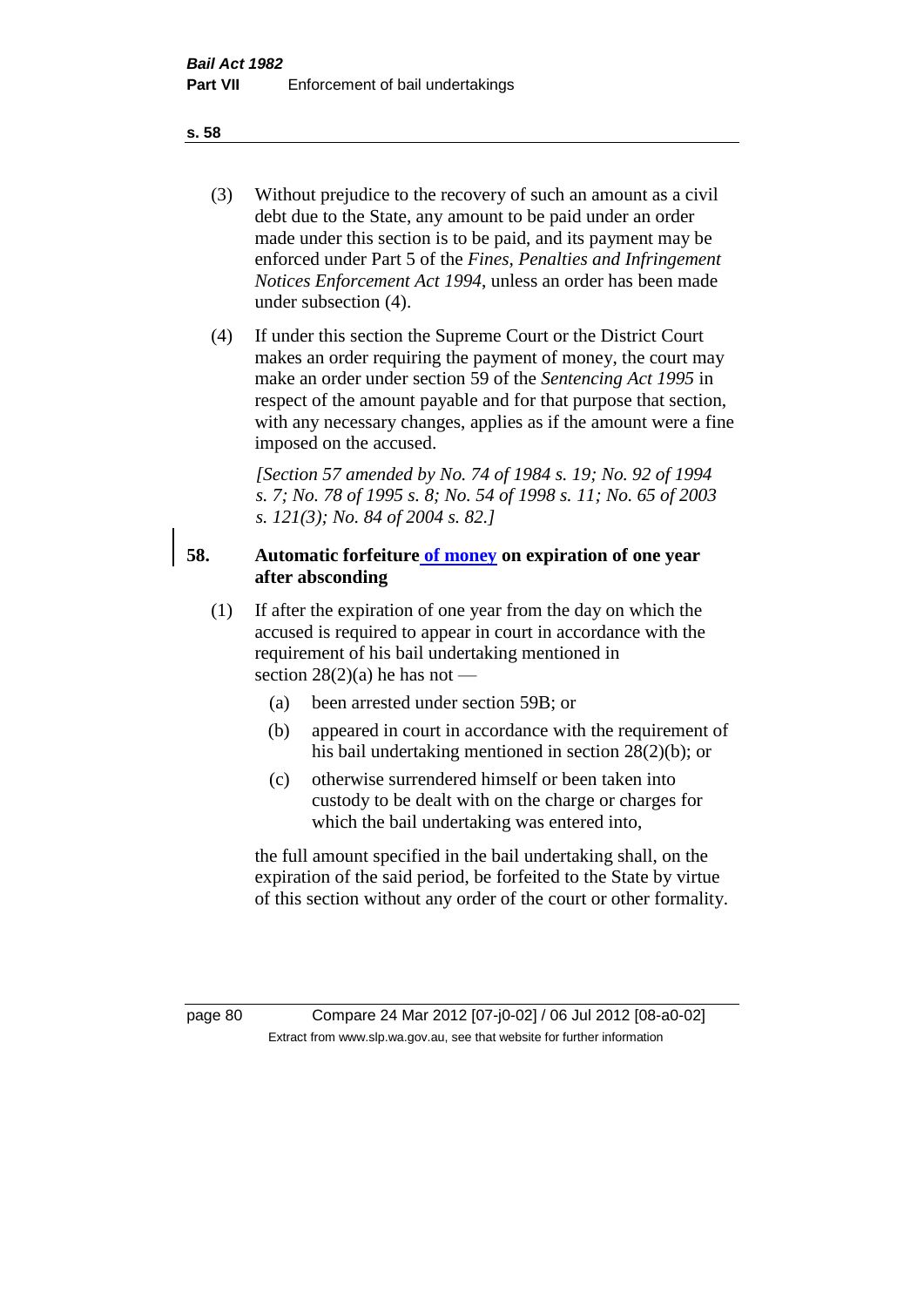(2) Upon the occurrence of a forfeiture under subsection (1) any security given by the accused may be resorted to by the State as if an order of forfeiture had been made under section 57(1).

*[Section 58 amended by No. 65 of 2003 s. 121(3); No. 84 of 2004 s. 82; No. 6 of 2008 s. 18(3) and 36(2).]*

Compare 24 Mar 2012 [07-j0-02] / 06 Jul 2012 [08-a0-02] page 81 Extract from www.slp.wa.gov.au, see that website for further information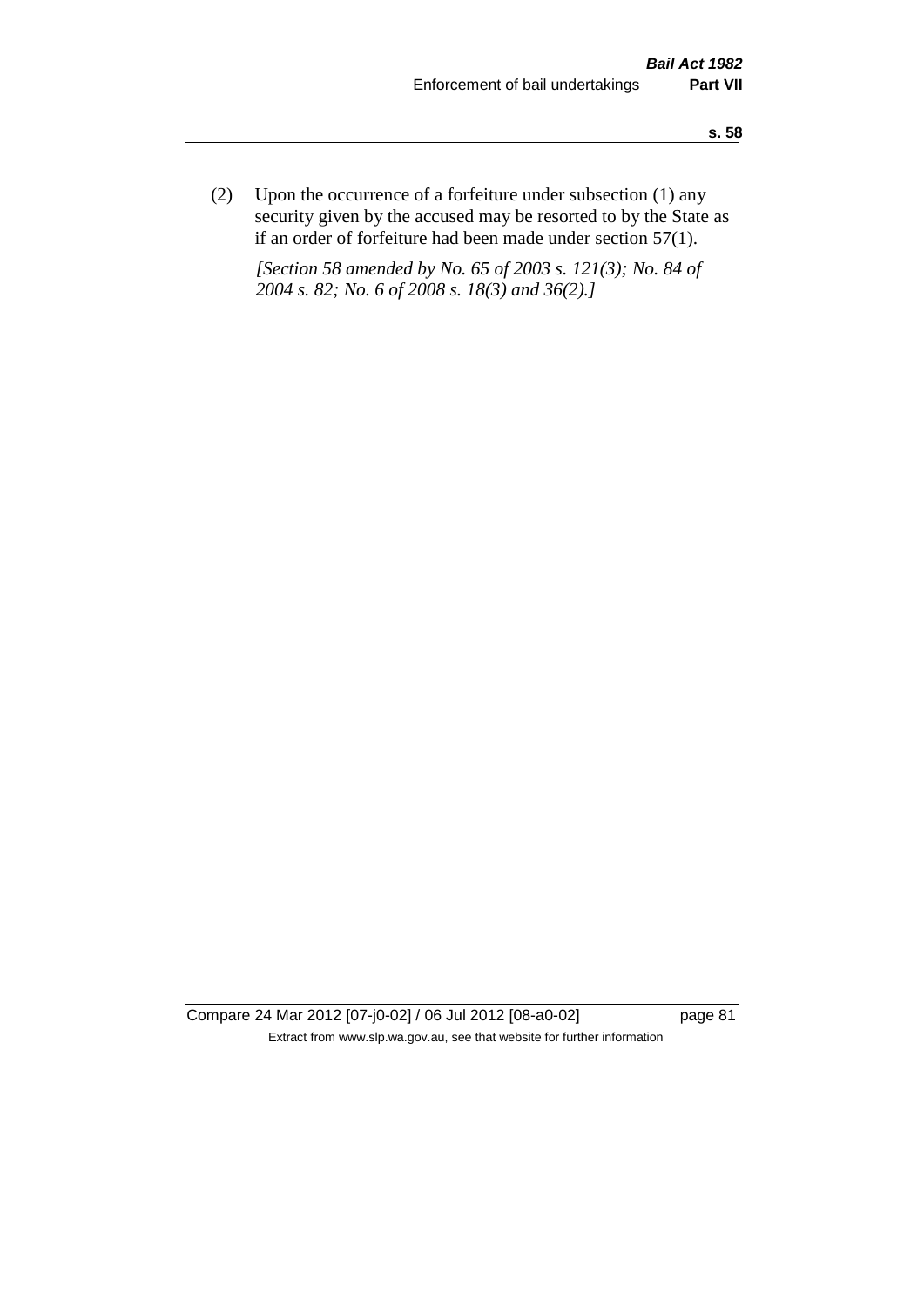**s. 59**

# **Part VIII — Miscellaneous**

# **59. Further power of judicial officer in relation to enforcement of undertakings59. Order for forfeiture, court's additional powers as to**

A court or an appropriate judicial officer who makes an order for forfeiture under section 49 or 57 may, when doing so, or at any time thereafter, further order —

- (a) that payment of any sum be made by specified instalments or be postponed to a specified date; or
- (b) that any security given be applied in or towards payment of the sum forfeited; or
- (c) that the accused or the surety, as the case may be, do all such things and execute all such documents as may be necessary, or as may be specified in the order, for the purpose of vesting any security in the State or enabling the State to realize the same or to resort thereto to recover the sum forfeited,

and the court or an appropriate judicial officer may at any time vary or revoke an order made under paragraph (a), (b), or (c).

*[Section 59 amended by No. 65 of 2003 s. 121(3); No. 84 of 2004 s. 82.]*

# **59A. WhereIf bail dispensed with, accused may be taken before judicial officer for reconsideration of matter**

(1) In this section —

*relevant officer* has the meaning given in section 54(1a).

(2) Where the requirement for bail has been dispensed with for an accused under section 7A, the relevant officer may cause the accused to appear before an appropriate judicial officer for reconsideration of the matter, if the relevant officer has reasonable grounds to believe that the accused is not likely to

page 82 Compare 24 Mar 2012 [07-j0-02] / 06 Jul 2012 [08-a0-02] Extract from www.slp.wa.gov.au, see that website for further information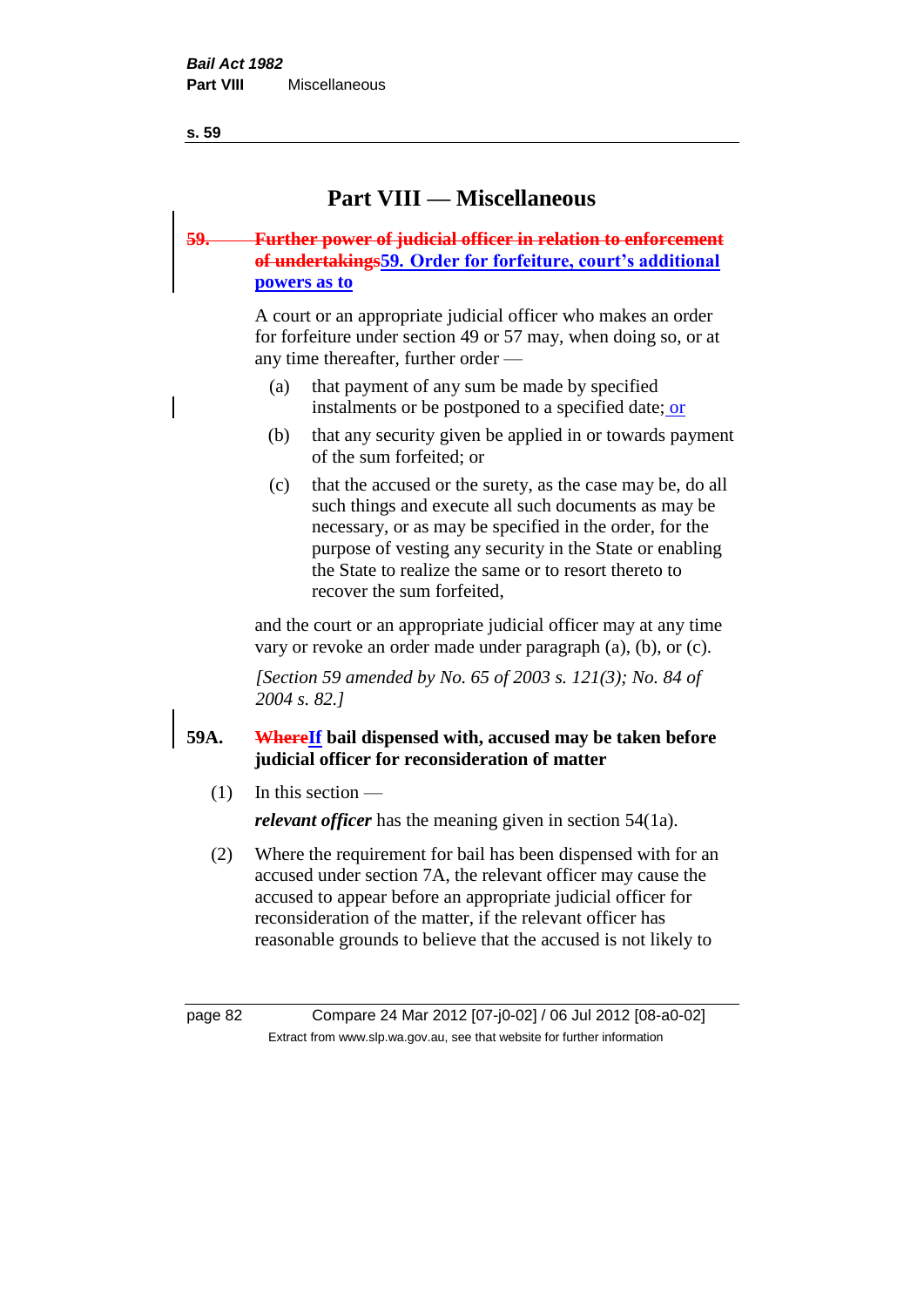### **s. 59B**

appear at the time and place specified in a notice under section 13A(3).

- (3) Section 54(2), (2a), (3) and (4) apply, with necessary modifications, for the purposes of subsection (2).
- (4) The judicial officer before whom an accused appears under subsection (2) shall reconsider the accused's case and may, notwithstanding section 13 —
	- (a) again dispense with the requirement for bail; or
	- (b) grant bail; or
	- (c) refuse to grant bail,

in accordance with this Act, for the accused's appearance in court.

- $(5)$  If
	- (a) the court before which the accused is required to appear is the District Court, the Supreme Court or the Court of Appeal; and
	- (b) a police officer is satisfied that because of the urgency of the case it is not practicable for the prosecutor to exercise the power conferred by subsection (2),

the police officer may exercise that power.

(6) If a police officer, acting under subsection (5), exercises the power conferred by subsection (2), the police officer is to be regarded as the relevant officer for the purposes of this section.

*[Section 59A inserted by No. 6 of 2008 s. 36(1).]*

**59B. WarrantAbsconding accused, warrant for arrest of absconding accused**

### Where —

(a) at any time after that specified in an accused's bail undertaking for an accused's appearance the accused has

Compare 24 Mar 2012 [07-j0-02] / 06 Jul 2012 [08-a0-02] page 83 Extract from www.slp.wa.gov.au, see that website for further information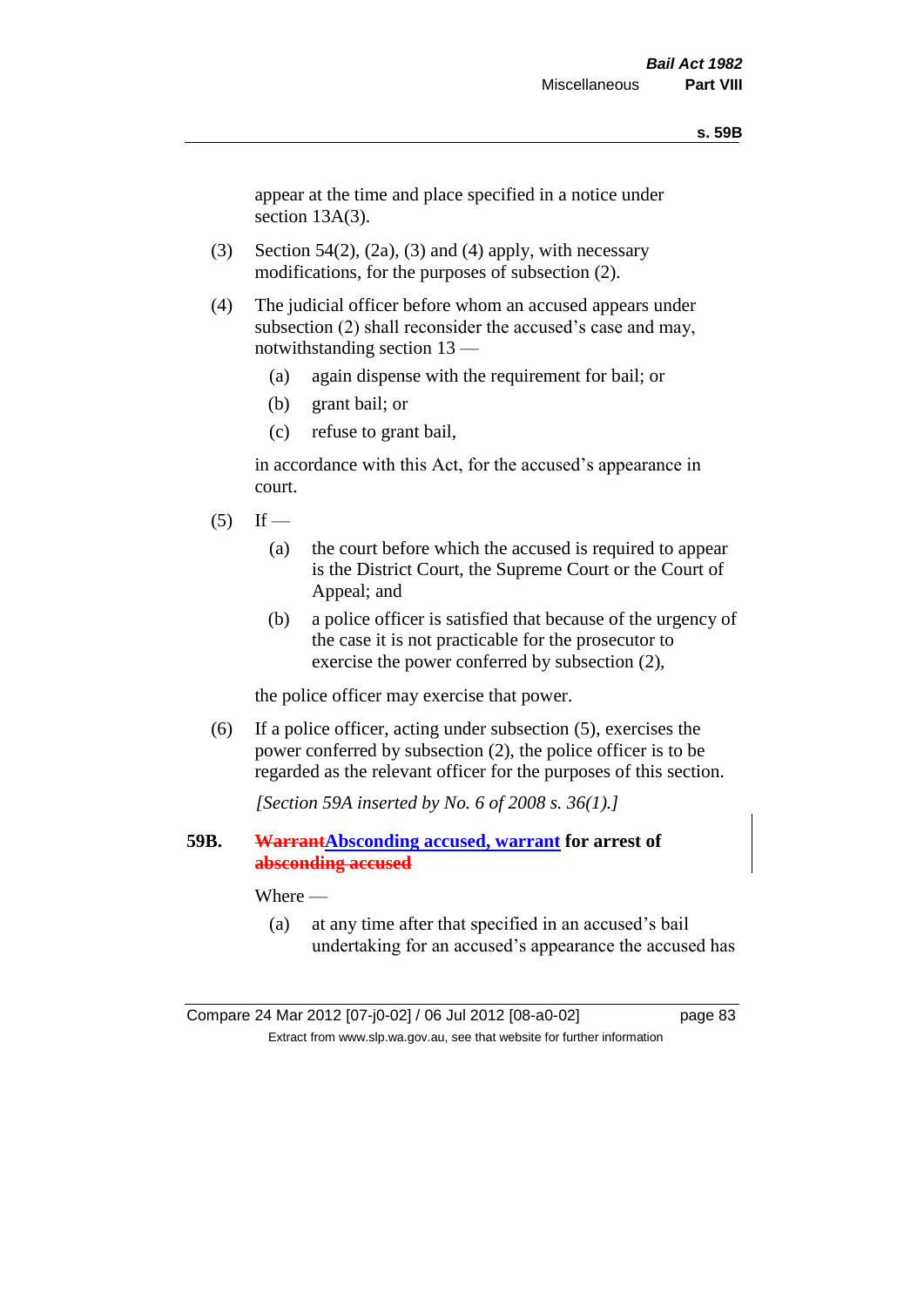### **s. 60**

failed to comply with the requirements of the accused's bail undertaking mentioned in section 28(2)(a) or (b); or

(b) an accused has failed to appear at the time and place specified in a notice under section 13A(3),

the court before which the accused was required to appear may issue a warrant to arrest the accused and bring the accused before that court or a court of like jurisdiction.

*[Section 59B inserted by No. 6 of 2008 s. 36(1).]*

**60. AccusedChange of address, accused and surety to notify any change of address**

Where the residential address of —

- (a) an accused who has been released on bail or for whom the requirement for bail has been dispensed with; or
- (b) a surety,

changes from that appearing on his bail undertaking, surety undertaking or notice under section 13A(3), as the case may be, he shall forthwith, in writing, notify details of the change to the registrar of the court before which, at the time when the change occurs, the accused is required to appear, and if without reasonable cause he fails to do so he commits an offence.

### Penalty: \$1 000.

*[Section 60 amended by No. 50 of 2003 s. 37(5); No. 59 of 2004 s. 141; No. 84 of 2004 s. 82; No. 6 of 2008 s. 37.]*

# **61. Offence of failingFailing to bring arrested person before court or person able to grant bail , offence**

- (1) A person to whom this section applies commits an offence if, having arrested another for an offence, he wilfully and without reasonable excuse fails to take that other person, or cause him to be taken, as soon as is practicable —
	- (a) before an authorised officer or judicial officer empowered by this Act to grant bail for that offence; or

page 84 Compare 24 Mar 2012 [07-j0-02] / 06 Jul 2012 [08-a0-02] Extract from www.slp.wa.gov.au, see that website for further information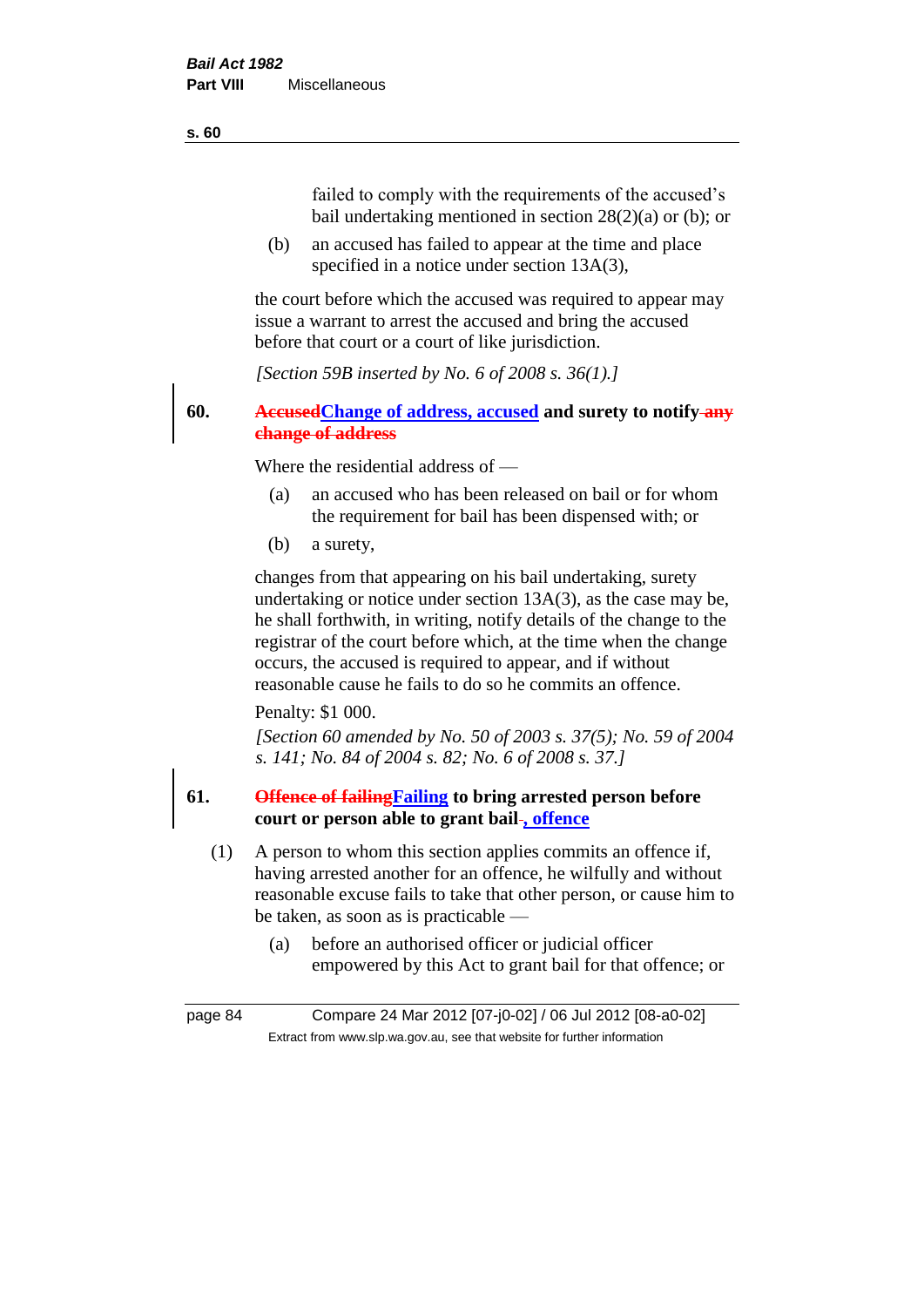(b) before a court.

Penalty: \$1 000 or imprisonment for 12 months or both.

- (2) This section applies to a person who
	- (a) is not empowered by this Act to grant bail for the offence; or
	- (b) being so empowered, elects to act under section 6(7).

*[Section 61 amended by No. 15 of 1988 s. 17; No. 59 of 2006 s. 4(4); No. 6 of 2008 s. 38.]* 

# **62. Offence to giveGiving false information for bail purposes, offence**

A person who for the purpose of obtaining —

- (a) a grant of bail for himself or a variation of the terms and conditions thereof; or
- (b) approval of himself as a surety,

makes any statement which he knows is false in a material particular, or recklessly makes any statement which is false in a material particular, commits an offence.

Penalty: \$1 000 or imprisonment for 12 months or both.

# **63. Protection of persons carrying out this Actfrom personal liability**

A person shall not be liable in civil proceedings on account of anything done, or omitted to be done, by him in good faith in the course of carrying out any provision of this Act, or purporting to be so done or omitted; but the liability (if any) of any other person (including the State or the Commonwealth) as his employer is not affected by this section and shall be determined as if it had not been passed.

*[Section 63 amended by No. 65 of 2003 s. 121(4).]*

Compare 24 Mar 2012 [07-j0-02] / 06 Jul 2012 [08-a0-02] page 85 Extract from www.slp.wa.gov.au, see that website for further information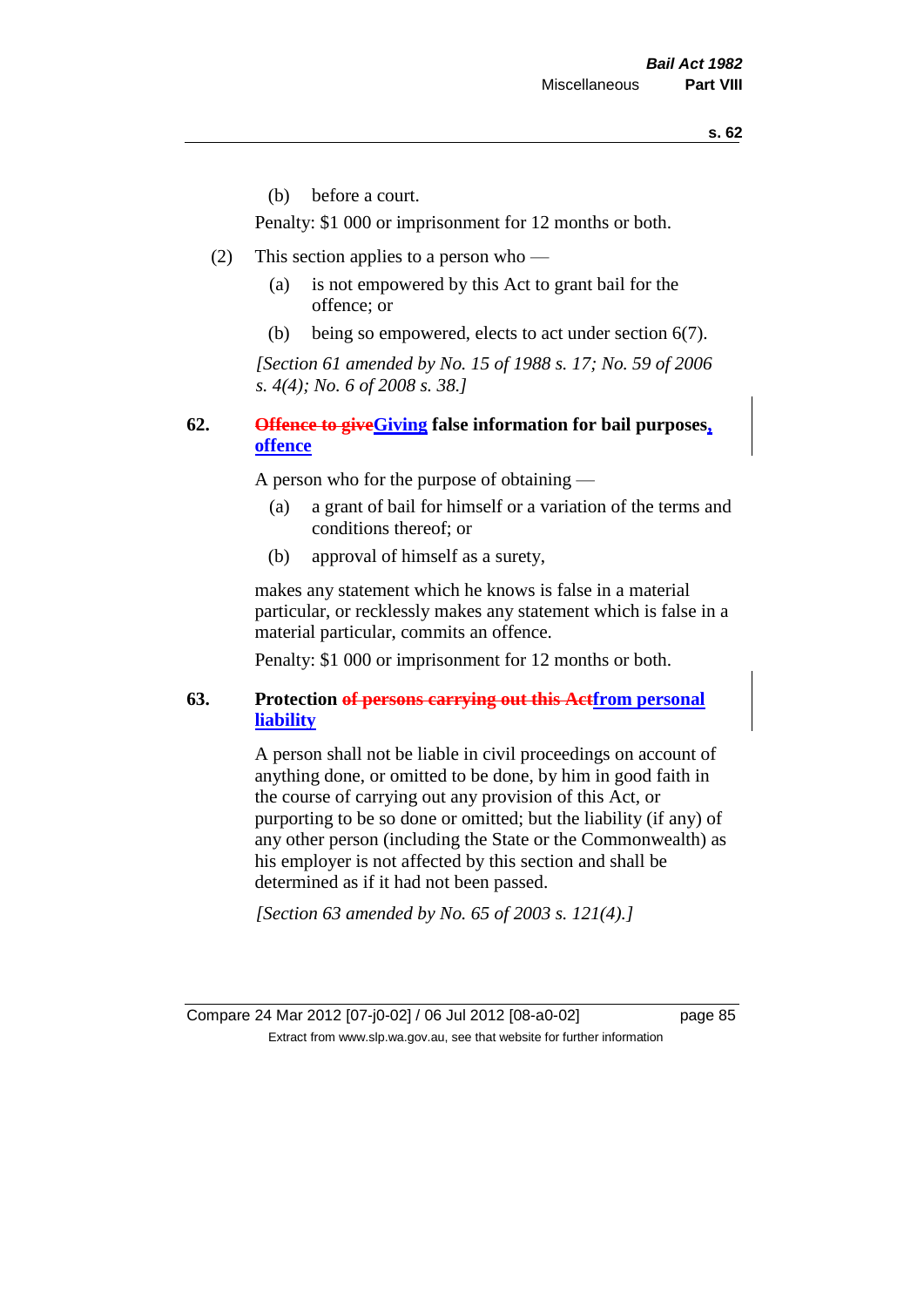#### **s. 64**

### **64. Evidence of nonNon-appearance etc. by an accused, proving**

Where it is required for the purposes of this Act to prove —

- (a) that an accused did not appear before a particular court, at a particular place, on a particular day, at a particular time or during a particular period; or
- (b) the day, time or period when or during which an accused did appear before a particular court at a particular place,

a certificate as to any such matter, purporting to be signed by a judicial officer or registrar of the court before which the accused was required to appear, shall be evidence of the matter so certified.

*[Section 64 amended by No. 59 of 2004 s. 141; No. 84 of 2004 s. 82.]* 

# **65. Bail undertakings by minorschild, effect of**

A bail undertaking entered into by a person who is under the age of 18 years shall bind him as if he were of full age.

## **66. Abolition of otherOther powers etc. to grant bail abolished**

- (1) Any power or duty that, at the commencement of this Act, exists apart from statute to grant bail to an accused awaiting an appearance in court for an offence, is abolished.
- (2) Subsection (1) has effect notwithstanding anything in section 16 of the *Supreme Court Act 1935*.
- (3) In subsection (1) *statute* means an Act of the Parliament of Western Australia, other than the *Supreme Court Act 1935*.

*[Section 66 amended by No. 84 of 2004 s. 82.]*

### **66A. Delegation by registrar of court**

(1) The registrar of a court may, either generally or as otherwise provided by the instrument of delegation, by instrument signed

page 86 Compare 24 Mar 2012 [07-j0-02] / 06 Jul 2012 [08-a0-02] Extract from www.slp.wa.gov.au, see that website for further information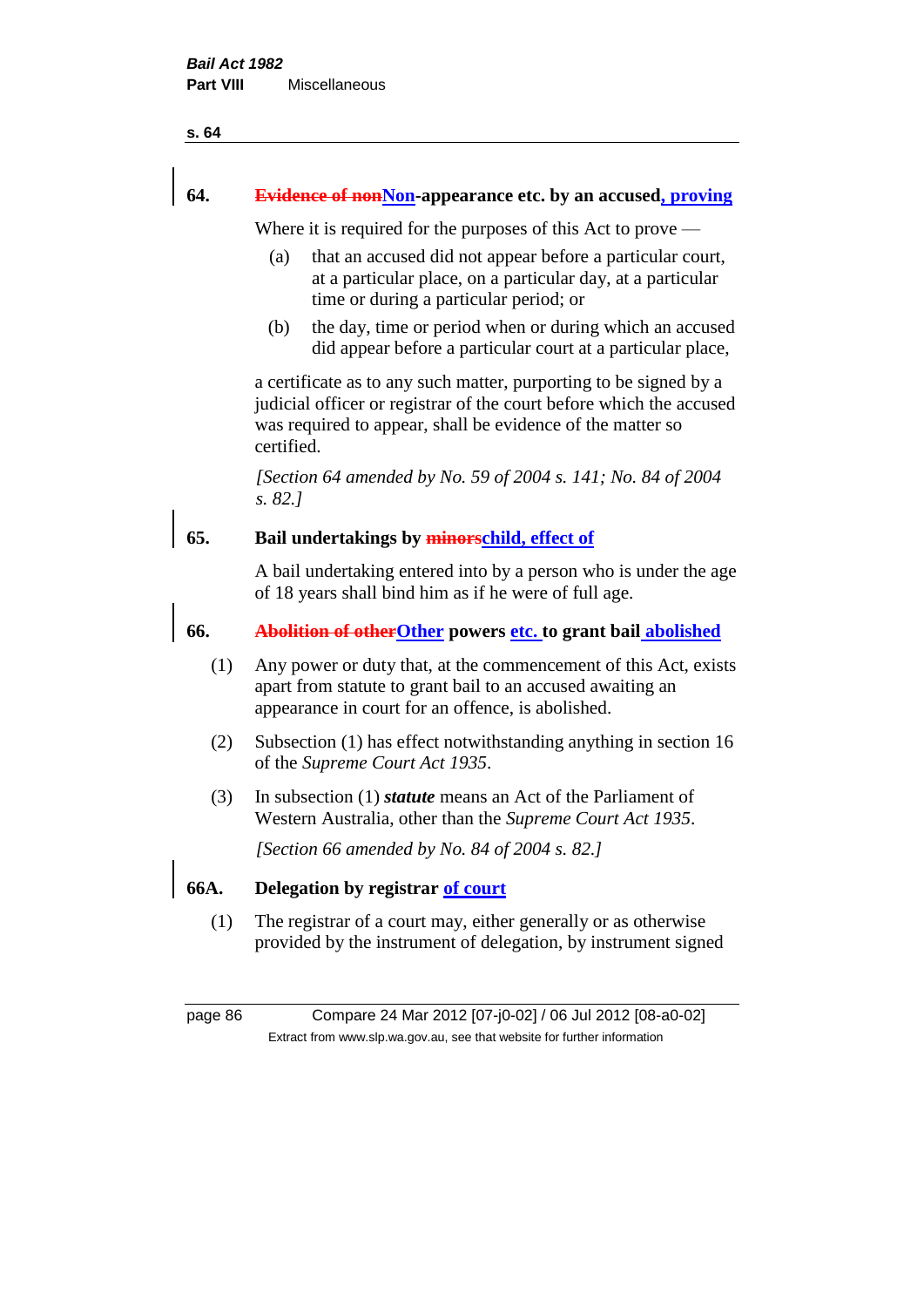by him, delegate to an officer of that court any function conferred on him by or under this Act other than —

- (a) this power of delegation; or
- (aa) a function conferred by section 11(3) or  $36(1)(a)$ ; or
- (b) any function that a judicial officer has required him to perform personally.
- (2) The superintendent of a detention centre under the *Young Offenders Act 1994* may, either generally or as otherwise provided by the instrument of delegation, by instrument signed by him, delegate to an officer of the Public Sector agency principally assisting the Minister administering that Act in its administration any function conferred on him by or under this Act, other than this power of delegation.

*[Section 66A inserted by No. 15 of 1988 s. 18; amended by No. 49 of 1988 s. 89; No. 31 of 1993 s. 8; No. 59 of 2004 s. 141; No. 65 of 2006 s. 52; No. 6 of 2008 s. 39.]* 

# **66B. Use of videoVideo link or audio link, use of in bail proceedings**

(1) In this section —

*audio link* means facilities (including telephone) that enable, at the same time, a judicial officer or authorised officer at one place to hear the accused at another place and vice versa;

*bail proceedings* means any proceedings under this Act including —

- (a) proceedings on a case for bail;
- (b) proceedings relating to the variation or revocation of bail;
- (c) proceedings on an application under section 48 or 49;
- (d) proceedings on an appeal under section 15A or 53;

*video link* means facilities (including closed circuit television) that enable, at the same time, a judicial officer or authorised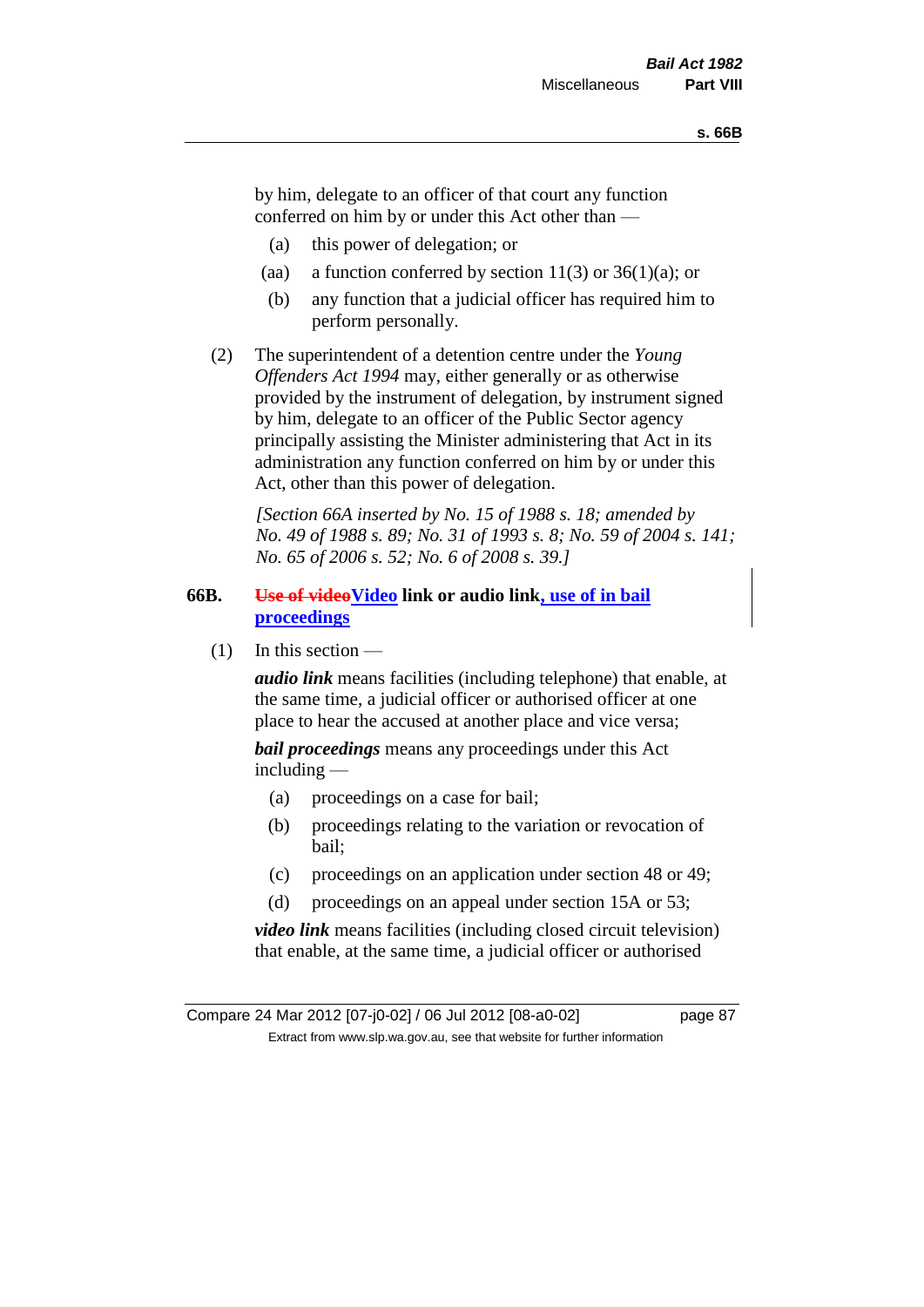officer at one place to see and hear the accused at another place and vice versa.

- (2) Bail proceedings may be conducted by means of a video link or an audio link.
- (3) Without limiting subsection (2), if a provision of this Act requires or authorises an accused to be brought before, or appear before, a court, judicial officer or authorised officer, the accused may be brought before, or appear before, the court or officer by means of a video link or an audio link.
- (4) An audio link is not to be used under this section unless a video link is not available and cannot reasonably be made available.
- (5) Nothing in this section prevents a court, judicial officer or authorised officer from requiring that an accused be brought before, or appear before, the court or officer in person for the purposes of bail proceedings.

*[Section 66B inserted by No. 6 of 2008 s. 40(1).]*

# **67. Regulations**

- (1) The Governor may make regulations, not inconsistent with this Act, prescribing such things as are required or permitted by this Act to be prescribed or as it is necessary or expedient to prescribe for the purposes thereof.
- (2) Without limiting the generality of subsection (1) regulations  $may -$ 
	- (a) make provision for or with respect to the making of applications —
		- (i) for or in relation to bail;
		- (ii) for the approval of sureties;
		- (iii) for the approval of security to be given by accused persons and sureties;

page 88 Compare 24 Mar 2012 [07-j0-02] / 06 Jul 2012 [08-a0-02] Extract from www.slp.wa.gov.au, see that website for further information

#### **s. 67**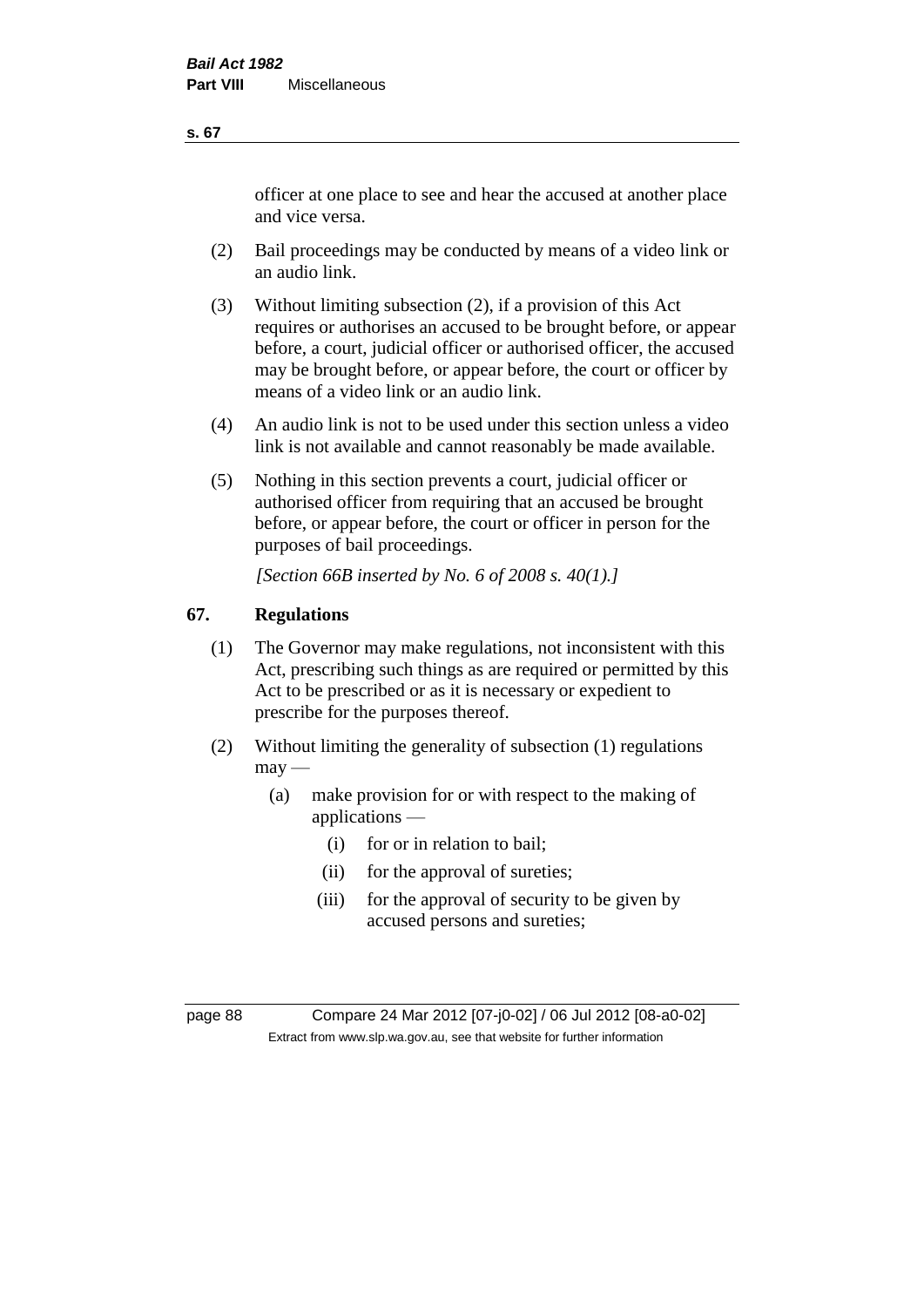- (iv) for the cancellation of a surety undertaking;
- (v) for an order under section 49,

and for the manner in which such applications are to be made and the procedure to be followed on such applications;

- (b) for the purposes of clause 5 of Part A of Schedule 1, prescribe the officer or officers who may grant bail for any prescribed appearance or class of appearance in court by an accused who is in custody;
- (c) make provision for, or with respect to the management, control, supervision and good order of premises established for the accommodation of persons to whom bail has been granted.
- (3) Regulations made under this section may provide that a contravention or failure to comply with a regulation constitutes an offence and may provide for penalties not exceeding a fine of \$500 for offences against the regulations.

*[Section 67 amended by No. 45 of 1993 s. 12; No. 84 of 2004 s. 83(3); No. 2 of 2008 s. 56(6); No. 6 of 2008 s. 30(3).]* 

*[68. Omitted under the Reprints Act 1984 s. 7(4)(g).]*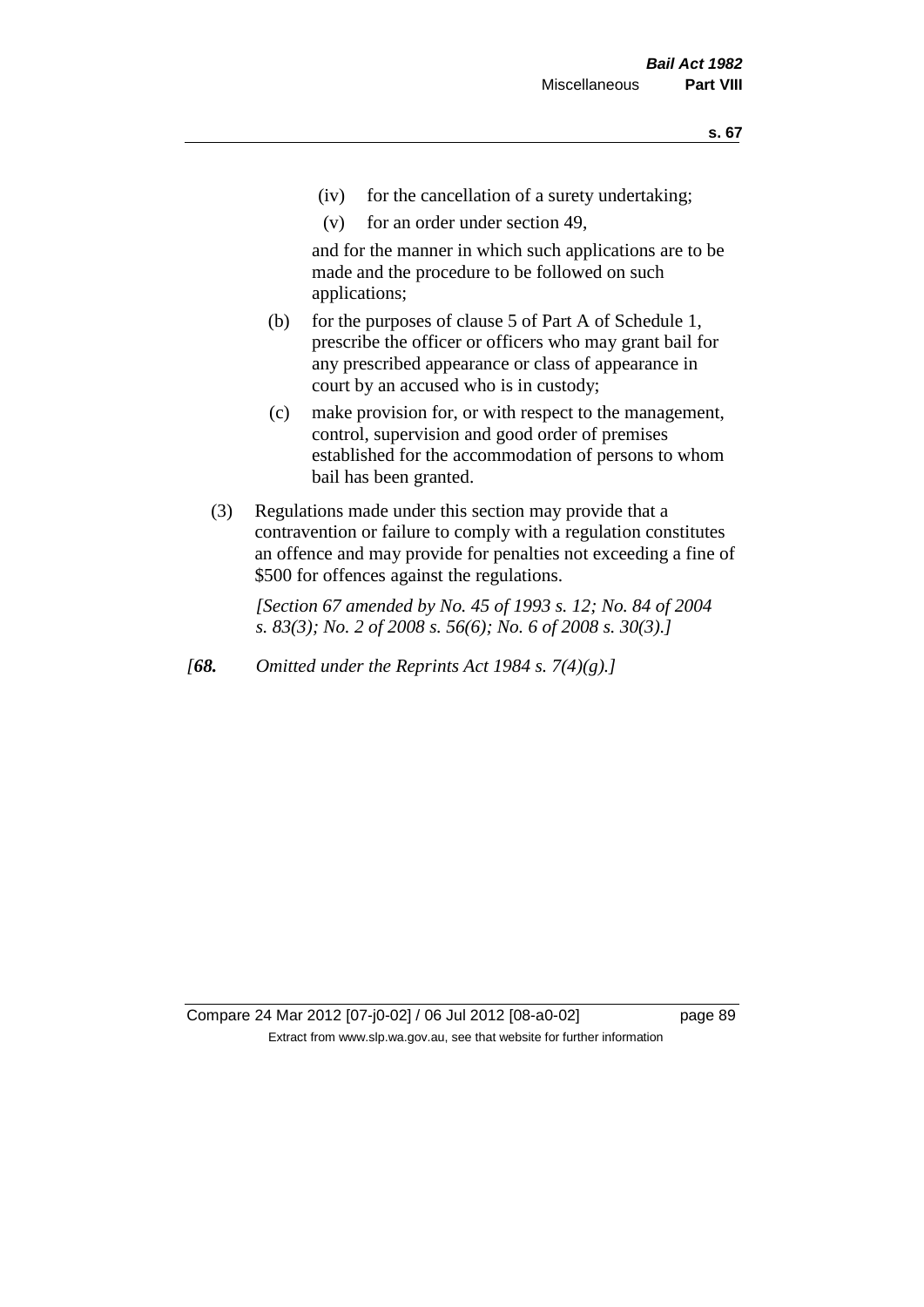# **Schedule 1 — Jurisdiction as to bail and related matters**

[s. 13, 17]

*[Heading inserted by No. 6 of 2008 s. 41(1).]*

### **Part A** — **Jurisdiction relating to bail**

*[Heading inserted by No. 6 of 2008 s. 41(2)(a).]*

**First Column**

**Second Column**

*Appearances in court*

*By whom bail may be granted or (where applicable) dispensed with*

*[Heading amended by No. 6 of 2008 s. 41(2)(b) and (c).]*

**1. Initial appearance** (1) **1. Initial appearance**  $(1)$ —The initial appearance in a court of summary jurisdiction or the Children's Court by an accused in, or in connection with, proceedings for an offence. In any case — (a) a justice; or (b) an authorised police officer; and in addition, in the case of a child, an authorised community services officer.  $(2)$   $\longrightarrow$   $(2)$   $\longrightarrow$  The initial appearance in the District Court or the Supreme Court, not being the initial appearance to which clause 3 applies. A judge of the District Court or a judge of the Supreme Court, as the case requires. *[Clause 1 amended by No. 15 of 1988 s. 19; No. 49 of 1988* 

*s. 90(a)(i); No. 59 of 2004 s. 141; No. 84 of 2004 s. 10(1) and 82.]*

page 90 Compare 24 Mar 2012 [07-j0-02] / 06 Jul 2012 [08-a0-02] Extract from www.slp.wa.gov.au, see that website for further information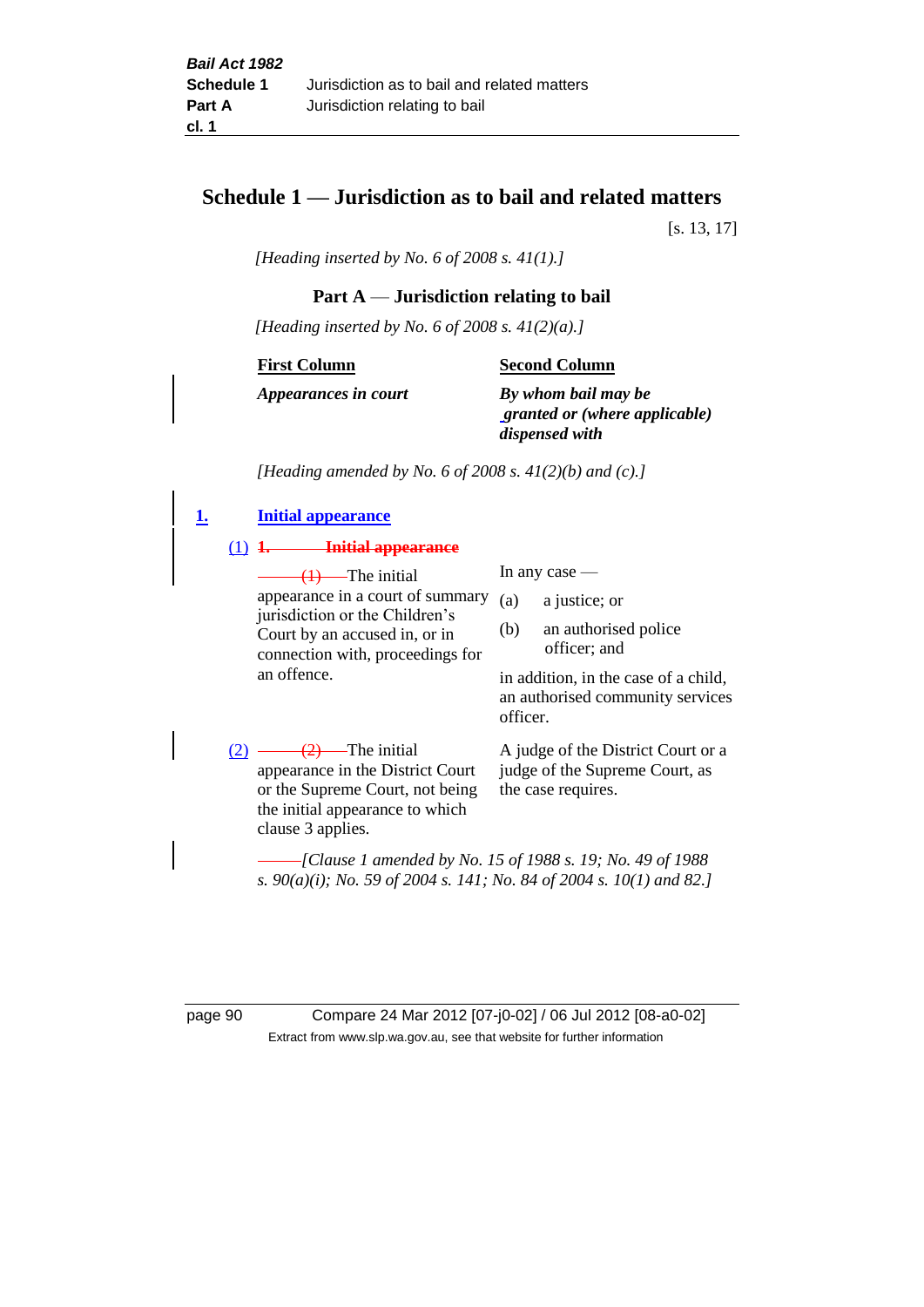### **First Column**

*Appearances in court*

### **Second Column**

*By whom bail may be granted or (where applicable) dispensed with*

# **2. Appearance after adjournment**

**2. Appearance after adjournment**

The judicial officer who orders the adjournment.

Appearance in any court or before a judicial officer by an accused after any adjournment of proceedings for an offence, not being a committal under clause 3.

*[Clause 2 amended by No. 84 of 2004 s. 82.]*

### **3**. 3. **Appearance on committal to Supreme Court or District Court**

The initial appearance by an accused in the Supreme Court or the committal. District Court after he has been The judicial officer who orders

committed thereto under any Act to be tried or sentenced or otherwise dealt with.

*[Clause 3 amended by No. 84 of 2004 s. 82.]*

### **4.** 4. **Appearance in connection with appeal etc.**

(1) (1) Appearance in connection with an application or appeal made under the *Criminal Appeals Act 2004* or with any order made in determining the application or appeal.

If the appeal is being determined by a single judge of the Supreme Court, a single judge of the Supreme Court;

If the appeal is being determined by the Court of Appeal, the Court of Appeal or a single judge of appeal.

 $(2)$  —  $(2)$  — Appearance in connection with a rehearing of The Children's Court.

Compare 24 Mar 2012 [07-j0-02] / 06 Jul 2012 [08-a0-02] page 91 Extract from www.slp.wa.gov.au, see that website for further information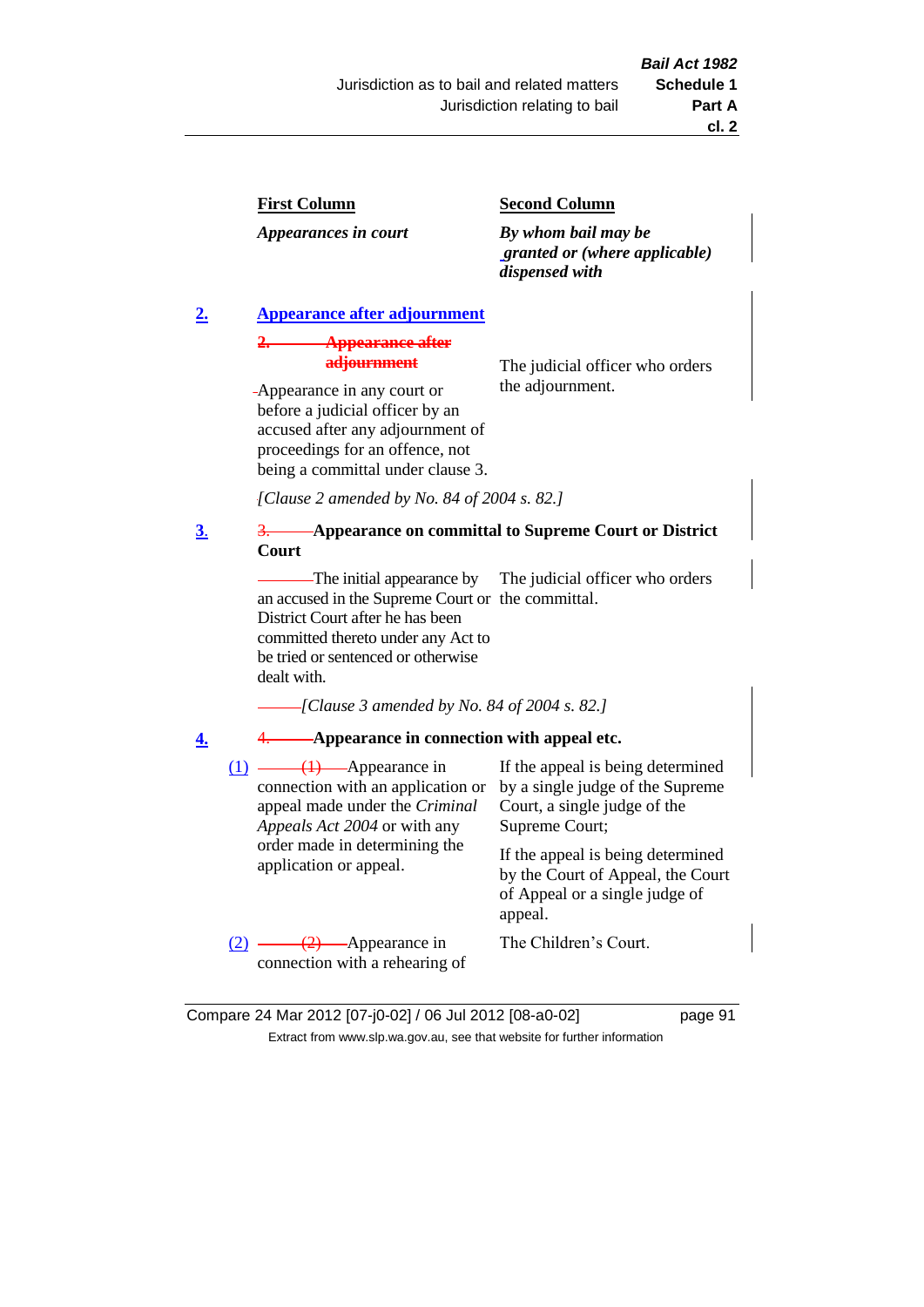page 92 Compare 24 Mar 2012 [07-j0-02] / 06 Jul 2012 [08-a0-02] Extract from www.slp.wa.gov.au, see that website for further information **First Column** *Appearances in court* **Second Column** *By whom bail may be granted or (where applicable) dispensed with* proceedings ordered under section 28 of the *Children's Court of Western Australia Act 1988*. (3) (3) Appearance in connection with the reconsideration of an order under section 40 of the *Children's Court of Western Australia Act 1988*. The Children's Court constituted by the President. *[Clause 4 inserted by No. 84 of 2004 s. 10(2).]* **5.** 5. **Appearance prescribed by regulation** Appearance in a court for any other purpose or following any other occurrence prescribed by regulations under this Act. The judicial or other officer prescribed by such regulations. **6.** 6. **Appearances not otherwise provided for** Any appearance in a court The judicial officer who, or court not otherwise provided for in this which, orders the appearance. Part or by regulations under this Act. **7. Term used: proceedings for an offence** In this Part, unless the contrary intention appears *proceedings for an offence* in clause 2 (but not in clause 1) includes any of the following proceedings relating to that offence — (a) appeal proceedings; and (b) proceedings on a writ of *habeas corpus*; and (c) proceedings on the re-appearance of an offender under section 50 of the *Sentencing Act 1995*.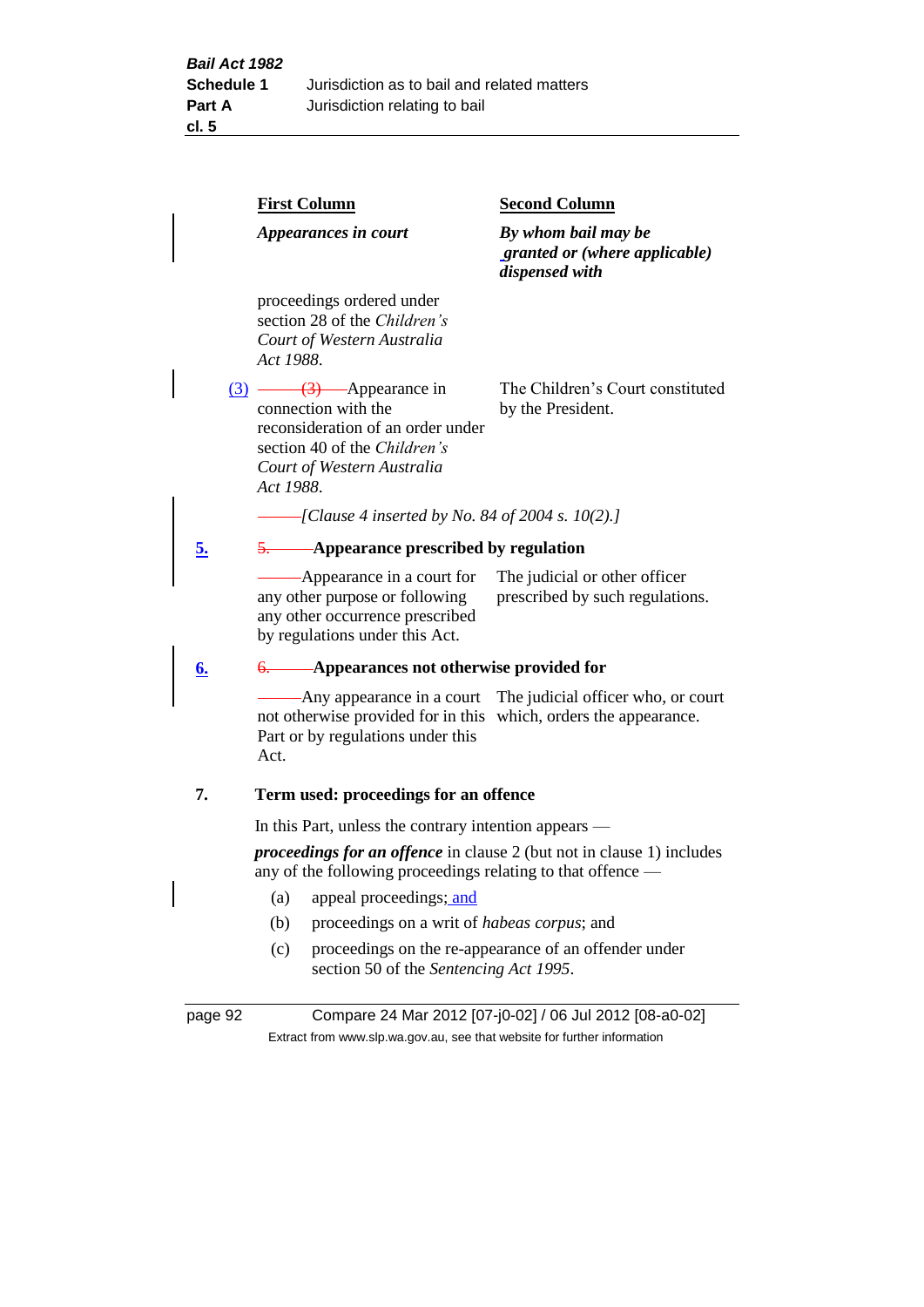*[Clause 7 inserted by No. 84 of 2004 s. 10(3).]*

### **Part B** — **Cessation of powers relating to bail**

*[Heading inserted by No. 6 of 2008 s. 41(3)(a).]*

### **1. Upon decision by judge, power of other officers ceases**

(1) In this clause —

*judge* means a judge of the Supreme Court, the Children's Court or the District Court.

- (2) After a judge has granted or refused bail for an appearance by an accused the power to grant bail for that appearance ceases to be vested  $in -$ 
	- (a) any judicial officer whose jurisdiction is inferior to that of the judge; or
	- (b) any authorised officer.
- (3) After a judge has dispensed with the requirement for bail for an appearance by an accused the power to grant or refuse bail for that appearance ceases to be vested in any officer referred to in subclause  $(2)(a)$  or  $(b)$ .

*[Clause 1 inserted by No. 6 of 2008 s. 41(3)(b).]*

### **1A. Upon decision by Court of Appeal, other powers cease**

After the Court of Appeal on an appeal under section 15A —

- (a) has granted or refused bail for an appearance by an accused, the power to grant or refuse bail for that appearance; or
- (b) has dispensed with the requirement for bail for an appearance by an accused, the power to grant or refuse bail for that appearance,

ceases to be vested in any judicial officer or in any authorised officer.

*[Clause 1A inserted by No. 6 of 2008 s. 41(3)(b).]*

Compare 24 Mar 2012 [07-j0-02] / 06 Jul 2012 [08-a0-02] page 93 Extract from www.slp.wa.gov.au, see that website for further information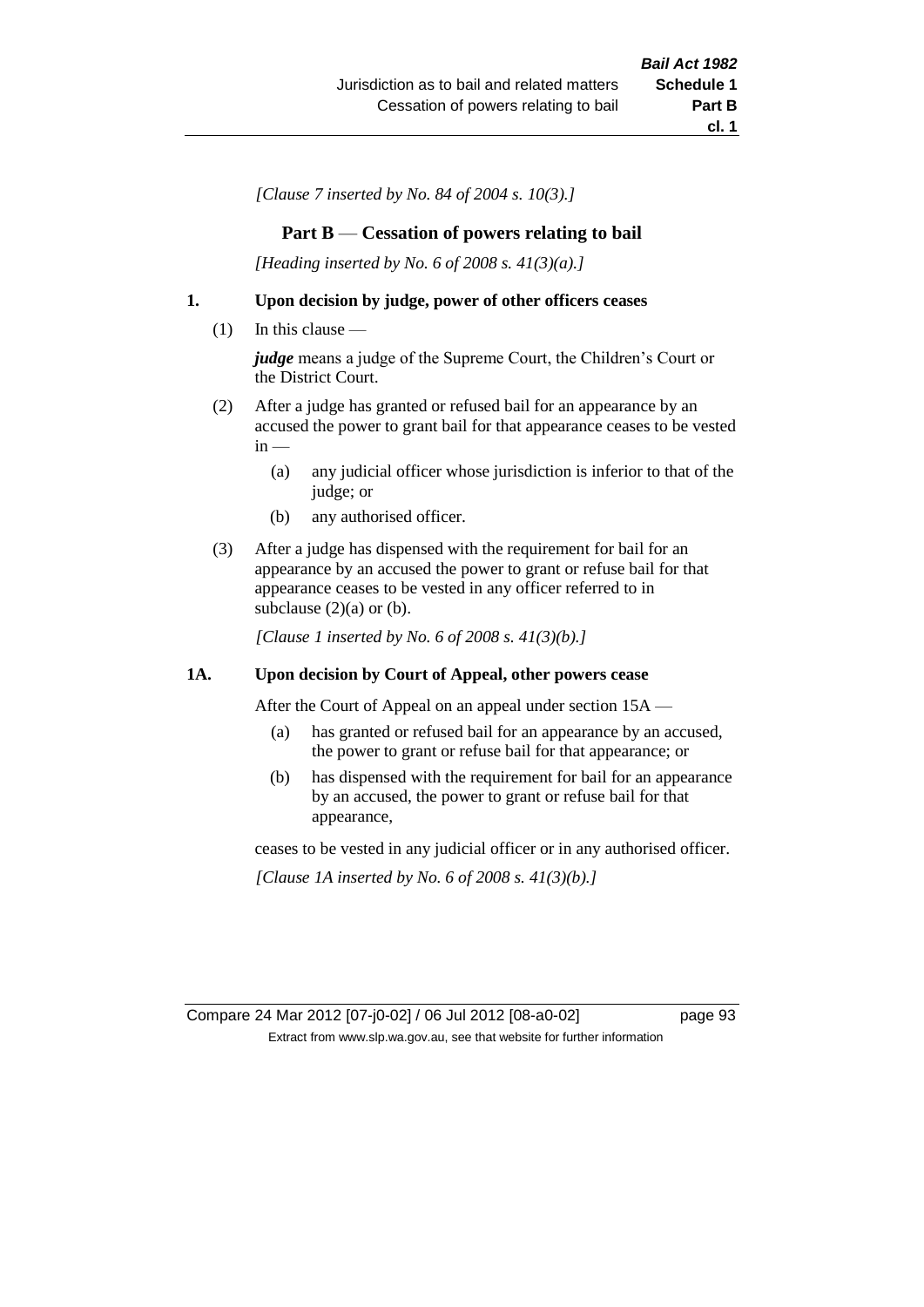### **2. Upon decision by judicial officer, his power and that of his peers ceases**

Except where clause 4 applies, the power to grant, refuse or dispense with bail for an appearance by an accused ceases to be vested in any judicial officer (including a judge of the Supreme Court) after he, or another judicial officer whose jurisdiction is co-extensive with his, has granted, refused or dispensed with bail for that appearance.

*[Clause 2 amended by No. 84 of 2004 s. 82; No. 6 of 2008 s. 41(3)(c) and (d).]*

## **3. Cessation of power uponUpon refusal of bail for initial appearance, certain powers cease**

- (1) After an authorised officer has refused bail for an initial appearance by an accused, the power to grant bail for that appearance ceases to be vested in another authorised officer, but a justice may nevertheless grant bail for that appearance.
- (2) After a justice has refused bail for an initial appearance by an accused, the power to grant bail for that appearance ceases to be vested in an authorised officer or another justice.

*[Clause 3 inserted by No. 6 of 2008 s. 41(3)(e).]*

### **4. Judicial officer's powers whereif accused proves new facts or changed circumstances**

Notwithstanding clause 2, where an accused has been refused bail for an appearance or has been granted bail therefor on terms or conditions with which he is unable or unwilling to comply, the judicial officer who granted or refused bail or another judicial officer whose jurisdiction is co-extensive with his has power to grant bail for that appearance or to vary the terms or conditions of bail previously granted therefor if the accused makes application and satisfies him  $that -$ 

- (a) new facts have been discovered, new circumstances have arisen or the circumstances have changed since bail was previously granted or refused for that appearance; or
- (b) he failed to adequately present his case for bail on the previous occasion when it was considered; or

page 94 Compare 24 Mar 2012 [07-j0-02] / 06 Jul 2012 [08-a0-02] Extract from www.slp.wa.gov.au, see that website for further information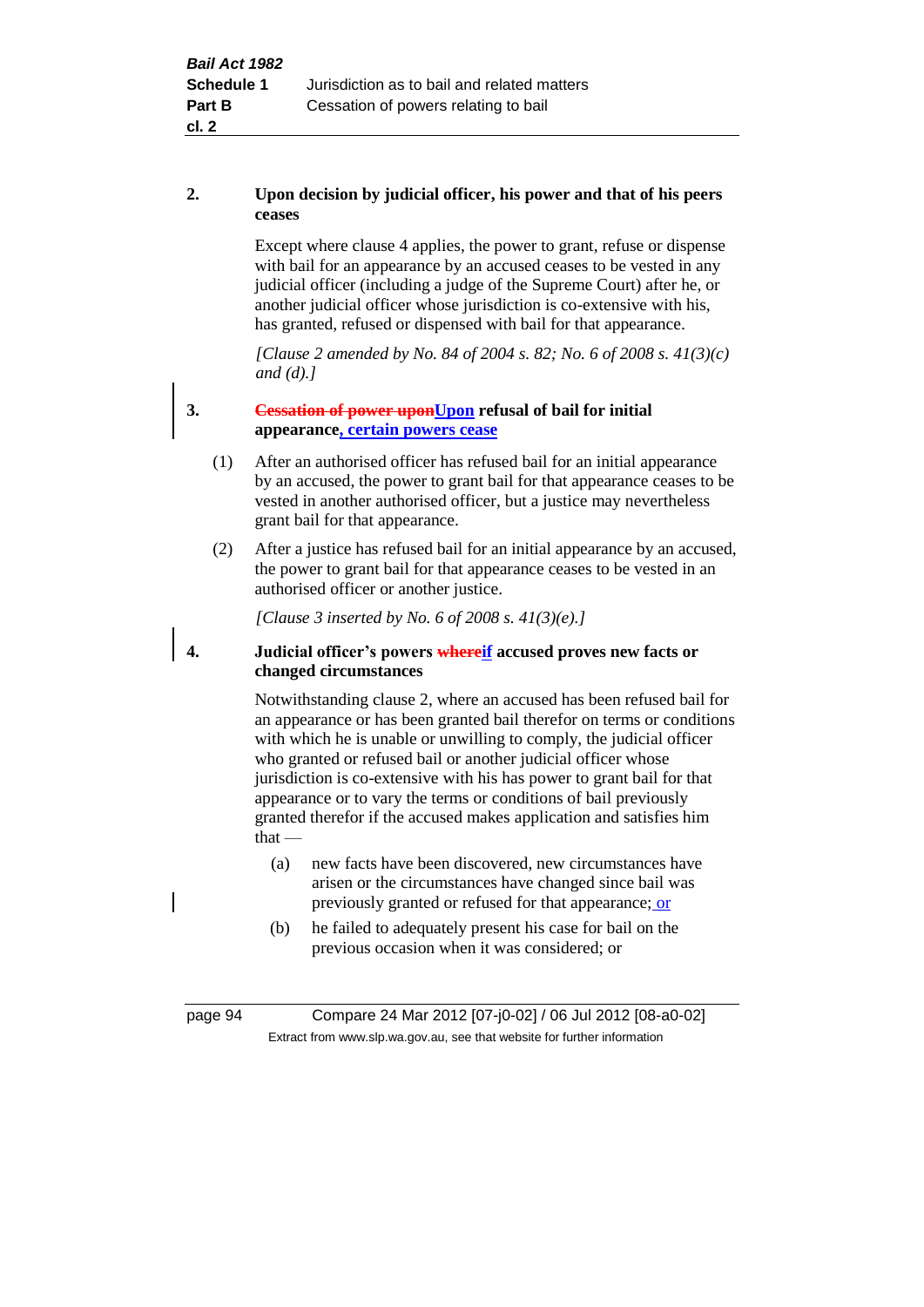(c) where bail was granted subject to a home detention condition, he has, since the previous occasion when his case for bail was considered, complied with the home detention condition for a period of one month or more.

*[Clause 4 amended by No. 61 of 1990 s. 14; No. 84 of 2004 s. 82.]*

### **Part C — Manner in which jurisdiction to be exercised**

*[Heading deleted by No. 6 of 2008 s. 41(4)(a).]*

### **1. Bail before conviction to be at discretion of bail authority,court etc., except for a-child**

Subject to clauses 3A and 3C, the grant or refusal of bail to an accused, other than a child, who is in custody awaiting an appearance in court before conviction for an offence shall be at the discretion of the judicial officer or authorised officer in whom jurisdiction is vested, and that discretion shall be exercised having regard to the following questions as well as to any others which he considers relevant —

- (a) whether, if the accused is not kept in custody, he may
	- (i) fail to appear in court in accordance with his bail undertaking; or
	- (ii) commit an offence; or
	- (iii) endanger the safety, welfare, or property of any person; or
	- (iv) interfere with witnesses or otherwise obstruct the course of justice, whether in relation to himself or any other person;
- (b) whether the accused needs to be held in custody for his own protection;
- (c) whether the prosecutor has put forward grounds for opposing the grant of bail;
- (d) whether, as regards the period when the accused is on trial, there are grounds for believing that, if he is not kept in custody, the proper conduct of the trial may be prejudiced;
- (e) whether there is any condition which could reasonably be imposed under Part D which would —

**cl. 1**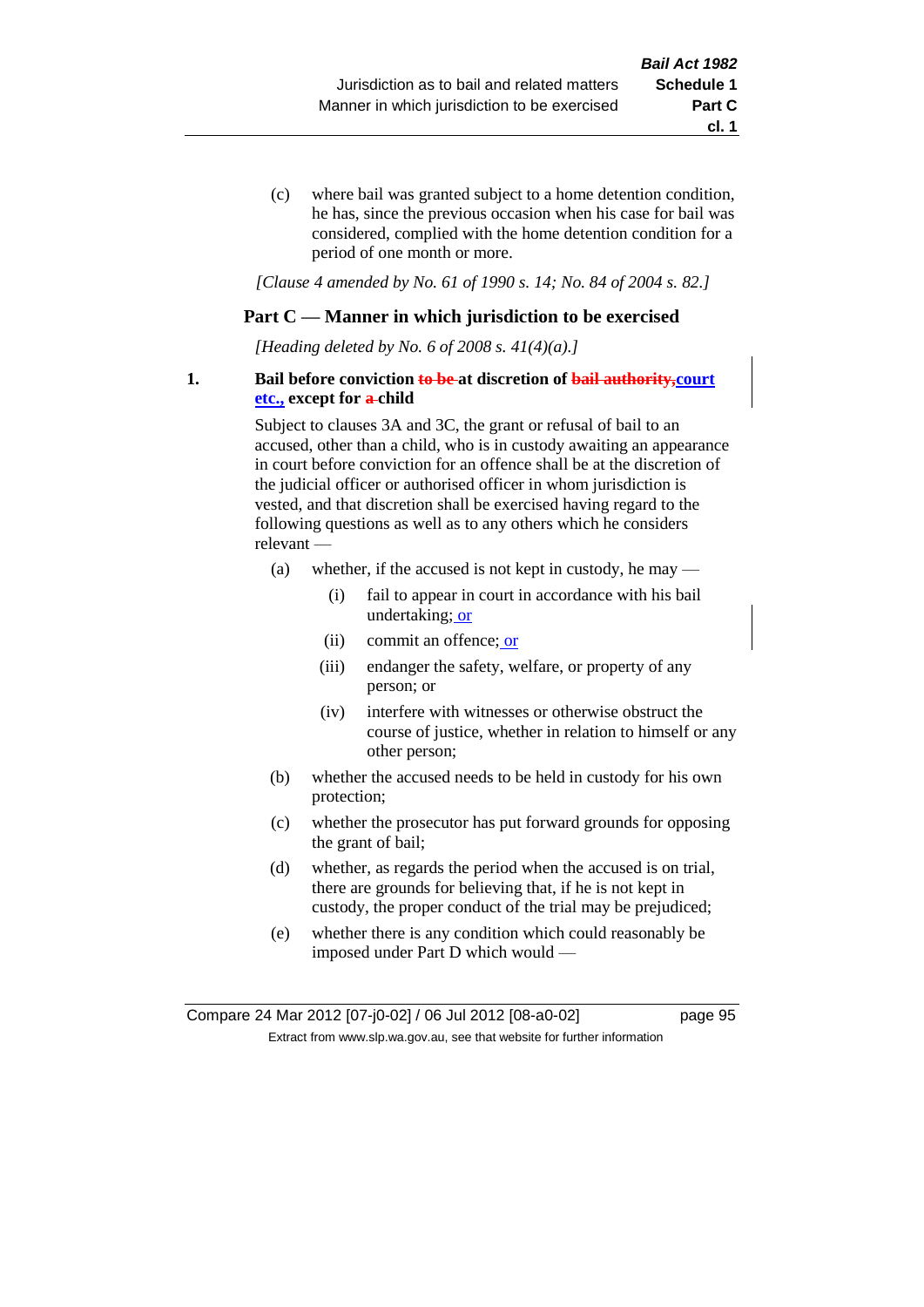- (i) sufficiently remove the possibility referred to in paragraphs (a) and (d); or
- (ii) obviate the need referred to in paragraph (b); or
- (iii) remove the grounds for opposition referred to in paragraph (c);
- (f) where the accused is charged with an offence that is alleged to have been committed in respect of a child, whether a condition should be imposed under Part D requiring the accused to reside at a place other than the place where the child resides;
- (g) whether the alleged circumstances of the offence or offences amount to wrongdoing of such a serious nature as to make a grant of bail inappropriate.

*[Clause 1 amended by No. 14 of 1992 s. 11; No. 45 of 1993 s. 10(2)(a); No. 54 of 1998 s. 8(a) and (b); No. 84 of 2004 s. 82; No. 6 of 2008 s. 41(4)(b).]*

# **2. Child to have qualified right to bail**

(1) In this clause —

*responsible person* means a parent, relative, employer or other person who, in the opinion of the judicial officer or authorised officer, is in a position to both influence the conduct of the child and provide the child with support and direction.

- (2) Subject to subclause (3), a child accused who is in custody awaiting an appearance in court before conviction for an offence has a right to be granted bail unless —
	- (a) in the opinion of the judicial officer or authorised officer in whom jurisdiction is vested —
		- (i) one or more of the questions set out in clause  $1(a)$ , (b), (d) and (g) must be answered in the affirmative; and
		- (ii) there is no condition which he could reasonably impose under Part D which would satisfy the relevant provision of clause 1(e);
		- or

| page 96 |  |
|---------|--|
|---------|--|

page 96 Compare 24 Mar 2012 [07-j0-02] / 06 Jul 2012 [08-a0-02] Extract from www.slp.wa.gov.au, see that website for further information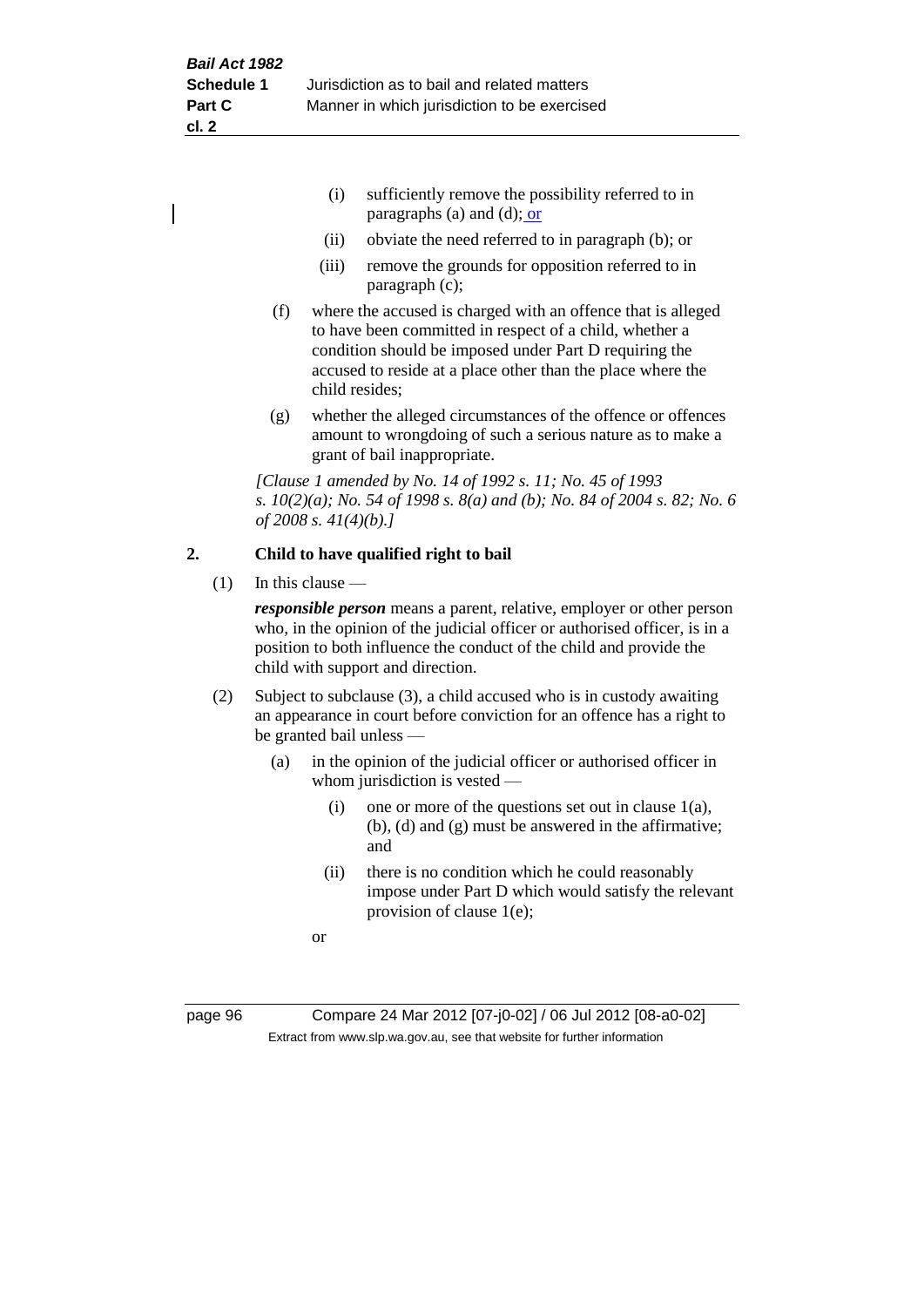(b) there is no responsible person willing to enter into an undertaking of the kind described in subclause (3)(c),

and if the child is refused bail he shall be dealt with in accordance with section 19(2) of the *Young Offenders Act 1994*.

- (3) The right of a child accused under subclause (2) is subject to  $-$ 
	- (a) clauses 3A and 3C; and
	- *[(b) deleted]*
	- (c) there being imposed as a condition on the grant of bail a requirement that before the release of the child on bail a responsible person undertakes in writing in the approved form to ensure that the child complies with any requirement of his bail undertaking mentioned in section  $28(2)(a)$ , (b), (c) and (d).
- (4) Subclauses (2)(b) and (3)(c) do not apply to a child accused if it appears to the judicial officer or authorised officer that the accused —
	- (a) is over the age of 17 years; and
	- (b) has sufficient maturity to live independently without the guidance or control of a parent or guardian.
- (5) For the purposes of this clause, the provisions of sections 46, 47, 48, 54, 55(2), 60 and  $67(2)(a)(iv)$  apply with all necessary changes as  $if -$ 
	- (a) references in those provisions to a surety and a surety undertaking were references to a responsible person and to an undertaking referred to in subclause (3)(c) respectively; and
	- (b) section  $54(1)(b)(i)$  read as follows  $\frac{1}{\sqrt{2}}$ 
		- (i) a person who has entered into an undertaking referred to in clause 2(3)(c) of Part C of Schedule 1 should no longer be regarded as a responsible person for the purposes of that clause, or is dead;  $\stackrel{22}{-}$

**cl. 2**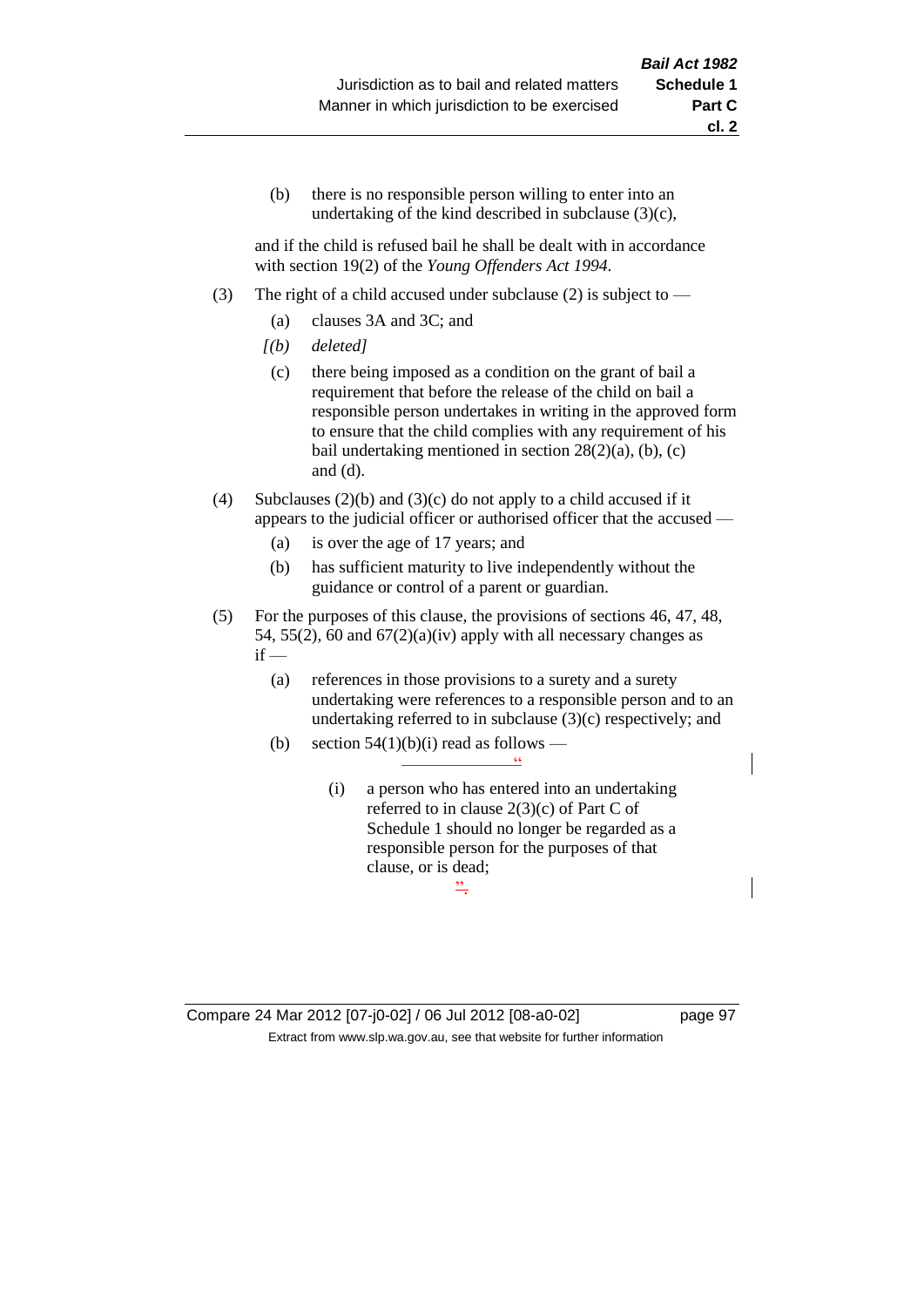(6) Where a child accused is released on bail his right to be at liberty is subject to the exercise of the powers in section 17A.

*[Clause 2 inserted by No. 45 of 1993 s. 10(2)(b); amended by No. 57 of 1997 s. 21(3)(a); No. 54 of 1998 s. 8(c); No. 34 of 2004 s. 251;Sch. 2 cl. 3(3); No. 84 of 2004 s. 82; No. 6 of 2008 s. 41(4)(c) and 43(4).]*

## **3. Matters relevant to consideration of clause cl. 1(a)**

In considering whether an accused may do any of the things mentioned in clause 1(a), the judicial officer or authorised officer shall have regard to the following matters, as well as to any others which he considers relevant —

- (a) the nature and seriousness of the offence or offences (including any other offence or offences for which he is awaiting trial) and the probable method of dealing with the accused for it or them, if he is convicted; and
- (b) the character, previous convictions, antecedents, associations, home environment, background, place of residence, and financial position of the accused; and
- (c) the history of any previous grants of bail to him; and
- (d) the strength of the evidence against him.

*[Clause 3 amended by No. 84 of 2004 s. 82.]*

### **3A. Bail whereAccused charged with etc. serious offence committed while accused on bail etc. for another serious offence, bail for**

- (1) Notwithstanding clause 1, 2 or 4 or any other provision of this Act, where —
	- (a) an accused is in custody
		- (i) awaiting an appearance in court before conviction for a serious offence; or
		- (ii) waiting to be sentenced or otherwise dealt with for a serious offence of which the accused has been convicted;

and

- (b) the serious offence is alleged to have been committed while the accused was —
	- (i) on bail for; or

page 98 Compare 24 Mar 2012 [07-j0-02] / 06 Jul 2012 [08-a0-02] Extract from www.slp.wa.gov.au, see that website for further information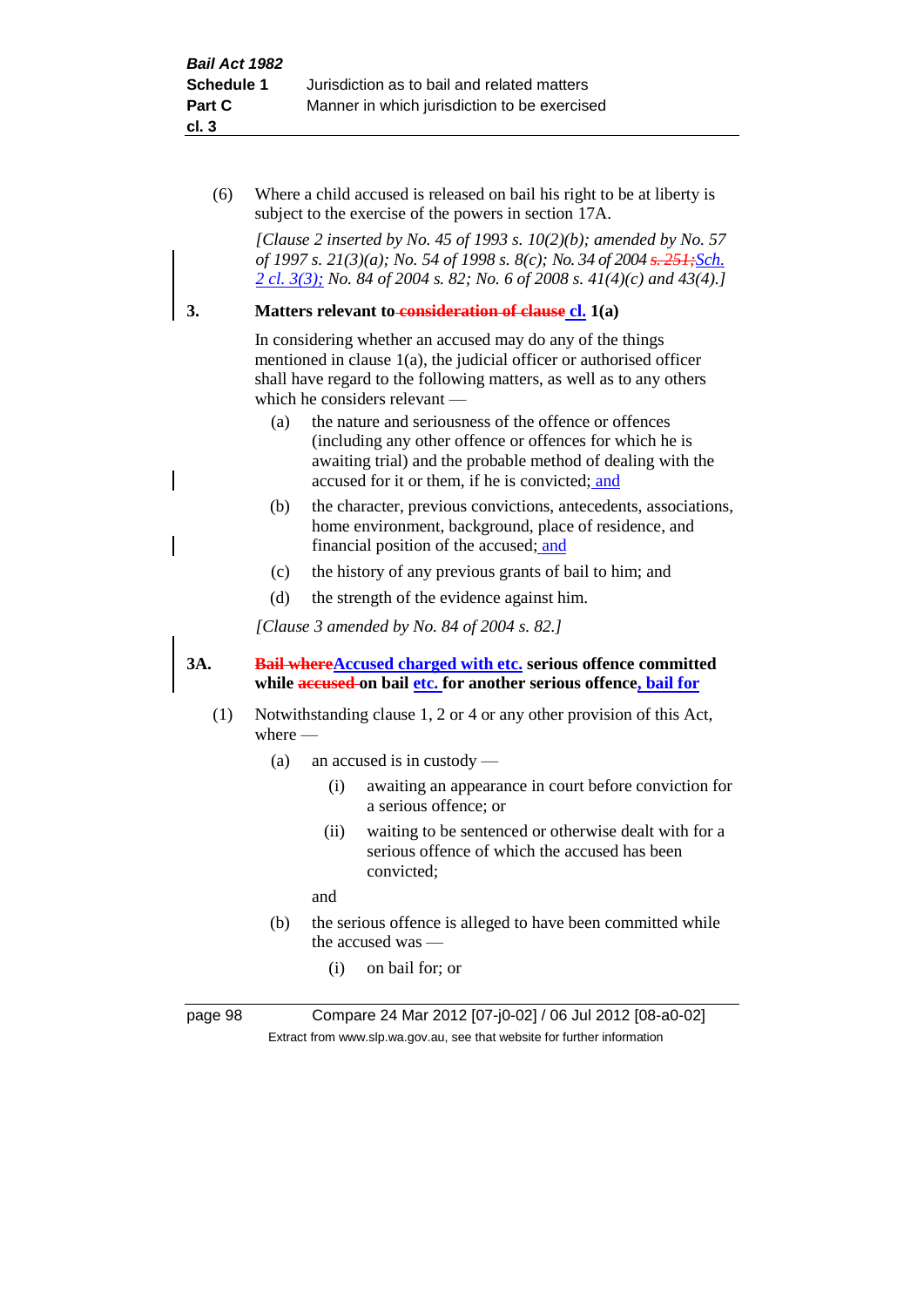(ii) at liberty under an early release order made in respect of,

another serious offence,

the judicial officer or (if section 16A does not apply) the authorised officer in whom jurisdiction is vested shall refuse to grant bail for the serious offence referred to in paragraph (a) unless the judicial officer or authorised officer —

- (c) is satisfied that there are exceptional reasons why the accused should not be kept in custody and, if clause 3B applies, is so satisfied only after complying with that clause; and
- (d) is also satisfied that bail may properly be granted having regard to the provisions of clauses 1 and 3 or, in the case of a child accused, clauses 2 and 3.
- (2) Notwithstanding section 7(1), where an accused is refused bail under subclause (1) for an appearance for a serious offence his case for bail need not be considered again under that subsection for an appearance for that offence unless he satisfies the judicial officer who may order his detention that —
	- (a) new facts have been discovered, new circumstances have arisen or the circumstances have changed since bail was refused; or
	- (b) he failed to adequately present his case for bail on the occasion of that refusal.
- (3) Where a child accused is refused bail under subclause (1) he shall be dealt with in accordance with section 19(2) of the *Young Offenders Act 1994*.

*[Clause 3A inserted by No. 45 of 1993 s. 10(2)(c); amended by No. 57 of 1997 s. 21(3)(b); No. 54 of 1998 s. 7 and 13(1); No. 84 of 2004 s. 82; No. 6 of 2008 s. 41(4)(d).]*

### **3B. Determination of exceptionalExceptional reasons under clausecl. 3A(1)), determining**

(1) This clause applies where it appears to the judicial officer or (if section 16A does not apply) the authorised officer that all or any of the acts alleged to constitute a serious offence referred to in clause 3A(1)(b) would, if proved in the appropriate proceedings, amount to a breach by the accused of a protective condition or order.

Compare 24 Mar 2012 [07-j0-02] / 06 Jul 2012 [08-a0-02] page 99 Extract from www.slp.wa.gov.au, see that website for further information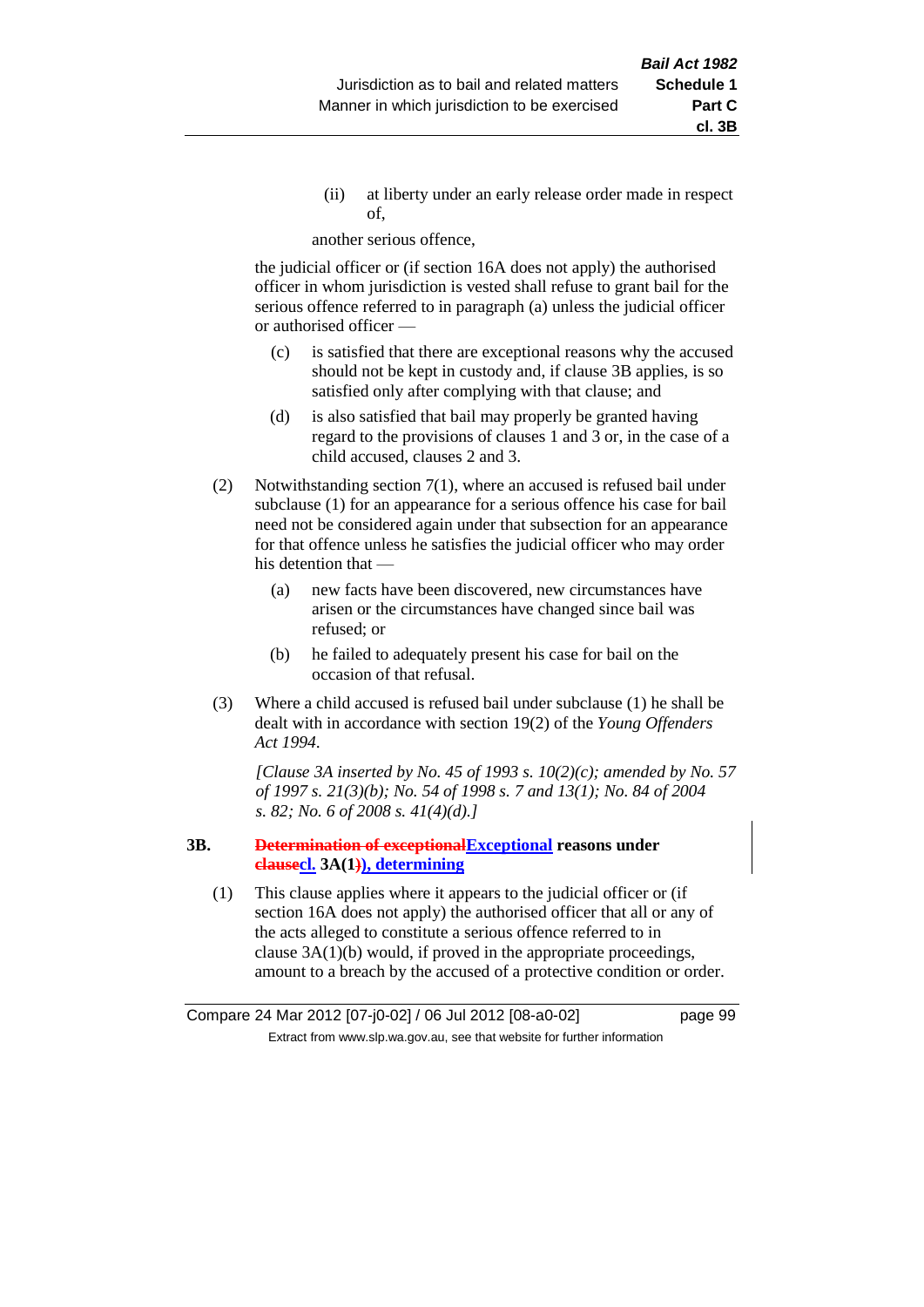- (2) The judicial officer or authorised officer shall, before making a decision that there are exceptional reasons for the purposes of clause  $3A(1)(c)$ , make enquiry, or cause enquiry to be made, whether there has already been —
	- (a) any breach by the accused of the protective condition or order that has been proved in proceedings; or
	- (b) any alleged breach by the accused of the protective condition or order that has not been so proved, including an allegation that has not been the subject of a prosecution or any other communication to any relevant official; or
	- (c) any alleged breach by the accused of any other protective condition or order that has been the subject of a prosecution.
- (3) On becoming aware of any such alleged breach, the judicial officer or authorised officer shall give each person for whose protection a protective condition or order referred to in subclause (2) was imposed or made (a *relevant person*) a reasonable opportunity to give evidence by affidavit on matters relating to that protective condition or order.
- (4) The judicial officer or authorised officer shall in making any decision for the purposes of clause  $3A(1)(c)$  —
	- (a) give due weight to  $-$ 
		- (i) any evidence given under subclause (3); and
		- (ii) any adverse effect that a grant of bail to the accused would have on a relevant person; and
		- (iii) any difficulty that a relevant person might have in proving any future breach of a protective condition or order;

### and

- (b) consider whether it would be appropriate to refuse bail and make a hospital order under section 5 of the *Criminal Law (Mentally Impaired Accused) Act 1996*; and
- (c) in the case of a condition imposed for a purpose mentioned in clause 2(2)(c) or (d) of Part D, treat any alleged breach of the condition as a serious matter even if the conduct alleged to amount to the breach in itself appears to be trivial; and

page 100 Compare 24 Mar 2012 [07-j0-02] / 06 Jul 2012 [08-a0-02] Extract from www.slp.wa.gov.au, see that website for further information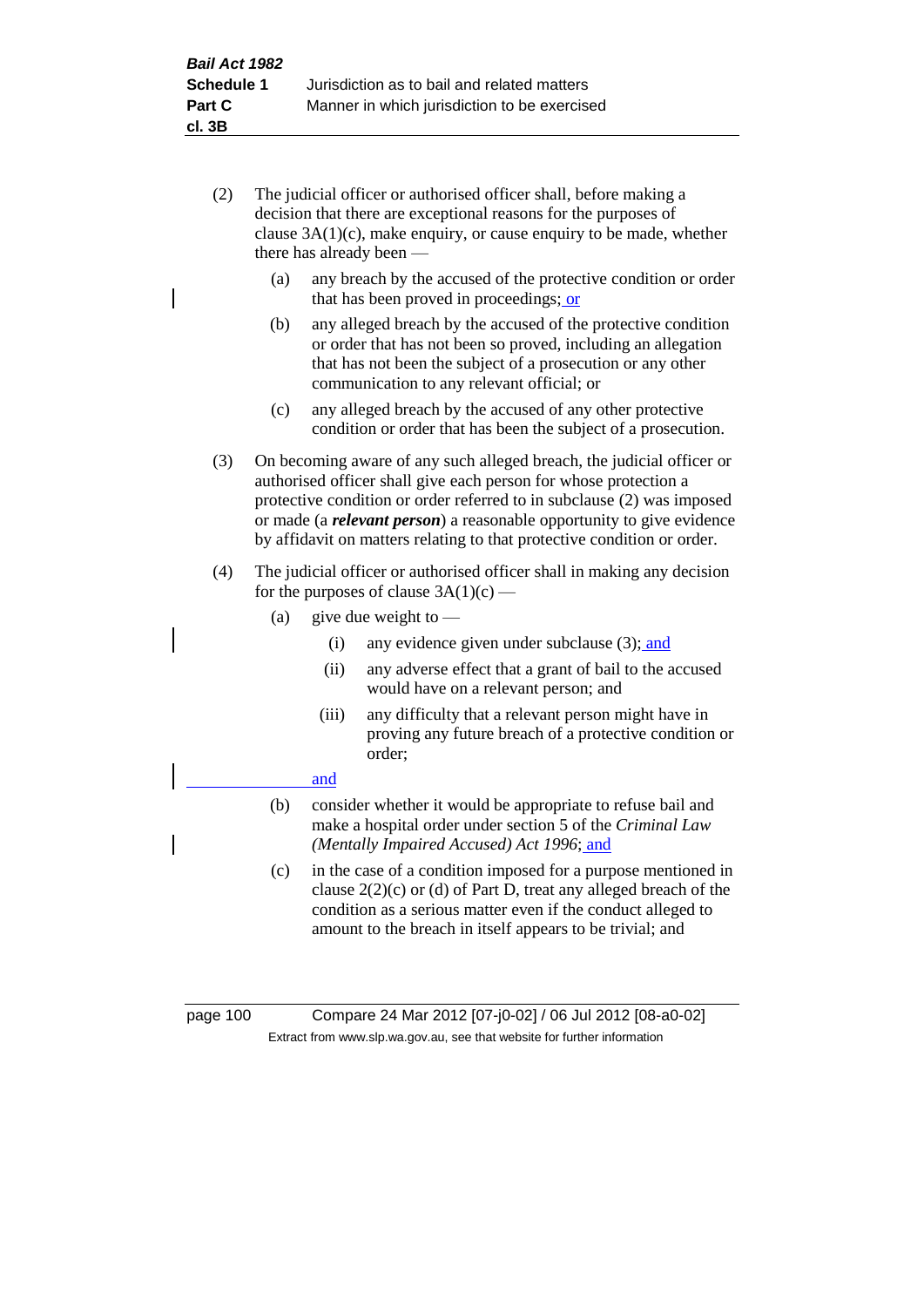- (d) consider whether any alleged breach of a protective condition or order that has occurred shows that the purpose of the condition or order has not been achieved and that the accused should be kept in custody.
- (5) The provisions of this clause do not limit the matters that the judicial officer or authorised officer may take into account for the purposes of clause  $3A(1)(c)$ .
- (6) In this clause —

### *protective condition or order* means —

- (a) a condition imposed for a purpose mentioned in clause  $2(2)(c)$  or (d) of Part D; or
- (b) a violence restraining order or a police order under the *Restraining Orders Act 1997*; or
- (c) a Part VII order under the *Justices Act 1902* <sup>3</sup>
	- (i) that under section 86 of the *Restraining Orders Act 1997* is taken to be a misconduct restraining order under that Act; and
	- (ii) that shows on the face of the order that the causing or threatening of personal injury by the accused was a ground for the making of the order.

*[Clause 3B inserted by No. 54 of 1998 s. 13(2); amended by No. 38 of 2004 s. 60; No. 59 of 2004 s. 141; No. 84 of 2004 s. 11 and 82.]*

### **3C. Bail in murder cases**

Notwithstanding clause 1, 2 or 4 or any other provision of this Act, where an accused is in custody —

- (a) awaiting an appearance in court before conviction for an offence of murder; or
- (b) waiting to be sentenced or otherwise dealt with for an offence of murder of which the accused has been convicted,

the judicial officer in whom jurisdiction is vested shall refuse to grant bail for the offence unless the judicial officer is satisfied that —

(c) there are exceptional reasons why the accused should not be kept in custody; and

Compare 24 Mar 2012 [07-j0-02] / 06 Jul 2012 [08-a0-02] page 101 Extract from www.slp.wa.gov.au, see that website for further information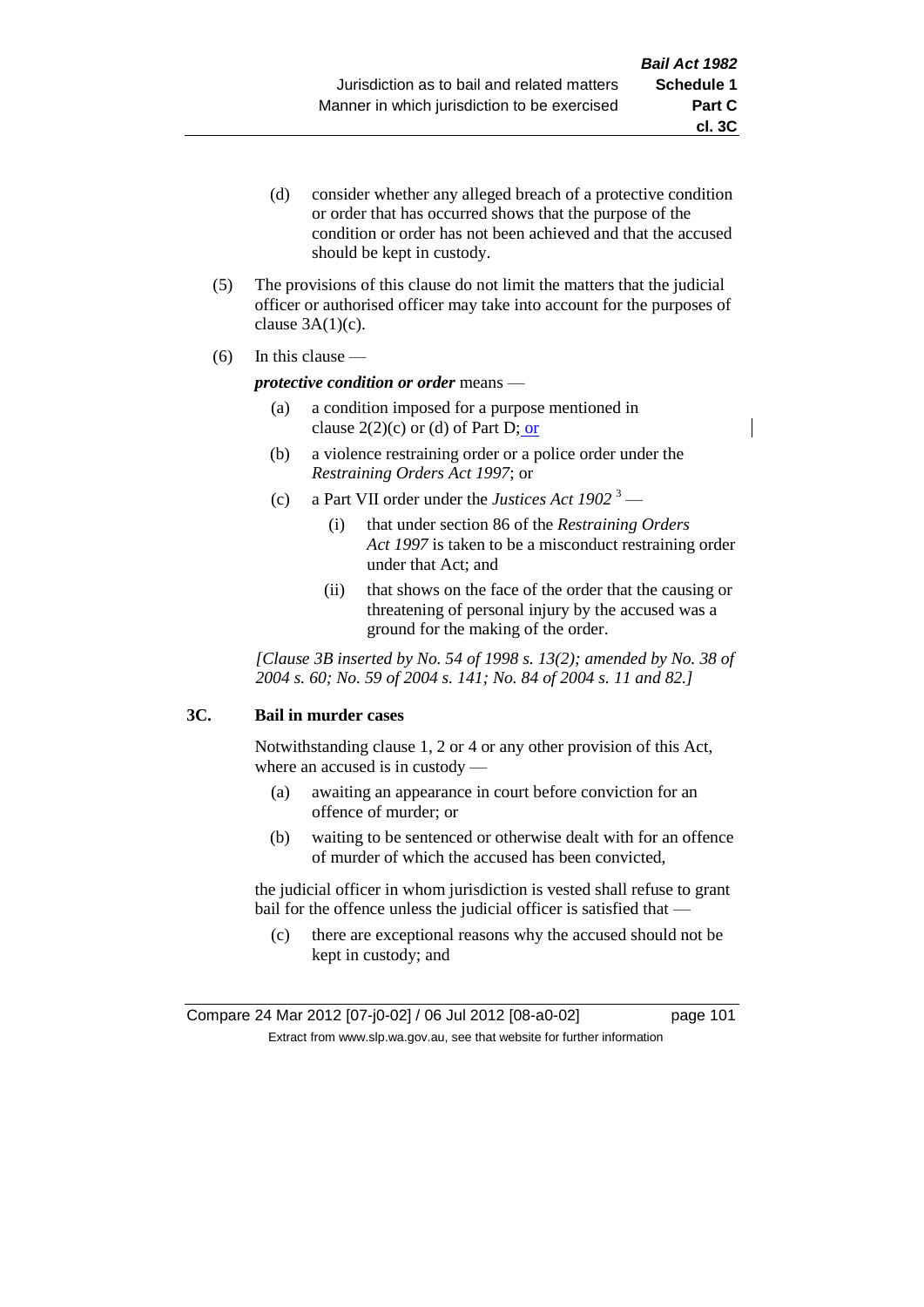(d) bail may properly be granted having regard to the provisions of clauses 1 and 3 or, in the case of a child, clauses 2 and 3.

*[Clause 3C inserted by No. 6 of 2008 s. 41(4)(e); amended by No. 29 of 2008 s. 24(7).]*

### **4. Bail after conviction: for accused awaiting sentence**

- (1) Subject to clauses 3A and 3C, the grant or refusal of bail to an accused, other than a child, who is in custody waiting to be sentenced or otherwise dealt with for an offence of which the accused has been convicted shall be at the discretion of the judicial officer in whom jurisdiction is vested, and that discretion shall be exercised having regard to the questions set out in clause 1 as well as to any others which the judicial officer considers relevant.
- (2) A child accused who is in custody waiting to be sentenced or otherwise dealt with for an offence of which the child accused has been convicted has the same right to be granted bail as a child accused referred to in clause 2(2), and the provisions of clause 2 apply accordingly.

*[Clause 4 inserted by No. 6 of 2008 s. 41(4)(f).]*

### **4A. Bail after conviction: for accused awaiting disposal of appeal**

In deciding whether or not to grant bail to an accused who is in custody waiting for the disposal of appeal proceedings, the judicial officer shall consider whether there are exceptional reasons why the accused should not be kept in custody, and shall only grant bail to the accused if satisfied that —

- (a) exceptional reasons exist; and
- (b) it is proper to do so having regard to the provisions of clauses 1 and 3 or, in the case of a child, clauses 2 and 3.

*[Clause 4A inserted by No. 6 of 2008 s. 41(4)(f).]*

**5. Exception to cl. 4A for bail for anin appeal under the** *Criminal Appeals Act 2004* **Part 2**

> Clause 4A does not apply to the bail of a person who is awaiting the disposal of appeal proceedings under Part 2 of the *Criminal Appeals Act 2004*; such a person shall be deemed for the purposes of this Part

page 102 Compare 24 Mar 2012 [07-j0-02] / 06 Jul 2012 [08-a0-02] Extract from www.slp.wa.gov.au, see that website for further information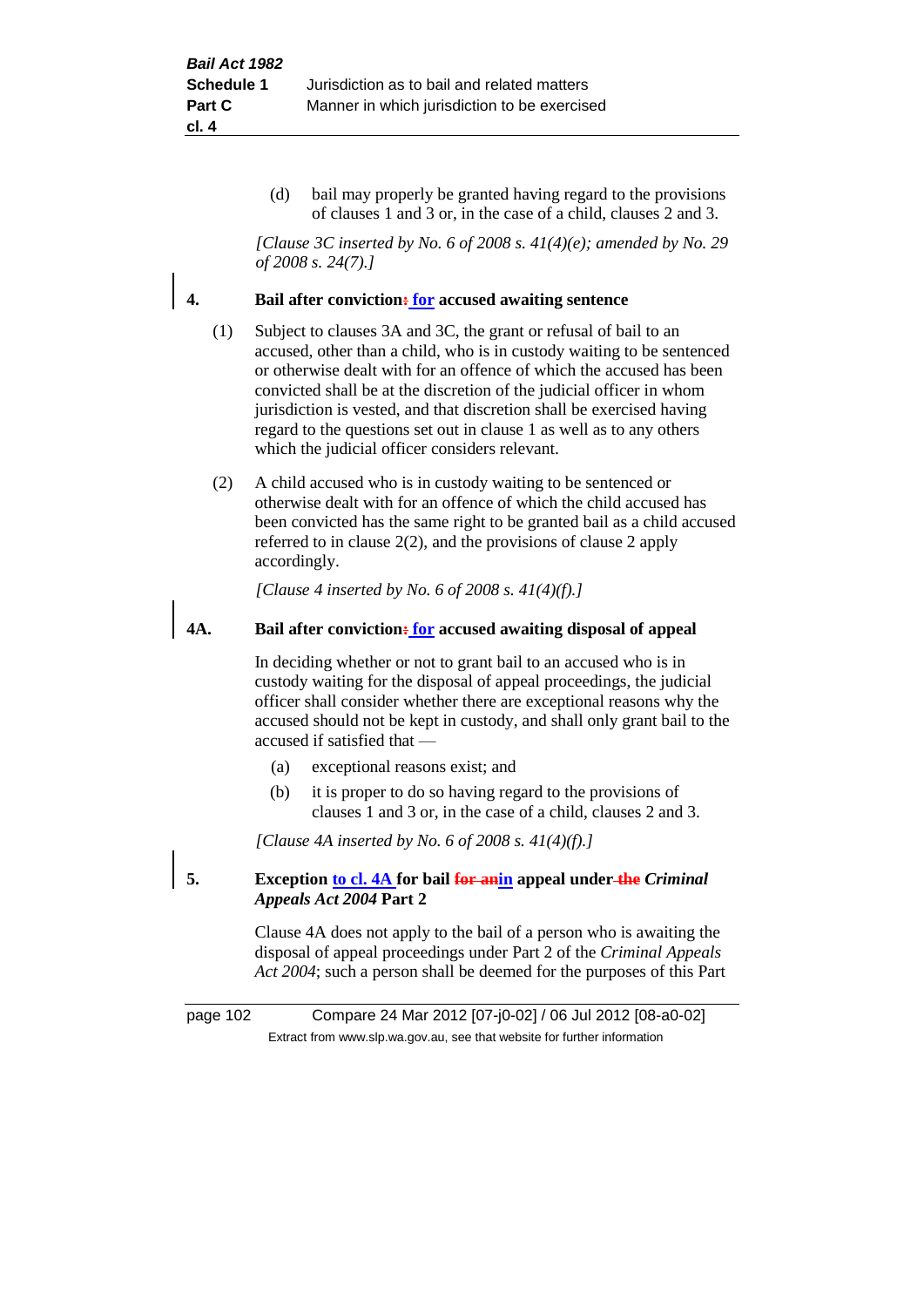to be awaiting an appearance in court before conviction for an offence.

*[Clause 5 inserted by No. 33 of 1989 s. 18; amended by No. 59 of 2004 s. 141; No. 84 of 2004 s. 11; No. 6 of 2008 s. 41(4)(g).]*

### **6. Bail of people on community orders etc.**

For the purpose of determining whether clause 4 applies, a person in custody —

- (a) under section 50, 79, 84E, 128, 129 or 132 of the *Sentencing Act 1995* in connection with a possible breach of a conditional release order, a sentence of suspended imprisonment or conditional suspended imprisonment or a community order imposed under that Act; or
- (b) under section 43 of the *Young Offenders Act 1994* in respect of an alleged breach of a youth community based order, an intensive youth supervision order or a conditional release order made under that Act,

is to be taken as not having been convicted of the offence for which the sentence was imposed.

*[Clause 6 inserted by No. 78 of 1995 s. 8; amended by No. 27 of 2004 s. 13(3).]*

*[Heading deleted by No. 6 of 2008 s. 41(4)(h).]*

### **7. Bail for initial appearance to be for not more than 30 days**

In fixing the terms of bail of an accused for his initial appearance in court for an offence, a justice or an authorised officer shall require him to make the appearance within the period of 30 days commencing on and including the day on which the accused was arrested for the offence.

*[Clause 7 amended by No. 84 of 2004 s. 82; No. 6 of 2008 s. 41(4)(i).]*

### **8. Bail on adjournment in court of summary jurisdiction to be for not more than 30 days except by consent**

In fixing the terms of bail of an accused for an appearance in court after an adjournment of proceedings for an offence, a judicial officer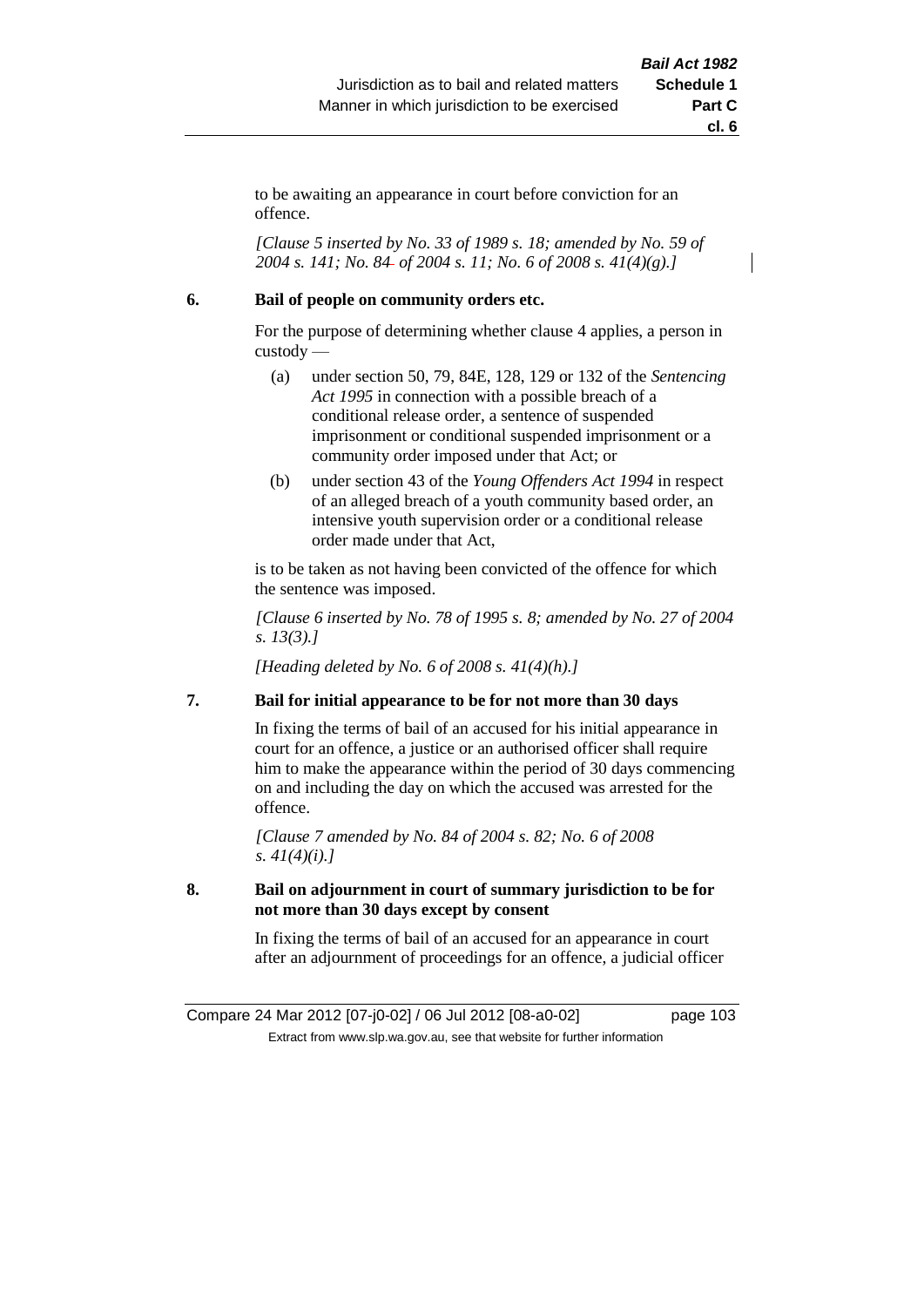sitting as a court of summary jurisdiction shall require him to make the appearance within the period of 30 days commencing on and including the day on which the proceedings are adjourned, unless the accused consents to appear on a later day.

*[Clause 8 amended by No. 49 of 1988 s. 90(c); No. 59 of 2004 s. 141; No. 84 of 2004 s. 82.]*

# **9. Provision as to calculation of time9. Calculating periods for cl. 7 and 8**

The periods specified in clauses 7 and 8 shall be calculated to include any Sunday or public holiday.

# **Part D — Conditions which may be imposed on a grant of bail**

# **1. Conditions as to forfeiture and giving, sureties, security may be imposed on the accused and suretiesetc.**

- (1) A judicial officer or authorised officer, on a grant of bail, may impose conditions under this clause if he considers that it is desirable to do so to ensure the performance of the accused's bail undertaking.
- (2) If a judicial officer or authorised officer considers that it is desirable as mentioned in subclause (1), he may in addition to releasing the accused on his bail undertaking impose any one or more of the following conditions —
	- (a) that the accused in his bail undertaking agree to forfeit a specified amount of money if he fails to comply with any requirement of his bail undertaking mentioned in section  $28(2)(a)$  or (b); or
	- (b) that a surety or a specified number of sureties enter into a surety undertaking or surety undertakings whereby he or they agree to forfeit a specified amount or specified amounts of money if the accused fails to comply with any requirement of his bail undertaking mentioned in section 28(2)(a) or (b); or
	- (c) that any of them the accused and the surety or sureties give security of a specified value, including the deposit of a specified amount of cash, for the performance of their respective obligations; or

page 104 Compare 24 Mar 2012 [07-j0-02] / 06 Jul 2012 [08-a0-02] Extract from www.slp.wa.gov.au, see that website for further information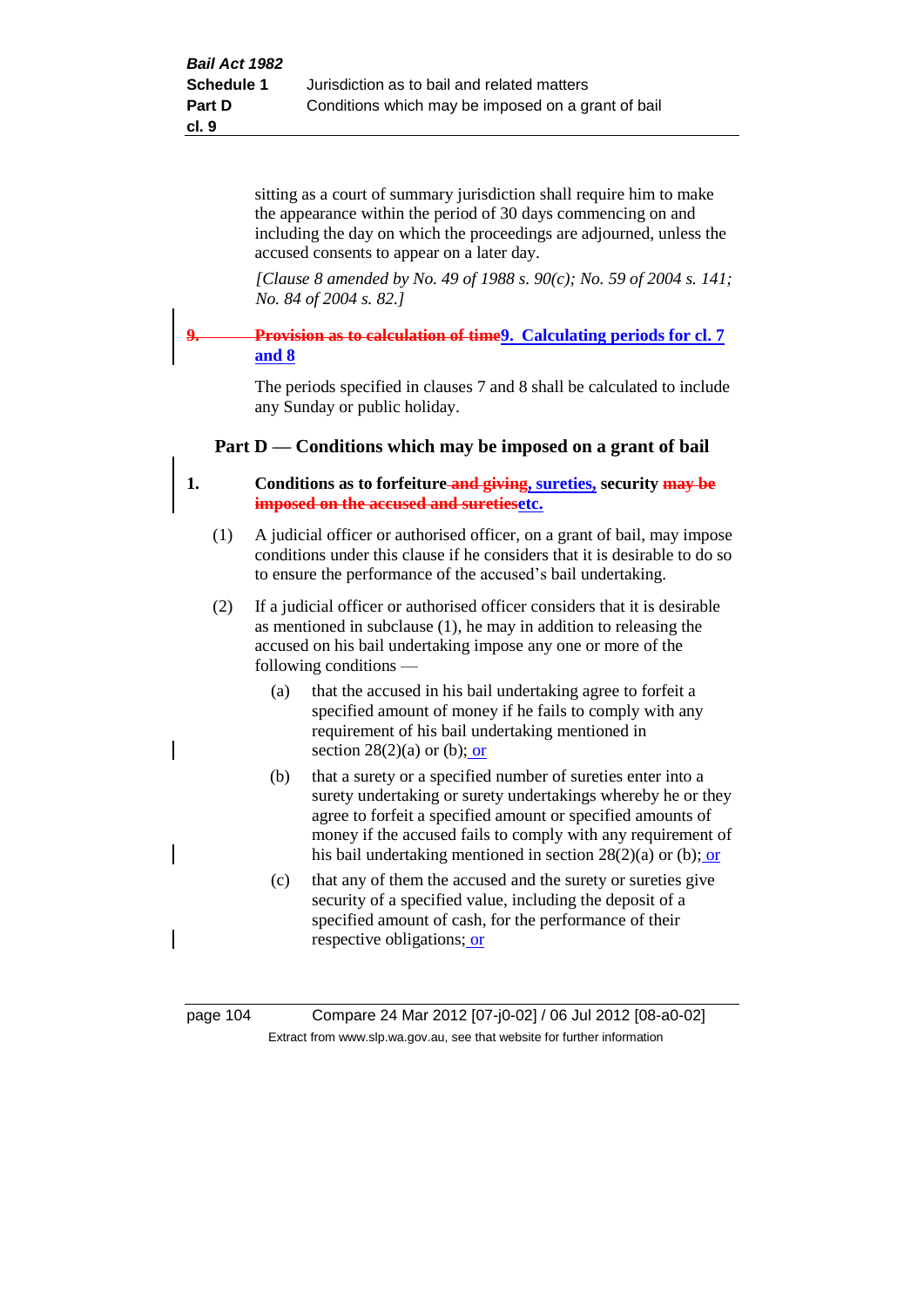- (d) that any of them the accused and the surety or sureties deposit with a specified officer any specified passbook or document relating to the title to, or ownership of, any account or other asset offered as security for the performance of their respective obligations; or
- (e) that any of them the accused and the surety or sureties, at his or their own expense or otherwise, enter into such mortgage, charge, assignment or other transaction, or take such other step, as may be required, including completion of the necessary documents, to render any security effective and enforceable by the State.
- (3) The nature and sufficiency of any security, and the documentation therefor, required under subclause (2) shall be determined by the judicial officer or authorised officer who imposed the condition or, if no determination is so made —
	- (a) by the person before whom the bail undertaking is entered into, where the security is to be given by the accused; and
	- (b) where the security is to be given by a surety, by any person authorised under section 36 to approve the surety or before whom the surety undertaking is entered into.
- (4) When a bail undertaking ceases to have effect as provided in section 34(a) to (d), or upon an accused being acquitted of a charge under section  $51(1)$  or  $(2)$  or discharged from further proceedings therefor, each of them the accused, or where section  $34(b)$  applies his personal representative, and any surety is entitled to have returned to him any security given under subclause (2).
- (5) When a surety undertaking ceases to have effect as provided in section 47(a) to (f), a surety is entitled to have returned to him any security given under subclause  $(2)$ .

*[Clause 1 amended by No. 65 of 2003 s. 121(3); No. 84 of 2004 s. 82; No. 6 of 2008 s. 18(3).]*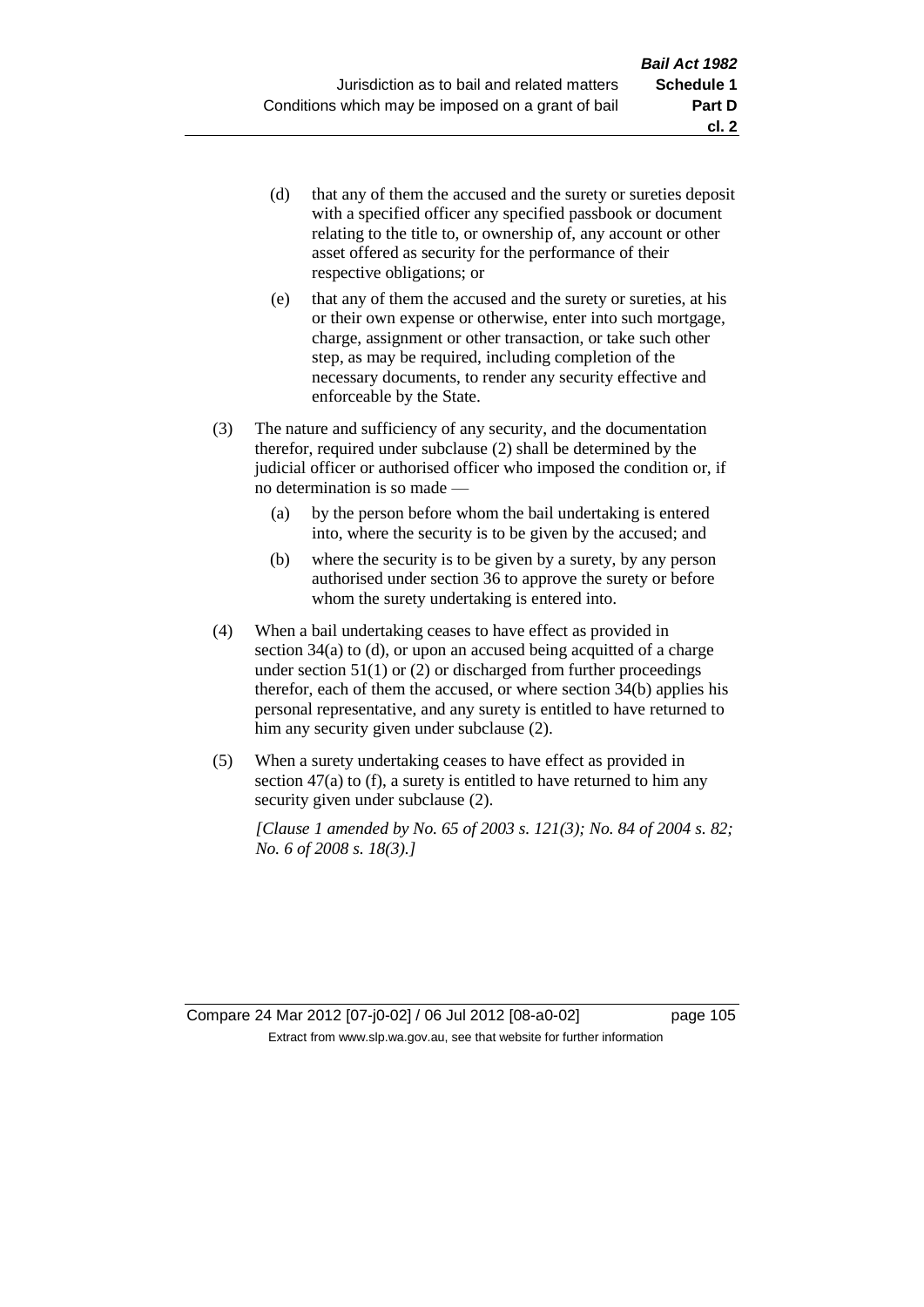# **2. Other conditions which may be imposed**

- (1) A judicial officer or authorised officer, on a grant of bail, may impose conditions —
	- (a) to be complied with before the accused is released on bail or while the accused is on bail; or
		- (b) as to the accused's conduct while on bail; or
		- (c) as to where the accused shall reside while on bail,

if he considers that it is desirable for any purpose mentioned in subclause (2), (2b), (3) or (4).

(1a) Without limiting subclause (1), a judicial officer or authorised officer shall, on a grant of bail to a child accused, consider whether it is desirable for any purpose mentioned in subclause (2) to impose a condition as to —

- (a) any period in each day during which the child is to remain at a particular place; or
- (b) any person with whom the child is not to associate or communicate; or
- (c) any place that the child is not to frequent; or
- (d) the attendance by the child at a school or other educational institution; or
- (e) any other matter,

and the judicial officer or authorised officer may impose any such condition.

- (2) Any condition may be imposed under subclause (1) or (1a) to ensure that an accused —
	- (a) appears in court in accordance with his bail undertaking; or
	- (b) does not while on bail commit an offence; or
	- (c) does not endanger the safety, welfare or property of any person; or
	- (d) does not interfere with witnesses or otherwise obstruct the course of justice, whether in relation to himself or any other person; or

page 106 Compare 24 Mar 2012 [07-j0-02] / 06 Jul 2012 [08-a0-02] Extract from www.slp.wa.gov.au, see that website for further information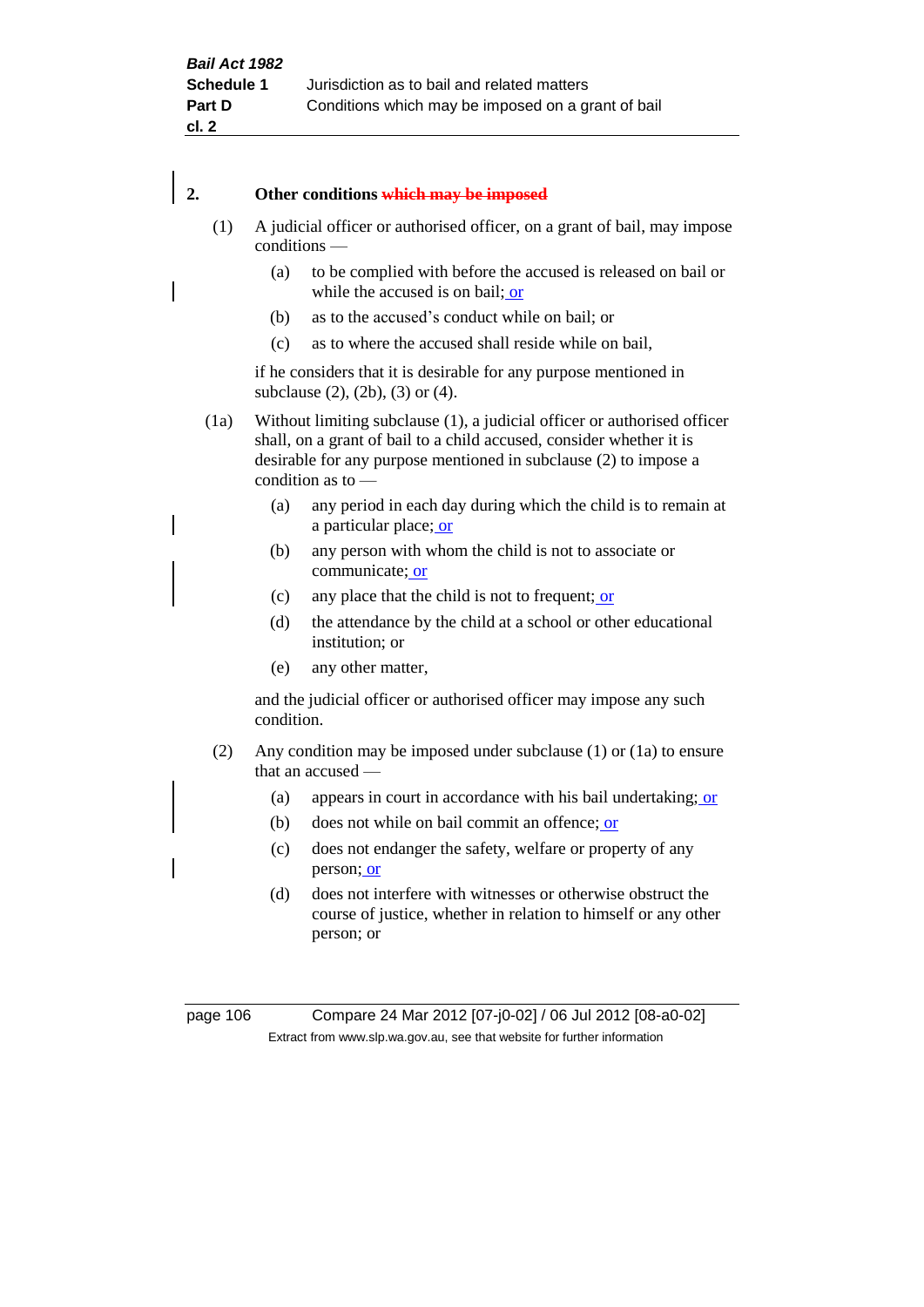(e) as regards the period when the accused is on trial, does not prejudice the proper conduct of the trial.

**cl. 2**

- (2a) Before imposing a condition on a grant of bail for a purpose mentioned in subclause (2)(c) or (d) a judicial officer or authorised officer is to consider whether that purpose would be better served, or could be better assisted, by a restraining order made under the *Restraining Orders Act 1997* and whether, in the case of a judicial officer, to exercise the power in section 63 of that Act or, in the case of an authorised officer, to make a telephone application under that Act.
- (2b) Where a judicial officer is of the opinion that the accused should while on bail —
	- (a) be counselled for a behavioural problem; or
	- (b) attend a course or programme that may assist with such a problem,

the judicial officer may under subclause (1) impose a condition for that purpose that requires the accused to —

- (c) attend a prescribed person to be counselled; or
- (d) attend a prescribed course or programme,

that is specified by the judicial officer in the condition.

- (3) Where a judicial officer who grants bail to an accused is of the opinion that the accused's physical condition ought to be examined the officer may, under subclause (1), impose any condition which the officer considers desirable for the purpose of ensuring that the accused is examined by a medical practitioner.
- (3a) Where a judicial officer who grants bail to an accused is of the opinion that the accused's mental condition ought to be examined the officer may, under subclause (1), impose any condition which the officer considers desirable for the purpose of ensuring that the accused's mental condition is examined including a condition —
	- (a) that the accused be examined by a medical practitioner or an authorised mental health practitioner (as defined in the *Mental Health Act 1996*) for the purpose of deciding whether to make a referral under section 29 of that Act;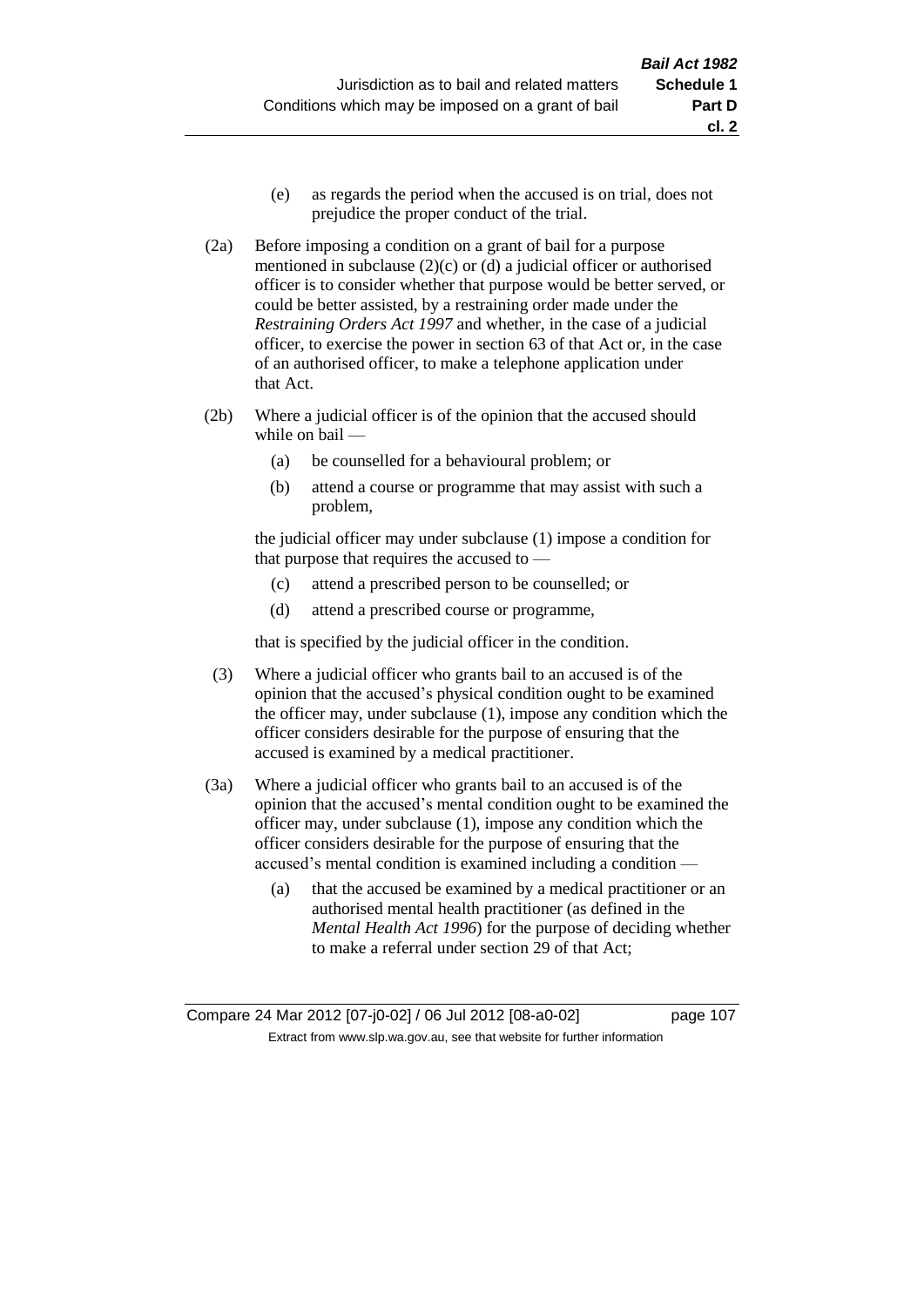- (b) that the accused be admitted to an authorised hospital (as defined in the *Mental Health Act 1996*);
- (c) that the accused be examined by a psychiatrist.
- (4) Where a judicial officer is of the opinion that an accused is suffering from alcohol or drug abuse and is in need of care or treatment either on that account, or to enable him to be prepared for his trial, the judicial officer may, under subclause (1), impose any condition which he considers desirable for the purpose of ensuring that the accused receives such care or treatment, including that he lives in, or from time to time attends at, a specified institution or place in order to receive such care or treatment.
- (5) Where a judicial officer imposes a condition for a purpose mentioned in subclause (2b), (3), (3a) or (4), the judicial officer shall cause to be sent to the person who is to counsel or examine the accused, or the place at which the accused is to attend, a statement of the reasons for imposing the condition.
- (6) Where a condition is imposed under this clause that an accused shall reside in premises established for the accommodation of persons to whom bail has been granted, that condition shall be deemed to include a further condition that the accused shall comply with such rules as are for the time being laid down for the maintenance of the good order of those premises, whether such rules are made under section 67 or by the authority responsible for the good order of the premises.
- (7) In this clause —

*medical practitioner* means a person registered under the *Health Practitioner Regulation National Law (Western Australia)* in the medical profession;

*psychiatrist* has the same meaning as it has in the *Mental Health Act 1996*.

*[Clause 2 amended by No. 45 of 1993 s. 10(3); No. 69 of 1996 s. 3; No. 54 of 1998 s. 12; No. 84 of 2004 s. 82; No. 22 of 2008 Sch. 3 cl. 4; No. 35 of 2010 s. 29.]*

*[Clause 2. Modifications to be applied in order to give effect to Cross-border Justice Act 2008: clause altered 1 Nov 2009. See endnote 1M.]*

page 108 Compare 24 Mar 2012 [07-j0-02] / 06 Jul 2012 [08-a0-02] Extract from www.slp.wa.gov.au, see that website for further information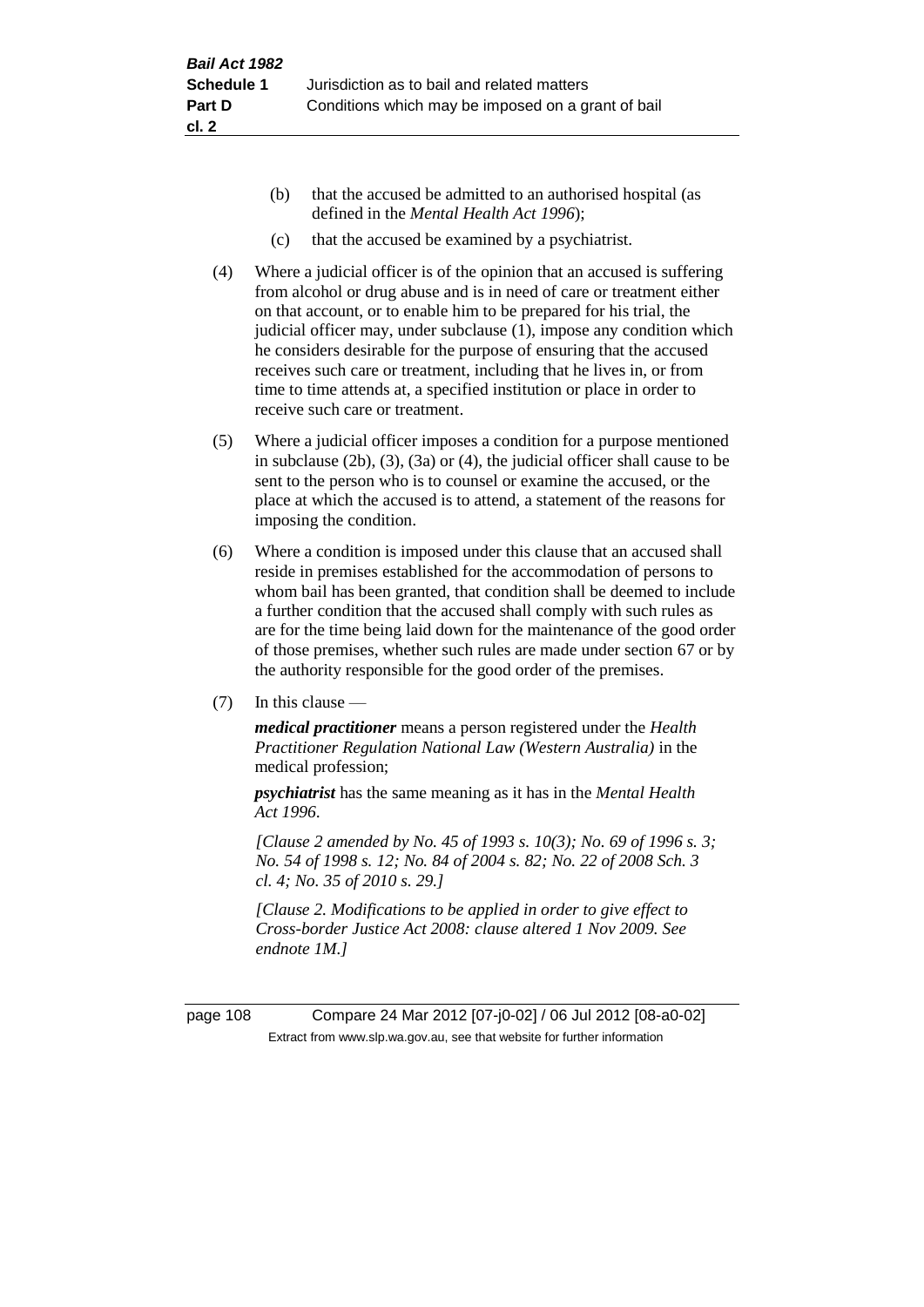#### **3. Home detention condition may be imposed**

- (1) A judicial officer may, subject to this clause, impose a home detention condition as a condition on a grant of bail.
- (2) A home detention condition shall not be imposed unless the accused is over the age of 17 years and the judicial officer is satisfied —
	- (a) after considering a report from a community corrections officer about the accused and his circumstances, that the accused is suitable to be subject to a home detention condition; and
	- (b) that the place where it is proposed the accused will remain while subject to the home detention condition is a suitable place; and
	- (c) that unless a home detention condition is imposed, the accused will not be released on bail.
- (3) A home detention condition is a condition that while the accused is on bail the accused shall —
	- (a) remain at and not leave the place specified in the bail record form and in the bail undertaking (or in a notice under section 50E) until the time specified, or deemed by section 31(3) to be specified, in the bail undertaking except —
		- (i) to work in gainful employment approved by a community corrections officer; or
		- (ii) with the approval of a community corrections officer, to seek gainful employment; or
		- (iii) to obtain urgent medical or dental treatment for the accused; or
		- (iv) for the purpose of averting or minimizing a serious risk of death or injury to the accused or to another person; or
		- (v) to obey an order issued under a written law (such as a summons) requiring the accused's presence elsewhere; or
		- (vi) for a purpose approved of by a community corrections officer; or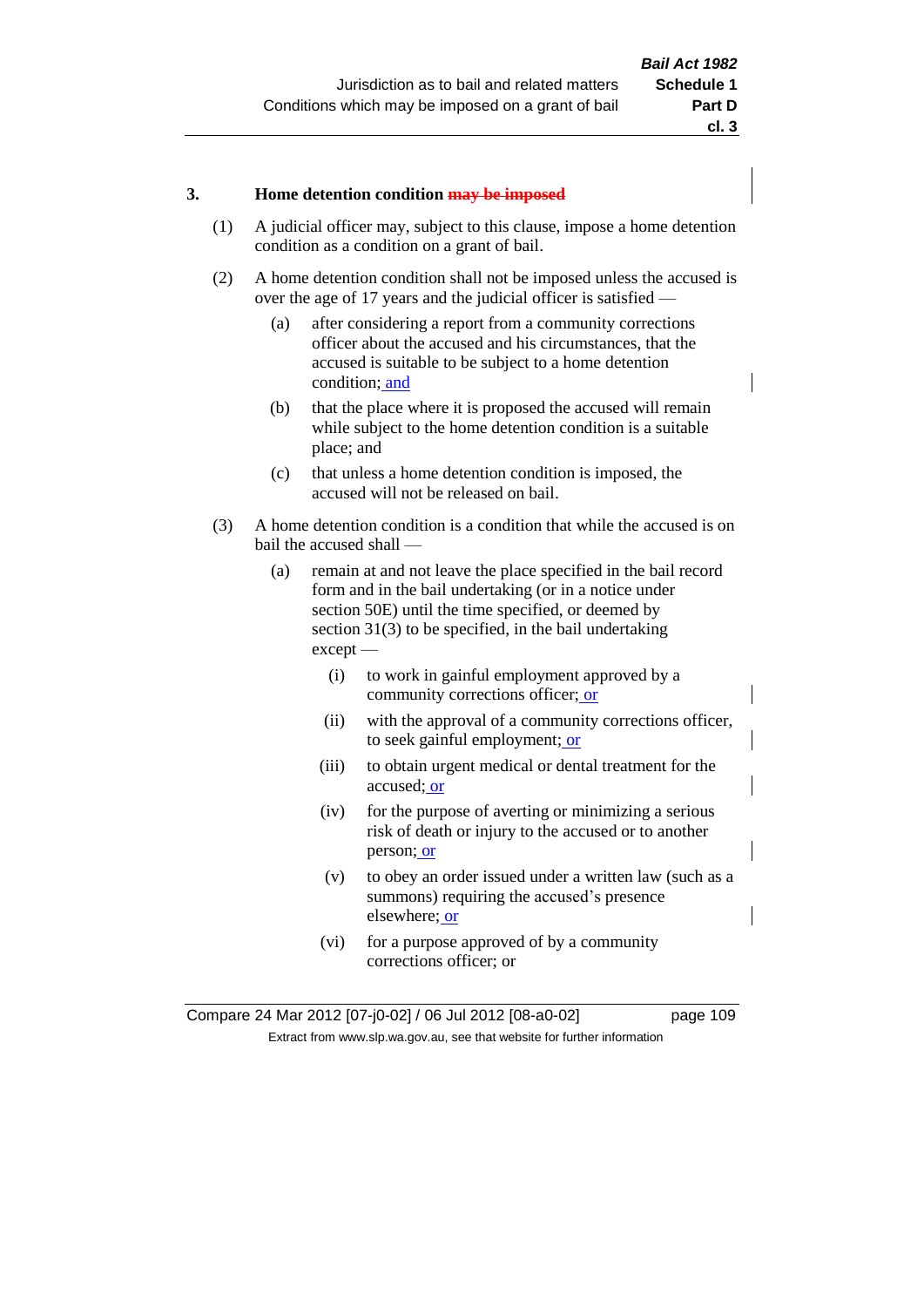|              | (vii) | on the direction of a community corrections officer;                                                                                                                                                                  |
|--------------|-------|-----------------------------------------------------------------------------------------------------------------------------------------------------------------------------------------------------------------------|
|              | and   |                                                                                                                                                                                                                       |
| (b)          |       | not leave the State; and                                                                                                                                                                                              |
| (c)          |       | comply with every reasonable direction of a community<br>corrections officer; and                                                                                                                                     |
| (d)          |       | comply with such of the conditions specified in the list<br>provided under section $24A(4)$ as may be specified in a notice<br>given under section 50E(b); and                                                        |
| (e)          |       | when requested to do so, produce a copy of his bail<br>undertaking and any notice by the CEO (corrections) under<br>section 50E for inspection by a community corrections officer<br>or a member of the Police Force. |
|              |       | [Clause 3 inserted by No. 61 of 1990 s. 15; amended by No. 31 of<br>1993 s. 9; No. 84 of 2004 s. 82; No. 65 of 2006 s. 53.]                                                                                           |
| endnote 1M.] |       | [Clause 3. Modifications to be applied in order to give effect to<br>Cross-border Justice Act 2008: clause altered 1 Nov 2009. See                                                                                    |

page 110 Compare 24 Mar 2012 [07-j0-02] / 06 Jul 2012 [08-a0-02] Extract from www.slp.wa.gov.au, see that website for further information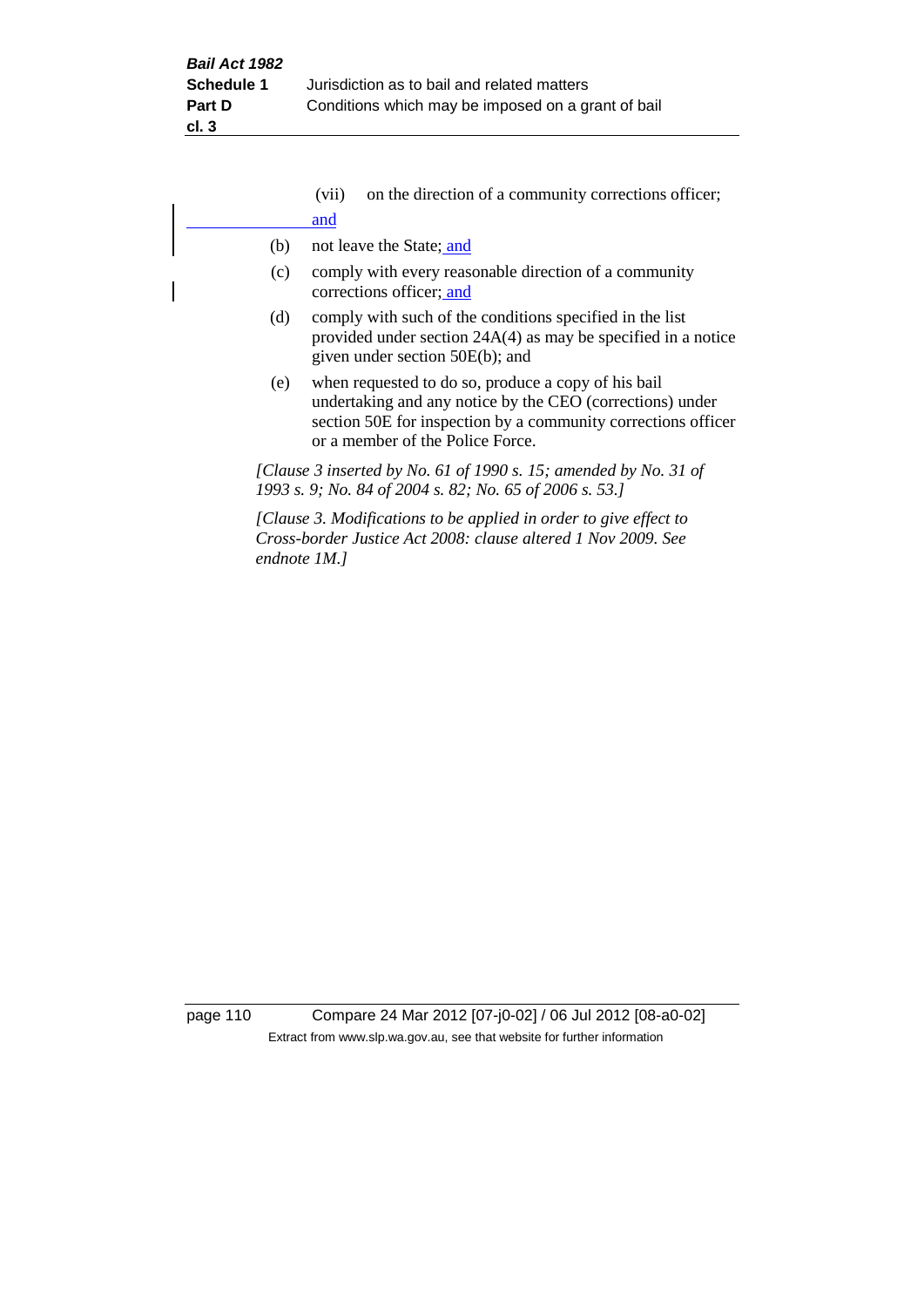**cl. 1**

# **Schedule 2 — Serious offences**

 $[s. 3(1)]$ 

*[Heading inserted by No. 6 of 2008 s. 42(1).]*

|    | <b>Enactment</b>         | <b>Description of offence</b>                                                    |
|----|--------------------------|----------------------------------------------------------------------------------|
| 1. | <b>The Criminal Code</b> |                                                                                  |
|    | s. 279                   | Murder                                                                           |
|    | s. 280                   | Manslaughter                                                                     |
|    | s. 281                   | Unlawful assault causing death                                                   |
|    | s. 283                   | Attempt to murder                                                                |
|    | s. 292                   | Disabling in order to commit<br>indictable offence                               |
|    | s. 294                   | Acts intended to cause grievous<br>bodily harm or to resist or prevent<br>arrest |
|    | s. 297                   | Grievous bodily harm                                                             |
|    | s. 301                   | Wounding and similar acts                                                        |
|    | s. $304(2)$              | Acts or omissions, with intent to<br>harm, causing bodily harm or<br>danger      |
|    | s. 317                   | Assault occasioning bodily harm                                                  |
|    | s. $317A(a)$             | Assault with intent to commit or<br>facilitate a crime                           |
|    | s. $317A(b)$             | Assault with intent to do grievous<br>bodily harm                                |
|    | s. 318                   | Serious assaults                                                                 |
|    | s. 323                   | Indecent assault                                                                 |
|    | s. 324                   | Aggravated indecent assault                                                      |
|    | s. 325                   | Sexual penetration without consent                                               |

Compare 24 Mar 2012 [07-j0-02] / 06 Jul 2012 [08-a0-02] page 111 Extract from www.slp.wa.gov.au, see that website for further information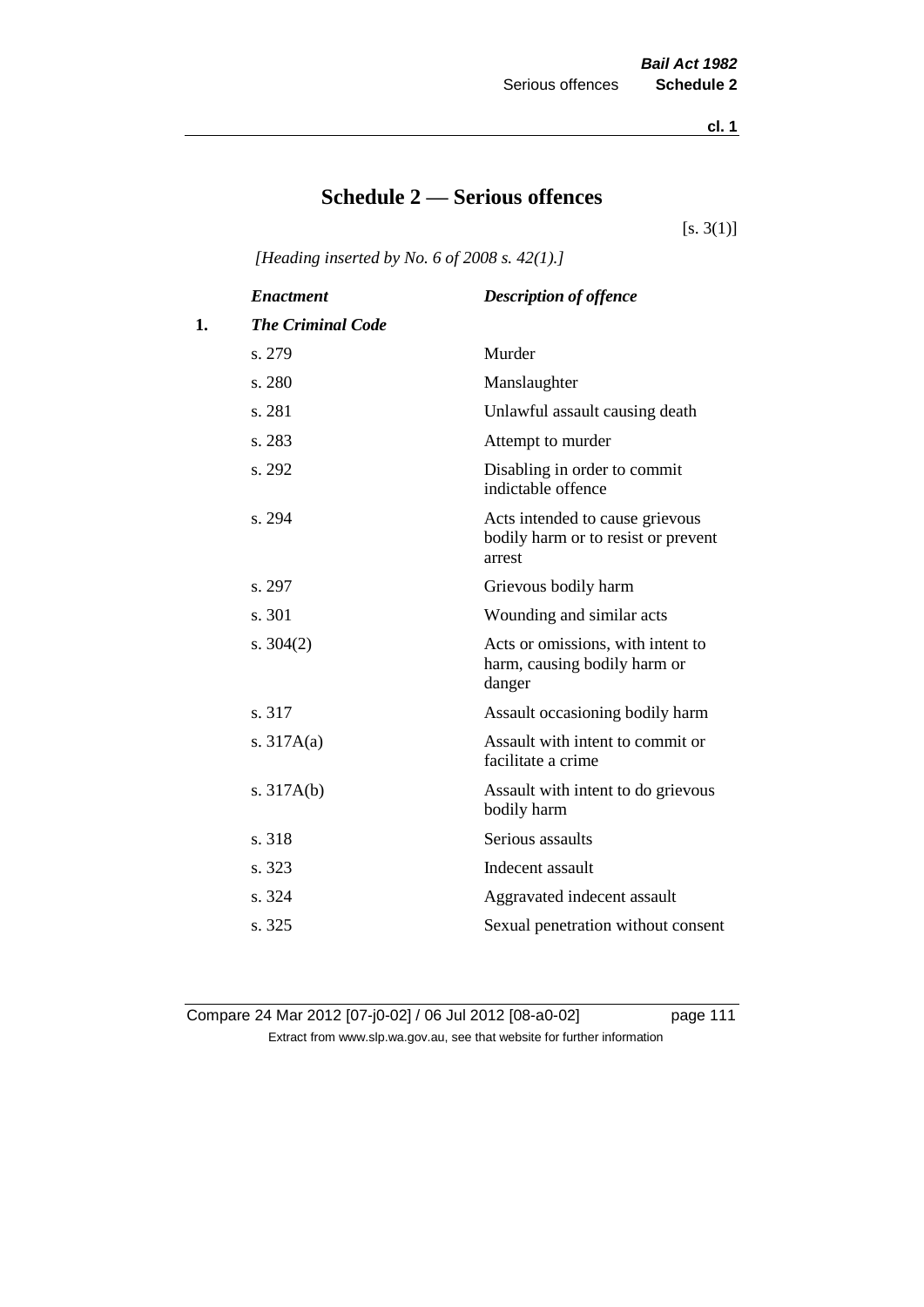**cl. 2**

|     | <b>Enactment</b>                | <b>Description of offence</b>                                                                                                                      |
|-----|---------------------------------|----------------------------------------------------------------------------------------------------------------------------------------------------|
|     | s. 326                          | Aggravated sexual penetration<br>without consent                                                                                                   |
|     | s. 331B                         | Sexual servitude                                                                                                                                   |
|     | s. 331C                         | Conducting business involving<br>sexual servitude                                                                                                  |
|     | s. 331D                         | Deceptive recruiting for<br>commercial sexual services                                                                                             |
|     | s. 332                          | Kidnapping                                                                                                                                         |
|     | s. 333                          | Deprivation of liberty                                                                                                                             |
|     | s. 338E                         | Stalking                                                                                                                                           |
|     | s. 378                          | Stealing a motor vehicle                                                                                                                           |
|     | s. 392                          | Robbery                                                                                                                                            |
|     | s. 393                          | Assault with intent to rob                                                                                                                         |
|     | s. 401                          | <b>Burglary</b>                                                                                                                                    |
|     | s. 444                          | Criminal damage, if the property is<br>destroyed or damaged by fire                                                                                |
| 2.  | <b>Bush Fires Act 1954</b>      |                                                                                                                                                    |
|     | s. 32                           | Wilfully lighting a fire or causing a<br>fire to be lit under such<br>circumstances as to be likely to<br>injure or damage a person or<br>property |
| 2a. | <b>Misuse of Drugs Act 1981</b> |                                                                                                                                                    |
|     | s. $6(1)$                       | Offences concerned with<br>prohibited drugs generally                                                                                              |
|     | s. $7(1)$                       | Offences concerned with<br>prohibited plants generally                                                                                             |

page 112 Compare 24 Mar 2012 [07-j0-02] / 06 Jul 2012 [08-a0-02] Extract from www.slp.wa.gov.au, see that website for further information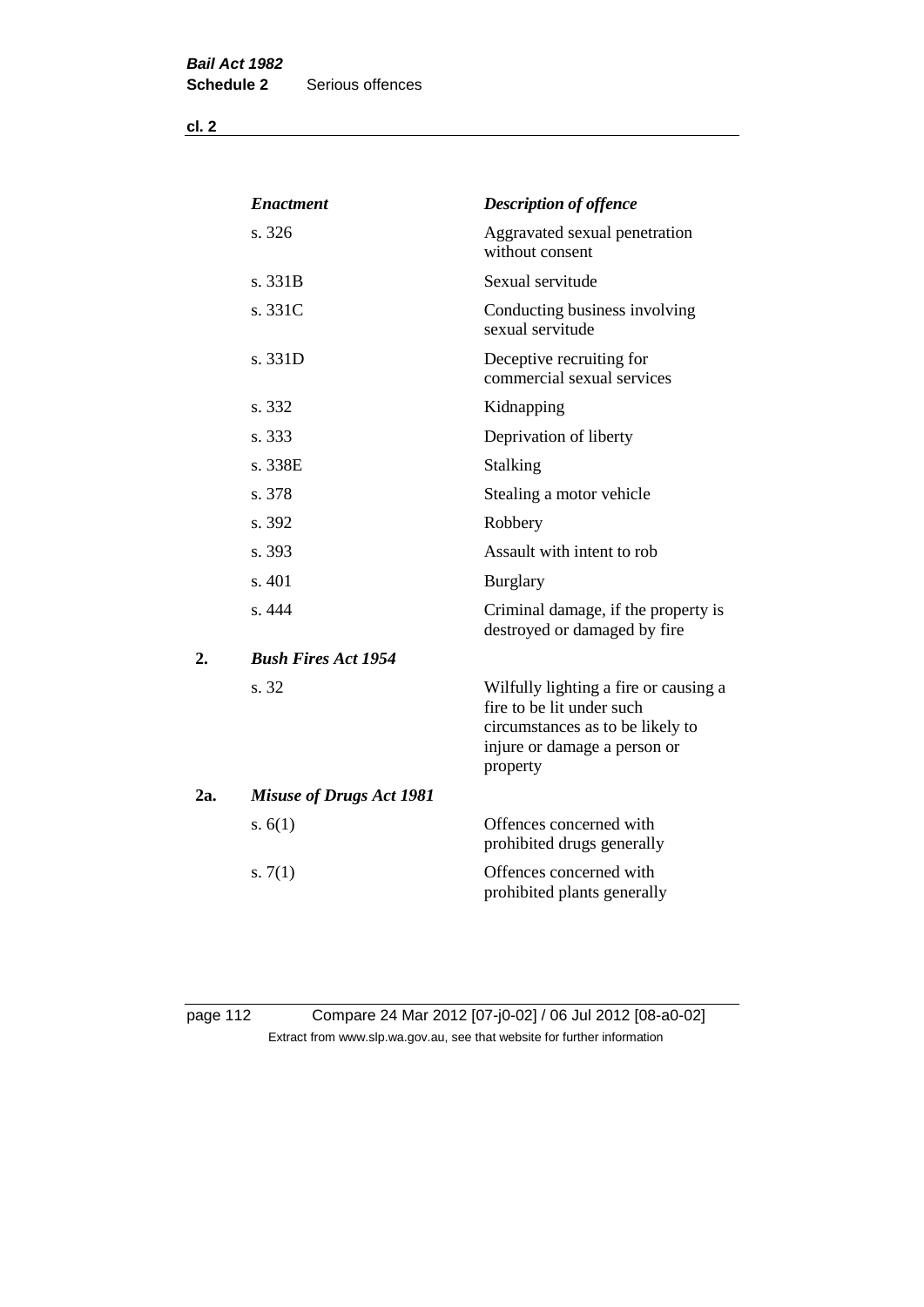|     | <b>Enactment</b>                   |       | <b>Description of offence</b>                                                                                                                                                                                                                                                                                                             |
|-----|------------------------------------|-------|-------------------------------------------------------------------------------------------------------------------------------------------------------------------------------------------------------------------------------------------------------------------------------------------------------------------------------------------|
|     | s. $14(1)$                         |       | Possessing a quantity of a<br>category 1 item or a category 2<br>item in circumstances where the<br>life, health or safety of a child<br>under 16 years of age was<br>endangered, or bodily harm (as<br>defined in The Criminal Code<br>section $1(1)$ and $(4)$ ) was caused to<br>such a child, by the acts<br>constituting the offence |
|     | s. $33(1)(a)$                      |       | Attempting to commit an offence<br>under section $6(1)$ or $7(1)$                                                                                                                                                                                                                                                                         |
|     | s. $33(2)(a)$                      |       | Conspiracy to commit an offence<br>under s. $6(1)$ or $7(1)$                                                                                                                                                                                                                                                                              |
| 2b. | <b>Restraining Orders Act 1997</b> |       |                                                                                                                                                                                                                                                                                                                                           |
|     | s. $61(1)$                         | order | Breach of a violence restraining                                                                                                                                                                                                                                                                                                          |
|     | s. $61(2a)$                        |       | Breach of a police order                                                                                                                                                                                                                                                                                                                  |
|     | s. $86(2)$                         |       | Breach of a Part VII order under<br>the Justices Act 1902 <sup>3</sup> —                                                                                                                                                                                                                                                                  |
|     |                                    | (a)   | that under section 86 of the<br>Restraining Orders Act 1997<br>is taken to be a misconduct<br>restraining order under that<br>Act; and                                                                                                                                                                                                    |
|     |                                    | (b)   | that shows on the face of the<br>order that the causing or<br>threatening of personal<br>injury by the accused was a<br>ground for the making of the<br>order.                                                                                                                                                                            |

## Compare 24 Mar 2012 [07-j0-02] / 06 Jul 2012 [08-a0-02] page 113 Extract from www.slp.wa.gov.au, see that website for further information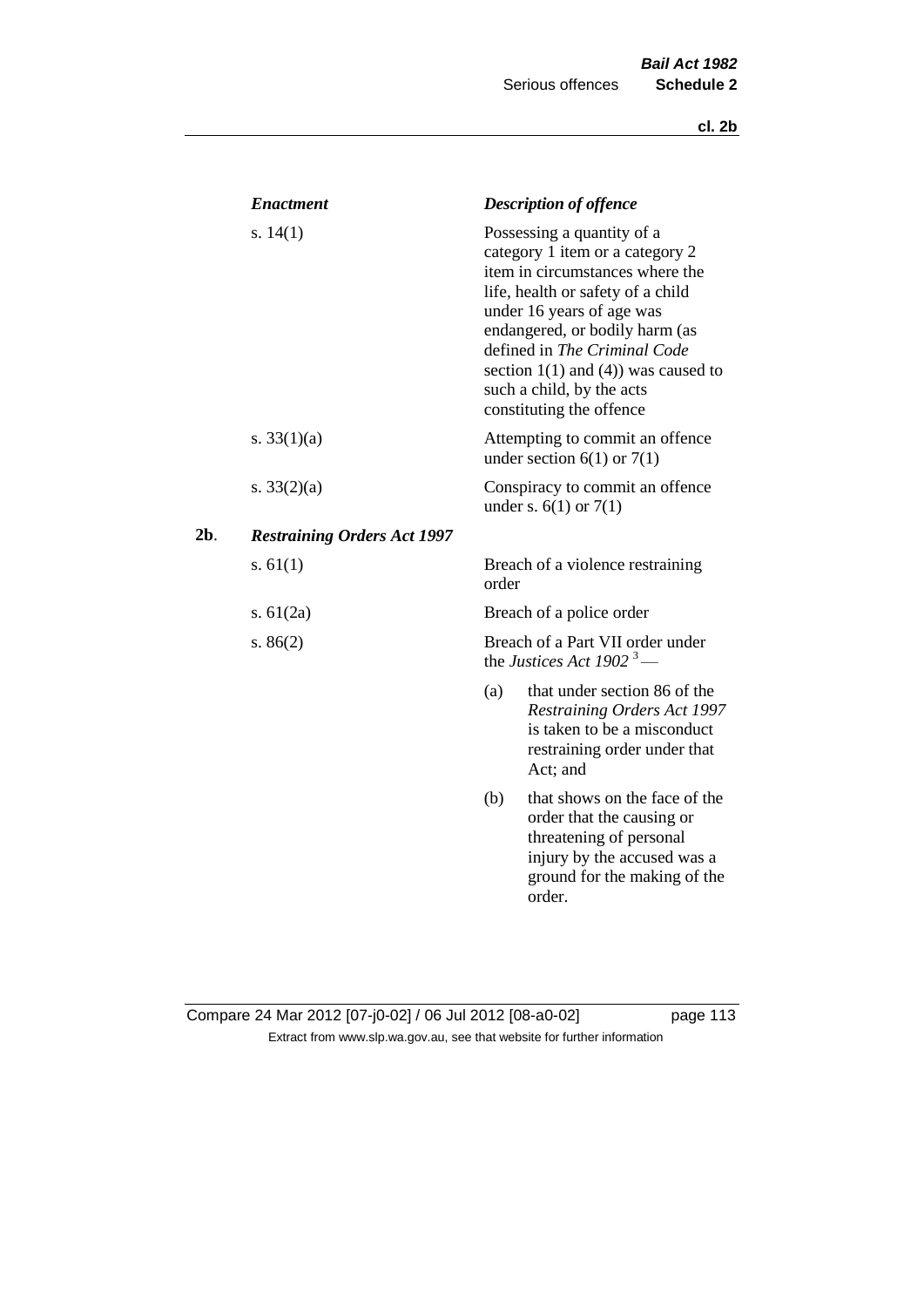**cl. 3**

|    | <i><b>Enactment</b></i> | <b>Description of offence</b>                                                                                                                                                                                                                                                          |
|----|-------------------------|----------------------------------------------------------------------------------------------------------------------------------------------------------------------------------------------------------------------------------------------------------------------------------------|
| 3. | Road Traffic Act 1974   |                                                                                                                                                                                                                                                                                        |
|    | s. 59                   | Dangerous driving causing death,<br>injury, etc.                                                                                                                                                                                                                                       |
|    | s.59A                   | Dangerous driving causing bodily<br>harm                                                                                                                                                                                                                                               |
|    |                         | [Schedule 2 inserted by No. 45 of 1993 s. 11; amended by No. 82 of<br>1994 s. 13; No. 38 of 1998 s. 4(2); No. 54 of 1998 s. 15; No. 23 of<br>2001 s. 10(1); No. 4 of 2004 s. 24 and 26; No. 38 of 2004 s. 61;<br>No. 62 of 2004 s. 9(1); No. 84 of 2004 s. 82; No. 6 of 2008 s. 42(2); |

*No. 29 of 2008 s. 24(8); No. 47 of 2011 s. 19; No. 56 of 2011 s. 11.]* 

page 114 Compare 24 Mar 2012 [07-j0-02] / 06 Jul 2012 [08-a0-02] Extract from www.slp.wa.gov.au, see that website for further information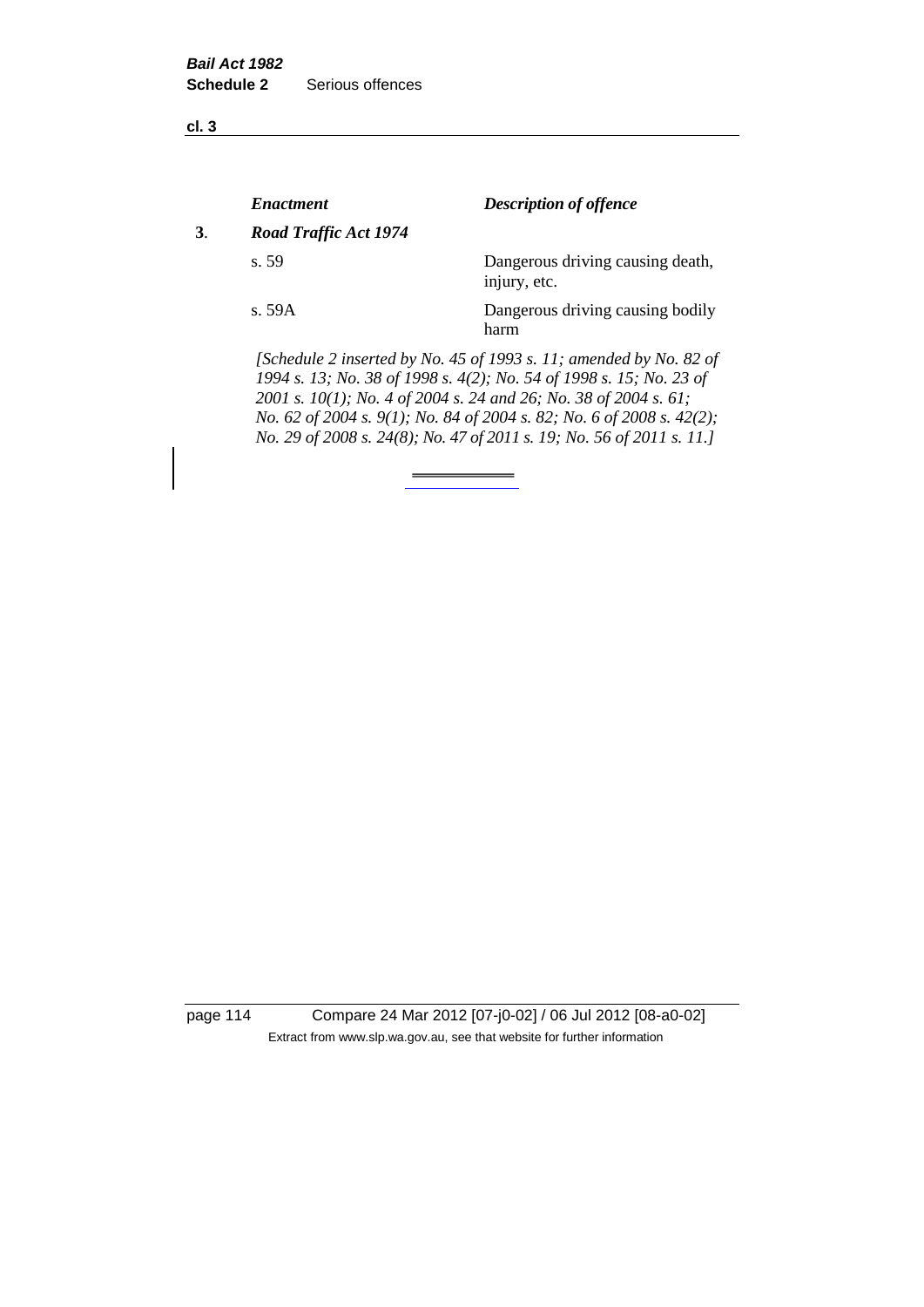### **Notes**

<sup>1</sup> This reprint is a compilation as at 6 July 2012 of the *Bail Act 1982* and includes the amendments made by the other written laws referred to in the following table  $1M$ , 1a, 4,  $\frac{135}{2}$ . The table also contains information about any reprint.

#### **Compilation table**

| <b>Short title</b>                                                                                                                                     | <b>Number</b><br>and year                             | <b>Assent</b> | Commencement                                                        |
|--------------------------------------------------------------------------------------------------------------------------------------------------------|-------------------------------------------------------|---------------|---------------------------------------------------------------------|
| Bail Act 1982                                                                                                                                          | 86 of 1982                                            | 18 Nov 1982   | 6 Feb 1989 (see s. 2 and<br>Gazette 27 Jan 1989 p. 263)             |
| Acts Amendment<br>(Abolition of Capital<br>Punishment) Act 1984<br>Pt. III                                                                             | 52 of 1984                                            | 5 Sep 1984    | 3 Oct 1984                                                          |
| <b>Bail Amendment</b><br>Act 1984 <sup>56</sup>                                                                                                        | 74 of 1984<br>(as amended<br>by $15$ of<br>1980 s. 20 |               | 29 Nov 1984 6 Feb 1989 (see s. 2 and<br>Gazette 27 Jan 1989 p. 263) |
| <b>Bail Amendment</b><br>Act 1988                                                                                                                      | 15 of 1988                                            | 6 Sep 1988    | 6 Feb 1989 (see s. 2 and<br>Gazette 27 Jan 1989 p. 263)             |
| Reprint of the Bail Act 1982 under the Reprints Act 1984 and s. 21 of the Bail<br>Amendment Act 1988 $\frac{67}{2}$ (includes amendments listed above) |                                                       |               |                                                                     |
| Criminal Law<br>Amendment Act 1988<br>Pt.4                                                                                                             | 70 of 1988                                            | 15 Dec 1988   | 6 Feb 1989 (see s. 2(2)(b) and<br>Gazette 27 Jan 1989 p. 263)       |
| <b>Acts Amendment</b><br>(Children's Court)<br>Act 1988 Pt. 13                                                                                         | 49 of 1988                                            | 22 Dec 1988   | 1 Dec 1989 (see s. 2 and<br>Gazette 24 Nov 1989 p. 4327)            |
| Justices Amendment<br>Act 1989 s. 18                                                                                                                   | 33 of 1989                                            | 22 Dec 1989   | 1 Jun 1991 (see s. 2 and<br>Gazette 17 May 1991 p. 2455)            |
| <b>Community Corrections</b><br><b>Legislation Amendment</b><br>Act 1990 Pt. 2                                                                         | 61 of 1990                                            | 17 Dec 1990   | 3 Apr 1991 (see s. 2 and<br>Gazette 22 Mar 1991 p. 1209)            |
| Child Welfare<br>Amendment Act<br>$(No. 2)$ 1990 s. 15                                                                                                 | 83 of 1990                                            | 22 Dec 1990   | 1 Aug 1991 (see s. 2 and<br>Gazette 1 Aug 1991 p. 3983)             |
| Children's Court of<br>Western Australia<br>Amendment Act<br>$(No. 2)$ 1991 s. 21                                                                      | 15 of 1991                                            | 21 Jun 1991   | 9 Aug 1991 (see s. 2(2) and<br>Gazette 9 Aug 1991 p. 4101)          |

Compare 24 Mar 2012 [07-j0-02] / 06 Jul 2012 [08-a0-02] page 115 Extract from www.slp.wa.gov.au, see that website for further information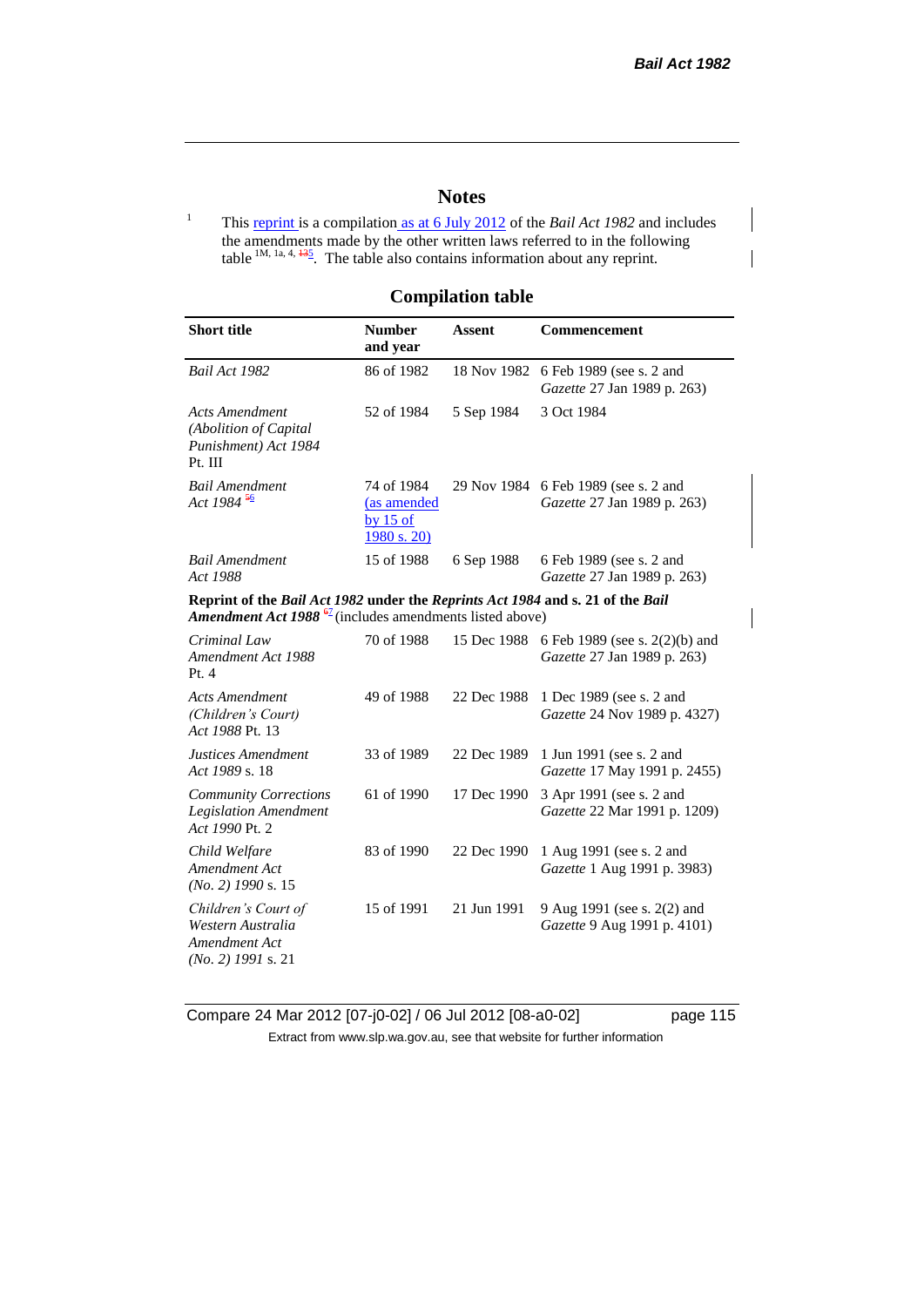| <b>Short title</b>                                                                         | <b>Number</b><br>and year | <b>Assent</b> | <b>Commencement</b>                                                                                                                                                        |
|--------------------------------------------------------------------------------------------|---------------------------|---------------|----------------------------------------------------------------------------------------------------------------------------------------------------------------------------|
| <b>Reprint of the Bail Act 1982 as at 17 Oct 1991</b> (includes amendments listed above)   |                           |               |                                                                                                                                                                            |
| <b>Acts Amendment (Sexual</b><br>Offences) Act 1992 Pt. 3                                  | 14 of 1992                | 17 Jun 1992   | 1 Aug 1992 (see s. 2 and<br>Gazette 28 Jul 1992 p. 3671)                                                                                                                   |
| <b>Acts Amendment</b><br>(Ministry of Justice)<br>Act 1993 Pt. 3 $\frac{48}{5}$            | 31 of 1993                | 15 Dec 1993   | 1 Jul 1993 (see s. 2)                                                                                                                                                      |
| Criminal Procedure<br>Amendment Act 1993<br>Pt. $2^{\frac{89}{2}}$                         | 45 of 1993                | 20 Dec 1993   | Act other than s. 7-9 and<br>$10(2)(b)$ : 17 Jan 1994 (see<br>s. $2(1)$ ;<br>s. 7-9 and $10(2)(b)$ : 4 Mar 1994<br>(see s. $2(2)$ and <i>Gazette</i><br>4 Mar 1994 p. 915) |
| Criminal Law<br>Amendment Act 1994<br>s. $13(1)$ and $(2)$                                 | 82 of 1994                | 23 Dec 1994   | 20 Jan 1995 (see s. 2(2))                                                                                                                                                  |
| Acts Amendment (Fines,<br>Penalties and<br><b>Infringement Notices</b> )<br>Act 1994 Pt. 3 | 92 of 1994                | 23 Dec 1994   | 1 Jan 1995 (see s. 2(1) and<br>Gazette 30 Dec 1994 p. 7211)                                                                                                                |
| Sentencing<br>(Consequential<br>Provisions) Act 1995 Pt. 5                                 | 78 of 1995                | 16 Jan 1996   | 4 Nov 1996 (see s. 2 and<br>Gazette 25 Oct 1996 p. 5632)                                                                                                                   |
| Coroners Act 1996 s. 61                                                                    | 2 of 1996                 |               | 24 May 1996 7 Apr 1997 (see s. 2 and<br>Gazette 18 Mar 1997 p. 1529)                                                                                                       |
| <b>Mental Health</b><br>(Consequential)<br>Provisions) Act 1996 Pt. 2                      | 69 of 1996                |               | 13 Nov 1996 13 Nov 1997 (see s. 2)                                                                                                                                         |

**Reprint of the** *Bail Act 1982* **as at 13 Mar 1997** (includes amendments listed above except those in the *Coroners Act 1996* and the *Mental Health (Consequential Provisions) Act 1996*) (corrections in *Gazette* 25 Jul 1997 p. 3909 and 14 Nov 1997 p. 6426)

*Statutes (Repeals and Minor Amendments) Act 1997* s. 21 57 of 1997 15 Dec 1997 15 Dec 1997 (see s. 2(1)) *Criminal Law Amendment Act (No. 1) 1998* s. 4(2) 38 of 1998 25 Sep 1998 23 Oct 1998

page 116 Compare 24 Mar 2012 [07-j0-02] / 06 Jul 2012 [08-a0-02] Extract from www.slp.wa.gov.au, see that website for further information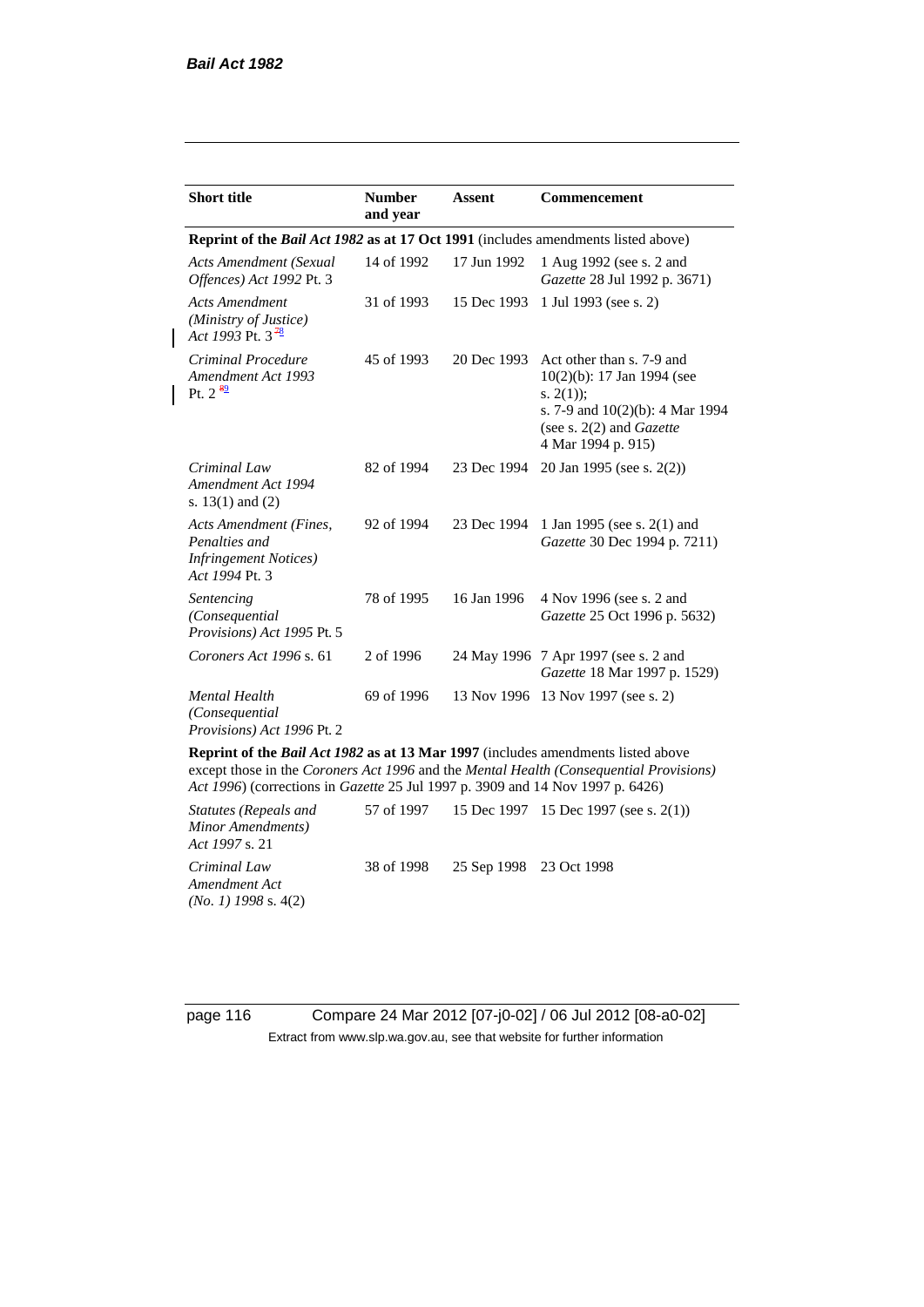$\begin{array}{c} \rule{0pt}{2ex} \rule{0pt}{2ex} \rule{0pt}{2ex} \rule{0pt}{2ex} \rule{0pt}{2ex} \rule{0pt}{2ex} \rule{0pt}{2ex} \rule{0pt}{2ex} \rule{0pt}{2ex} \rule{0pt}{2ex} \rule{0pt}{2ex} \rule{0pt}{2ex} \rule{0pt}{2ex} \rule{0pt}{2ex} \rule{0pt}{2ex} \rule{0pt}{2ex} \rule{0pt}{2ex} \rule{0pt}{2ex} \rule{0pt}{2ex} \rule{0pt}{2ex} \rule{0pt}{2ex} \rule{0pt}{2ex} \rule{0pt}{2ex} \rule{0pt}{$ 

 $\overline{\phantom{a}}$ 

 $\overline{\phantom{a}}$ 

| <b>Short title</b>                                                                                                                                 | <b>Number</b><br>and year | Assent                  | Commencement                                                                                                                                                                                                                                                                                                                                            |
|----------------------------------------------------------------------------------------------------------------------------------------------------|---------------------------|-------------------------|---------------------------------------------------------------------------------------------------------------------------------------------------------------------------------------------------------------------------------------------------------------------------------------------------------------------------------------------------------|
| <b>Bail Amendment</b><br>Act 1998 <sup>910</sup>                                                                                                   | 54 of 1998                | 11 Jan 1999             | s. 1 and 2: 11 Jan 1999;<br>Pt. 4 and 7: 15 May 1999<br>(see s. 2 and <i>Gazette</i> )<br>11 May 1999 p. 1905);<br>Pt. 2, 3 and 5 (other than s. 12):<br>8 Mar 2000 (see s. 2 and<br>Gazette 7 Mar 2000 p. 1039);<br>s. 12: 1 Sep 2000 (see s. 2 and<br>Gazette 29 Aug 2000 p. 4985);<br>Pt. 6: 4 Dec 2000 (see s. 2 and<br>Gazette 4 Dec 2000 p. 6799) |
| Reprint of the Bail Act 1982 as at 27 Aug 1999 (includes amendments listed above<br>except those in the Bail Amendment Act 1998 Pt. 2, 3, 5 and 6) |                           |                         |                                                                                                                                                                                                                                                                                                                                                         |
| Court Security and<br><b>Custodial Services</b><br>(Consequential<br>Provisions) Act 1999 Pt. 3                                                    | 47 of 1999                | 8 Dec 1999              | 18 Dec 1999 (see s. 2 and<br>Gazette 17 Dec 1999 p. 6175-6)                                                                                                                                                                                                                                                                                             |
| Criminal Law Amendment<br>Act 2001 s. $10(1)$                                                                                                      | 23 of 2001                | 26 Nov 2001 24 Dec 2001 |                                                                                                                                                                                                                                                                                                                                                         |
| Criminal Investigation<br>(Identifying People)<br>Act 2002 s. 96Sch. 2 cl. 1                                                                       | 6 of 2002                 | 4 Jun 2002              | 20 Nov 2002 (see s. 2 and<br>Gazette 19 Nov 2002 p. 5505)                                                                                                                                                                                                                                                                                               |
| Criminal Law (Procedure)<br>Amendment Act 2002 Pt. 4<br>Div. 1                                                                                     | 27 of 2002                | 25 Sep 2002             | 27 Sep 2002 (see s. 2 and<br>Gazette 27 Sep 2002 p. 4875)                                                                                                                                                                                                                                                                                               |
| Sentencing Legislation<br><b>Amendment and Repeal</b><br>Act 2003 s. 29(3) and 37                                                                  | 50 of 2003                | 9 Jul 2003              | s. 29(3): 31 Aug 2003 (see s. 2<br>and Gazette 29 Aug 2003<br>p. 3833);<br>s. 37: 15 May 2004 (see s. 2 and<br>Gazette 14 May 2004 p. 1445)                                                                                                                                                                                                             |
| Acts Amendment and<br>Repeal (Courts and Legal<br>Practice) Act 2003 s. 88<br>and $121 \frac{4011}{ }$                                             | 65 of 2003                | 4 Dec 2003              | 1 Jan 2004 (see s. 2 and Gazette<br>30 Dec 2003 p. 5722)                                                                                                                                                                                                                                                                                                |
| <b>Statutes (Repeals and</b><br>Minor Amendments)<br>Act 2003 s. 29                                                                                | 74 of 2003                | 15 Dec 2003             | 15 Dec 2003 (see s. 2)                                                                                                                                                                                                                                                                                                                                  |
| Criminal Code Amendment<br>Act 2004 s. 24, 26 and 58                                                                                               | 4 of 2004                 | 23 Apr 2004             | 21 May 2004 (see s. 2)                                                                                                                                                                                                                                                                                                                                  |

Compare 24 Mar 2012 [07-j0-02] / 06 Jul 2012 [08-a0-02] page 117 Extract from www.slp.wa.gov.au, see that website for further information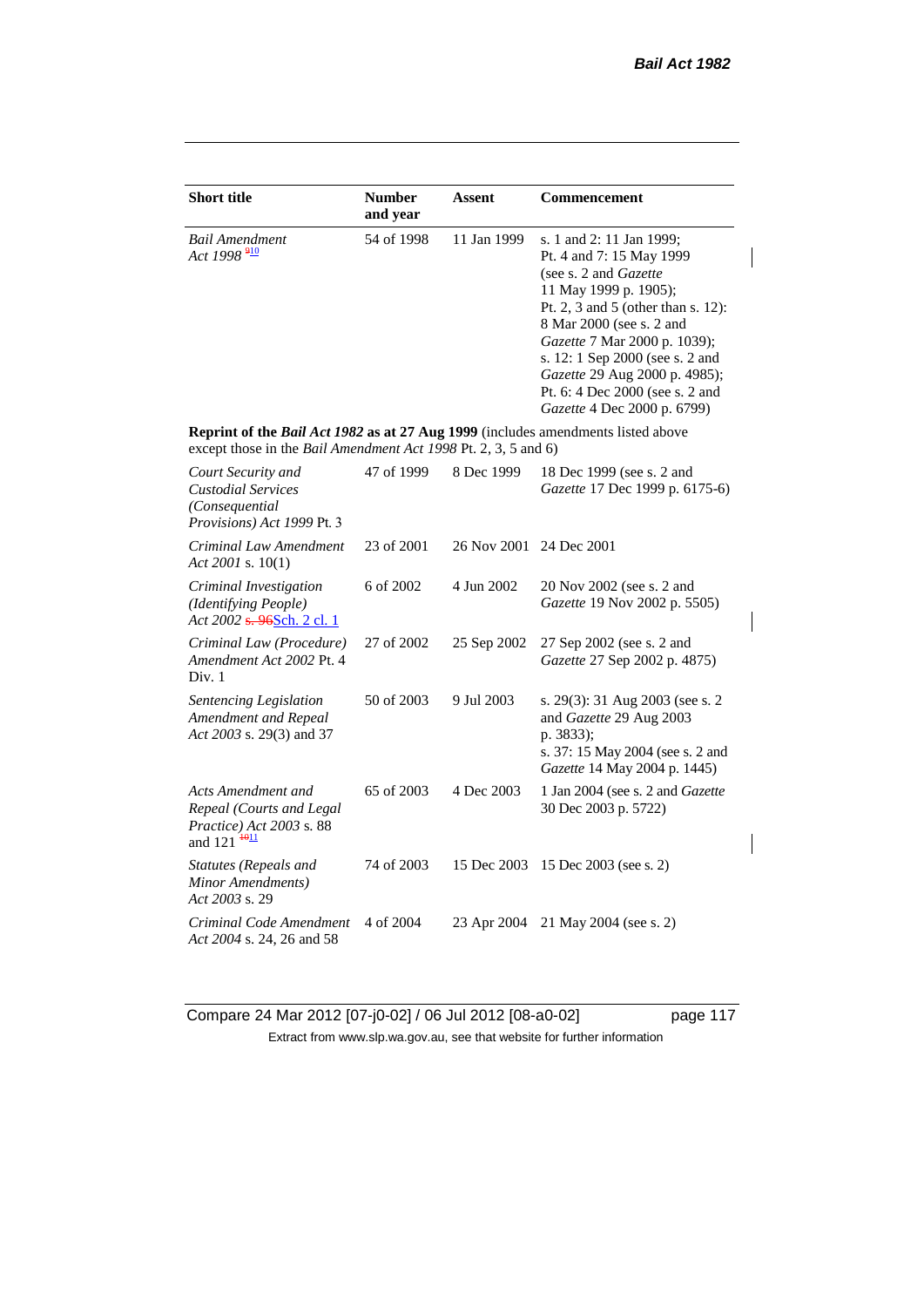*Act 2006* Pt. 5

 $\overline{\phantom{a}}$ 

| <b>Short title</b>                                                                                           | <b>Number</b><br>and year | Assent      | Commencement                                                                                                                                                                                                                                                                                                                                                 |
|--------------------------------------------------------------------------------------------------------------|---------------------------|-------------|--------------------------------------------------------------------------------------------------------------------------------------------------------------------------------------------------------------------------------------------------------------------------------------------------------------------------------------------------------------|
| Sentencing Legislation<br>Amendment Act 2004 s. 13                                                           | 27 of 2004                | 14 Oct 2004 | 31 May 2006 (see s. 2 and<br>Gazette 30 May 2006 p. 1965)                                                                                                                                                                                                                                                                                                    |
| Children and Community<br>Services Act 2004<br>s. 251Sch. 2 cl. 3                                            | 34 of 2004                | 20 Oct 2004 | 1 Mar 2006 (see s. 2 and<br>Gazette 14 Feb 2006 p. 695)                                                                                                                                                                                                                                                                                                      |
| <b>Acts Amendment (Family</b><br>and Domestic Violence)<br>Act 2004 Pt. 3                                    | 38 of 2004                | 9 Nov 2004  | 1 Dec 2004 (see s. 2 and<br>Gazette 26 Nov 2004 p. 5309)                                                                                                                                                                                                                                                                                                     |
| Acts Amendment (Court of<br>Appeal) Act 2004 s. 28                                                           | 45 of 2004                | 9 Nov 2004  | s. $28(1)$ , (2) and (4) (other than<br>the amendment to s. $7A(1)$ :<br>1 Feb 2005 (see. s. 2 and<br>Gazette 14 Jan 2005 p. 163);<br>s. $28(3)$ and $(4)$ (the<br>amendment to s. $7A(1)$ :<br>2 May 2005 (see. s. 2 and<br>Gazette 14 Jan 2005 p. 163)                                                                                                     |
| Courts Legislation<br>Amendment and Repeal<br>Act 2004 s. 141 $\frac{112}{1}$                                | 59 of 2004                | 23 Nov 2004 | 1 May 2005 (see s. 2 and<br>Gazette 31 Dec 2004 p. 7128)                                                                                                                                                                                                                                                                                                     |
| Misuse of Drugs<br>Amendment Act 2004 s. 9(1)                                                                | 62 of 2004                | 24 Nov 2004 | 1 Jan 2005 (see s. 2 and <i>Gazette</i><br>10 Dec 2004 p. 5965)                                                                                                                                                                                                                                                                                              |
| Criminal Procedure and<br>Appeals (Consequential and<br>Other Provisions) Act 2004<br>Pt. 3 and s. 82 and 83 | 84 of 2004                | 16 Dec 2004 | 2 May 2005 (see s. 2 and<br>Gazette 31 Dec 2004 p. 7129<br>(correction in Gazette<br>7 Jan 2005 p. 53))                                                                                                                                                                                                                                                      |
| Appeal) Act 2004 s. 28(3) and (4) (the amendment to s. 7A(1)), the Children and                              |                           |             | Reprint 5: The Bail Act 1982 as at 1 Apr 2005 (includes amendments listed above except<br>those in the Sentencing Legislation Amendment Act 2004, the Acts Amendment (Court of<br>Community Services Act 2004, the Courts Legislation Amendment and Repeal Act 2004<br>and the Criminal Procedure and Appeals (Consequential and Other Provisions) Act 2004) |
| Planning and Development<br>(Consequential and<br><b>Transitional Provisions</b> )<br>Act 2005 s. 15         | 38 of 2005                | 12 Dec 2005 | 9 Apr 2006 (see s. 2 and<br>Gazette 21 Mar 2006 p. 1078)                                                                                                                                                                                                                                                                                                     |
| Criminal Investigation<br>(Consequential Provisions)<br>Act 2006 Pt. 2                                       | 59 of 2006                | 16 Nov 2006 | 1 Jul 2007 (see s. 2 and <i>Gazette</i><br>22 Jun 2007 p. 2838)                                                                                                                                                                                                                                                                                              |
| Prisons and Sentencing<br><b>Legislation Amendment</b>                                                       | 65 of 2006                | 8 Dec 2006  | 4 Apr 2007 (see s. 2 and Gazette<br>3 Apr 2007 p. 1491)                                                                                                                                                                                                                                                                                                      |

page 118 Compare 24 Mar 2012 [07-j0-02] / 06 Jul 2012 [08-a0-02] Extract from www.slp.wa.gov.au, see that website for further information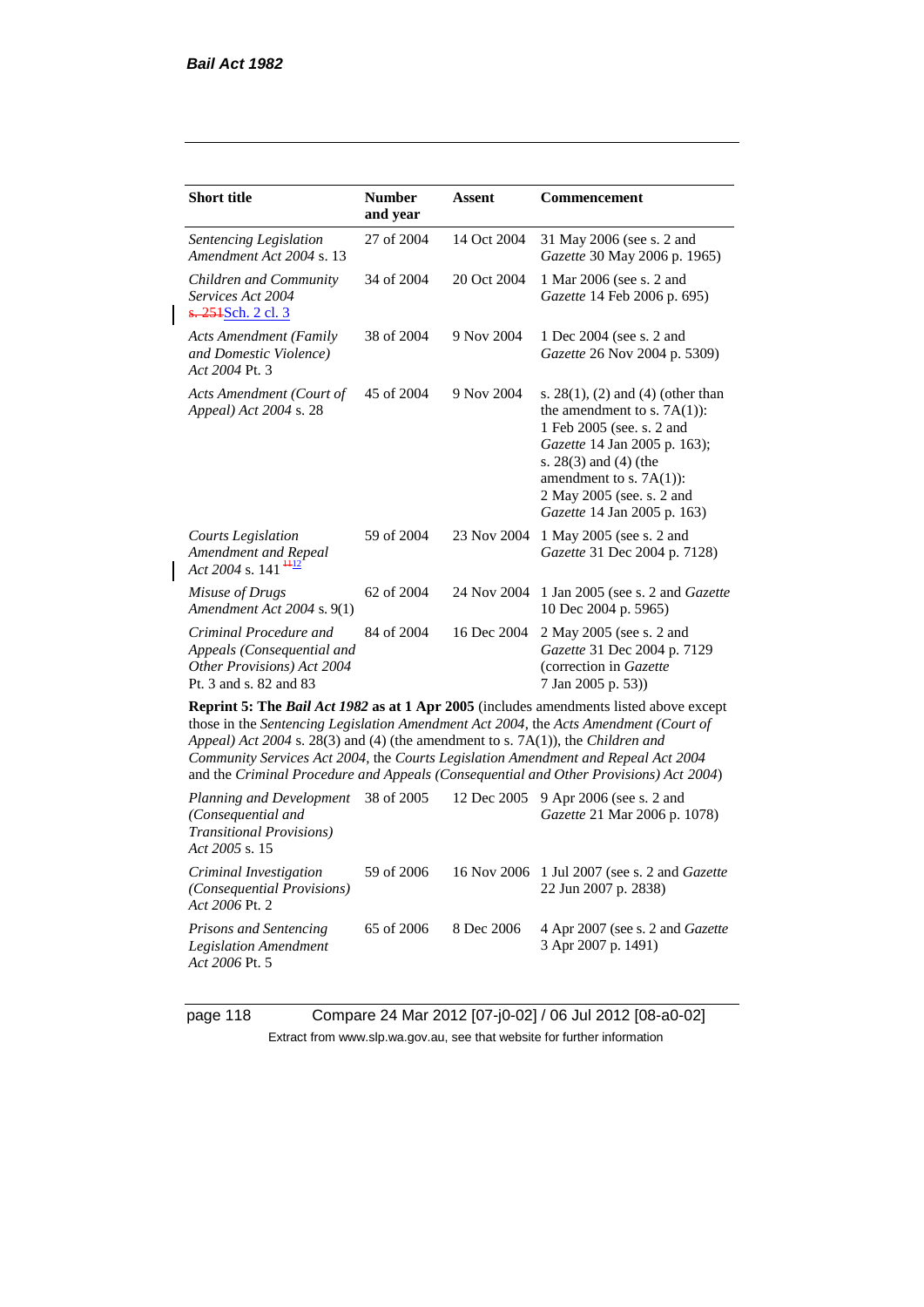| <b>Short title</b>                                                                              | <b>Number</b><br>and year | Assent      | <b>Commencement</b>                                                  |
|-------------------------------------------------------------------------------------------------|---------------------------|-------------|----------------------------------------------------------------------|
| <b>Reprint 6:</b> The <i>Bail Act 1982</i> as at 14 Sep 2007 (includes amendments listed above) |                           |             |                                                                      |
| Criminal Law and Evidence<br>Amendment Act 2008 s. 56                                           | 2 of 2008                 | 12 Mar 2008 | 27 Apr 2008 (see s. 2 and<br>Gazette 24 Apr 2008 p. 1559)            |
| Bail Amendment Act 2008<br>Pt. $2^{\frac{1213}{2}}$                                             | 6 of 2008                 | 31 Mar 2008 | 1 Mar 2009 (see s. 2(b) and<br>Gazette 27 Feb 2009 p. 511)           |
| <i>Medical Practitioners</i><br>Act 2008 Sch. 3 cl. 4                                           | 22 of 2008                |             | 27 May 2008 1 Dec 2008 (see s. 2 and<br>Gazette 25 Nov 2008 p. 4989) |
| Criminal Law Amendment<br>$(Homicide)$ Act 2008 s. 24                                           | 29 of 2008                | 27 Jun 2008 | 1 Aug $2008$ (see s. $2(d)$ and<br>Gazette 22 Jul 2008 p. 3353)      |
| <b>Reprint 7:</b> The <i>Bail Act 1982</i> as at 6 Mar 2009 (includes amendments listed above)  |                           |             |                                                                      |
| Police Amendment<br>Act 2009 s. 12                                                              | 42 of 2009                | 3 Dec 2009  | 13 Mar 2010 (see s. 2(b) and<br><i>Gazette</i> 12 Mar 2010 p. 941)   |
| <b>Health Practitioner</b><br><b>Regulation National Law</b><br>$(WA)$ Act 2010 Pt. 5 Div. 4    | 35 of 2010                | 30 Aug 2010 | 18 Oct 2010 (see s. 2(b) and<br>Gazette 1 Oct 2010 p. 5075-6)        |
| Statutes (Repeals and<br>Minor Amendments)<br>Act 2011 s. 19                                    | 47 of 2011                | 25 Oct 2011 | 26 Oct 2011 (see s. 2(b))                                            |
| Misuse of Drugs<br>Amendment Act 2011 Pt. 3                                                     | 56 of 2011                | 21 Nov 2011 | 24 Mar 2012 (see s. 2(b) and<br>Gazette 23 Mar 2012 p. 1363)         |
| <b>Reprint 8:</b> The <i>Bail Act 1982</i> as at 6 Jul 2012 (includes amendments listed above)  |                           |             |                                                                      |

<sup>1M</sup> Under the *Cross-border Justice Act 2008* section 14, in order to give effect to that Act, this Act must be applied with the modifications prescribed by the *Cross-border Justice Regulations 2009* Part 3 Division 3 as if this Act had been altered in that way. If a modification is to replace or insert a numbered provision, the new provision is identified by the superscript 1M appearing after the provision number. If a modification is to replace or insert a definition, the new definition is identified by the superscript 1M appearing after the defined term.

<sup>1a</sup> On the date as at which this compilation eprint was prepared, provisions referred to in the following table had not come into operation and were therefore not included in this compilation.compiling the reprint. For the text of the provisions see the endnotes referred to in the table.

Compare 24 Mar 2012 [07-j0-02] / 06 Jul 2012 [08-a0-02] page 119 Extract from www.slp.wa.gov.au, see that website for further information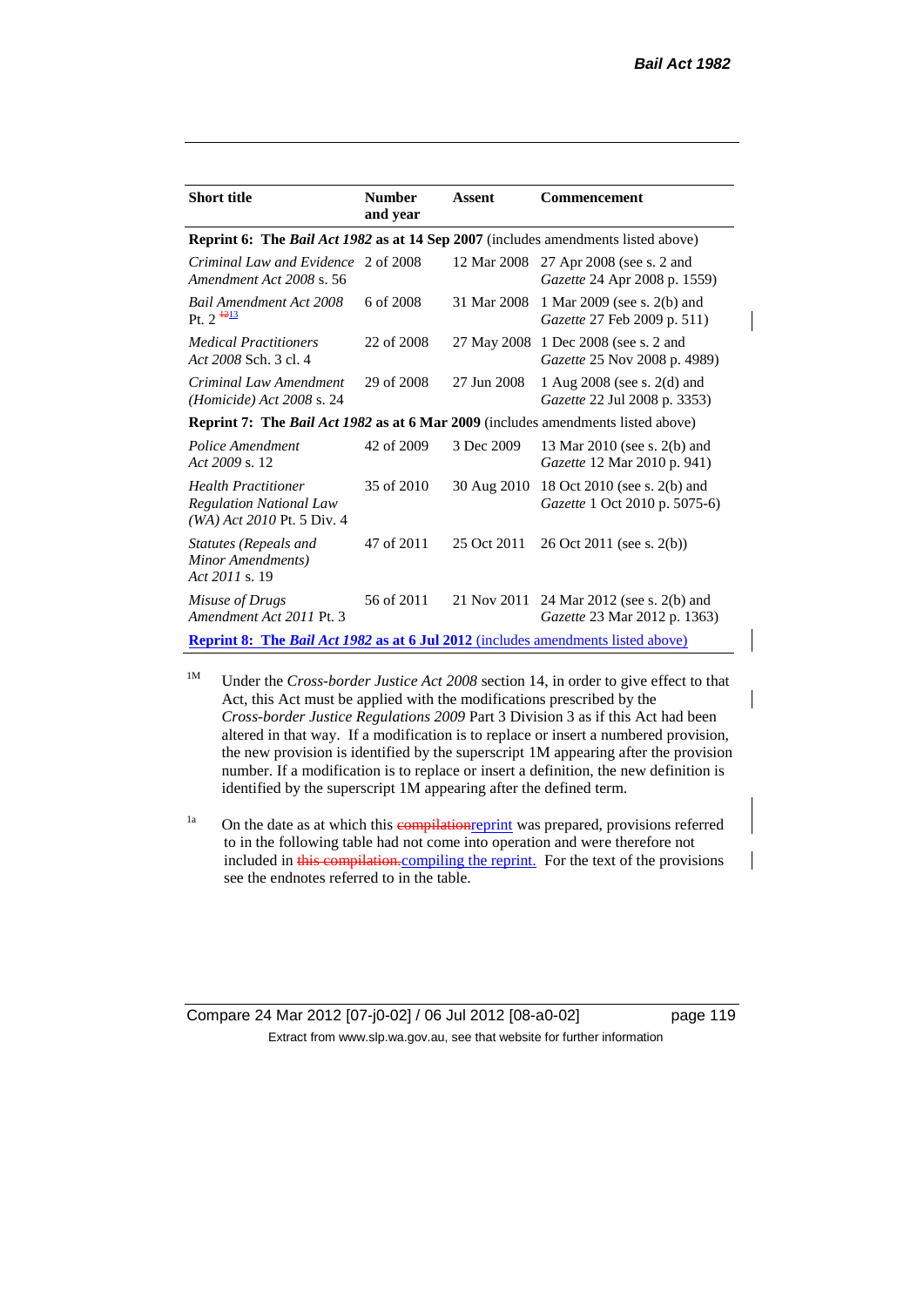| <b>Short title</b>                                             |                                                                                                              | <b>Number</b><br>and year                      | Assent                                           | Commencement                                                                                                                                                                                                                          |
|----------------------------------------------------------------|--------------------------------------------------------------------------------------------------------------|------------------------------------------------|--------------------------------------------------|---------------------------------------------------------------------------------------------------------------------------------------------------------------------------------------------------------------------------------------|
| <b>Electronic Transactions</b><br>Act 2011 s. 25 <sup>14</sup> |                                                                                                              | 46 of 2011                                     | 25 Oct 2011                                      | To be proclaimed (see s. $2(c)$ )                                                                                                                                                                                                     |
| 2                                                              |                                                                                                              |                                                |                                                  | Repealed by the Sentencing Legislation Amendment and Repeal Act 2003.                                                                                                                                                                 |
| 3                                                              |                                                                                                              | (Consequential and Other Provisions) Act 2004. |                                                  | The short title of the Justices Act 1902 was changed to the Criminal Procedure<br>(Summary) Act 1902 by the Courts Legislation Amendment and Repeal Act 2004<br>s. 25. The Act was then repealed by the Criminal Procedure and Appeal |
| 4                                                              |                                                                                                              |                                                | Legislation Amendment and Repeal Act 2003 s. 31. | The amendment in the Sentencing Legislation Amendment and Repeal Act 1999<br>s. 26 had not come into operation when it was repealed by the Sentencing                                                                                 |
| 55                                                             |                                                                                                              | before it purported to come into operation.    |                                                  | The Machinery of Government (Miscellaneous Amendments) Act 2006 Pt. 3 Div. 1<br>was repealed by the <i>Statutes (Repeals and Minor Amendments) Act 2011 s. 23(2)</i>                                                                  |
| <u>6</u>                                                       | The Bail Amendment Act 1984 s. 10 and 11 were repealed by the Bail Amendment<br>Act 1988 s. 20.              |                                                |                                                  |                                                                                                                                                                                                                                       |
| 67                                                             |                                                                                                              |                                                |                                                  | The Bail Act 1982 was not in operation at the time when the reprint was compiled,<br>but the reprinting was authorised by the Bail Amendment Act 1988 s. 21.                                                                          |
| 78                                                             |                                                                                                              | provision that is of no further effect.        |                                                  | The Acts Amendment (Ministry of Justice) Act 1993 Pt. 19 is a transitional                                                                                                                                                            |
| 89                                                             | The Criminal Procedure Amendment Act 1993 s. 13 is a transitional provision that<br>is of no further effect. |                                                |                                                  |                                                                                                                                                                                                                                       |
| 910<br>further effect.                                         |                                                                                                              |                                                |                                                  | The Bail Amendment Act 1998 s. $6(2)$ is a transitional provision that is of no                                                                                                                                                       |
| $+011$<br>as follows:                                          |                                                                                                              |                                                |                                                  | The Acts Amendment and Repeal (Courts and Legal Practice) Act 2003 s. 97 reads                                                                                                                                                        |
| 97.                                                            |                                                                                                              | <b>References to Crown Solicitor</b>           |                                                  |                                                                                                                                                                                                                                       |
|                                                                |                                                                                                              | reference to the State Solicitor.              |                                                  | If in a written law or other document or instrument there is a<br>reference to the Crown Solicitor that reference may, where the<br>context so requires, be read as if it had been amended to be a                                    |
|                                                                |                                                                                                              |                                                | #                                                | "                                                                                                                                                                                                                                     |

#### **Provisions that have not come into operation**

page 120 Compare 24 Mar 2012 [07-j0-02] / 06 Jul 2012 [08-a0-02] Extract from www.slp.wa.gov.au, see that website for further information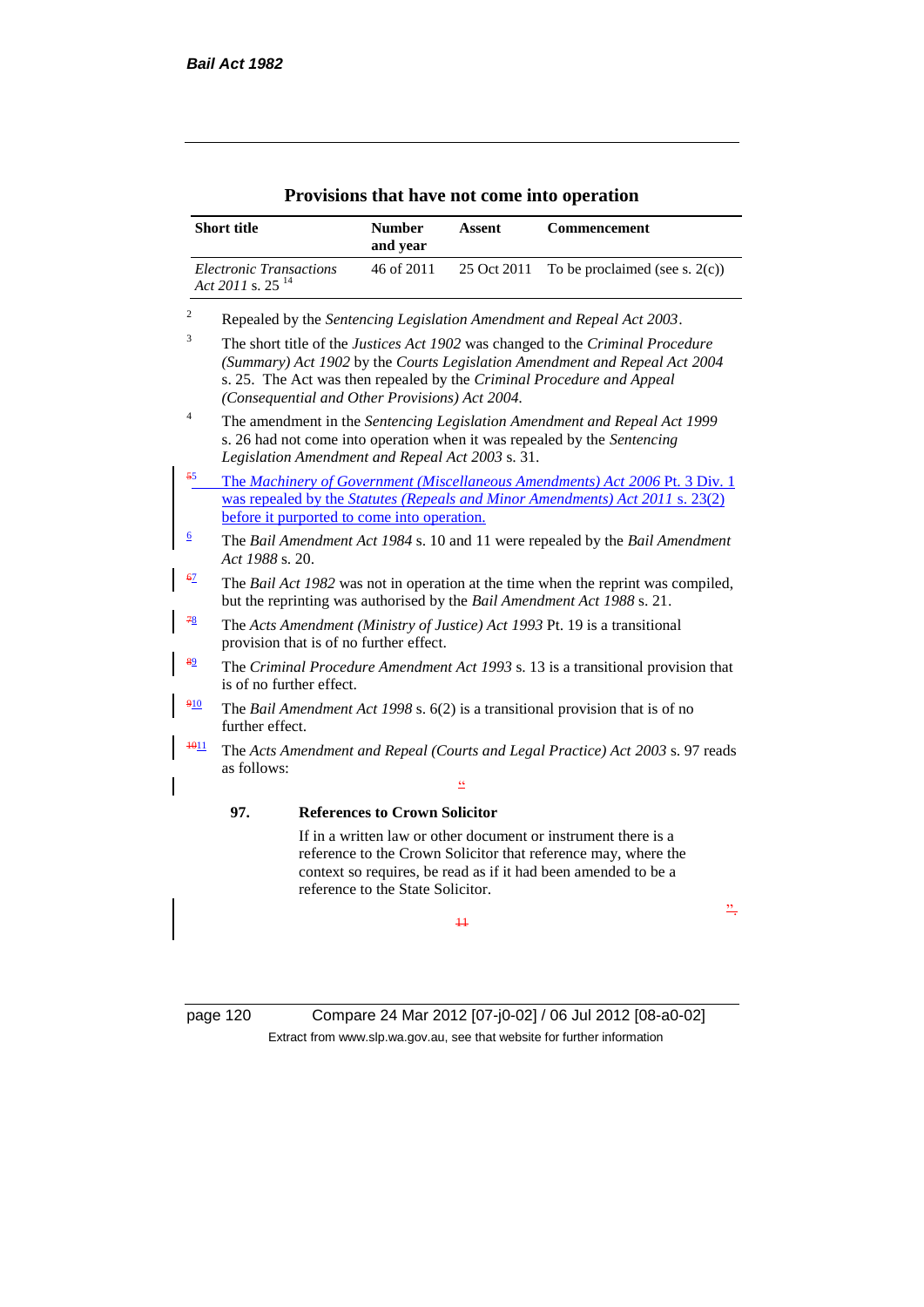- <sup>12</sup> The amendment in the *Courts Legislation Amendment and Repeal Act* 2004 s. 141 (amending Sch. 1 Pt. A cl. 4) is not included because the clause it sought to amend had been amended by the *Acts Amendment (Court of Appeal) Act 2004* s. 28(4) before the amendment purported to come into operation.
- <sup>1213</sup> The *Bail Amendment Act 2008* s. 6(2), 9(4)-(11), 10(2), 11(3), 15(5)-(8), 16(2), 18(4)-(5), 21(3), 22(2), 23(4), 24(6)-(7), 27(2)-(3), 28(6), 30(4)-(5), 31(2)-(3), 32(3)-(4), 33(6), 40(2), 41(5)-(9), 42(3) and 44 read as follows:are transitional provisions.

"

#### **6. Section 4A inserted and transitional provision**

- (2) The *Bail Act 1982* section 4A as inserted by subsection (1) applies to appearances in court referred to in subsection (1)(a) of that section that occur after the commencement of this section.
- **9. Section 7A replaced by sections 7A to 7F, related amendments to sections 8 and 21 and transitional provisions**
- (4) The *Bail Act 1982* section 7A as inserted by subsection (1) applies in relation to appearances in court coming within the *Bail Act 1982* section 7(1) that occur after the commencement of this section.
- (5) The *Bail Act 1982* section 7B(3) as inserted by subsection (1) applies so as to enable an accused who is detained in custody after the commencement of this section to make an application allowed for by that subsection.
- (6) The *Bail Act 1982* section 7B(4) as inserted by subsection (1) applies in relation to appearances in court coming within that subsection that occur after the commencement of this section.
- (7) The *Bail Act 1982* section 7B(5) as inserted by subsection (1) applies in relation to an accused who is in custody on the commencement of this section as if the reference in section  $7B(5)(a)$  to an application under subsection  $(3)$  included a reference to an application under the *Bail Act 1982* as in force immediately before the commencement of this section.
- (8) The *Bail Act 1982* section 7C(2) as inserted by subsection (1) applies in relation to appearances in court coming within that subsection that occur after the commencement of this section.
- (9) The *Bail Act 1982* section 7D as inserted by subsection (1) applies to any subsequent consideration of bail referred to in section 7D(1) that occurs after the commencement of this section.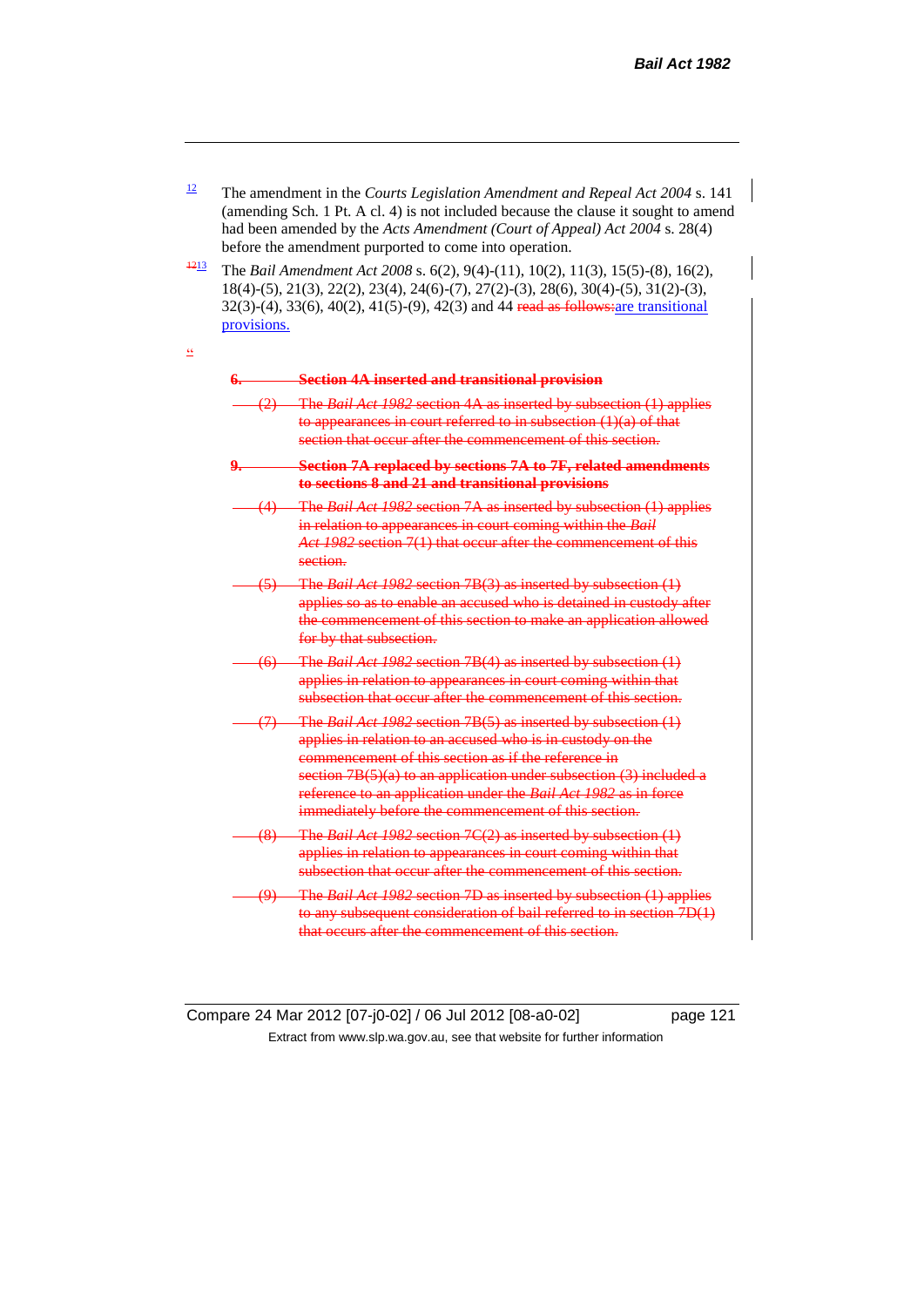| (10) The Bail Act 1982 section 7E as inserted by subsection (1) applies<br>to any trial as defined in section 7E(2), or part of a trial, that takes<br>place after the commencement of this section.                                                                                                                                                                  |
|-----------------------------------------------------------------------------------------------------------------------------------------------------------------------------------------------------------------------------------------------------------------------------------------------------------------------------------------------------------------------|
| $-$ (11) The <i>Bail Act 1982</i> section 7F(2) as inserted by subsection (1)<br>applies in relation to a pending application for bail under the Bail<br>Act 1982 section 7A(1), as in force immediately before the<br>commencement of this section, as if it were an application for bail<br>under the Bail Act 1982 section 7F(1) as inserted by<br>subsection (1). |
| 10. Section 9 amended and transitional provision                                                                                                                                                                                                                                                                                                                      |
| $\frac{1}{2}$ The <i>Bail Act 1982</i> section 9(1)(b) as amended by subsection (1)<br>applies to any consideration of a case for bail that occurs after the<br>commencement of this section.                                                                                                                                                                         |
| 11. Section 11 amended and transitional provision                                                                                                                                                                                                                                                                                                                     |
| (3) A certificate under the <i>Bail Act 1982</i> section 11(2) as in force<br>immediately before the commencement of this section that has not<br>been fully acted upon is to be treated after that commencement as<br>a certificate under the Bail Act 1982 section 11(3) as inserted by<br>subsection $(2)$ .                                                       |
| 15. Section 14 amended and transitional provisions                                                                                                                                                                                                                                                                                                                    |
| $(5)$ The <i>Bail Act 1982</i> section $14(4)(a)(i)$ as inserted by subsection $(4)$<br>applies in respect of a child charged with an offence on or after the<br>commencement.                                                                                                                                                                                        |
| $(6)$ The <i>Bail Act 1982</i> section 14(4)(a)(ii) as inserted by subsection (4)<br>applies in respect of an accused committed to the District Court on<br>or after the commencement for trial or sentence.                                                                                                                                                          |
| (7) The Bail Act 1982 section 14(4)(b) as inserted by subsection (4)<br>applies in respect of any power referred to in the Bail Act 1982<br>section 14(1) that is exercised, or could be exercised, on or after<br>the commencement by any other judicial officer as defined in that<br>paragraph.                                                                    |
|                                                                                                                                                                                                                                                                                                                                                                       |
| $(8)$ In subsections $(5)$ , $(6)$ and $(7)$ —                                                                                                                                                                                                                                                                                                                        |
| <b>Commencement</b> means the commencement of subsection (4).                                                                                                                                                                                                                                                                                                         |
| 16. Sections 15A and 15B inserted and transitional provision                                                                                                                                                                                                                                                                                                          |
| (2) The <i>Bail Act 1982</i> sections 15A and 15B as inserted by<br>subsection (1) apply to a bail decision, as defined in<br>section $15A(1)$ , made after the commencement of this section by a<br>judge referred to in section 15A(2).                                                                                                                             |

page 122 Compare 24 Mar 2012 [07-j0-02] / 06 Jul 2012 [08-a0-02] Extract from www.slp.wa.gov.au, see that website for further information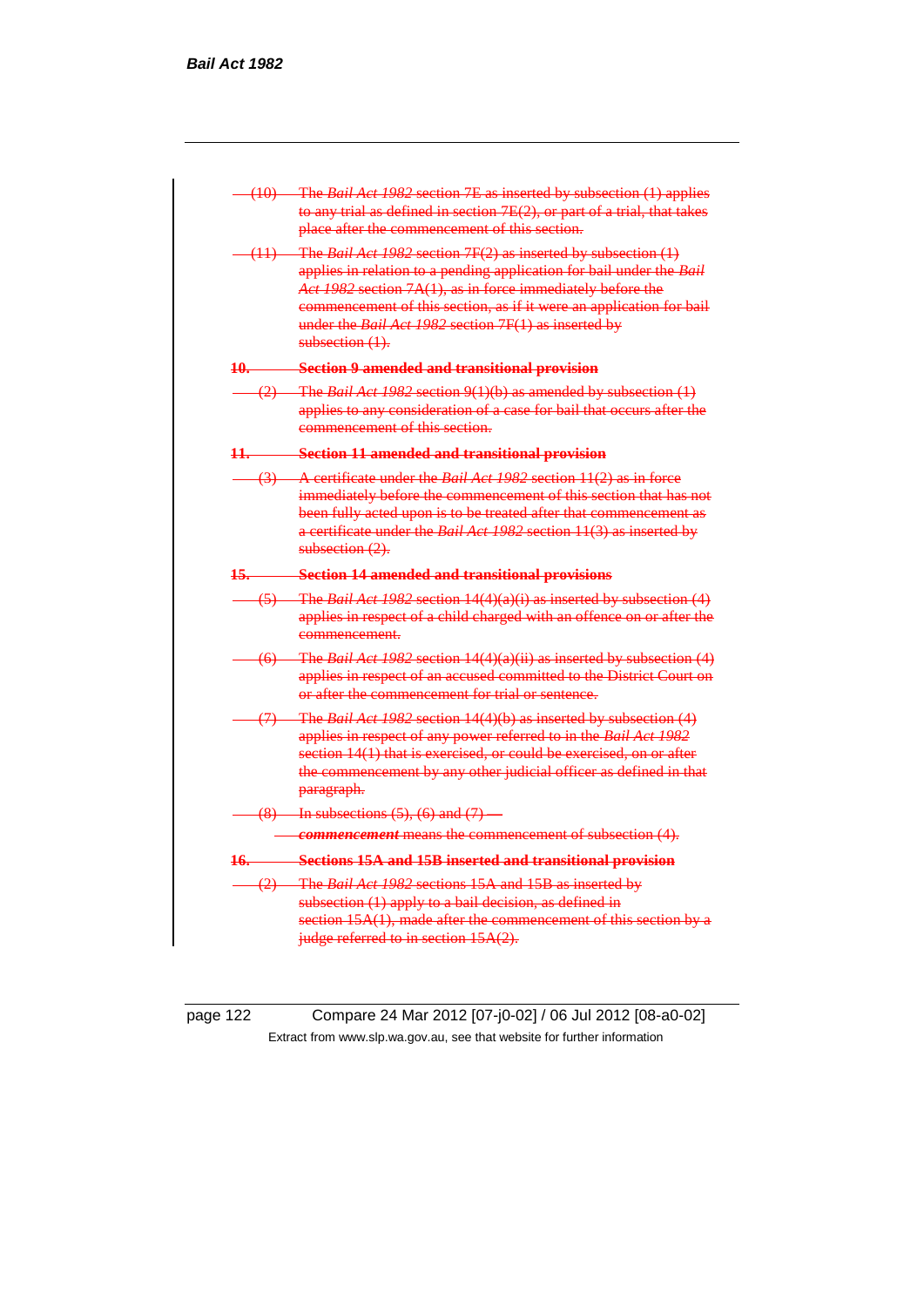| 18.              | Section 28 amended, related amendments to sections 35, 49, 51<br>and 58 and Schedule 1 and transitional provisions                                                                                                                                                                                            |
|------------------|---------------------------------------------------------------------------------------------------------------------------------------------------------------------------------------------------------------------------------------------------------------------------------------------------------------|
|                  | (4) A bail undertaking that has effect under the Bail Act 1982<br>immediately before the commencement of this section continues to<br>have effect, on and after that commencement, as if it were a bail<br>undertaking described in the Bail Act 1982 section 28(2) as<br>amended by subsection (1).          |
| $\left(5\right)$ | A surety undertaking that has effect under the Bail Act 1982<br>immediately before the commencement of this section continues to<br>have effect, on and after that commencement, as if it were a surety<br>undertaking within the meaning of the Bail Act 1982 section 35(1)<br>as amended by subsection (3). |
| <u> 21. – </u>   | <b>Section 31 amended and transitional provision</b>                                                                                                                                                                                                                                                          |
|                  | (3) The <i>Bail Act 1982</i> section 31 as amended by this section applies in<br>relation to any adjournment or committal to which it refers that<br>occurs after the commencement of this section.                                                                                                           |
| <u>22. – </u>    | <b>Section 31A inserted and transitional provision</b>                                                                                                                                                                                                                                                        |
|                  | (2) The <i>Bail Act 1982</i> section 31A as inserted by subsection (1)<br>applies to any trial as defined in section 31A(1), or part of a trial,<br>that takes place after the commencement of this section.                                                                                                  |
| 23.—             | <b>Section 32 amended and transitional provision</b>                                                                                                                                                                                                                                                          |
|                  | (4) The Bail Act 1982 section 32 as amended by this section applies in<br>relation to oral notifications given, and written notices given or<br>sent, after the commencement of this section.                                                                                                                 |
| 24.              | Section 36 replaced, related amendments to sections 3, 37, 39,<br>40, 41 and 42 and transitional provisions                                                                                                                                                                                                   |
|                  | $(6)$ The <i>Bail Act 1982</i> section 36(1) as inserted by subsection $(1)$<br>applies to any decision as to whether a person should be approved<br>as a surety that has to be made after the commencement of this<br>section.                                                                               |
|                  | $(7)$ The Bail Act 1982 section 36(2) as inserted by subsection (1)<br>applies to any grant of bail that occurs after the commencement of<br>this section.                                                                                                                                                    |
| <u> 27. – – </u> | <b>Section 44 replaced and transitional provisions</b>                                                                                                                                                                                                                                                        |
|                  | (2) The Bail Act 1982 section 44 as inserted by subsection (1) applies<br>to a surety undertaking whether entered into before or after the<br>commencement of this section.                                                                                                                                   |
|                  | $(3)$ For the purposes of subsection $(2)$ , if a surety undertaking entered<br>into before the commencement of this section contains a provision                                                                                                                                                             |

Compare 24 Mar 2012 [07-j0-02] / 06 Jul 2012 [08-a0-02] page 123 Extract from www.slp.wa.gov.au, see that website for further information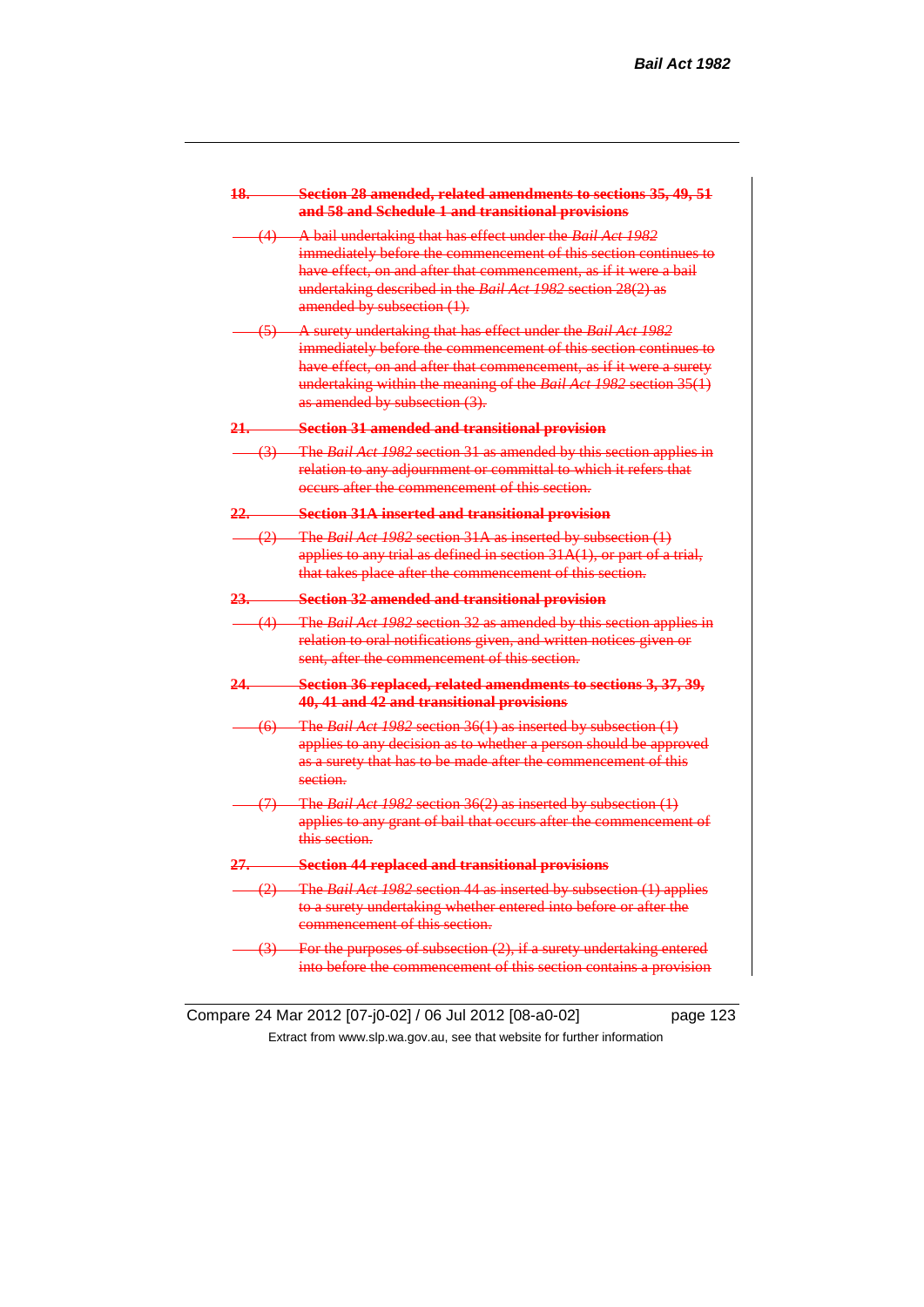

page 124 Compare 24 Mar 2012 [07-j0-02] / 06 Jul 2012 [08-a0-02] Extract from www.slp.wa.gov.au, see that website for further information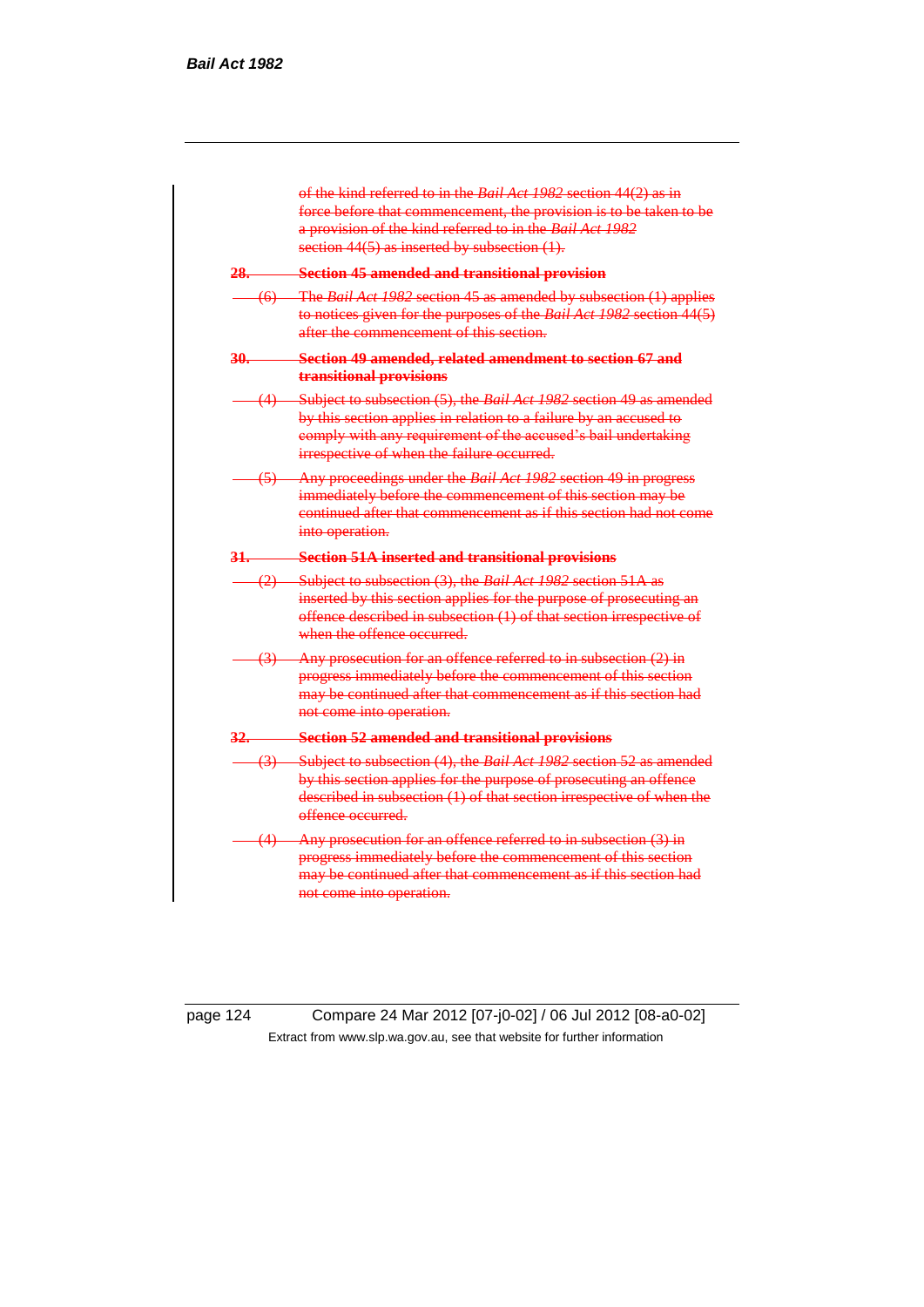| 33. | Section 54 amended, related amendment to section 46 and<br>transitional provision                                                                                                                                                                                              |
|-----|--------------------------------------------------------------------------------------------------------------------------------------------------------------------------------------------------------------------------------------------------------------------------------|
|     | (6) Despite the amendments made by subsections (1) to (4), the Bail<br>Act 1982 section 54 as in force immediately before the<br>commencement of this section continues to apply in relation to<br>$(a)$ an accused arrested under subsection $(2)(a)$ of that<br>section: and |
|     | $(b)$ an application made under subsection $(2)(b)$ of that<br>section.                                                                                                                                                                                                        |
|     | before that commencement.                                                                                                                                                                                                                                                      |
| 40. | <b>Section 66B inserted and transitional provision</b>                                                                                                                                                                                                                         |
|     | (2) The Bail Act 1982 section 66B as inserted by subsection (1)<br>applies in relation to any bail proceedings, as defined in<br>section 66B, conducted after the commencement of this section<br>irrespective of when those proceedings were initiated.                       |
| 41. | <b>Schedule 1 amended and transitional provisions</b>                                                                                                                                                                                                                          |
|     | (5) The Bail Act 1982 Schedule 1 Part B clause 1A as inserted by<br>subsection $(3)(b)$ applies in respect of $-$                                                                                                                                                              |
|     | (a) a grant or refusal of bail; or<br>(b) a dispensation from the requirement for bail,                                                                                                                                                                                        |
|     | coming within that clause that occurs after the commencement of<br>subsection $(3)(b)$ .                                                                                                                                                                                       |
|     | (6) The Bail Act 1982 Schedule 1 Part B clause 3 as inserted by<br>subsection (3)(e) applies in relation to a refusal of bail for an<br>initial appearance that occurs after the commencement of<br>subsection $(3)(e)$ .                                                      |
|     | (7) The Bail Act 1982 Schedule 1 Part C clause 3C as inserted by<br>subsection $(4)(e)$ applies to any consideration of a case for bail<br>that occurs after the commencement of subsection (4)(e).                                                                            |
|     | (8) The Bail Act 1982 Schedule 1 Part C clauses 4 and 4A as inserted<br>by subsection (4)(f) apply to any consideration of a case for bail<br>that occurs after the commencement of subsection (4)(f).                                                                         |
|     | (9) The Bail Act 1982 Schedule 1 Part C clause 7 as amended by<br>subsection $(4)(i)$ applies to any grant of bail that occurs after the<br>commencement of subsection (4)(i).                                                                                                 |
| 42. | <b>Schedule 2 amended and transitional provision</b>                                                                                                                                                                                                                           |
|     | $(3)$ A reference in<br>(a) the <i>Bail Act 1982</i> section 16A; or                                                                                                                                                                                                           |

Compare 24 Mar 2012 [07-j0-02] / 06 Jul 2012 [08-a0-02] page 125 Extract from www.slp.wa.gov.au, see that website for further information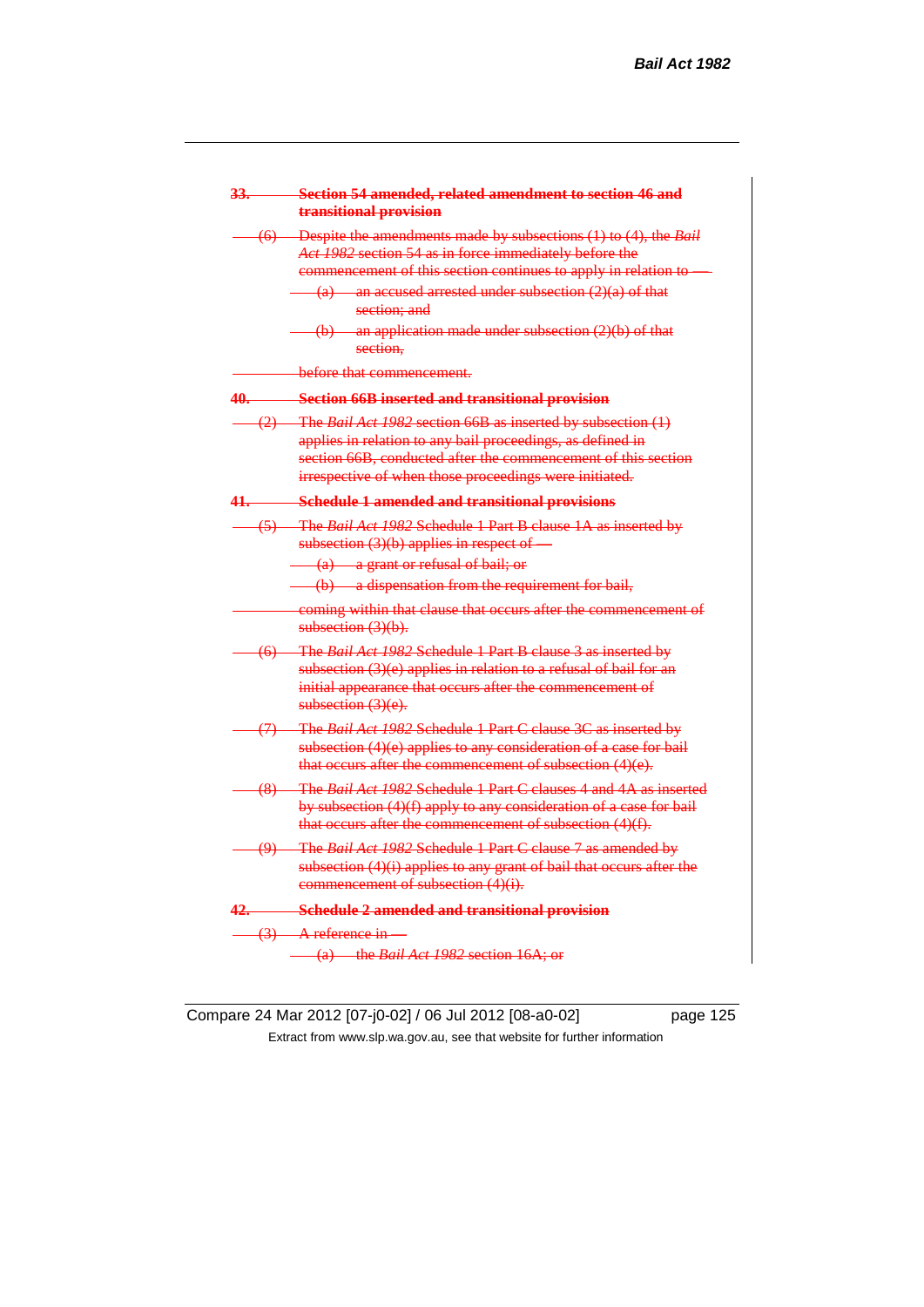|      | to a serious offence includes a reference to an offence against The<br>Criminal Code section 283 committed, or alleged to have been<br>committed, before the commencement of this section.                                                                                                                                                                                                           |
|------|------------------------------------------------------------------------------------------------------------------------------------------------------------------------------------------------------------------------------------------------------------------------------------------------------------------------------------------------------------------------------------------------------|
| 44.— | <b>Transitional regulations</b>                                                                                                                                                                                                                                                                                                                                                                      |
|      | $(1)$ If this Part does not provide sufficiently for a matter or issue of a<br>transitional nature that arises as a result of the amendments made<br>to the Bail Act 1982 by this Part, the Governor may make<br>regulations (the <i>transitional regulations</i> ) prescribing all matters<br>that are required, necessary or convenient to be prescribed for<br>providing for the matter or issue. |
|      | (2) The transitional regulations may provide that specified provisions<br>of the <i>Bail Act 1982</i> or this Part—                                                                                                                                                                                                                                                                                  |
|      | (a) do not apply; or                                                                                                                                                                                                                                                                                                                                                                                 |
|      | (b) apply with specified modifications,                                                                                                                                                                                                                                                                                                                                                              |
|      | to or in relation to any matter.                                                                                                                                                                                                                                                                                                                                                                     |
|      | (3) If the transitional regulations provide that a specified state of<br>affairs is to be taken to have existed, or not to have existed, on and<br>from a day that is earlier than the day on which the transitional<br>regulations are published in the Gazette but not earlier than the<br>commencement of this section, the transitional regulations have<br>effect according to their terms.     |
|      | $(4)$ In subsections $(2)$ and $(3)$                                                                                                                                                                                                                                                                                                                                                                 |
|      | specified means specified or described in the transitional<br>regulations.                                                                                                                                                                                                                                                                                                                           |
|      | (5) If the transitional regulations contain a provision referred to in<br>subsection (3), the provision does not operate so as                                                                                                                                                                                                                                                                       |
|      | (a) to affect in a manner prejudicial to any person (other than<br>the State or an authority of the State), the rights of that<br>person existing before the day of publication of those<br>regulations; or                                                                                                                                                                                          |
|      | (b) to impose liabilities on any person (other than the State<br>or an authority of the State) in respect of anything done<br>or omitted to be done before the day of publication of<br>those regulations.                                                                                                                                                                                           |
|      |                                                                                                                                                                                                                                                                                                                                                                                                      |

page 126 Compare 24 Mar 2012 [07-j0-02] / 06 Jul 2012 [08-a0-02] Extract from www.slp.wa.gov.au, see that website for further information